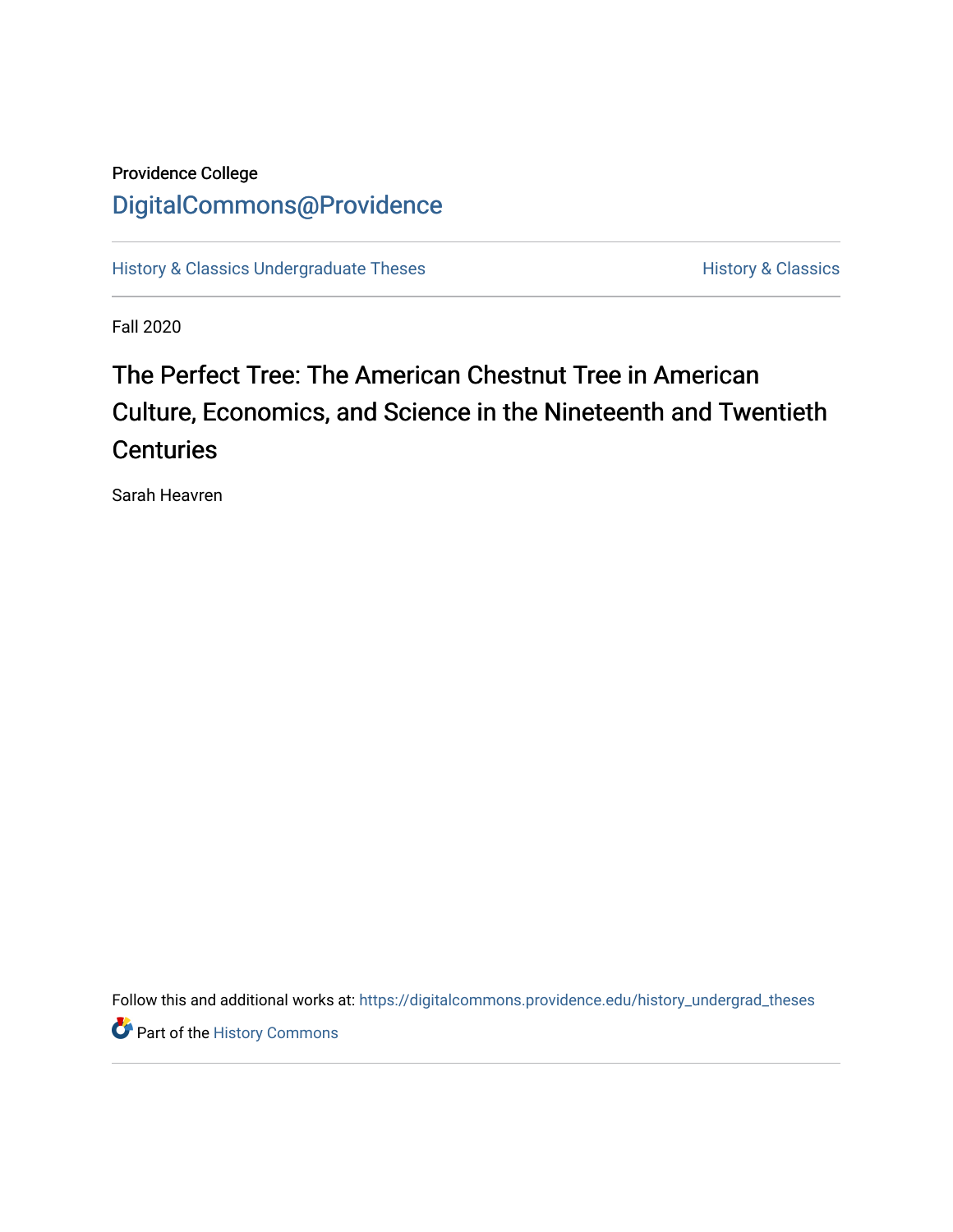**The Perfect Tree: The American Chestnut Tree in American Culture, Economics, and Science in the Nineteenth and Twentieth Centuries**

> **by Sarah Heavren HIS 490 History Honors Thesis**

> > **Department of History Providence College Fall 2020**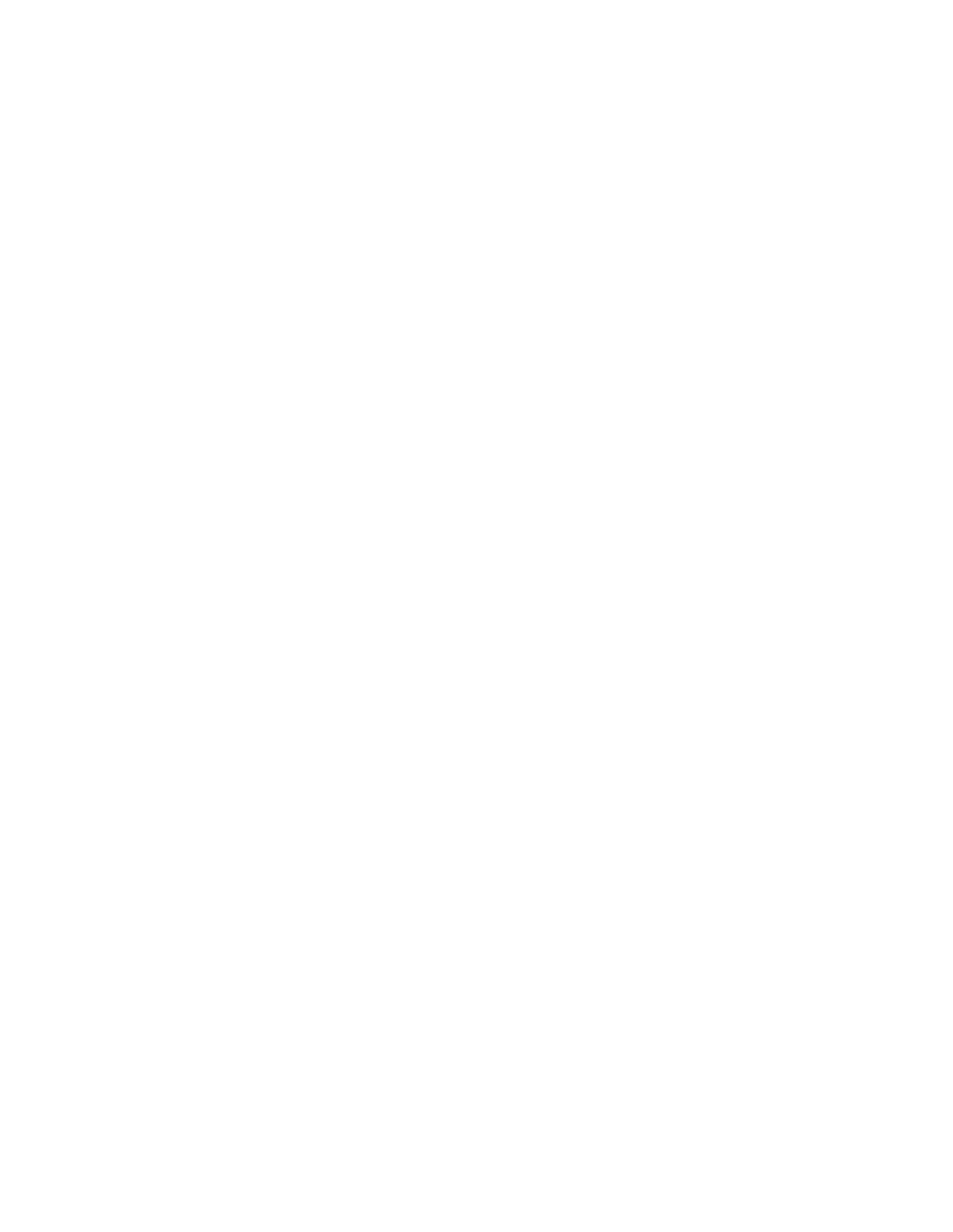## **DEDICATION**

To my family, my friends, Saint Francis of Assisi, my own tree, and the tree-loving community.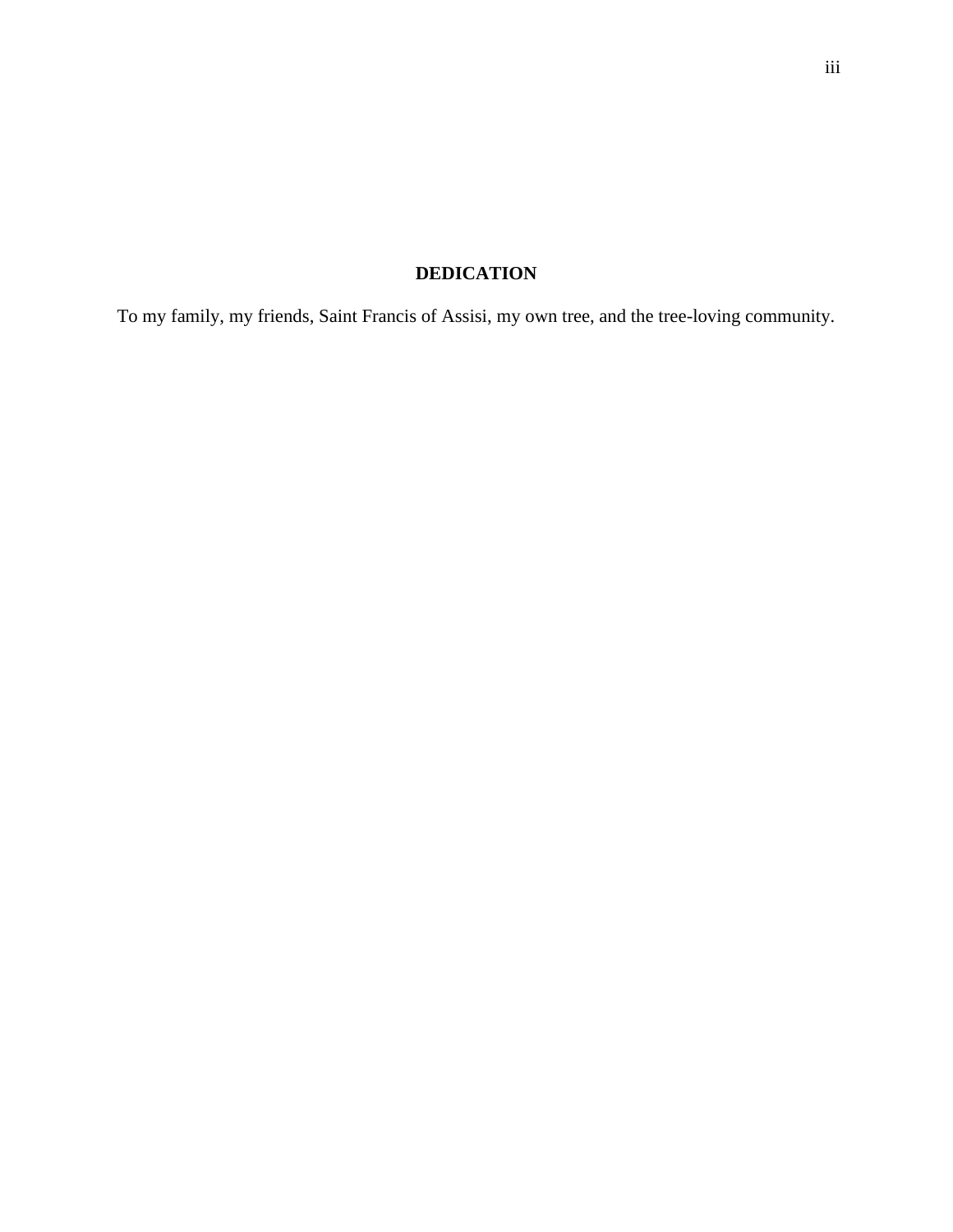## **CONTENTS**

| CHAPTER 1. CHRISTIAN MORALITY, ENVIRONMENTAL STEWARDSHIP, |  |
|-----------------------------------------------------------|--|
| CHAPTER 2. BOYHOOD, MANHOOD, AND THE AMERICAN CHESTNUT    |  |
| CHAPTER 3. THE ECONOMIC PROMISE AND POTENTIAL OF          |  |
| CHAPTER 4. REACTIONS AND RESPONSES TO THE AMERICAN        |  |
|                                                           |  |
|                                                           |  |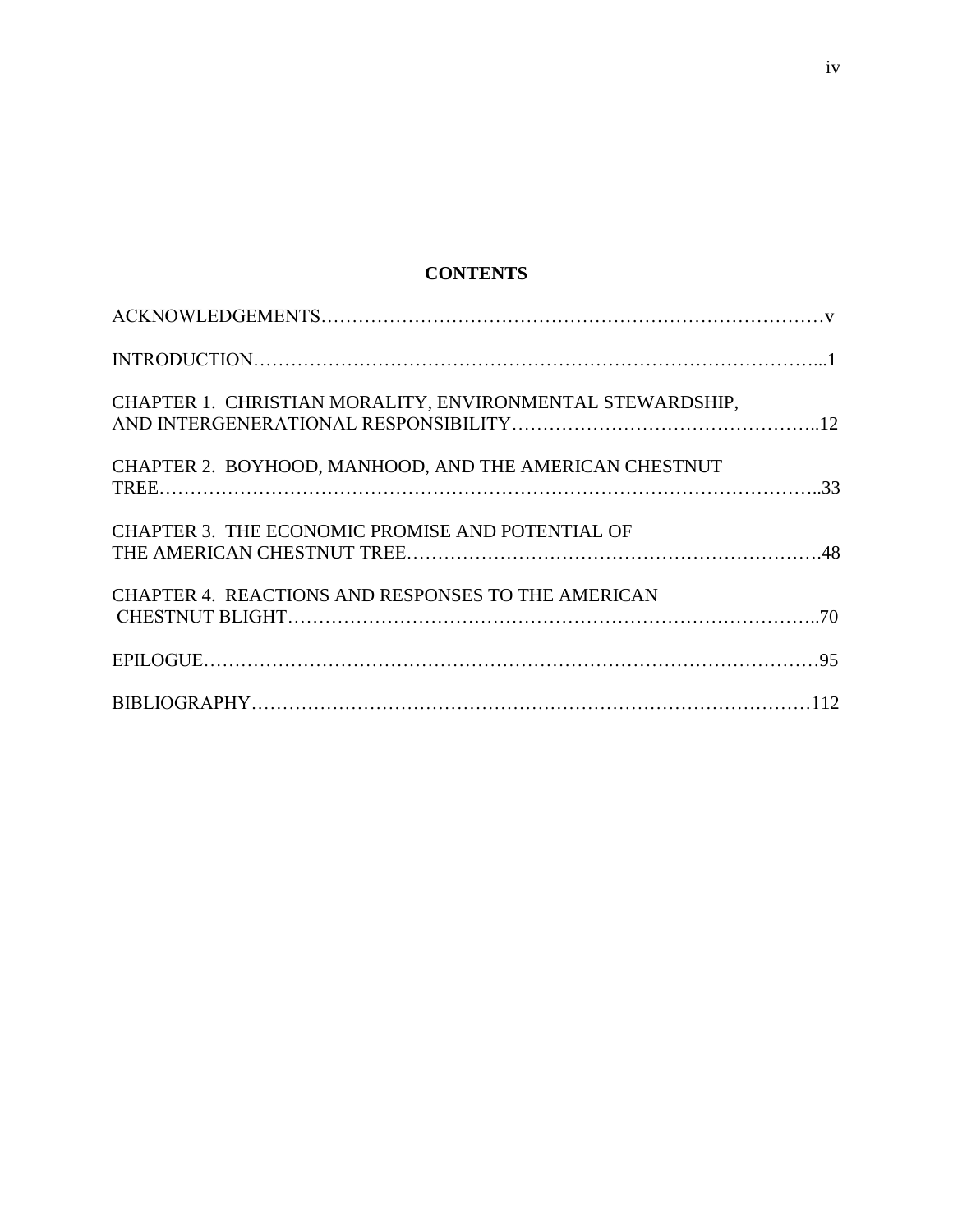#### **ACKNOWLEDGEMENTS**

Although my name is listed as the sole author of this thesis, writing it has certainly not been a solo endeavor. My thanks go to Mrs. Lise LeTellier, who first introduced me to environmental science during my freshman year at Holyoke Catholic High School and fostered my faith-based interest in the environment. Mrs. LeTellier is the one who introduced me to the American chestnut tree and the American Chestnut Foundation in the summer of 2018. I am also grateful for my history advisor, Dr. Steven Carl Smith, who has invested many hours of advice and education throughout my first year in Honors Development of Western Civilization and my time as a history major. Dr. Smith has selflessly and willingly volunteered to direct and oversee all-things history in my life, has pushed me in my writing, and has taught me to take pride in my expansive curiosity. A special thank-you goes to Dr. Jeffrey Johnson, the second reader for this thesis, who undertook the project of reading this lengthy document and offering his sincere advice.

I am incredibly grateful for and humbled by all of my friends and professors who have taken an interest in my thesis throughout its various stages. This project has a lot of personal significance to me, and I am honored that others have been willing to share in it. My parents have been nothing but supportive, especially with my thesis. They have been invested and endlessly loving, especially throughout an exceptionally challenging senior year. My brother has always been my best friend and biggest fan, and his uncurbed enthusiasm has unceasingly lifted my spirits. My boyfriend, Jack, has been very encouraging with my thesis and all aspects of my life, and I am very grateful for his unfailing support.

I would also like to thank Saint Thomas Aquinas, the patron saint of the Liberal Arts Honors academic scholarship that I received that has funded my education at Providence College. I attribute my success to his intercession. Saint Francis of Assisi has also offered his intercession as I have tried to bring to light the historical and moral meaning of the environment. Most importantly and above all, I offer my sincerest thanks to God, the Holy Father, who has gifted me with the ability to think and write. He has blessed me with a curious brain, a contemplative mind, and a spirited heart. I would not be anywhere if it were not for the grace of God.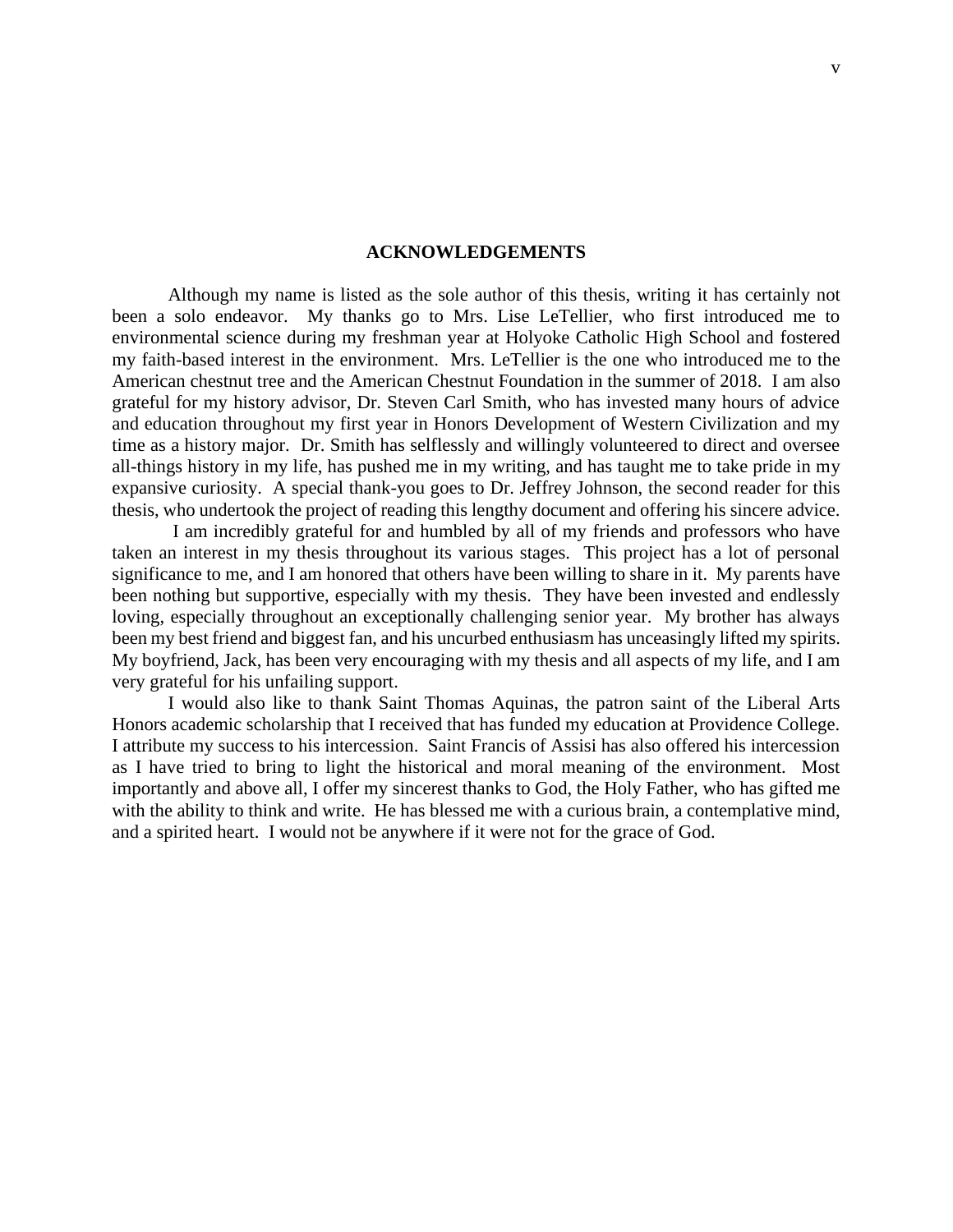#### **Introduction**

The American chestnut tree was formerly one of the natural wonders of the American soil because of its versatility, size, and reliability. The tree was a model of the abundance, resourcefulness, and resilience of the land. However, few people reminisce today about the majestic branches and tasteful chestnuts of the trees because of the fungal blight that decimated the wild population in the early twentieth century. Making up a sizeable percentage of the trees in forests reaching from Maine to Georgia along the Appalachian region, the American chestnut tree played a vital role in environmental stability as well as in American settlement, economics, and expansion. Although nearly forgotten, the American chestnut tree has not faded into oblivion because many scientists have been conducting genetic experiments for decades to produce a blightresistant American chestnut tree. Because the establishment of the American Chestnut Foundation in the 1980s has helped raise awareness about the decimation of the forest giants, scholars have focused mainly on the science behind the fungus, *Cryphonectria parasitica*, that infects the trees, experimental practices to save or protect the trees, and genetic approaches to creating a blight resistant tree. To understand the environmental and ecological impact of the loss of the trees, some scholars have written about the changes in landscape and wildlife demographics that have resulted. Others have approached the topic from cultural and economic standpoints, studying the effects of the blight on the people who formerly depended on the trees or lived in the mountain regions the trees populated. Many scholars concur that there were considerable social, economic, and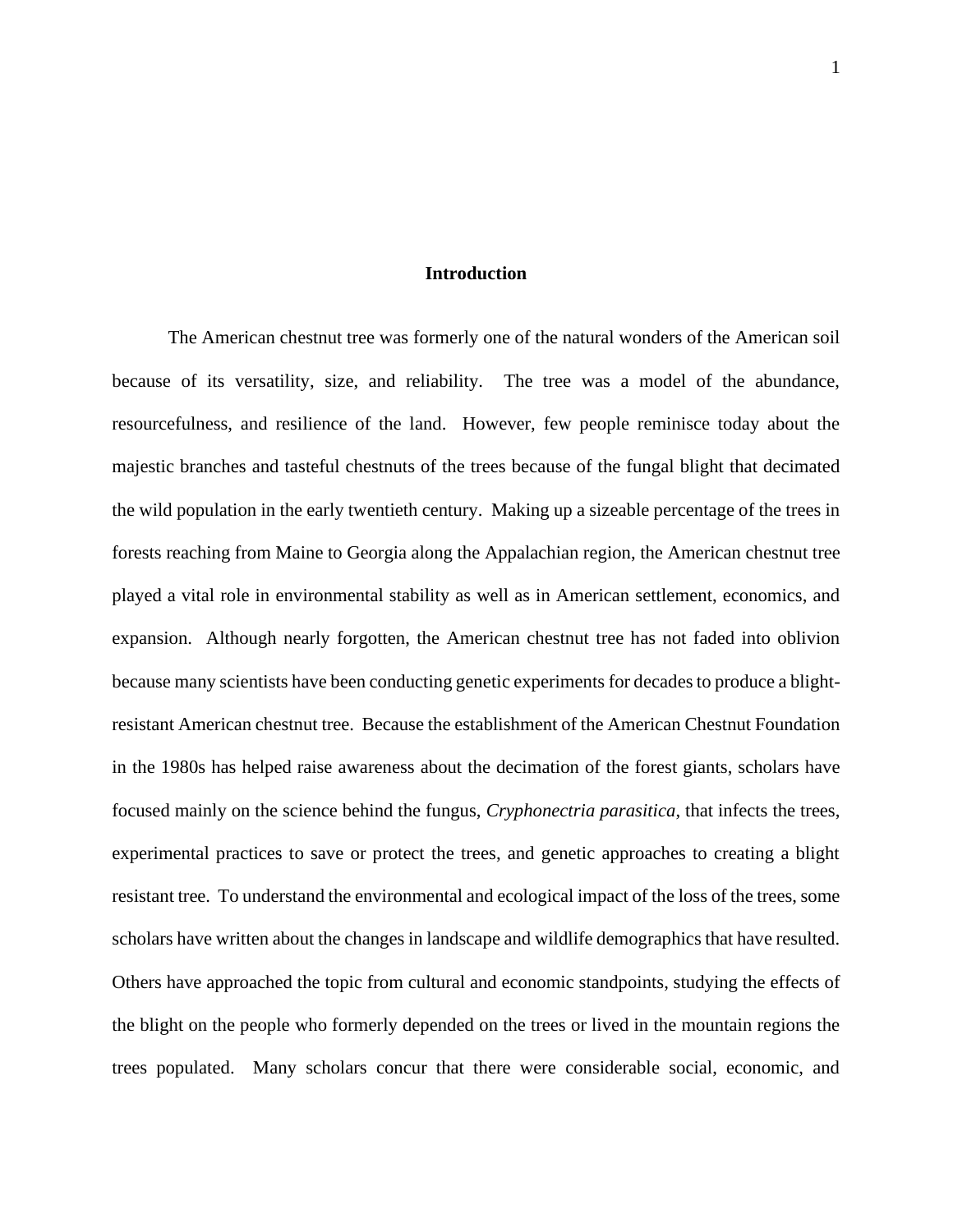environmental consequences that resulted from the fall of the American chestnut tree, but there is need for deeper exploration of the cultural implications and the relationship between the tree and

In his essay "The American Chestnut Blight: An Agent of Biological & Cultural Catastrophe," Eddie Lunsford discusses the nature of the chestnut blight while also examining methods used to control the fungus and hopes for the future of the American chestnut tree. According to Lunsford, American chestnut trees could live for up to 400 years. Their range spanned from Maine to Florida and extended as far west as the Mississippi River. While he acknowledges that the American chestnut tree was an important resource for its wood and its nuts, he maintains his commitment to the science of the issue and directs his focus on the fungus itself. Research confirms that there have been at least two widespread breakouts of the fungus *Cryphonectria parasitica* in North America, and many scientists agree that the fungus originated in Asia and was carried to North American when Asia-native chestnut species were brought over in shipments during the late-1800s.<sup>1</sup> In discussing the spread of and damage from the fungus, Lunsford writes, "By 1950, three to four billion mature *C. dentata* [American chestnut] trees had been killed."<sup>2</sup> The fungus has a unique ability to survive in a range of climates and produce both asexually and sexually. While early methods of controlling the fungus, which included using Bordeaux mixture, applying firefighting foam, or simply cutting down the trees, have had little success, there is hope in a genetic approach. Scientists are trying to find ways of genetically producing a blight-resistant American chestnut tree, but Lunsford doubts that much can be done

regional identity.

<sup>1</sup> Eddie Lunsford, "The American Chestnut Blight: An Agent of Biological & Cultural Catastrophe," *The American Biology Teacher* 61, no. 8 (October 1999): 588.

<sup>2</sup> Lunsford, "The American Chestnut Blight," 589.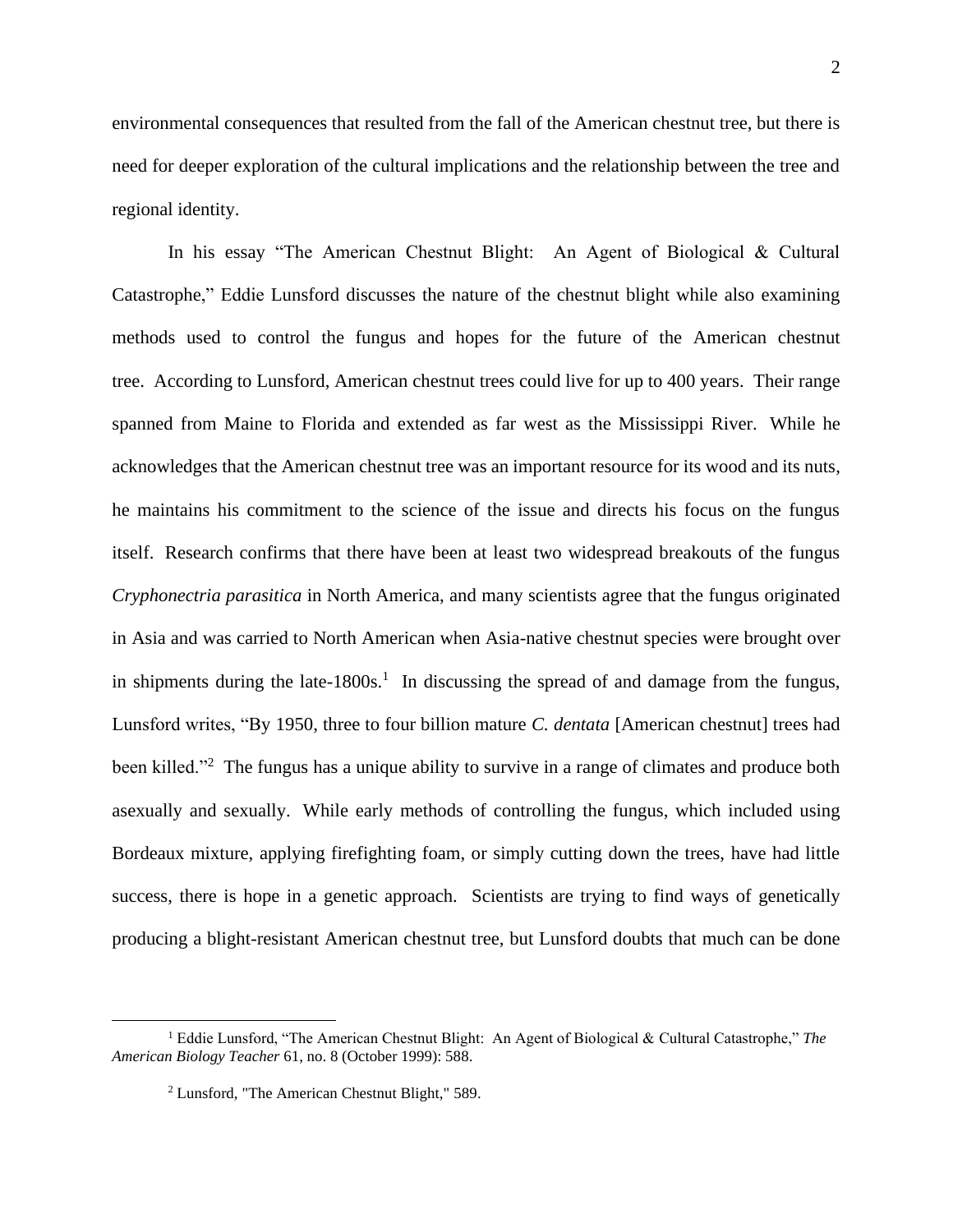for the wild American chestnut trees that are currently fighting to reclaim their place in the forest.<sup>3</sup> As do many scholars concerned with the American chestnut tree, Lunsford intertwines history and science to justify the significance of the tree and the nature of the multidisciplinary efforts to bring the tree back. He shows that the scientific experiments of the past have played an instrumental role in informing the scientific efforts of the present, creating a dialogue between history and science.

While Lunsford examines the relationship between science and history regarding the American chestnut blight, Donald E. Davis considers the intersection and alteration of the regional cultural and ecological roles that the American chestnut played. In his article "Historical Significance of American Chestnut to Appalachian Culture and Ecology," Davis explains that the American chestnut tree helped sustain settlements as well as the regional wildlife. He focuses on the Blue Ridge Mountains and the Cumberland Plateau because the tree's ability to survive at high altitudes allowed the mountain region to be habitable. Consequently, the American chestnut tree helped people develop a self-sustaining and environmentally dependent way of life that evolved into mountain culture.<sup>4</sup> The bounty of chestnuts that the trees produced served as a means for barter in the mountain communities, which shows that the mountain people, or inhabitants of the mountain communities, integrated the American chestnut tree into their culture. The tree's nuts also helped the pork industry thrive in an economically and financially sustainable way because farmers could inexpensively raise hogs by feeding them chestnuts, which made the meat more flavorful and desirable. The lumber industry notably benefitted because the tree's rot-resistant

<sup>3</sup> Lunsford, "The American Chestnut Blight," 589–90.

<sup>4</sup> Donald E. Davis, "Historical Significance of American Chestnut to Appalachian Culture and Ecology" (paper presented at the Conference on Restoration of American Chestnut to Forest Lands, 2005), 1.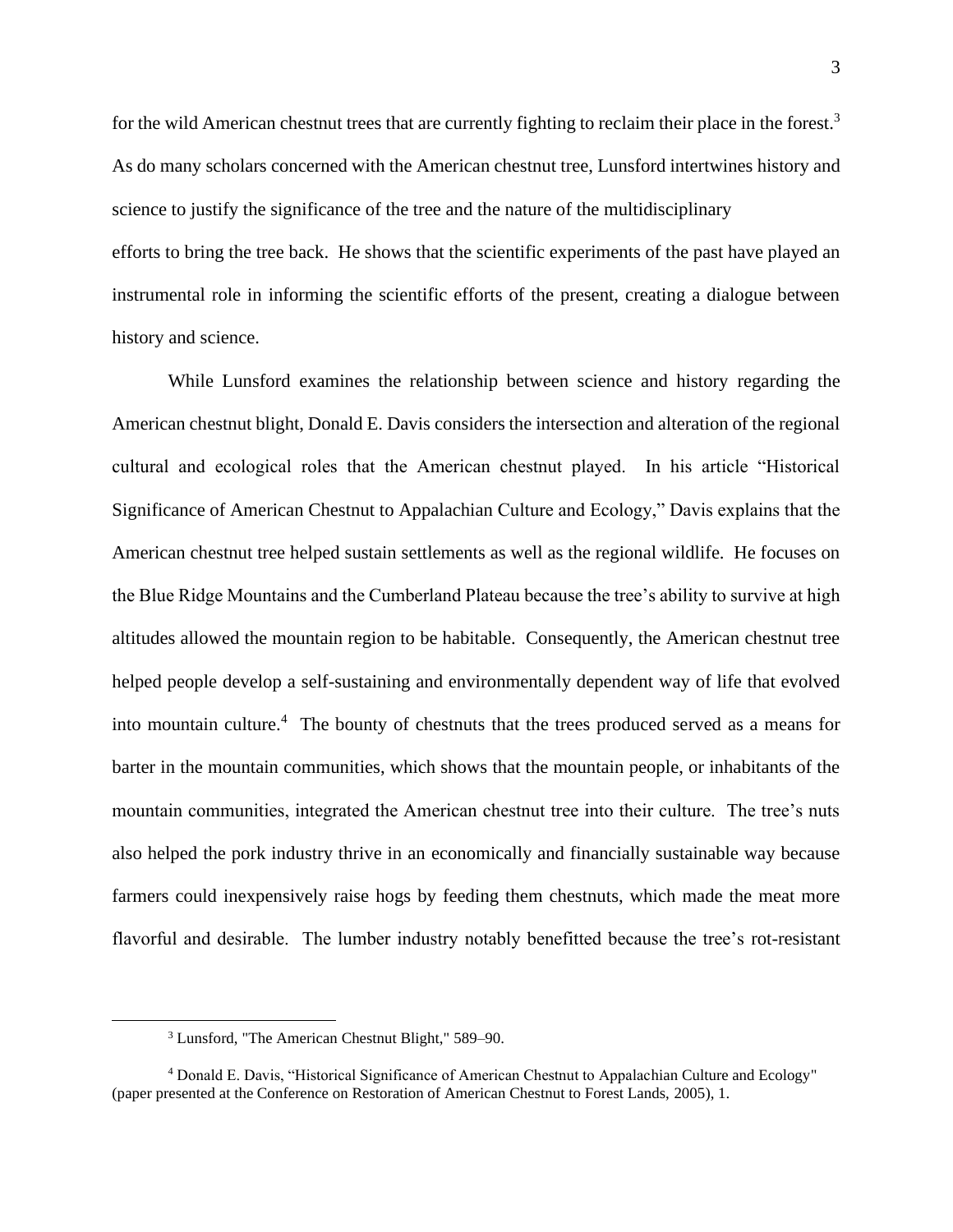wood made it "ideal for roofing shingles, telephone poles, ship masts, railroad ties and almost any other use requiring durable, long lasting timbers."<sup>5</sup> However, Davis makes a key claim that the loss of the self-sufficient mountain way of life is connected to the demise of the American chestnut tree.<sup>6</sup> He attributes part of the responsibility of spreading the blight to woodsmen and loggers. Within ten years of reaching North Carolina, about one tenth of American chestnut trees in the state had been infected. Davis adds an interesting point that speaks to economic greed and environmental indifference, stating, "North Carolina lumbermen even used the imminently encroaching disease as a last-ditch effort to defeat the proposed Great Smoky Mountains National Park."<sup>7</sup> Few lumbermen mourned the death of the trees because they knew that the wood of an infected tree was still salvageable up to ten years after it had been cut down.<sup>8</sup> The loss of the American chestnut tree had transformative ramifications on the mountain way of life. As Davis explains, "Sadly, the chestnut blight made it very unlikely that the Appalachian mountaineers would return to their more self-sufficient way of life. By the late 1930s, the mountaineer was more off the farmstead than on it, and the food and folkways of the region's inhabitants were beginning to conspicuously change."<sup>9</sup> While the demise of the American chestnut tree altered the landscape it had previously heavily populated, it also left the mountain people's way of life vulnerable to the drastic changes brought by industrialization, resulting in the loss of a culture and way of life.

<sup>5</sup> Davis, "Historical Significance of American Chestnut to Appalachian Culture and Ecology," 4.

<sup>6</sup> Davis, "Historical Significance of American Chestnut to Appalachian Culture and Ecology,"1.

<sup>7</sup> Davis, "Historical Significance of American Chestnut to Appalachian Culture and Ecology," 2.

<sup>8</sup> Davis, "Historical Significance of American Chestnut to Appalachian Culture and Ecology," 4.

<sup>9</sup> Davis, "Historical Significance of American Chestnut to Appalachian Culture and Ecology," 5.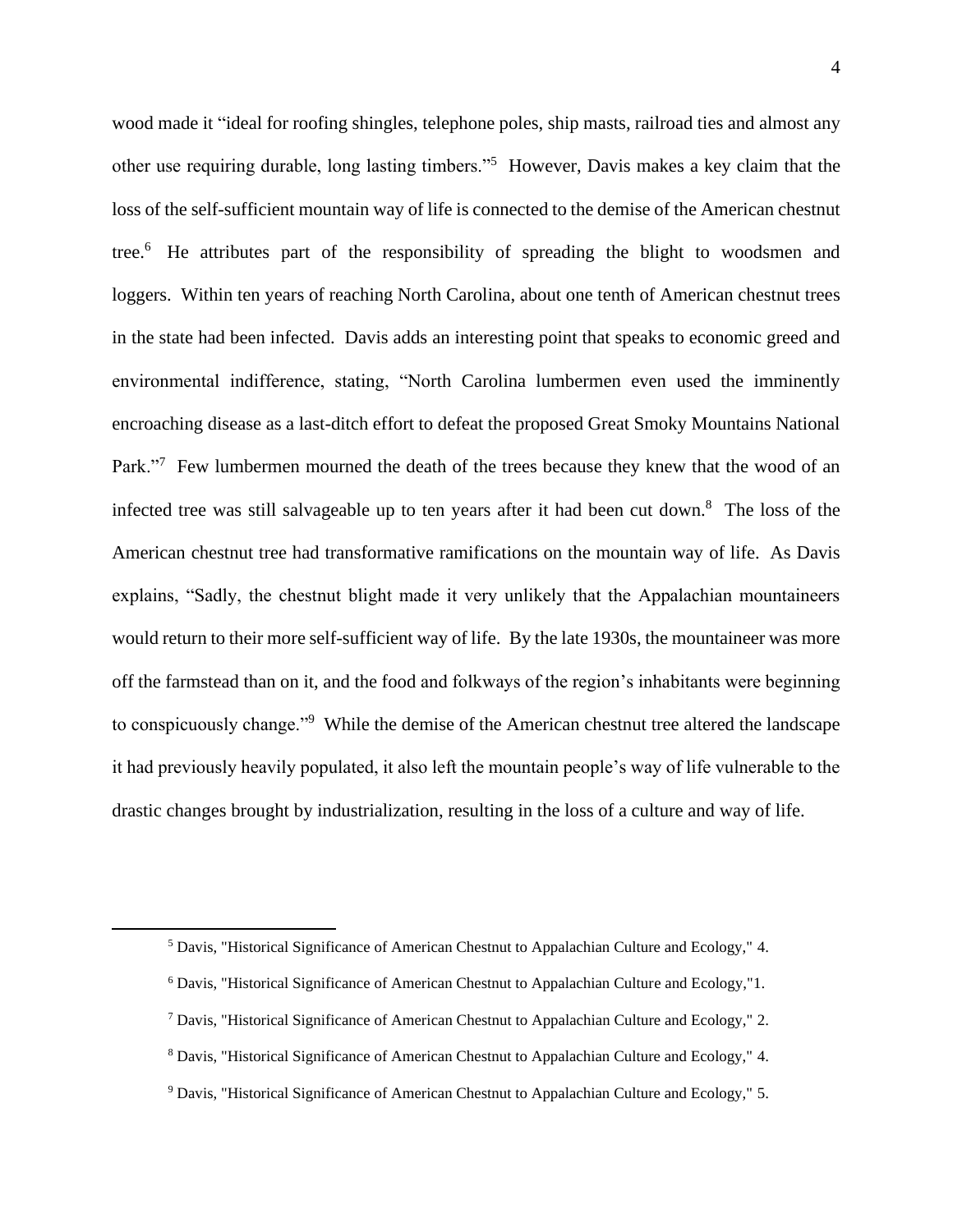In "Shenandoah Resettlements," Gene Wilhelm adds more context to Davis's discussion of the loss of mountain culture by focusing on the relocation of the mountain people during the formation of Shenandoah National Park, a situation that was only worsened by the chestnut blight. Shenandoah National Park was established in 1935, but it forced 465 mountain families (2,317 people total) to leave the region, inevitably altering their way of life. Their mountain culture depended upon having an intimate relationship with the land and relying on it for resources. Consequently, the American chestnut tree was so important to their mountain lifestyle. Wilhelm uses data from the Commonwealth of Virginia's Evacuation and Subsistence Homestead Program, sponsored by the Federal Emergency Relief Administration, to account the socioeconomic and cultural effects that resettlement had on the mountain people. His research indicates that the resettlement process did not account for the environmental and cultural adjustments the people would have to make, leading to "cultural disharmony, stagnation, and eventually resettlement abandonment on the part of many mountain people."<sup>10</sup> The lumber and mining industries as well as the development of the railroad system both changed the landscape and provided jobs for mountain people. However, mountain communities benefitted very little from the expanding lumber industry, and as the lumber, tanning, and textile industries overtook the region, the mountain folk faced industrial competition with which they could not compete.<sup>11</sup> According to Wilhelm, "The final destructive blow came to the mountain people and their economy in the early twentieth century as the infamous chestnut blight struck the region; silently and quickly it killed every mature chestnut tree in the mountains within fifteen years."<sup>12</sup> Wilhelm explains the personal

<sup>10</sup> Gene J. Wilhelm, "Shenandoah Resettlements," *Pioneer America* 14, no. 1 (1982): 15.

<sup>11</sup> Wilhelm, "Shenandoah Resettlements," 19–23.

<sup>12</sup> Wilhelm, "Shenandoah Resettlements," 23.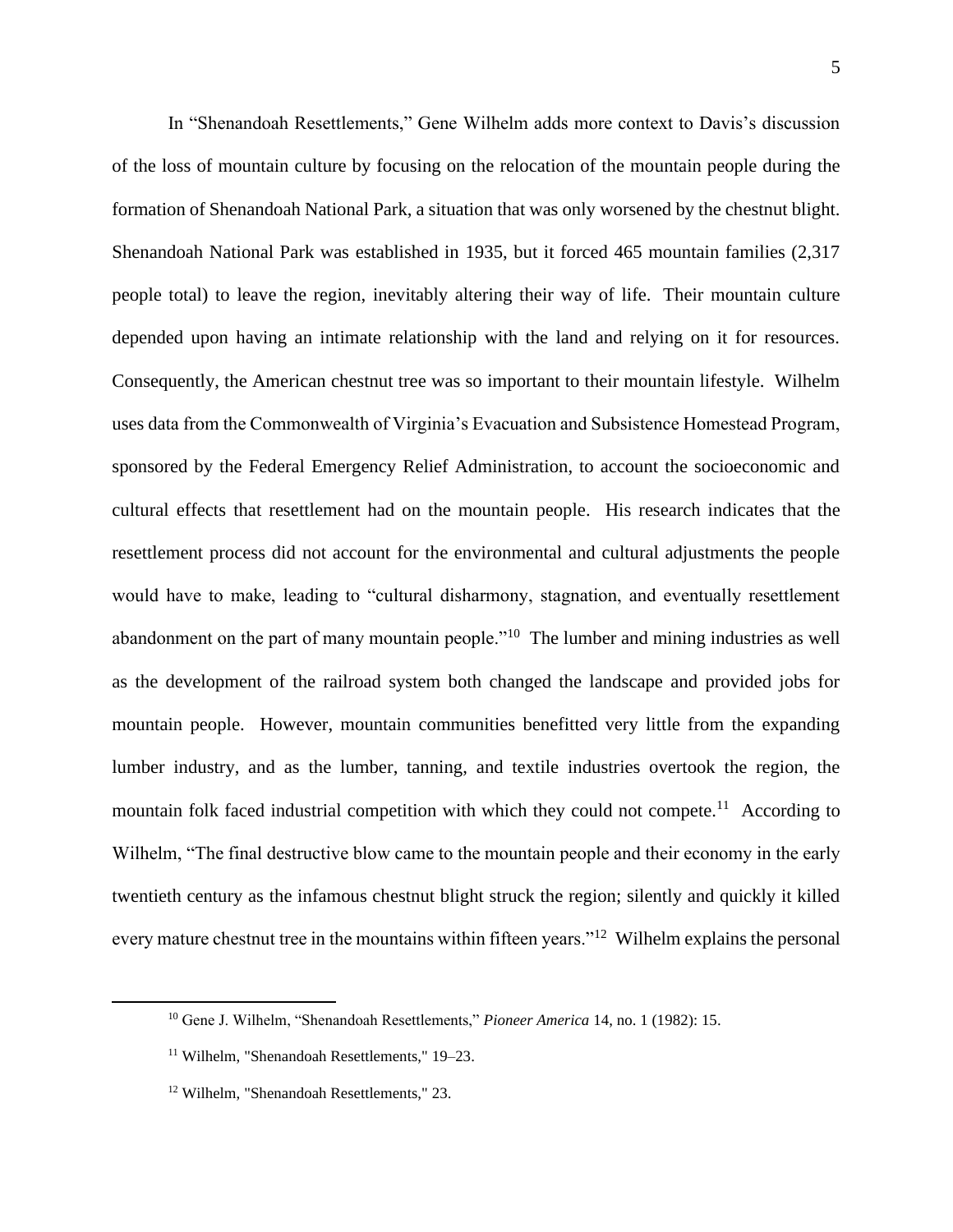devastation that many of the mountain folk felt because of the psychological effects of the loss of the trees: "The mountain folk felt that as long as they had chestnut groves with their many assets of wood, bark, and nuts there was a chance for a new life. Now that opportunity vanished."<sup>13</sup> By analyzing economics and mountain culture, Wilhelm shows that the loss of the American chestnut tree coincided with modernity's threats to the mountain lifestyle, leaving many of the mountain people without an identity.

Susan Freinkel takes a holistic approach to the history and legacy of the American chestnut tree by intertwining history and science to explain the tree's scientific, cultural, economic, political, and environmental significance. Freinkel documents that there are at least seven species of chestnut tree, with four having roots in Asia (the Chinese, Japanese, dwarf, and Chinese chinquapin) and three being native to North America (the Mutt-and-Jeff, the Allegheny, and the American).<sup>14</sup> The tough, independent self-starters who settled Appalachia had a special appreciation for the American chestnut trees. As she writes, "mountain families treated the chestnuts as a community resource, a bounty to be shared by all, like the abundant wild game, valuable ginseng, or juicy summer blackberries."<sup>15</sup> However, it was not those who lived in the mountains, but a scientist in New York who first discovered the fungus. Hermann Merkel, the chief forester at the New York Zoological Park (now the Bronx Zoo) noticed the first infected American chestnut tree in the summer of 1904.<sup>16</sup> Unlike Wilhelm, Freinkel notes the cultural significance of the American chestnut tree in the northern region. In describing the whimsical

<sup>13</sup> Wilhelm, "Shenandoah Resettlements," 23.

<sup>14</sup> Susan Freinkel, "Where There Are Chestnuts," in *American Chestnut: The Life, Death, and Rebirth of a Perfect Tree*, 1st ed. (Berkeley and Los Angeles, CA: University of California Press, 2007), 14.

<sup>15</sup> Freinkel, "Where There Are Chestnuts," 20.

<sup>16</sup> Freinkel, "A New Scourge," in *American Chestnut*, 28.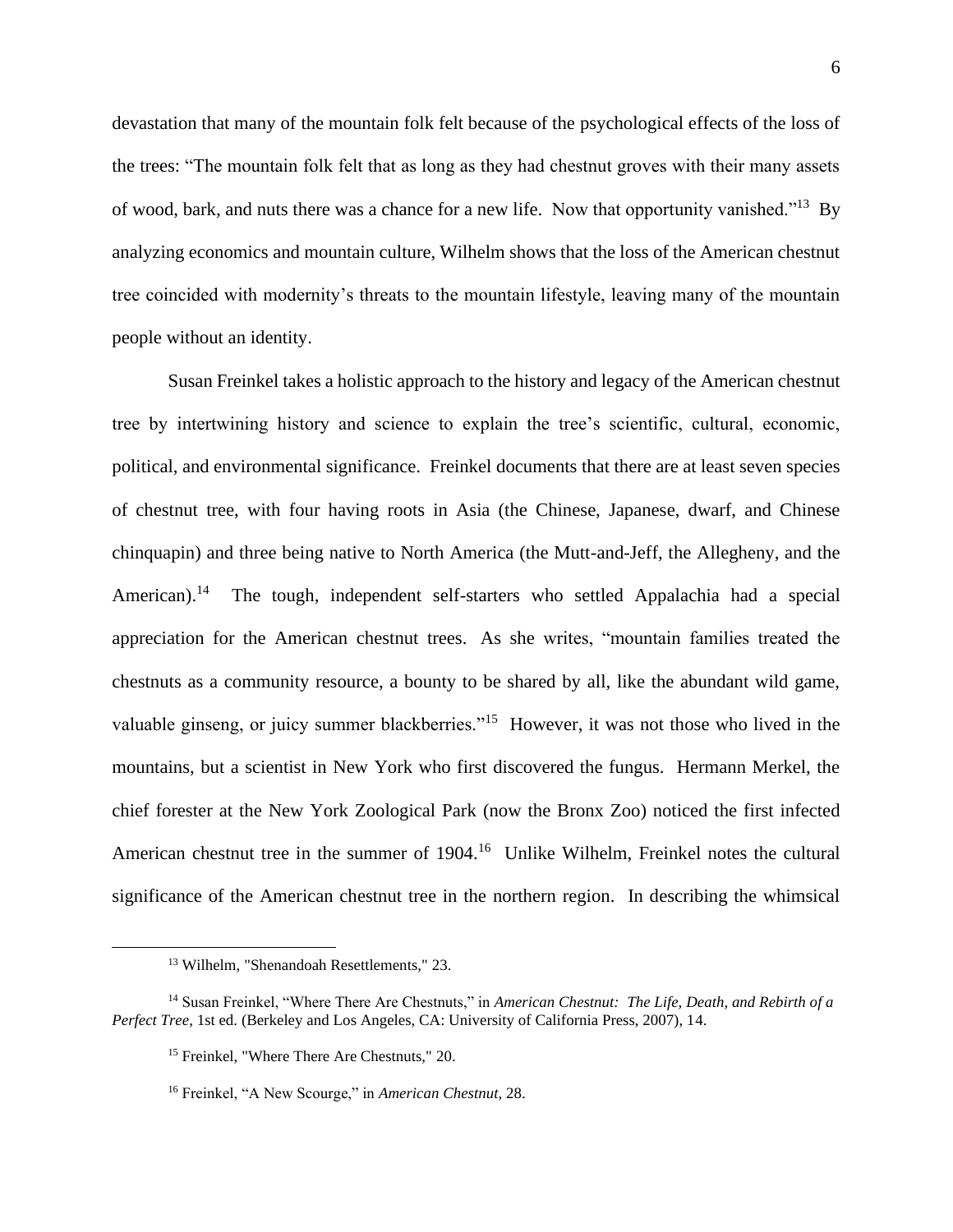relationship between urban dwellers and the joys of collecting chestnuts, referred to as "chestnutting," Freinkel explains, "That awareness, honed through foraging was hardly necessary to survival in the city. Yet chestnutting helped sustain a connection to the natural world that was fast disappearing under ribbons of asphalt and walls of concrete."<sup>17</sup> The significance and novelty of the blight motivated scientists in New England and the Mid-Atlantic states to take action both in the lab and in politics. The U.S. Food and Drug administration established the Laboratory of Forest Pathology in 1907 to study the chestnut blight, among other tree diseases. The Pennsylvania Chestnut Tree Blight Commission conference assembled some of the leading plant scientists in the region as well as lumbermen, orchard-owners, and conservationists to discuss the issue of the blight. Freinkel refers to the conference as "a classic clash of politics and science" because there were some who felt the need to respond to the blight immediately to prevent further devastation, and there were others who did not think it was possible to curb the blight's rampage.<sup>18</sup> She quotes R. A. Pearson, the chairman of the Pennsylvania Chestnut Tree Blight Commission conference, who boldly declared, "'It is not the spirit of the Keystone State, nor the Empire State, nor the New England States, nor the many other great States that are represented here, to sit down and do nothing when catastrophies [*sic*] are upon us…That is not the way great questions are solved.'"<sup>19</sup> To Pearson, the issue required as much forwardness and daring as the production and implementation of steam power, a prime example of American innovation.<sup>20</sup> Freinkel details several blight response plans, such as cutting down any American chestnut trees that had the blight

<sup>&</sup>lt;sup>17</sup> Freinkel,"A New Scourge," 40.

<sup>18</sup> Freinkel, "Let Us Not Talk about Impossibilities," in *American Chestnut,* 53.

<sup>19</sup> Freinkel, "Let Us Not Talk about Impossibilities," 54.

<sup>20</sup> Freinkel, "Let Us Not Talk about Impossibilities," 54.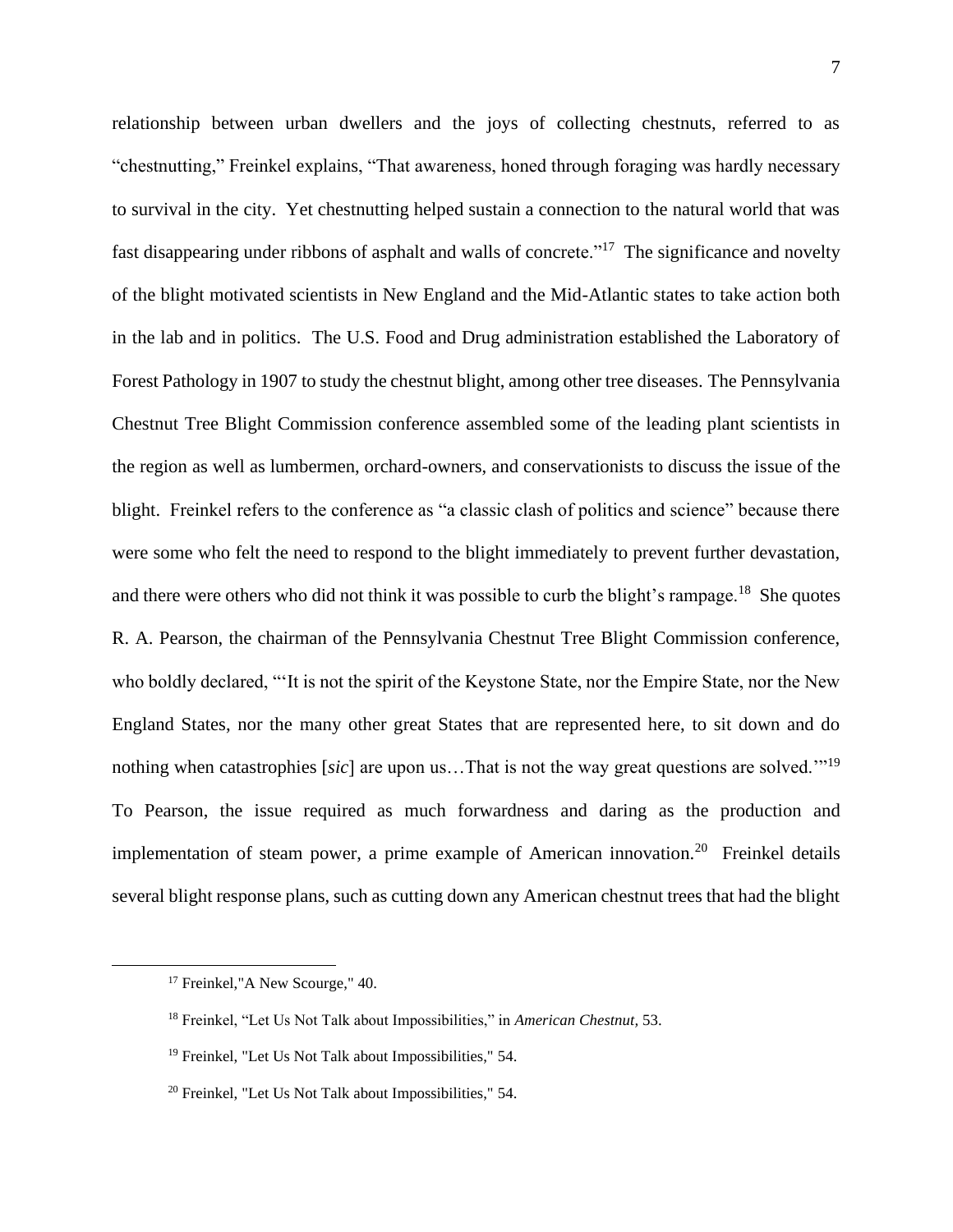or within an area of exposure, that brought little success. However, genetic research offered a potential solution. Scientist Arthur Graves speculated that there might be a way to make the American chestnut tree unappealing to the fungus. Combining his observations of the Chinese and Japanese species' resistance to the blight with his knowledge of Walter Van Fleet's research on interbreeding chestnut species in Washington, D.C., he hypothesized that there might be a way to create a resistant American chestnut tree.<sup>21</sup> Much of the work since then has aimed for Graves's goal of genetically producing a blight-resistant American chestnut tree. Through providing a detailed account of the history of the American chestnut tree, Freinkel reveals that the tree's story is multi-faceted because of its involvement in regional culture, economics, politics, and science.

Lunsford, Davis, Wilhelm, and Freinkel approach the American chestnut tree from various perspectives, including science, politics, economics, ecology, and culture. In many instances, their perspectives overlap because the American chestnut blight is an interdisciplinary issue that has affected different groups of people in varying and circumstantial ways. Despite the necessary dialogue among disciplines that accompanies studying the tree, there has been a lack of discussion about the cultural implications of the American chestnut tree in the lives of those who lived in New England and the Mid-Atlantic states. Because the people who lived in these regions had less of an immersive experience with the environment compared to those living in the Appalachian Mountains, their relationship with the American chestnut tree differed from the relationship that the mountain people had with it. Additionally, many of the scientific studies and efforts surrounding the blight emerged in and around New York, where the blight was first discovered, which indicates that the American chestnut tree was the subject of a growing interest in science. The print culture of the time allowed for the distribution of more knowledge and creativity, and

<sup>21</sup> Freinkel, "Rolling the Dice," in *American Chestnut,* 96.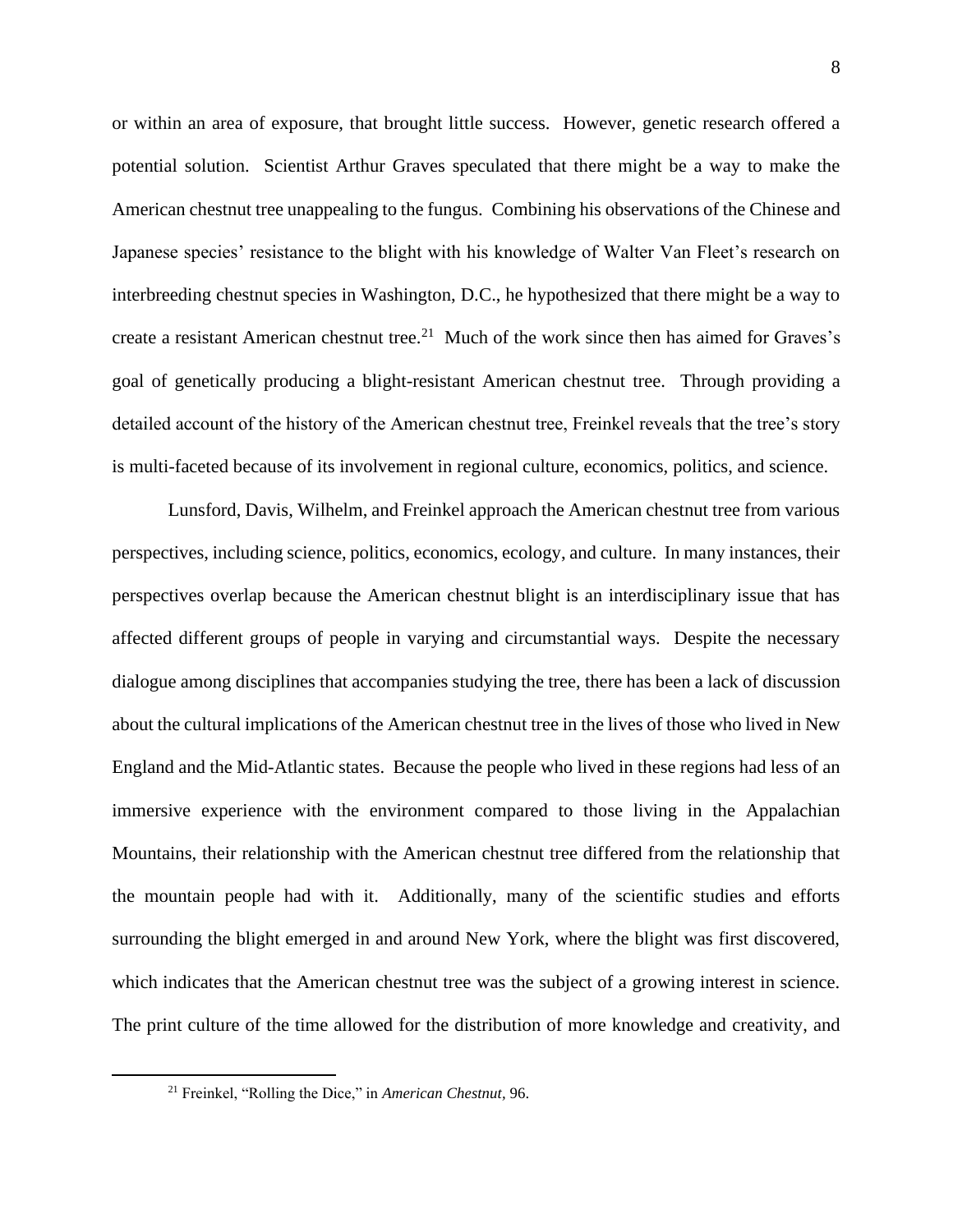the American chestnut tree made numerous appearances in literature during the nineteenth and early twentieth centuries. The subject of stories, poems, agricultural practices, and scientific articles, the American chestnut tree's varied presence in printed materials in New England and the Mid-Atlantic states indicated that the people in those states had their own regionally defined perspective of the American chestnut tree, one that involved literary symbolism, agricultural and economic interests, and a growing propensity for science.

Throughout the nineteenth century and into the early part of the twentieth century, the American chestnut tree made numerous appearances in leisure literature which frequently appeared in magazines published in New England and the Mid-Atlantic states. The American chestnut tree was a crux in the backbone of children's stories, the subject of poems, the source of home remedies, a symbol of youth and manhood, the subject or moral and religious parables, and a spectacle of wonder. Despite numerous magazines and publications that contained articles praising the American chestnut tree and expressing the place the tree had in northern American culture, few scholars have used these sources as a means of engaging with the cultural significance that the American chestnut bore in northern communities. Such oversight begs for investigation into the symbolism that those living in New England, New York, and Pennsylvania assigned to the tree as well as its influence on American culture, identity, and experience. The use of the American chestnut tree as a literary symbol indicates pride in having such a versatile natural resource in abundance, and the frequent reference to the tree indicates that it played a role in developing communal identity. The numerous uses for the trees as well as accounts of chestnutting gave the tree qualities with which most Americans in the area would be familiar, thus allowing the American chestnut tree to influence the American's experience with the environment. These various magazines that published children's stories, poems, household tips, and general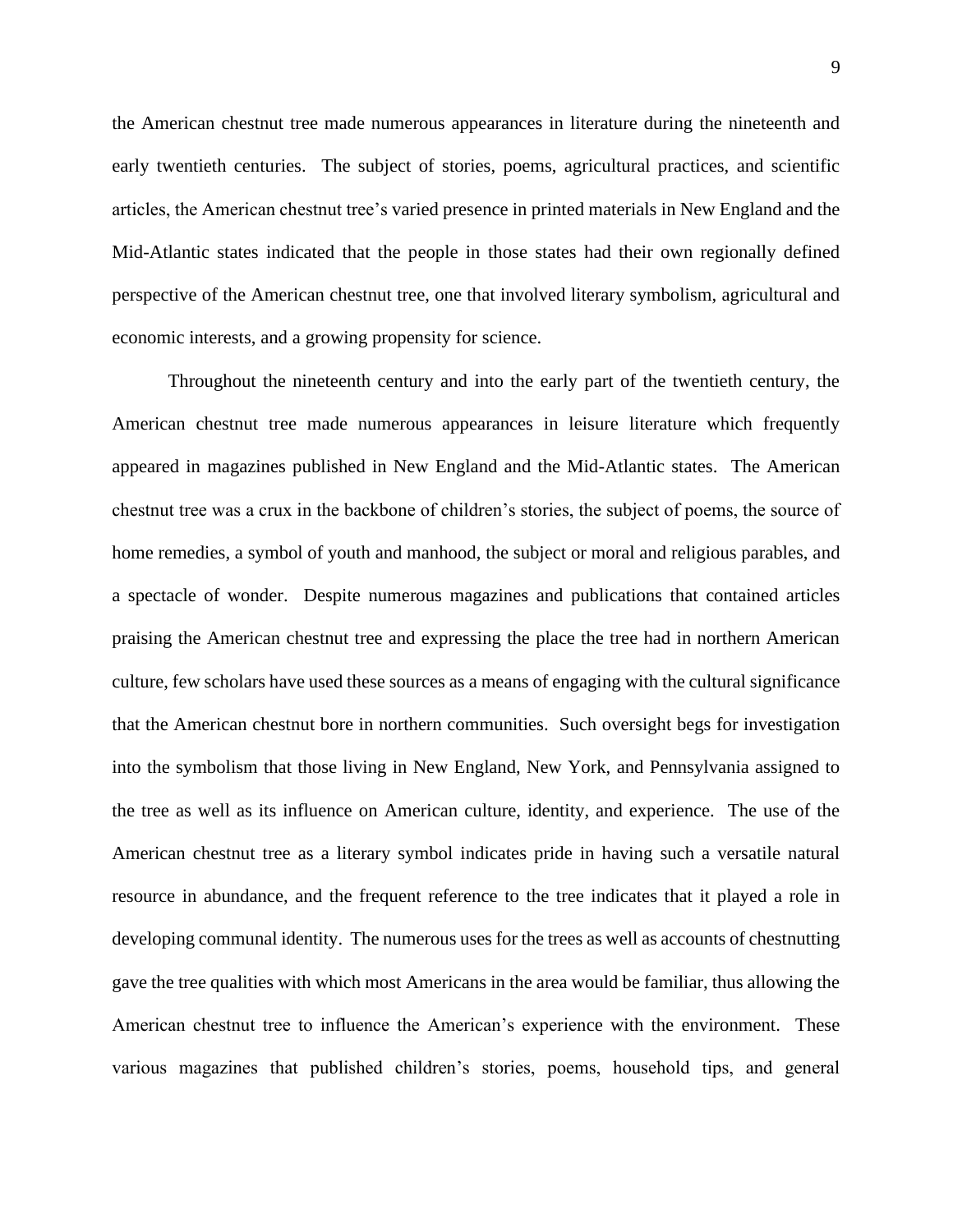information on the American chestnut tree will play a vital role in showing that the people living in New England, New York, and Pennsylvania attributed a significant amount of cultural symbolism to the tree.

While scholars have shared their research on the economic implications of the American chestnut tree, much of their research has been confined to the Appalachian region, leaving the New England and Mid-Atlantic states underexplored. Americans in the northern states found ways of developing their own economic relationship with the chestnut tree by advertising its admirable qualities. Numerous newspapers and agricultural publications praised the tree's durability and regenerative properties along with the popularity and profitability of the nuts. The notable shift from revering the tree as a natural wonder to exploiting the tree for its utility was indicative of larger economic trends and environmental degradation in New England and the Mid-Atlantic states. People began investigating ways to gain as much from the tree as they could by devising different uses for the tree's parts and manipulating its reproduction and growth. Additionally, they relied heavily on the tree's ability to reproduce quickly and its natural abundance, encouraging unsustainable agricultural practices. However, despite the growing economic promise of the American chestnut tree in the New England and Mid-Atlantic states, some Americans still fought to preserve the cultural significance of the tree. The voices of preservation and admiration became fewer and fewer as the twentieth century unfolded and were instead replaced with cries for economic profitability.

As the blight ravaged the landscape, the American chestnut tree made many appearances in scientific and informative literature, adding another layer of complexity to the tree's already multi-faceted identity. The number of articles published that relate to the American chestnut tree is a testament to the prominence that it held in American culture as it was shifting more towards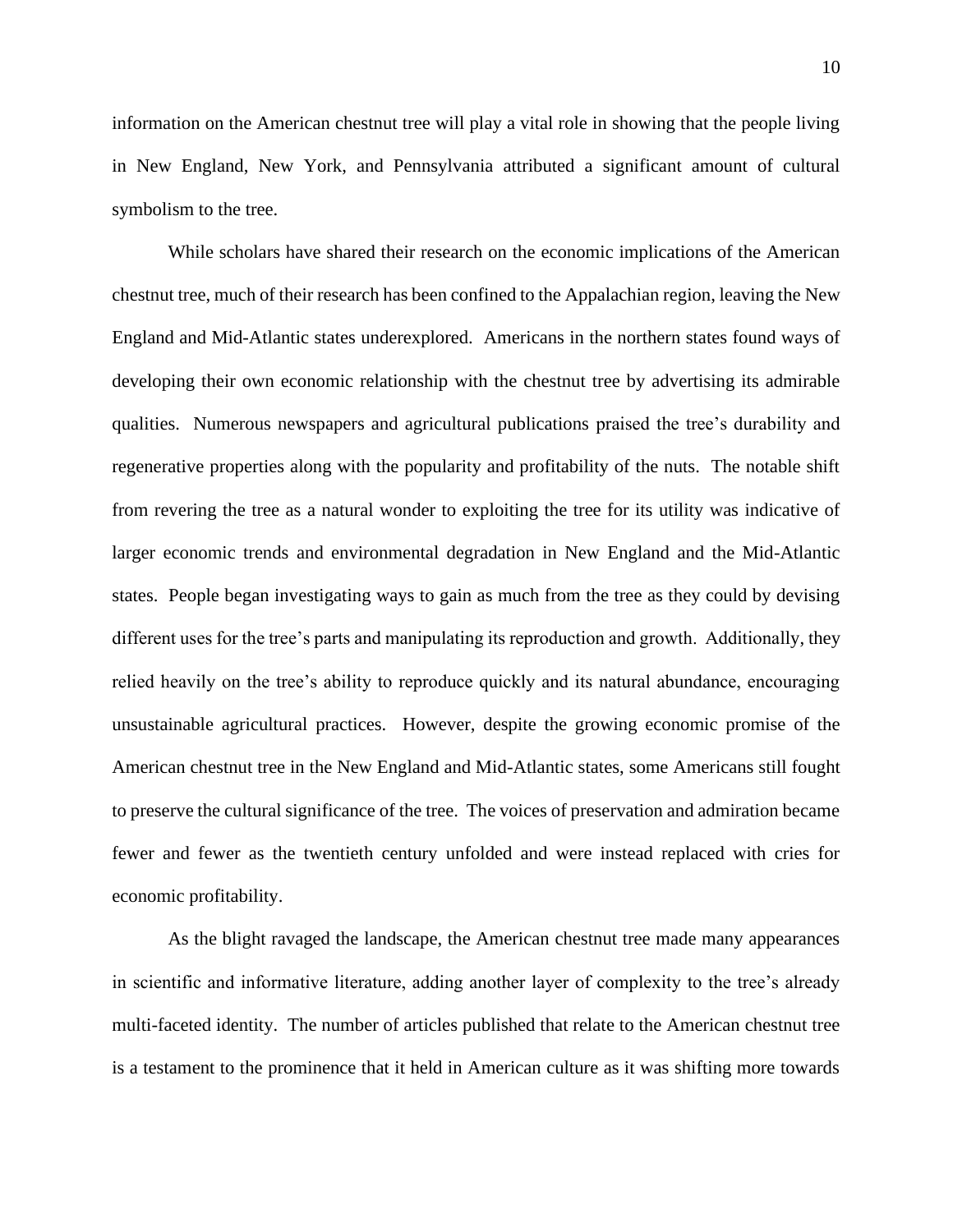science. Because it was so ubiquitous and a common source of lumber and nuts, many people across a variety of regions were familiar with the native species. Consequently, spreading the news of the blight was crucial because of the radical economic and cultural implications. Articles with information about the blight indicate that the tragedy was newsworthy and that people should be informed of the consequences of the fungus as well as the research being done to prevent it from doing more damage. The tone of the articles conveys concern, urgency, and faith in science to bring a solution. The American chestnut was being reduced to an object of scientific observation and experimentation and human beings frantically fought nature.

The current research that has been done on the American chestnut tree has opened opportunities for more in-depth intellectual exploration that can draw new conclusions and make new connections. Scholars have shown that there was a cultural relationship between the American people—particularly those who lived in the mountains—and the American chestnut tree as well as economic and environmental dependencies. However, there is more to be explored on the role of the American chestnut tree in northern culture and economics as well as the tree's influence on science. In the New England and the Mid-Atlantic states, the American chestnut tree was a cultural symbol that represented the American environmental experience and economic potential, and its demise from the blight highlighted the competition among the tree's cultural, economic, and scientific identities.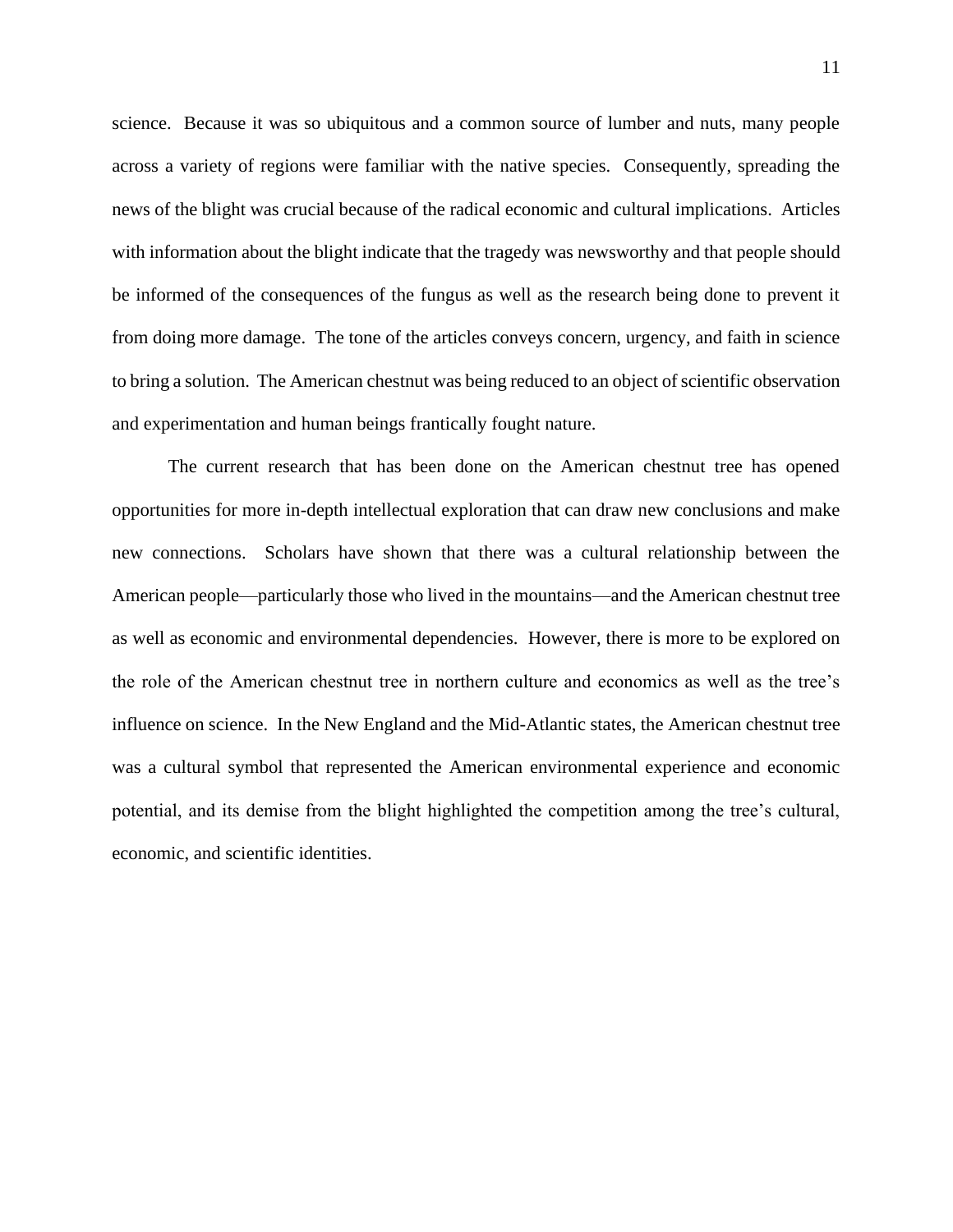### **CHAPTER 1: CHRISTIAN MORALITY, ENVIRONMENTAL STEWARDSHIP, AND INTERGENERATIONAL RESPONSIBILITY**

Numerous authors took advantage of the popularity of the American chestnut tree to teach lessons about Christian morality and environmental stewardship through stories and poems. Many of the Christian themes interwoven in the literature centered around the relationship between God and nature, environmental stewardship, and caring for others. Playing under an American chestnut tree or going chestnutting were common childhood experiences that helped connect people with the environment as well as across generations. Consequently, the tree fostered a sense of gratitude towards the environment as well as a sense of responsibility to protect the environment for those yet to come. The American chestnut tree served as a symbol of spiritual and environmental communion and played a vital role in instructing children on faith, morality, and responsibility towards others.

The American chestnut tree acted as an instrument in instructing children on Christian values and morals while also instilling in children an appreciation for the natural environment. Short stories featuring the tree resembled parables, explaining important spiritual themes in terms that children could understand through relatable experiences. "Sunday in a Chestnut Tree" appeared in an 1863 issue of the *Christian Advocate Journal* and addressed numerous Christian ideas, including the spiritual motivation for encouraging children to develop a relationship with the environment. The story centered around two young siblings, Ben and Maggie, who begged their father for permission to go chestnutting. Maggie expressed her desire to go on a nut-gathering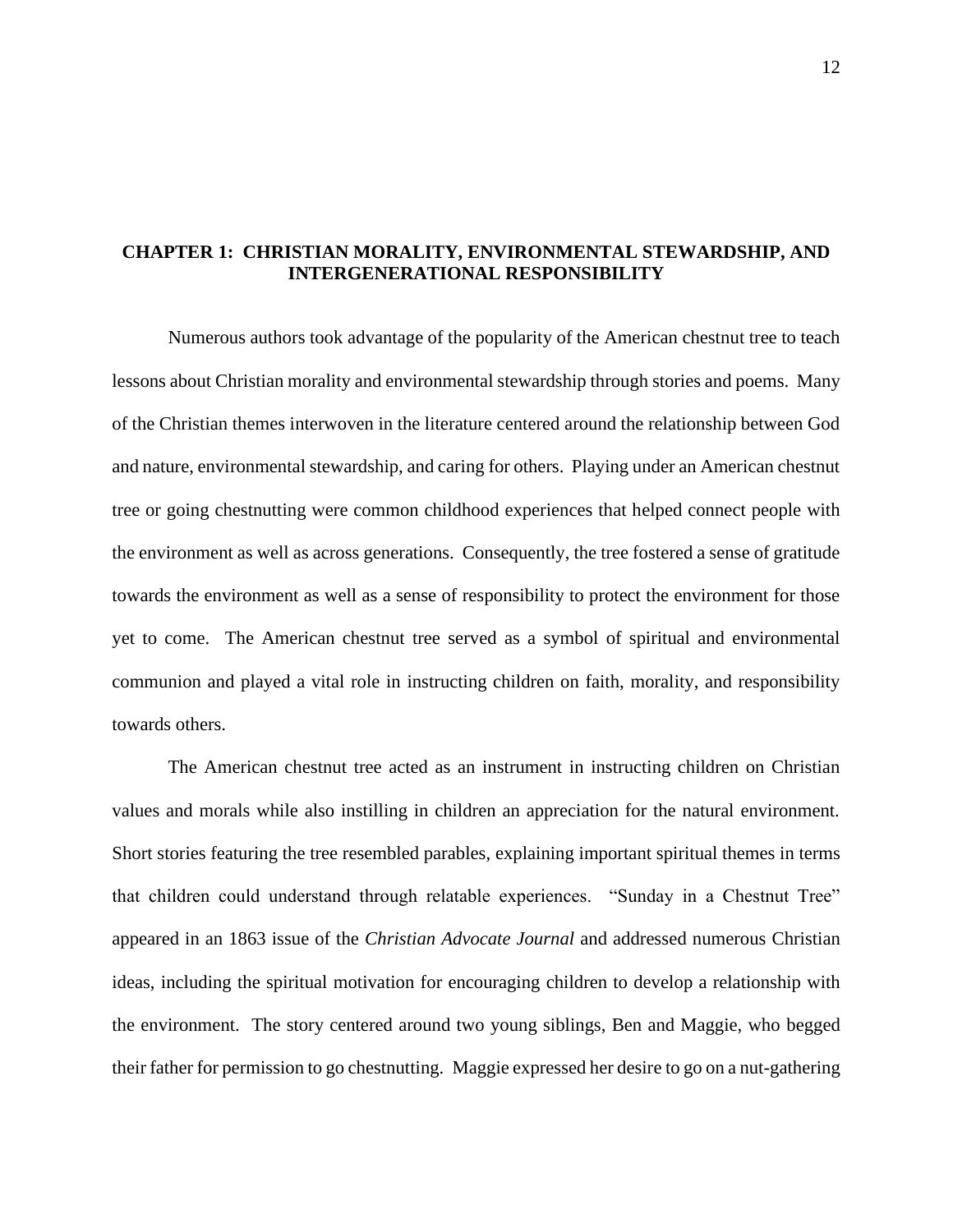adventure to her brother, stating, "'I used to think I'd never get tired of seeing the toy-shops,"' and, "'I'd rather see one of the little red ground-squirrels again, running about after the nuts, than all the toys that were ever made!"<sup>22</sup> The author explained the reasoning behind Maggie's feelings, writing, "These were country children, and no wonder the city could not satisfy them."<sup>23</sup> Maggie's desire to see the squirrels scampering among the nuts and her disregard for the material pleasures of childhood showed that she was drawn to the transcendental aspects of the natural world and longed to experience them. She did not find fulfillment in the city and instead sought the excitement and pleasure of chestnutting, an endeavor that would allow her temporary repose from the manmade environment. The author covertly alluded to the Christian idea of the spiritual emptiness provided by material objects and the fulfillment brought by engaging with God through creation. Maggie formerly sought pleasure in toys, but she found true pleasure and meaning through chestnutting, which connected her with something beyond herself. Additionally, the profoundness of Maggie's attitude was amplified by her youth, showing the interconnectedness of the themes of childlike innocence and spiritual fulfillment. The author of the story not only used Maggie's excitement about chestnutting to foster an affinity for creation, but to also encourage childlike innocence and simplicity, both of which could help Christians connect more deeply with their faith.

While Maggie's preference for the gifts of nature over man-made pleasures aligned with the Christian idea of denouncing material pleasures, it also evoked the Transcendentalist idea of finding spiritual fulfillment through nature. Ralph Waldo Emerson, one of the prominent Transcendentalists during the first half of the nineteenth century, contemplated the inseparability

<sup>22</sup> "Sunday in a Chestnut Tree," *The Youth's Companion*, November 22, 1866, 187.

<sup>&</sup>lt;sup>23</sup> "Sunday in a Chestnut Tree," 187.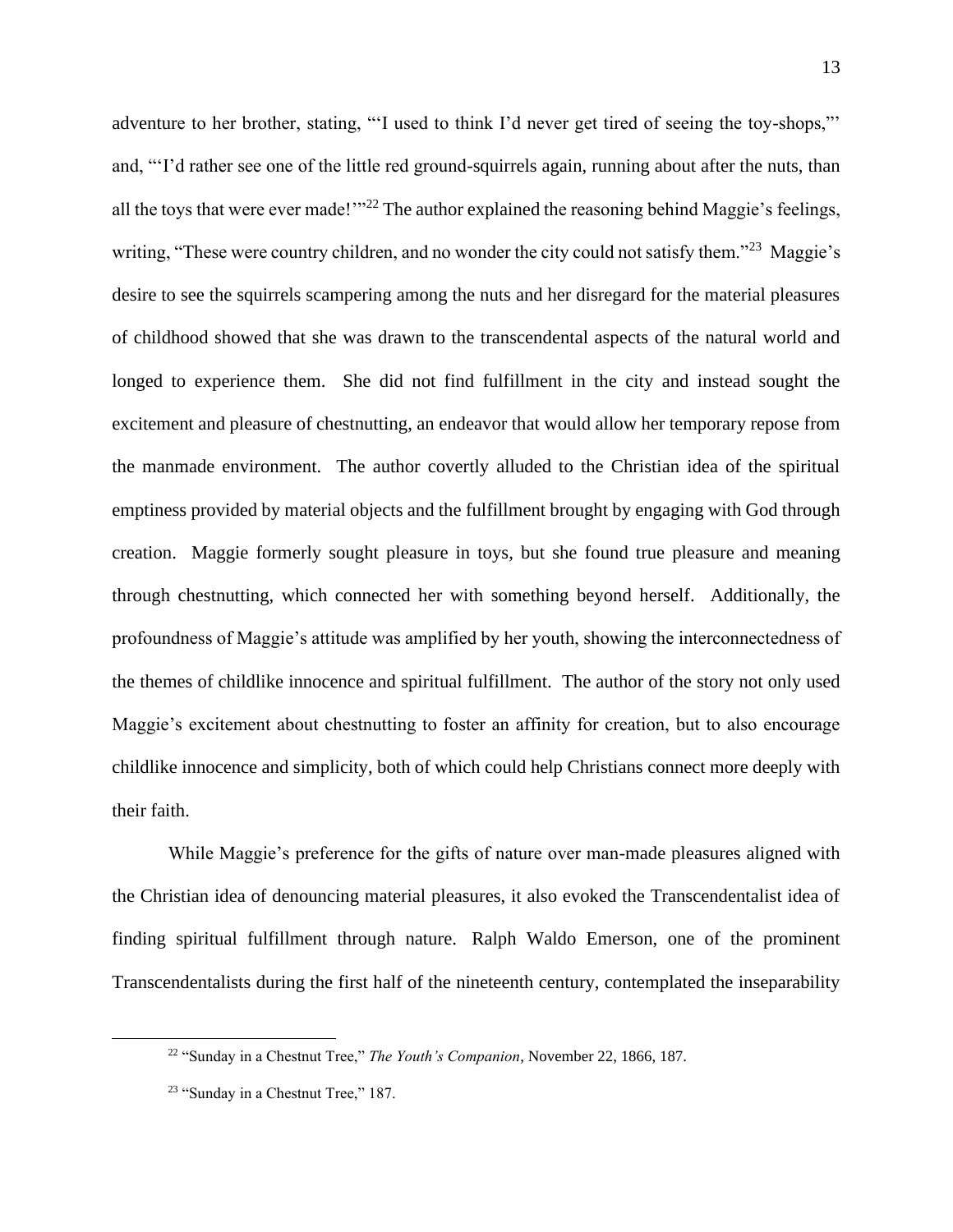between spirituality and nature. He noted that the two complemented each other instead of competed with one another and that genuine spirituality could be achieved through the simplicity of nature. To Emerson, nature itself was not divine, but instead a medium through which the divine manifested. It transcended the mad-made order of society because, as he believed, "laws, and letters, and creeds, and modes of living seem a travestie [sic] to truth.<sup>224</sup> The expansiveness and encompassment of nature was a pathway to fulfillment, a more promising pathway than humancreated order. Maggie, in her youth, recognized that she could not find fulfillment in the city "modes of living" that prioritized toys, materiality, and the man-made over experiencing the country. Her attitude was a legacy of Emerson's belief that nature acted as an avenue towards fulfillment. She preferred chestnutting among the squirrels, an activity that directly engaged with nature instead of the human-constructed realm. Although the story bore Christian symbolism, it also drew from Transcendentalist ideologies that promoted the relationship between spirituality and the environment.

Not only did the author use the American chestnut tree to emphasize the appeal of spiritual communion with the environment, but he also used the tree as a means of teaching a lesson about respecting the Sabbath day and keeping personal desires in check. Ben and Maggie's father related a story to them about a chestnutting experience from his youth to remind them that practicing their faith was more important than gathering chestnuts. When he was a boy, he and his brother walked to Uncle Seth's wood lot, which had plenty of American chestnut trees whose nuts were free for the taking. The children's father and brother had a sense that the act they were about to commit was wrong. As he described it, "'We did not feel as bold as lions as the righteous do. We said

<sup>24</sup> Ralph Waldo Emerson, "IV Spiritual Laws," The Completed Works of Ralph Waldo Emerson-- RWE.org, December 19, 2004, https://www.rwe.org/iv-spiritual-laws/.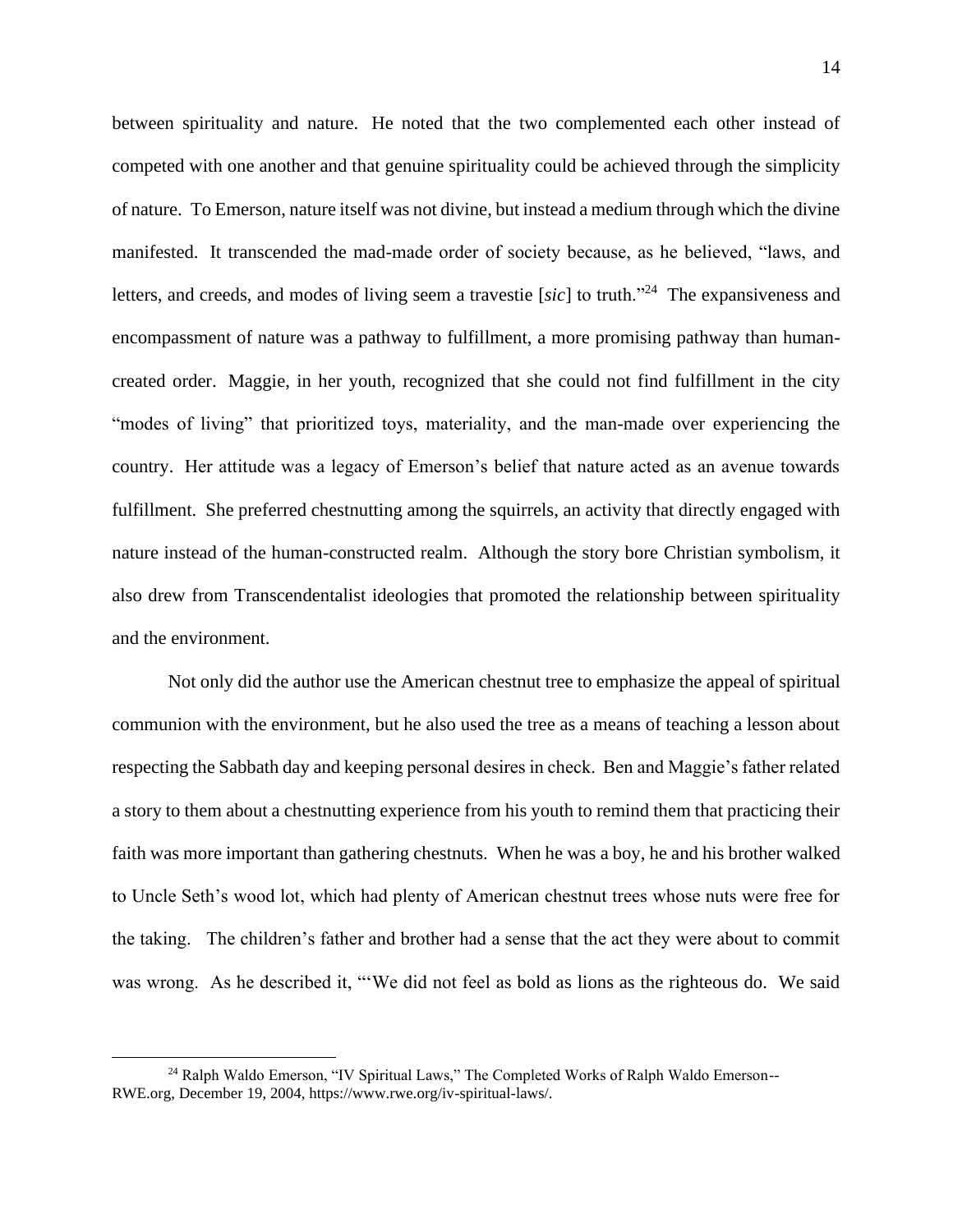there was no harm in it, and yet we took pains to go out the back way, through the garden, which was out of our way."<sup>25</sup> The boys both ignored their consciences and thought that they could decide what was right and what was wrong in light of their personal desires. Although they knew that Sundays were reserved as the day for rest and worship, they assumed that chestnutting would be permissible as long as they did not get caught and returned home before the church services began. The two boys thought they were safely out of sight among the branches, but Uncle Seth and his dog found them. In response to the boys' crime, the wise man warned, "'Nutting on Sundays is bad business, little boys."<sup>26</sup> The two brothers had succumbed to their temptation and their transgressions were apparent. The story alluded to the Christian myth of the fall of humanity, likening the American chestnut tree to the tree in the Garden of Eden bearing the forbidden fruit and likening the youthfulness of the boys to the innocence of Adam and Eve. The brothers knew that they should not be chestnutting on Sunday but chose to anyway, just as Adam and Eve knew that they were not supposed to eat the forbidden fruit. Similar to Adam and Eve, who failed to hide from God after committing their sin, the boys could not hide from their elder. Ben and Maggie's father's story shared multiple parallels with the story of the fall of humanity in the Old Testament. The similarities not only painted the boys' actions as sinful and wrong, but they also emphasized that they contradicted one of God's commandments. The story's reference to a wellknown biblical myth emphasized the lesson of adhering to the Sabbath day and regulating personal desires by reincarnating evocative Christian symbolism into the American chestnut tree.

"Sunday in a Chestnut Tree" was part of a larger debate about the meaning of adhering to the Sabbath day in the nineteenth century. The social changes of the nineteenth century challenged

<sup>&</sup>lt;sup>25</sup> "Sunday in a Chestnut Tree," 187.

<sup>&</sup>lt;sup>26</sup> "Sunday in a Chestnut Tree," 187.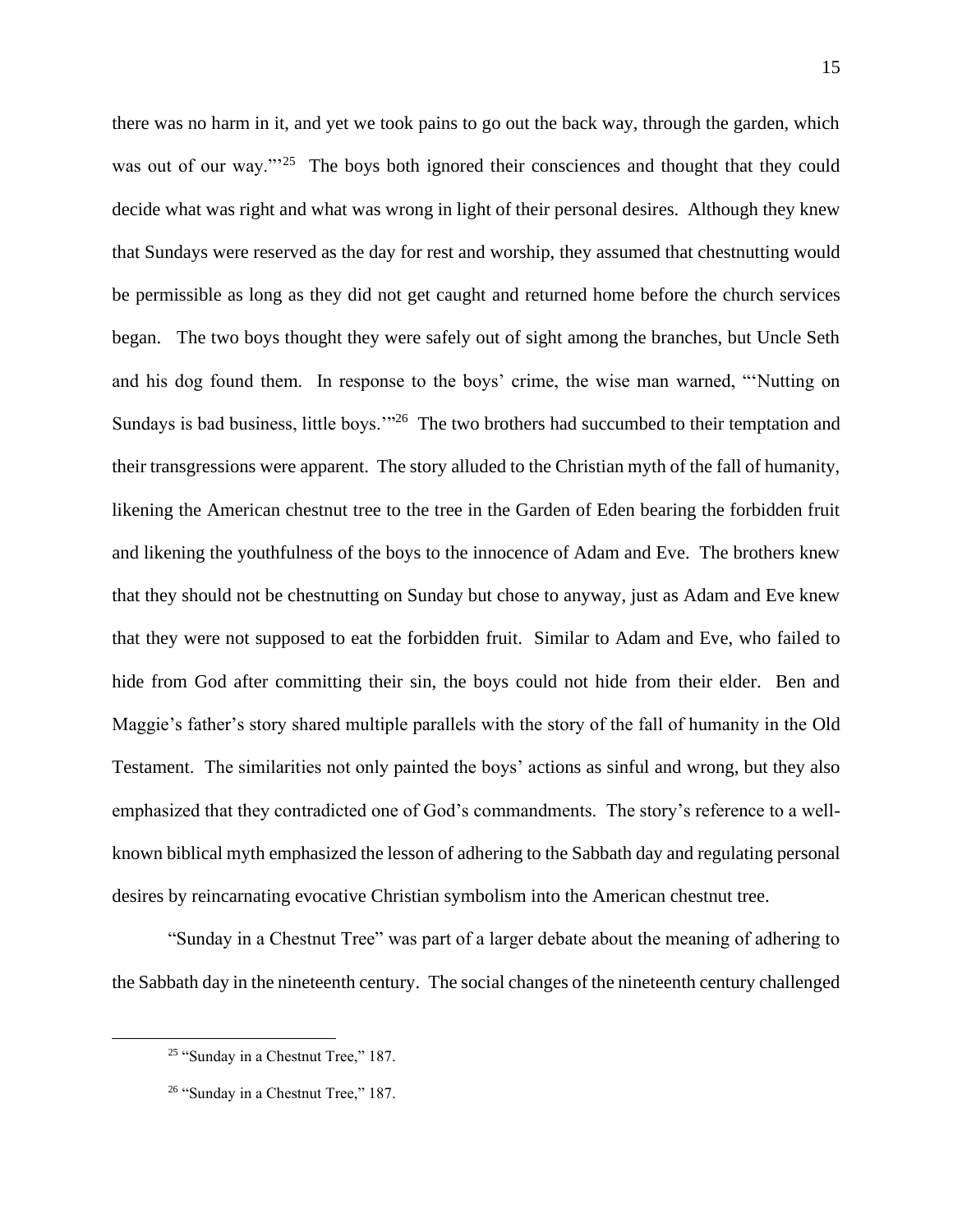the traditional mandate of rest and religious devotion. Sunday became the meeting day for reformers, and immigrants brought their own traditions that competed with the day of rest. There were divisions within Protestantism, the sect of Christianity that heavily emphasized the doctrine of the Sabbath, and "liberal Protestants argued that opening libraries and museums and allowing some secular pastimes on Sunday could be beneficial for moral development and democracy."<sup>27</sup> They felt that "cultural activities and innocent diversions could direct attention to the community, the family, and nature in a society that was increasingly competitive, disconnected, and industrialized."<sup>28</sup> However, their conservative counterparts "generally wanted to preserve the religious focus of the day and not rely on other non-governmental institutions," particularly because government organizations usually respected the Sabbath day.<sup>29</sup> The tale narrated by Ben and Maggie's father served as propaganda for the importance of strictly honoring the Sabbath day. Taking a conservative stance, the story taught that an activity as simple and seemingly harmless as chestnutting could be a gateway to sin if it conflicted with the day of rest and worship.

Secular newspapers published on Sundays fueled the debate on respecting the Sabbath day.<sup>30</sup> To combat the popularity and supposed heathenism of Sunday newspapers, Sabbath supporters produced their own published materials. They rationalized that families would be permitted to read their publications on Sundays because "Sabbath activities that were religious or at least civilizing could be acceptable in Victorian America."<sup>31</sup> Religious conservatives were

<sup>&</sup>lt;sup>27</sup> Jeffrey A. Smith, "Sunday Newspapers and Lived Religion in Late Nineteenth-Century America," *Journal of Church and State* 48, no. 1 (Winter 2006): 127–28.

<sup>28</sup> Smith, "Sunday Newspapers and Lived Religion in Late Nineteenth-Century America," 127–28.

<sup>&</sup>lt;sup>29</sup> Smith, "Sunday Newspapers and Lived Religion in Late Nineteenth-Century America," 128.

<sup>30</sup> Smith, "Sunday Newspapers and Lived Religion in Late Nineteenth-Century America," 128.

<sup>&</sup>lt;sup>31</sup> Smith, "Sunday Newspapers and Lived Religion in Late Nineteenth-Century America," 135.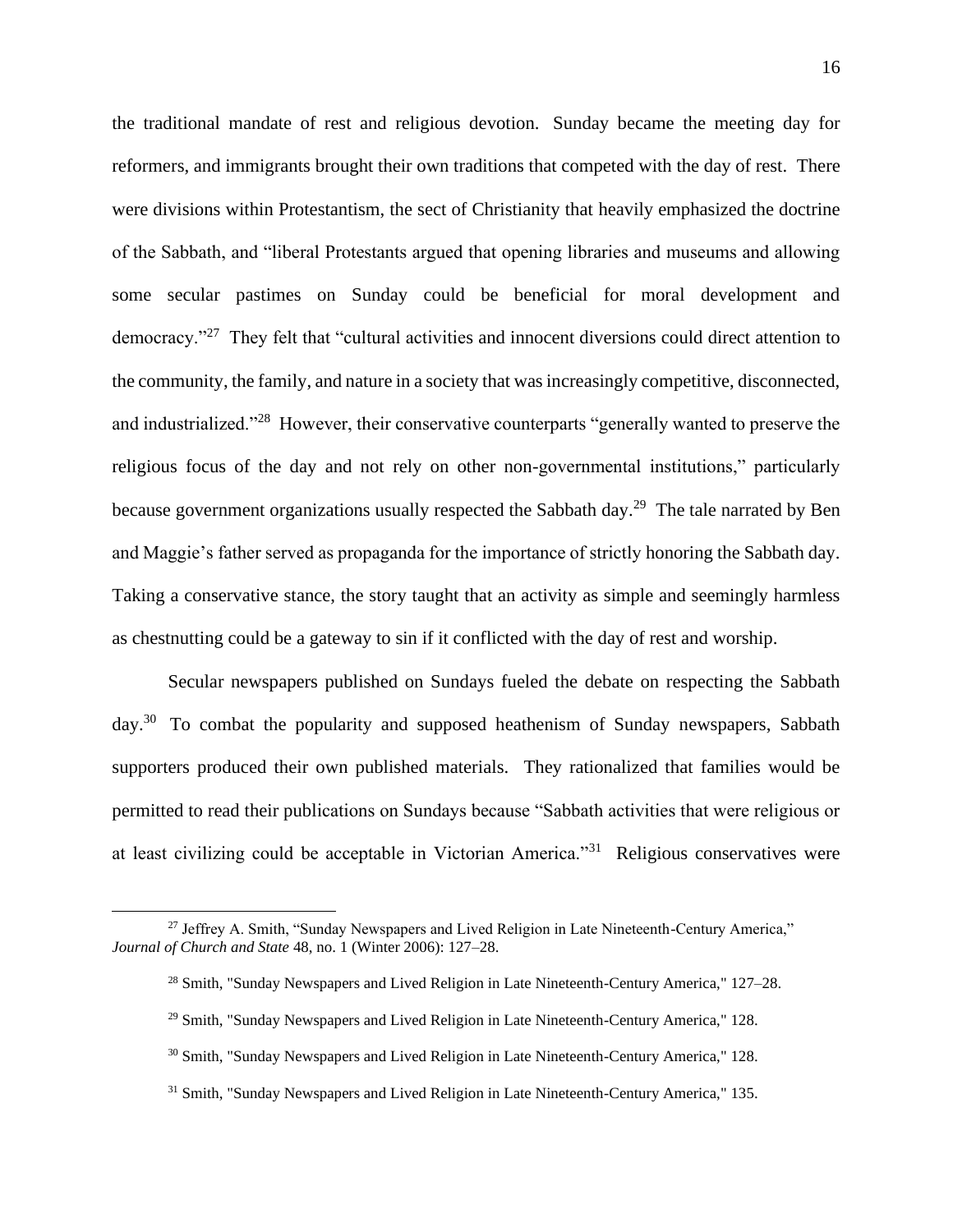especially appalled when newspapers published content that exposed the faults of the faithful.<sup>32</sup> Jeffrey A. Smith recounts the retaliation that religious zealots waged on newspapers: "Distressed at what they considered satanic influences of popular print culture in general, antebellum religious publishers mounted campaigns to combat reading for mere pleasure by providing inspirational tracts and periodicals."<sup>33</sup> "Sunday in a Chestnut Tree" not only bore religious symbolism, but it also participated in the debate between strict and lax adherence to the day of rest and worship. The American chestnut tree in the story was instrumental in both teaching a moral lesson and commenting on the conflicting interpretations of religious ideas.

In addition to offering a lesson on the importance of honoring the Sabbath day, Ben and Maggie's father taught that selfish actions have negative consequences and that poor decisions lead to punishment, further expanding upon the moral lessons offered in his narration. After Uncle Seth discovered the boys in the tree and imparted his words of wisdom, he returned to his porch. However, his dog remained guarding the tree, making it impossible for the boys to descend. Trapped in their leafy prison out of fear of their canine sentry, the two boys missed their church services. Ben and Maggie's father reflected, "'But how guilty we felt when we contrasted ourselves with the happy children walking along obediently with their parents!"<sup>34</sup> Being trapped in the tree and seeing other children dutifully attending Sunday services forced the boys to reflect upon their actions. In doing so, they had to engage with their consciences and have the humility to admit that they made a poor decision. The time that the boys spent in the tree forced them to confront their sins and suffer for it in a way that would teach them a lesson. Consequently, their

<sup>&</sup>lt;sup>32</sup> Smith, "Sunday Newspapers and Lived Religion in Late Nineteenth-Century America," 137.

<sup>33</sup> Smith, "Sunday Newspapers and Lived Religion in Nineteenth-Century America," 137.

<sup>&</sup>lt;sup>34</sup> "Sunday in a Chestnut Tree," 187.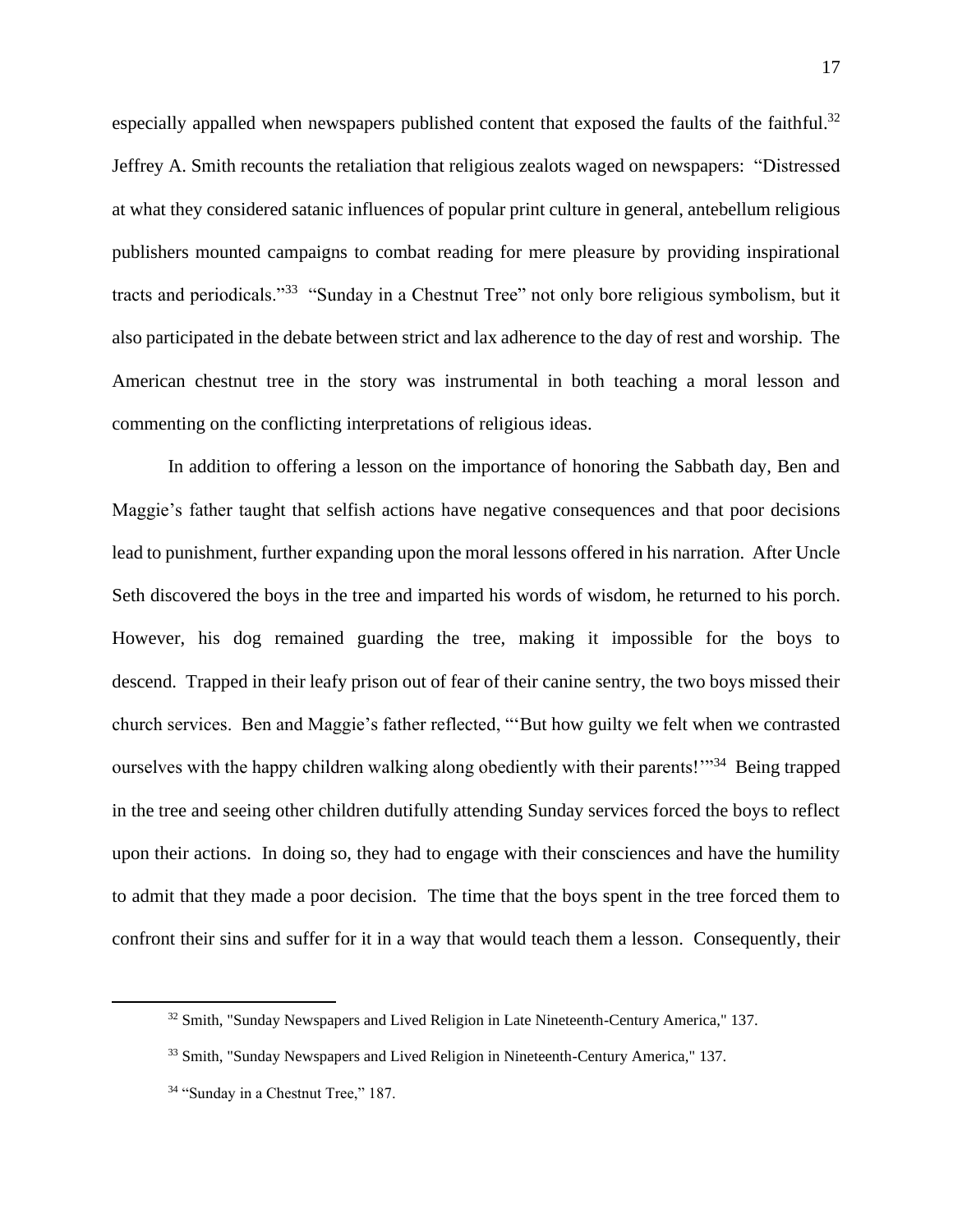internment acted as a form of penance. They had paid the price for placing their selfish desires over worshipping God. It was not until the sun began to set that Uncle Seth returned to call off his dog and remind the boys that chestnutting on Sundays was a poor idea.<sup>35</sup> Although the story teaches that poor decisions can lead to suffering, it also shows that suffering as a form of penance is temporary. Upon being freed from their hard time in the hardwood, they "'hurried home and confessed all to [their] mother. She wisely thought we had been sufficiently punished, and said but little.<sup>"36</sup> Uncle Seth knew that the boys needed time in the tree to contemplate their poor decisions so that they could descend the tree as better and more moral people. Despite breaking the commandment to honor the Sabbath day, the brothers were able to atone for their poor decisions and leave their sins behind by going home. Maggie and Ben's father's story used the American chestnut tree as a symbol to emphasize that wrongful acts came with consequences and that performing a form of penance was both necessary and beneficial.

While Maggie and Ben's father's tale explained the importance of respecting the Sabbath day, keeping personal desires in check, and performing penance for poor choices, it also enforced that God transcended nature. Maggie and Ben's father wanted his experience to be an example to his children that even though the chestnut tree could bring fulfillment and pleasure, there were inappropriate times to act on desires, especially if they interfered with practicing their religion. The juxtaposition of nature as a source of fulfillment and nature as a temptress highlighted the importance of remembering that God, the Creator, was superior to nature and that enjoying creation should not conflict with praising its Maker. The spiritual fulfillment for which Maggie yearned was made possible by God's presence in nature. However, it was God's transcendental

<sup>&</sup>lt;sup>35</sup> "Sunday in a Chestnut Tree," 187.

<sup>&</sup>lt;sup>36</sup> "Sunday in a Chestnut Tree," 187.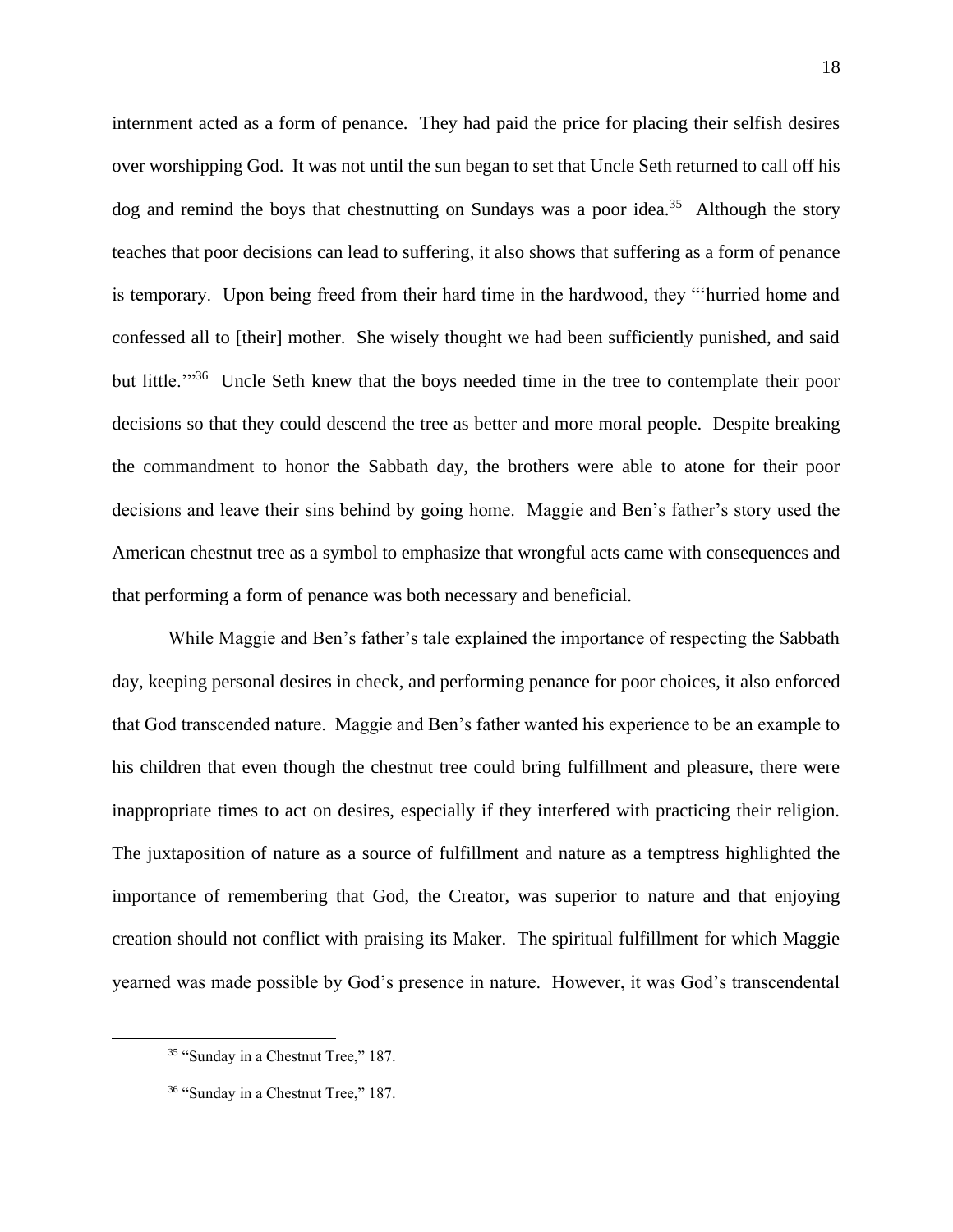existence that earned praise, not just His material creation. Although the story primarily focuses on respecting the Sabbath day, it also alluded to the larger lesson of viewing nature as a means of connecting with God instead of viewing nature as a god itself. By spending the day in the chestnut tree and missing Sunday services, Maggie and Ben's father and uncle learned that the physical world could not bring spiritual fulfillment that equaled the spiritual fulfillment brought by directly worshipping God. Ben and Maggie's father recalled that judgment and condemnation of their parents "'was the thought that troubled us the most,'" and they soon "'grew hungry'" while trapped in the branches.<sup>37</sup> The boys dreaded disappointing their parents, and they were left both physically and spiritually hungry. Consequently, the American chestnut tree was a means of spiritual fulfillment instead of the source, a distinction that Maggie and Ben's father wanted to ensure that his children understood. Although nature could offer fulfillment through escaping the manmade world, it alone was not enough to satisfy spiritual needs, emphasizing the need to view the environment as a means of connecting with God instead of being its own end.

Charles G. Ames also saw the American chestnut tree as an instrument in conveying themes about God's transcendence and manifestation in nature. He crafted a poem that captured God's presence in the created world and the way that He used it to intervene in human lives. Similar to "Sunday in a Chestnut Tree", Ames's poem alluded to the American chestnut tree as a mediator linking God to humanity. The language and imagery in Ames's poem, published in 1883 in *The Continent, an Illustrated Magazine,* narrated more than just the story of a young boy and his older sister walking through the woods in search of chestnuts. Ames interwove a number of moral and spiritual lessons into the lines of his short and simple poem, including humility and dependence

<sup>&</sup>lt;sup>37</sup> "Sunday in a Chestnut Tree," 187.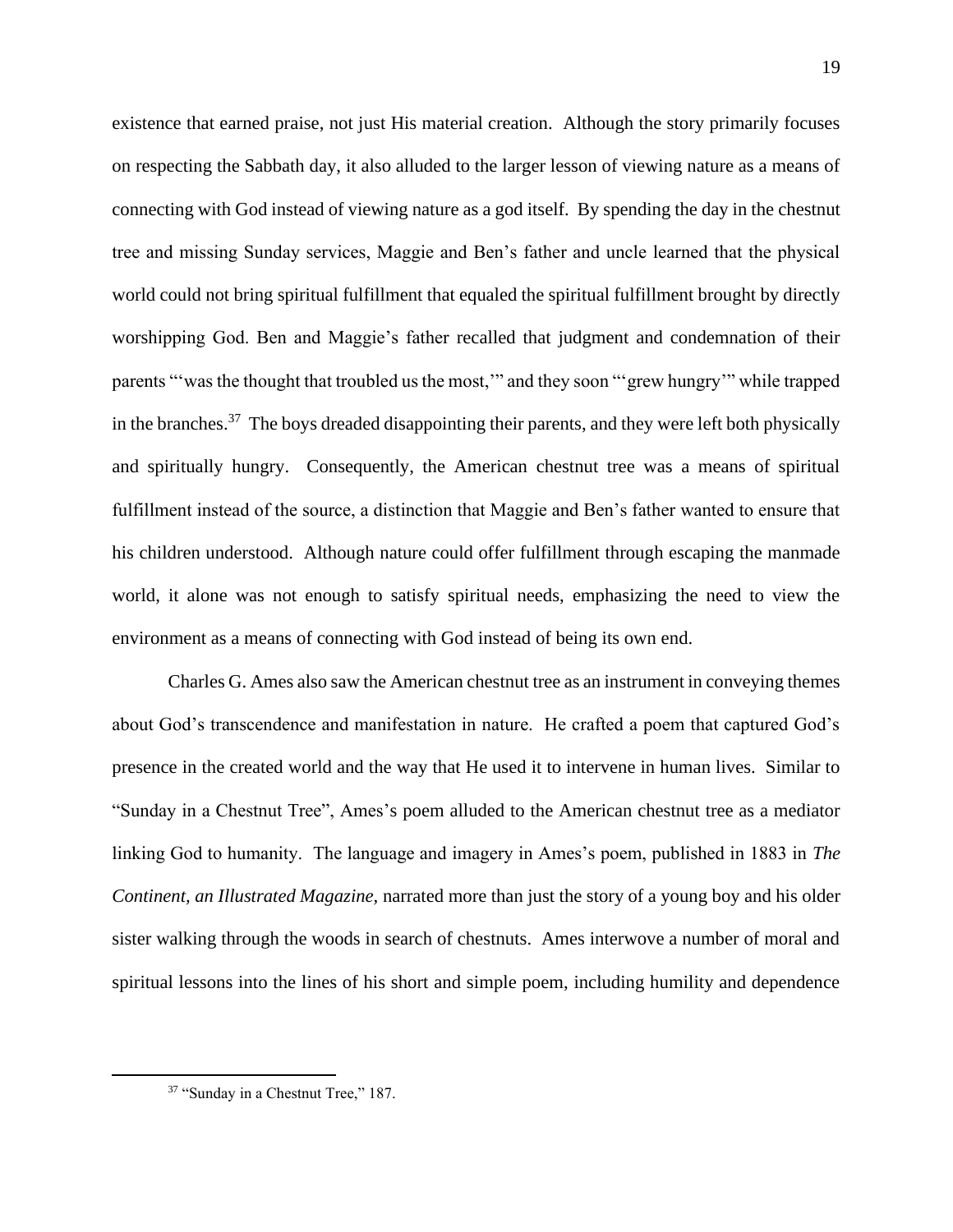on God. Ames's words encouraged readers to keep their eyes open and nurture an awareness of God's presence and blessings offered through nature. He wrote:

> Through the autumn woods he strolled, Happy Tommy, four years old; Heard his guardian sister calling: "Do not watch the brown nuts falling; Rather look upon the ground, Where the fallen ones are found." Was she wiser than the boy, Who, with eyes ablaze with joy, Cried, "O sister! sister! sister! See How God shakes the chestnut tree!<sup>38</sup>

The dynamic and dialogue between the two siblings were pivotal in evoking Christian symbolism and themes. Tommy's youth signified his innocence and dependence on others for knowledge and understanding of the world around him. His childlike nature personified the Christian idea of reliance on God, the Father who would provide for His people. Ames described Tommy's sister as a guardian, implicitly likening her to a guardian angel tasked with watching over Tommy to direct and protect him. By instructing Tommy to look at the nuts that were already on the ground rather than the ones that were still suspended in the tree, she encouraged Tommy to appreciate what was within his reach instead of desiring more. In doing so, Tommy's sister taught him the lesson of awareness and humility. Her message echoed the Christian teaching of trusting in God to satisfy human needs. Not only was his sister leading Tommy to more chestnuts, but she was also leading him to deepen his relationship with God. Just as the story "Sunday in a Chestnut Tree" paralleled aspects of the story of the fall of humanity, so too did Ames's poem. The chestnuts hanging in the tree were out of reach, just as the forbidden fruit was meant to be metaphorically beyond Adam and Eve's grasp. However, unlike Adam and Eve, Tommy was

<sup>38</sup> Charles G. Ames, "The Chestnut Tree," *The Continent; an Illustrated Weekly Magazine*, September 5, 1883, 314.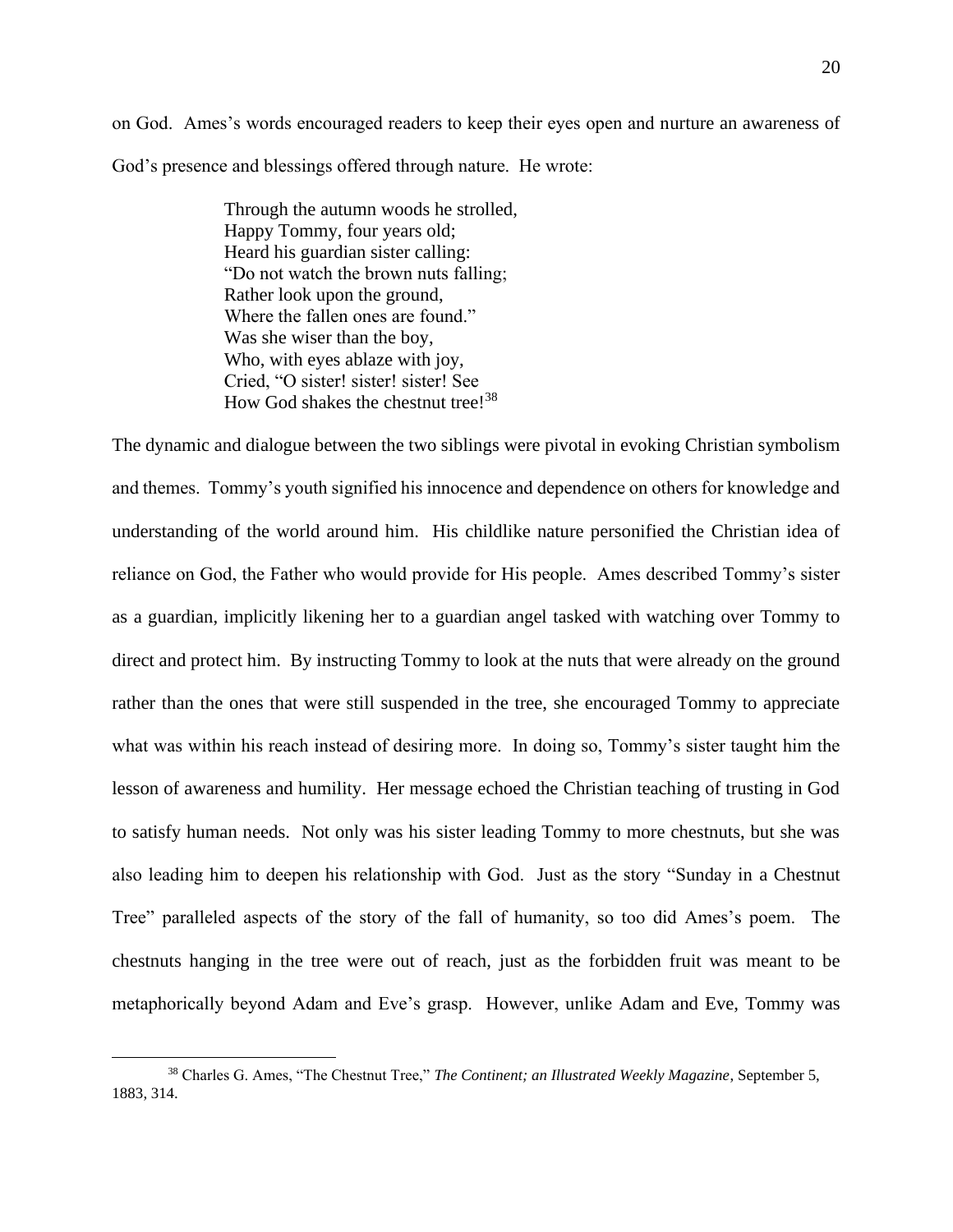satisfied with the nuts around him. He was not reaching for fruit beyond his capacity the way that Adam and Eve symbolically reached for knowledge beyond their understanding. Guided by his sister, Tommy was humble enough to find joy in what God had given him instead of striving for more. Tommy's sister helped the young boy see that God offered blessings through nature, which was indicative of the transference of God's heavenly grace onto earthly existence.

Tommy's chestnutting experience not only taught him to recognize God's presence in his life, but also to see that God used the chestnuts to engage with him personally. Upon turning his eyes to the ground, Tommy noted the abundance of nuts scattered across the grass. With great delight, he attributed the wonder of the bounty to God, as if God directly and intentionally provided the nuts for him, when he exclaimed "See / How God shakes the chestnut tree!"<sup>39</sup> Tommy's example showed that he understood the reality of God's presence and saw the nuts within his reach as a blessing. By shaking countless chestnuts onto the ground, God was not only sharing the nuts with Tommy, but He was inviting Tommy to witness His presence and more deeply engage with Him. In that moment, the way to connect with Tommy was through chestnuts, which showed that God utilized nature as a divine mediator. Ames's depiction of nature as a means of revealing God combined Christian ideologies with Transcendentalist ideas. Regarding nature, Ralph Waldo Emerson wrote, "The whole course of things goes to teach us faith. We need only obey."<sup>40</sup> Although chestnuts naturally fell from the tree, Tommy interpreted it through a lens of faith, showing that nature was instrumental in revealing religious truths. In Tommy's case, God revealed His presence to the young boy through chestnuts, giving Tommy a reason to both praise

<sup>39</sup> Ames, "The Chestnut Tree," 314.

<sup>40</sup> Emerson, "IV Spiritual Laws."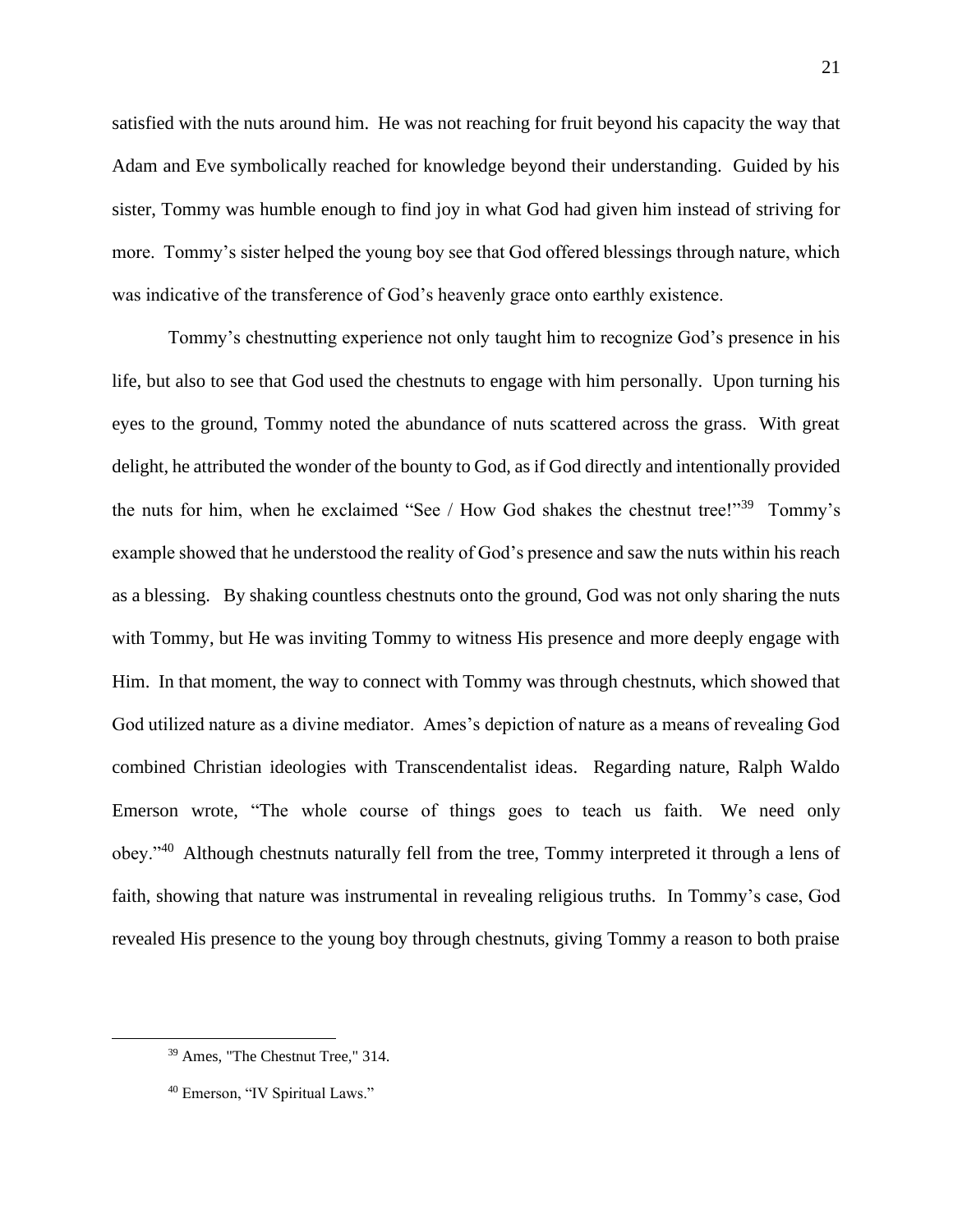God and trust God to provide for him. The American chestnut tree was an instrument of God's intervention and acted as a physical invitation for Tommy to witness God's presence.

Although the American chestnut tree itself could not bring ultimate spiritual fulfillment as God did, as illustrated in "Sunday in a Chestnut Tree" and reinforced by Ames, it offered a means of having a transcendental experience that brought more meaning to the material world. One woman reflected on the way that the American chestnut tree brought her happiness in a way that material objects could not. After moving to the city, the woman returned to her childhood home for a visit, rekindling many fond memories from her youth. She recalled the relationship that she formerly had with a chestnut tree that she would pass on her walk to school and reminisced over playing in the leaves and passionately gathering the nuts. She reminisced, "'I picked up my hatful of big glossy nuts myself, and managed to rub two holes through the patent leather tips of my second-best shoes."<sup>41</sup> Protecting her shoes was not a strong enough deterrent from vigorously chestnutting. The woman further explained, "'But the nuts were worth it. I don't know when I've been so happy."<sup>42</sup> As a child, the woman prioritized the experience of chestnutting over preserving her shoes, which were replaceable material objects. Just like Maggie from "Sunday in a Chestnut Tree," the woman had gained an appreciation for the natural environment that superseded her enjoyment of the manmade world. Similar to the way that Maggie did not find as much pleasure in toys as she did in chestnutting, the woman valued the experience more than the materiality of her shoes. In both cases, chestnutting was an invitation to engage with the environment and to surpass the manmade world.

<sup>41</sup> "The Old Chestnut-Tree," *The Youth's Companion,* April 21, 1904, 199.

<sup>42</sup> "The Old Chestnut-Tree," 199.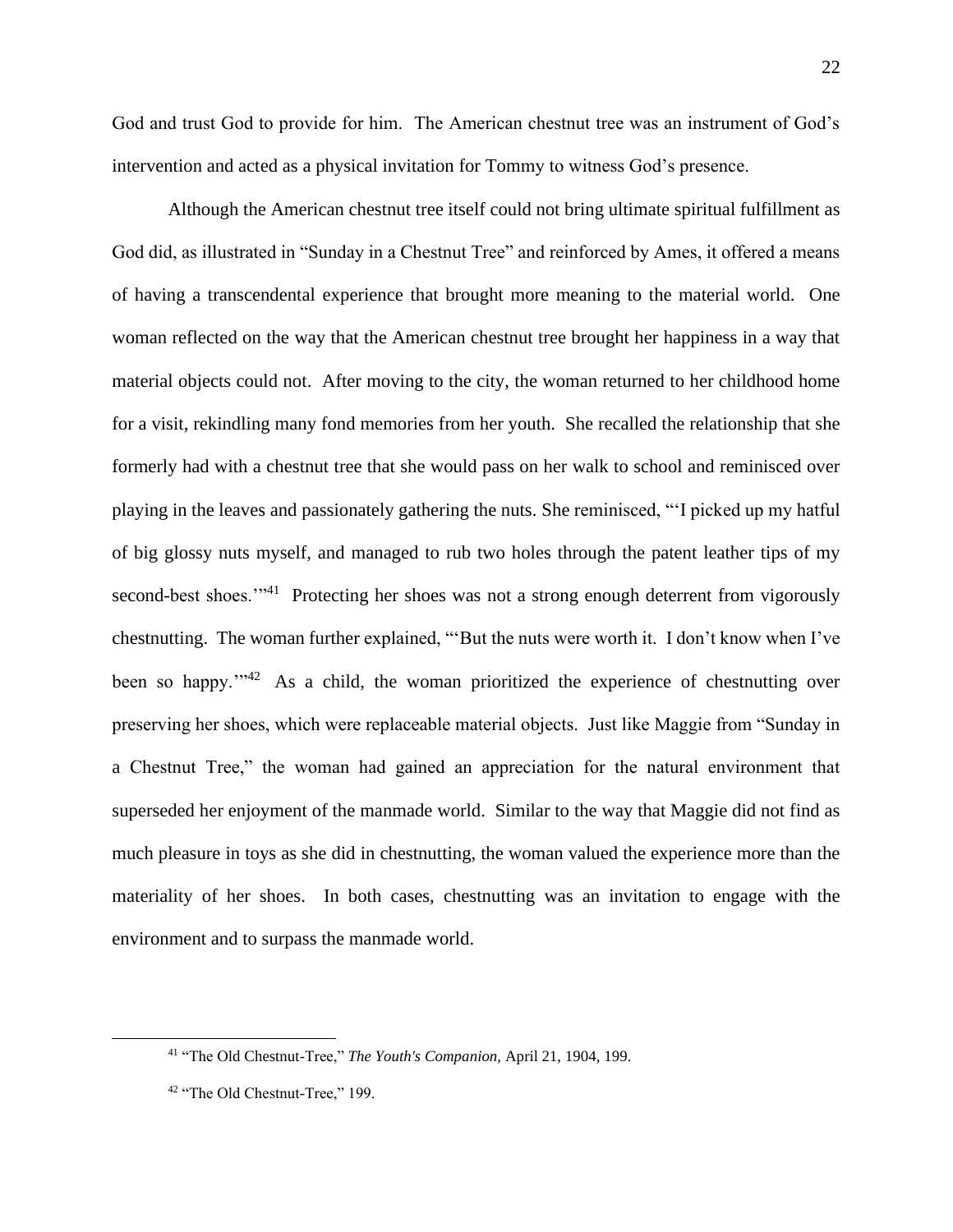Just as Tommy connected with God through the American chestnut tree, the woman had a transcendental sense of calling as she renewed her relationship with the chestnut tree. Seeing the chestnut tree resurfaced many of her fond childhood memories, which motivated the woman to find a way of owning the tree. She deemed her desire as "'a new purpose to live for.'"<sup>43</sup> Because the chestnut tree had brought meaning to her life in her youth and later in her adult life, she felt a responsibility to allow it to bring meaning to the lives of others. She reasoned, "'It won't cost much, for the land there isn't worth anything, and what joy it will be to me in my city days to think that I have saved the old tree so that other boys and girls, so long as it lives, can scuffle through the leaves and pick up the nuts under its branches, and gather dreams and memories also from it as I used to so many years ago."<sup>44</sup> The woman felt called to be a steward of creation and guard the source of her youthful enjoyment. By preserving the tree, she was giving the land a reason to have intrinsic value, and she was protecting the opportunity for other children to have the same transcendental experiences with nature as the ones she enjoyed. The American chestnut tree was not only instrumental in allowing the woman to engage with the environment, but it was also crucial in allowing the woman to contribute to the lives of others. Her legacy paired with the legacy of the American chestnut tree preserved the hope in finding fulfillment and joy through the environment. The American chestnut tree inspired an elevation of spirit, an appreciation for experience, and a desire to preserve the delight of nature.

As the woman's story alludes, another common thematic application of the American chestnut tree in literature depicted the tree as a means of emphasizing intergenerational environmental responsibility in addition to environmental communion and appreciation for the

<sup>43</sup> "The Old Chestnut-Tree," 199.

<sup>44</sup> "The Old Chestnut-Tree," 199.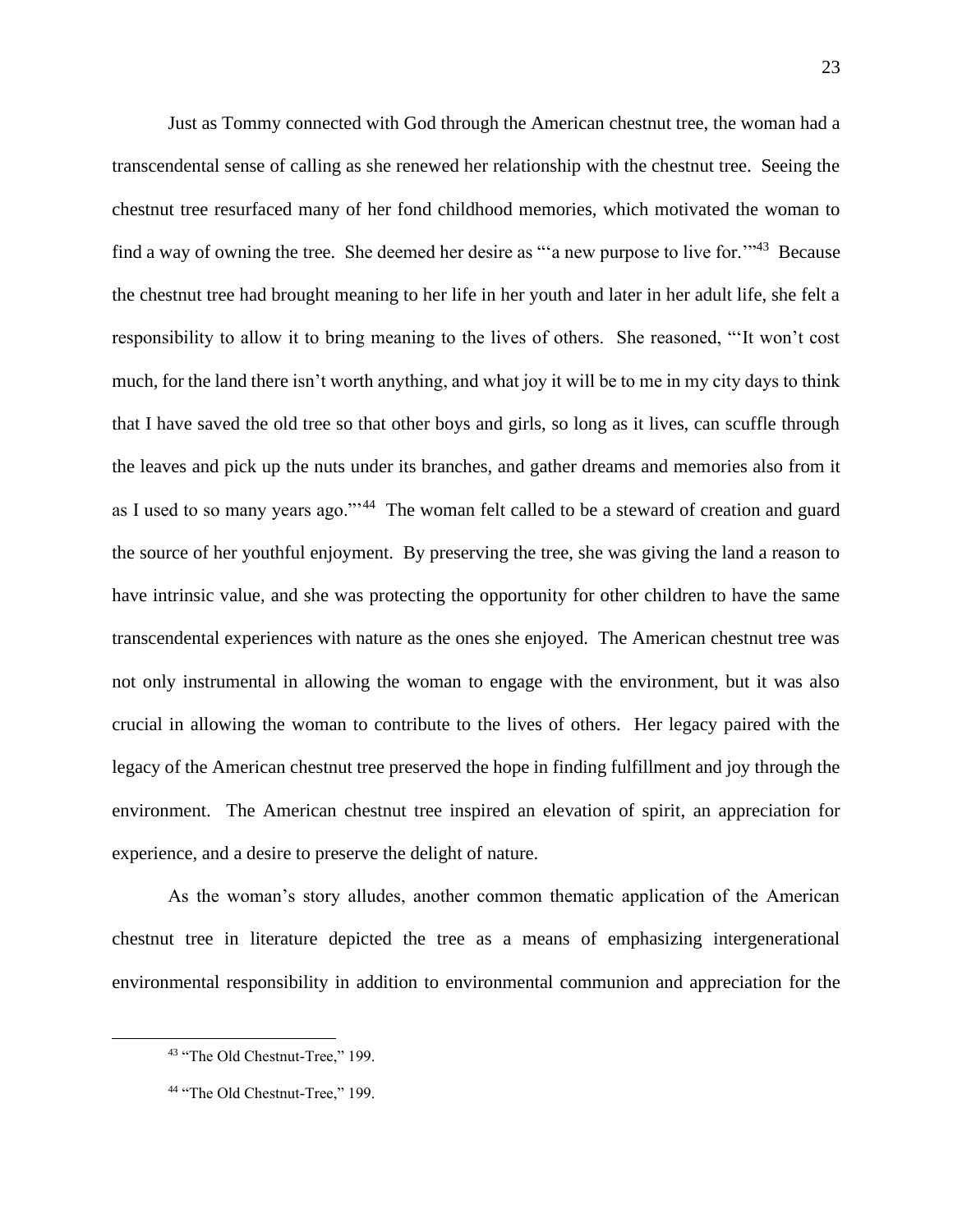natural world as a gift from God. Sydney Dayre's story "A Plea for the Old Tree" taught that the environment was a gift that must be respected so that future generations could benefit from it, highlighting that the natural world was more than an accumulation of resources to be consumed by human beings. Dayre set his story at the end of the chestnutting season, when the majority of the nut crop has been gathered and the local children were free to collect the remaining nuts. George, the protagonist, warned the children that they should have their fun while they could because the tree would be cut down for timber, making the current season the last one for gathering chestnuts. On the brink of manhood, George had taken over the family farm after his father had died the previous year. 'Squire Wright, "a man greatly beloved and respected through the whole country side for his stalwart good sense, tempered by the gentle kindliness belonging to the true Christian," had been left as George's guardian, and he has some thoughts about George's decision to cut down the tree.<sup>45</sup> 'Squire Wright, seeing the potential impact of George's decision, asked the young man what was compelling him to cut down the tree. George explained, "'Chestnut makes pretty good lumber, and Mr. Vance, down to the factory, has offered me a good price. You know there is a small mortgage on the farm, left by the expenses of father's long illness, and I'm impatient to pay it off. The price of the chestnut will be quite a help towards it."<sup>46</sup> By forcing George to reflect on his motivations for cutting down the beloved tree, 'Squire Wright was acting like a guardian angel trying to point George in the right direction. Similar to the way that Tommy's sister sought to guide Tommy, 'Squire Wright wanted to protect George from making a decision he would regret as well as protect others who would be negatively affected by the choice to fell the tree. The community's enjoyment of the American chestnut tree turned cutting it down into a

<sup>45</sup> Sydney Dayre, "A Plea for the Old Tree," *Christian Observer*, May 6, 1903, 18.

<sup>46</sup> Dayre, "A Plea for the Old Tree," 18.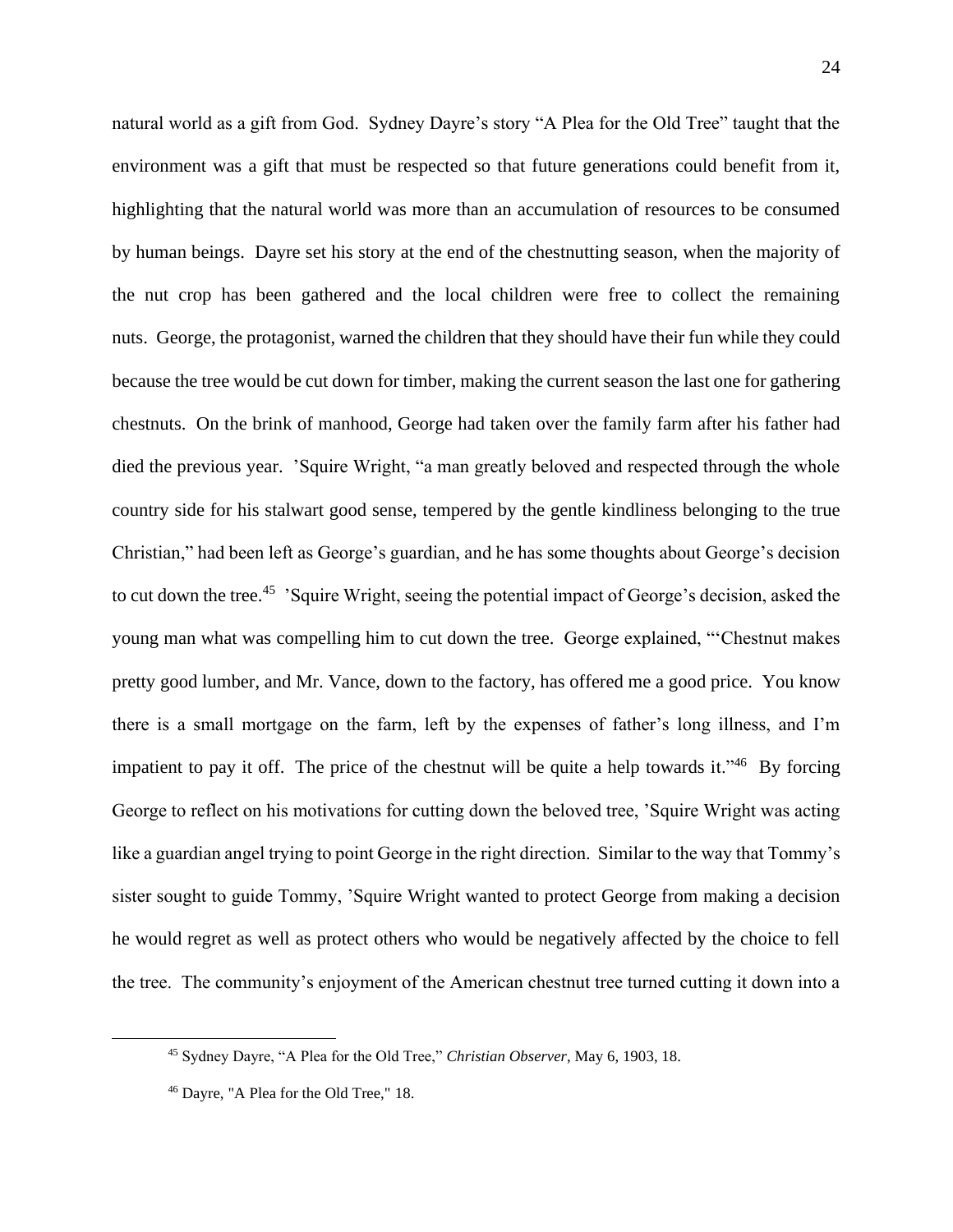moral conflict: what could benefit one person would come at the expense of others as well as the environment.

'Squire Wright sought to make sure that George realized that the tree was more than a source of timber and instead a resource for the community and for the environment. However, George declared that the tree had little other value besides its timber and a few nuts. Taken aback by the young man's claim, 'Squire Wright reminded George that he was not the only one affected by the tree being cut down. He insisted, "'I'm not at all sure, George, that you have a right to fell that tree."'<sup>47</sup> The two estimated that the tree must be around 200 years old, and 'Squire Wright noted that for 200 years, God had given the tree the sunshine and water it needed to grow strong, provide food and shelter for woodland creatures, and bring joy to children as well as provides shade for many laborers. The old man was even concerned about the birds: "'I'm thinking of the birds that have nested there for nearly two hundred years. Where will they go now?"<sup>48</sup> The 200year impact and legacy of the tree could be ended with a swing of an ax, denying people and wildlife alike of the blessings of its branches. 'Squire Wright profoundly explained, "'The gracious Creator has put it into the world, having fitted it for our use and enjoyment. Pleasant things have come down to us from generation to generation. But we are not to forget those who are to come after us."'<sup>49</sup> By leaving the tree standing, George would help leave the world a better place instead of contributing to its destruction. The young man considered the role he could play in improving the world, and after a conversion of heart, he advocated for the appreciation and

<sup>47</sup> Dayre, "A Plea for the Old Tree," 18.

<sup>48</sup> Dayre, "A Plea for the Old Tree," 18.

<sup>49</sup> Dayre, "A Plea for the Old Tree," 18.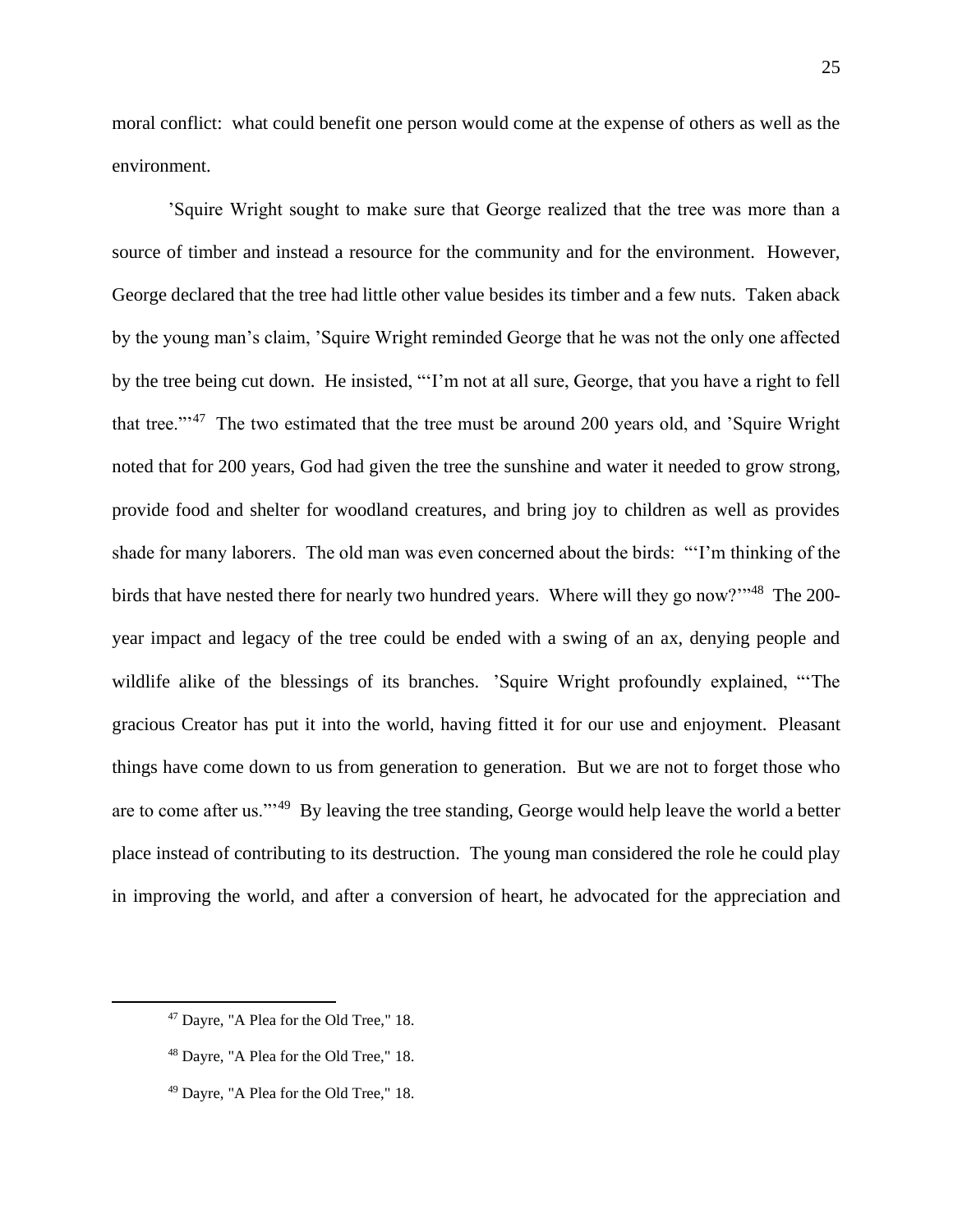protection of trees in his community while also encouraging people to plant trees in their yards and when a child was born.

Dayre's story showed that the American chestnut tree was a key literary element in conveying the idea of love of neighbor as well as appreciation for the environment, ideas upon which L. Maria Child expanded upon. Child wove several prominent Christian themes into her story "Grandfather's Chestnut-Tree," touching on environmental stewardship, love of neighbor, and wonderment at God's creation. The story, published in 1865 in *Our Young Folks, An Illustrated Magazine for Boys and Girls*, educated children on viewing God as the Creator, sharing natural resources, and fostering a communal relationship with the environment. Child centered her story on Susie Brown and her family's chestnutting trip. She opened her narration with Susie's visit to her grandmother's house to spend the night before embarking on a chestnutting adventure at her great-grandparents' home. Eager to see the glorious chestnut tree, Susie questioned her grandmother, Mrs. Gray, about what the great chestnut tree was like when she was a girl. "'When I was about your age,'" the elder recounted, "'it was a small, slender tree, very pretty to look at, and the birds liked it so well that they built nests in it. But it did not bear any blossoms till I was ten years old."<sup>50</sup> Mrs. Gray's reminiscing was a testament to the intergenerational legacy of chestnut trees as well as its role in fostering an appreciation for nature. Because of the chestnut tree's long life, Mrs. Gray was able to share the same tree that brought her pleasure and joy with her granddaughter. When Susie inquired how the flowers transformed into nuts, Mrs. Gray simply answered that "'God made them to grow so."<sup>51</sup> She also explained that prickly burs containing

<sup>50</sup> Maria L. Child, "Grandfather's Chestnut-Tree," *Our Young Folks. An Illustrated Magazine for Boys and Girls*, October 1865, 619.

<sup>51</sup> Child, "Grandfather's Chestnut-Tree," 614.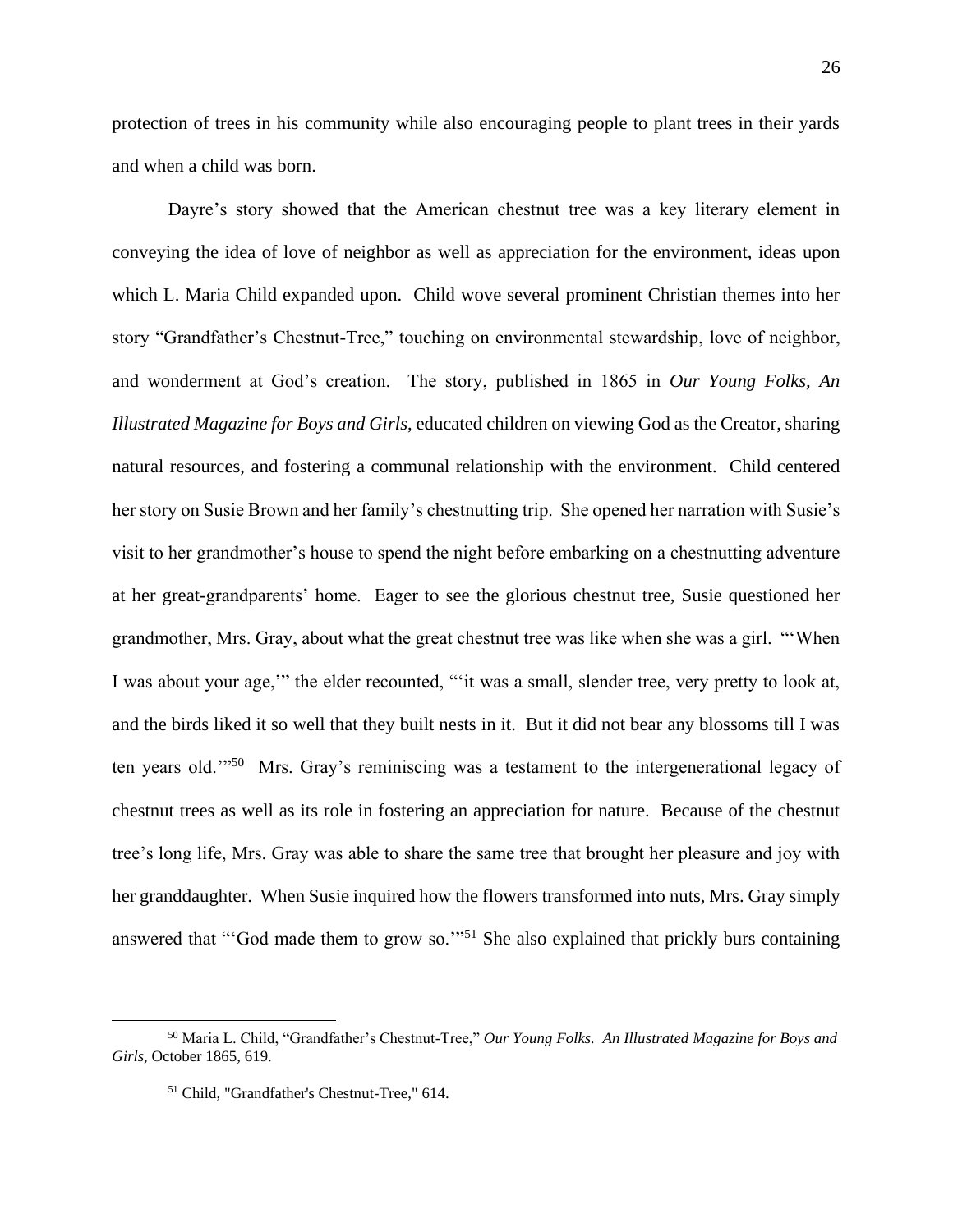nuts formed from the flowers and then popped open after the autumn frost. Mrs. Gray's description attributed God as the central factor in explaining natural phenomena, emphasizing the relationship between the Creator and the natural world. She expressed a sense of humility by crediting all of nature's intricacies to the creative power of God, instilling a sense of wonder at nature's complexity. The chestnut tree helped Susie connect with her grandmother and acted as an educational tool, teaching Susie about the world around her through the perspective of faith.

Through shared experiences, Mr. and Mrs. Gray were able to bequeath their appreciation for the American chestnut tree to their grandchildren, inspiring them to develop a relationship with the tree. Susie's grandfather's stories about chestnutting and selling chestnuts inspired her and her brother to follow his example, further emphasizing the American chestnut tree's ability to link multiple generations through a common experience. "'I used to have more than I wanted when I was a boy,'" Mr. Gray recalled of his chestnutting adventures. "'We used to send them into the city to sell."<sup>52</sup> He further explained, "We used to get ten cents a quart for them when I was a boy. I bought my first slate and pencil with chestnut-money.'"<sup>53</sup> Mr. Gray portrayed the chestnut tree and its fruit as a profitable resource, acknowledging that the tree could offer monetary benefits if one diligently worked to collect nuts. However, gathering chestnuts was more than an economic endeavor. Mrs. Gray asked Mr. Gray, "'Don't you remember how you and I used to pelt one another with nuts?"<sup>54</sup> By bringing their grandchildren chestnutting, Mr. and Mrs. Gray preserved the legacy of the chestnut tree and sharing their experiences with another generation. While scavenging the chestnuts, Susie and her brother James planned to gather enough to sell, following

<sup>52</sup> Child, "Grandfather's Chestnut-Tree," 620.

<sup>53</sup> Child, "Grandfather's Chestnut-Tree," 615.

<sup>54</sup> Child, "Grandfather's Chestnut-Tree," 620.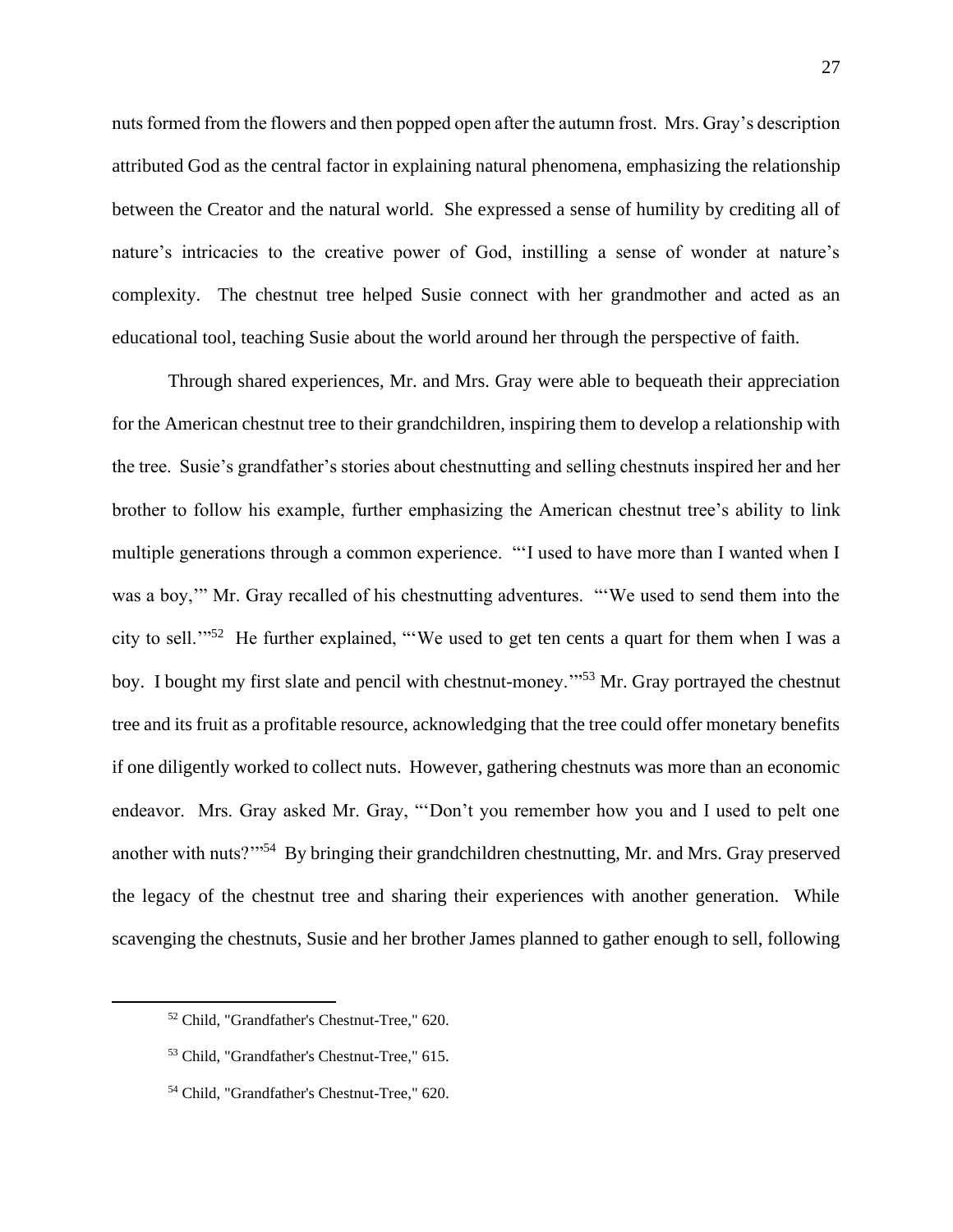in their grandfather's footsteps. Mr. and Mrs. Gray were passing on their appreciation and uses for the American chestnut tree, whether it was related to selling the nuts or simply having a good time gathering them, highlighting the chestnut tree's ability to bridge the gap across generations through common experiences.

Mr. White, the children's great-grandfather, turned the chestnutting experience into an opportunity to teach the children a lesson about respecting others, presenting a unique and thoughtful way of incorporating the American chestnut tree into moral teaching. Upon embarking on their nut-gathering adventure, the children met an Indigenous girl, Weeta, whom their grandfather had given permission to pick as many nuts as often she pleased. Seeing himself as superior to the Indigenous girl, James purposely spilled her nuts. Appalled by her brother's behavior, Susie befriended Weeta to help her collect her spilled harvest and offered words of comfort, saying, "'I'll help you pick 'em up; and you shall have some of mine."<sup>55</sup> Susie's immediate kindness was a testament to the importance of treating others well and assisting others in a moment of need. She took an interest in Weeta's basket, which emphasized that Child used chestnutting to illustrate that experiences with nature could bridge cultural divides. Proud of Susie but displeased with James's actions, Mr. White pushed James to make reparations with Weeta by sharing his nuts and apologizing. "'That's a good gal, Sukey [Susie]!'" he said. "'Always take part with the wronged, Sukey. If James would give Weeta the chestnuts in his hat, and tell her he was sorry, I should think all the better of him."<sup>56</sup> James became a victim of his own pride because he saw Weeta as "nothing but an Indian."<sup>57</sup> Disappointed by James's stubbornness, his great-

<sup>55</sup> Child, "Grandfather's Chestnut-Tree," 619.

<sup>56</sup> Child, "Grandfather's Chestnut-Tree," 619.

<sup>57</sup> Child, "Grandfather's Chestnut-Tree," 620.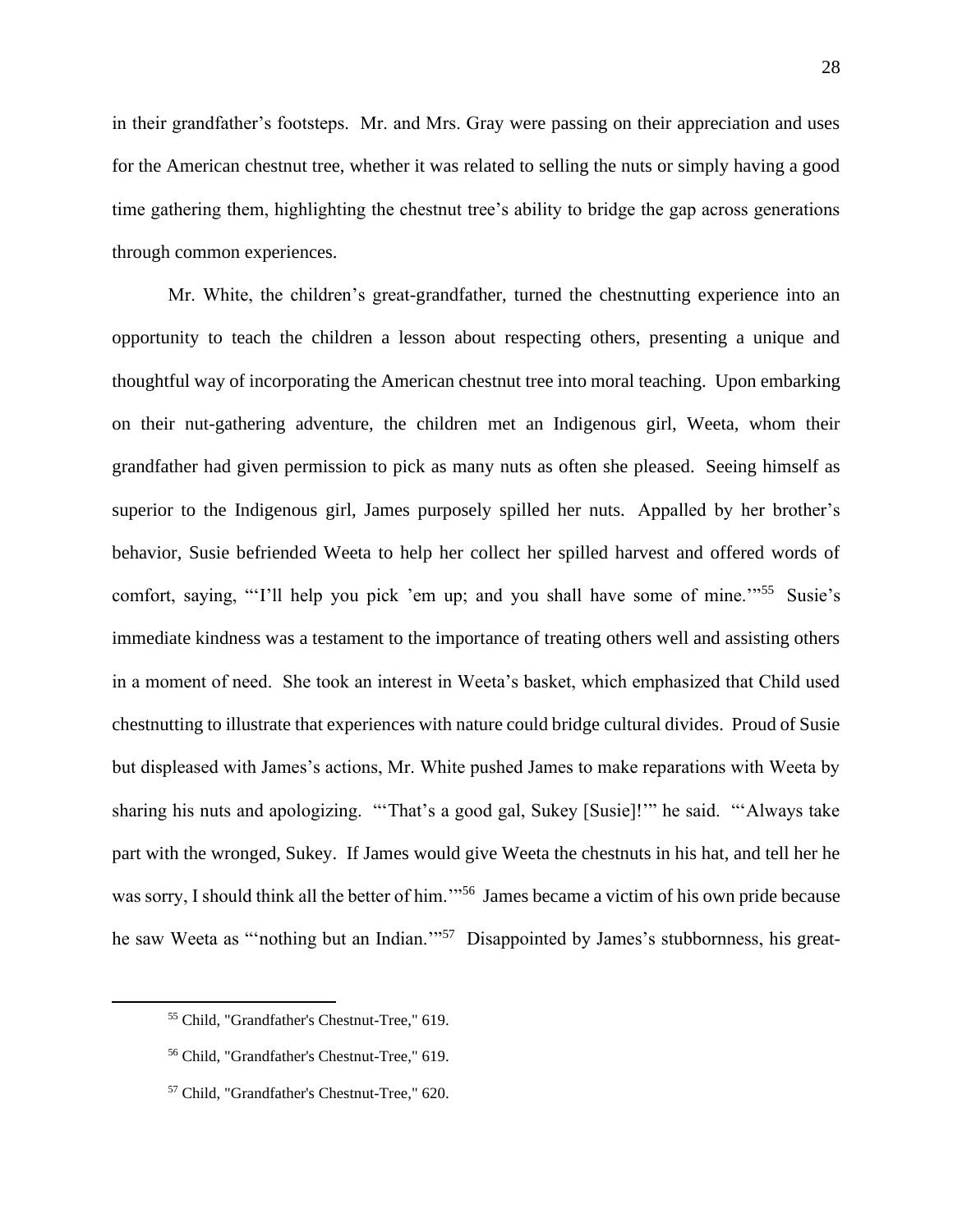grandfather reacted harshly, stating '"I am *ashamed* of you, James Brown. You are not a brave boy. The brave never abuse the weak," impressing upon James his need to make amends.<sup>58</sup> Despite the culturally insensitive dialogue, the heart of Mr. White's message was to treat others with justice and that acting respectfully was better than asserting dominance over another. Chestnutting provided an occasion for the boy to learn a valuable moral lesson and serve a penance for his actions, highlighting Child's use of the American chestnut tree in instilling Christian values. James felt better once he apologized to Weeta. "'I felt ashamed of *myself,*'" James reflected, ""when she spoke so pleasantly, and said, "Me no care"; for I felt that she was more polite than I was, though she lives in the woods and I am a city boy."<sup>59</sup> Later, while telling James that he did the right thing in apologizing to Weeta, Mr. White wisely stated, "'The same God that made *us*  made the Indians. We are all his children."<sup>60</sup> He wanted James to understand that all people were made by God, meaning that they all had dignity that deserved to be respected and valued. Susie and James's chestnutting adventure taught them to appreciate other cultures as well as respect others, showing that the chestnut tree was instrumental in making the moral lesson tangible.

Child concluded "Grandfather's Chestnut-Tree" by advocating for environmental consideration while promoting each generation's responsibility to the next generation in preserving communal experiences with nature. Reflecting on the events of the day, one of Susie's uncles concluded, "'It's a sad pity they have cut them [American chestnut trees] down so generally. I plant chestnuts every year; and I wish every boy in the land would plant one."<sup>61</sup> Susie's uncle

- <sup>59</sup> Child, "Grandfather's Chestnut-Tree," 625.
- <sup>60</sup> Child, "Grandfather's Chestnut-Tree," 620.
- <sup>61</sup> Child, "Grandfather's Chestnut-Tree," 623.

<sup>58</sup> Child, "Grandfather's Chestnut-Tree," 620.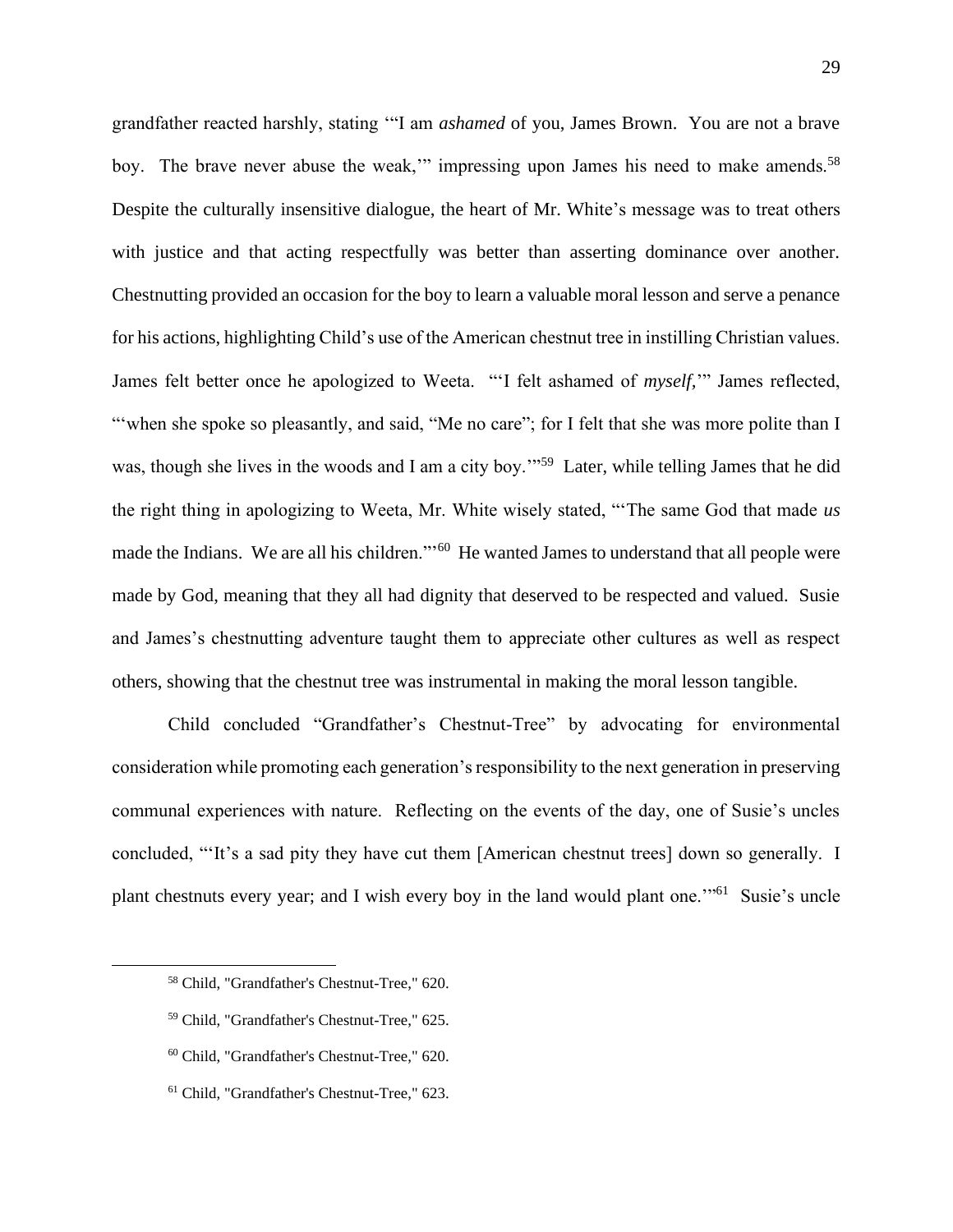professed his fear that there might not be any chestnuts trees left if they were being cut down liberally but not replanted. Within a few years, the family experienced a tragedy when their magnificent tree was cut down to build railroads. The news came as an emotional shock to the family because the members had all grown very attached to the tree. In fact, "Grandmother Gray shed tears when she heard of it." $62$  The fate of the great chestnut tree was a sign of the changing times and the growing separation between human beings and their environment. The fate of their beloved tree illustrated a larger trend in which people began viewing American chestnut trees strictly as resources instead of as a means of uniting generations and cultures, as Susie and her family did. However, the trees that the Susie and James had planted as children perpetuated the long legacy of the family's dedication and affinity for their old chestnut tree.<sup>63</sup> Child ended the story with a look to the future, aware of the threats to the American chestnut trees but also aware of the few yet impactful people like Susie and James who planted seeds to continue a multigenerational relationship with the natural wonder.

Child wrote with the intention of addressing contemporary social issues as she crafted "Grandfather's Chestnut-Tree." Her use of the American chestnut tree as a pillar for her story allowed her to comment on religious, cultural, and environmental issues. Child was known for her collections of children's stories and poems that she published during her time in New York. In addition to being active in the anti-slavery movement throughout the nineteenth century, she also pursued an interest in Indigenous peoples. She wrote a piece about the Indian Peace Commission, which appeared in the *National Anti-Slavery Standard*. She also had an interest in non-sectarian religion and attended meetings for the Free Religious Association. Child's various writings

<sup>62</sup> Child, "Grandfather's Chestnut-Tree," 628.

<sup>63</sup> Child, Grandfather's Chestnut-Tree," 628.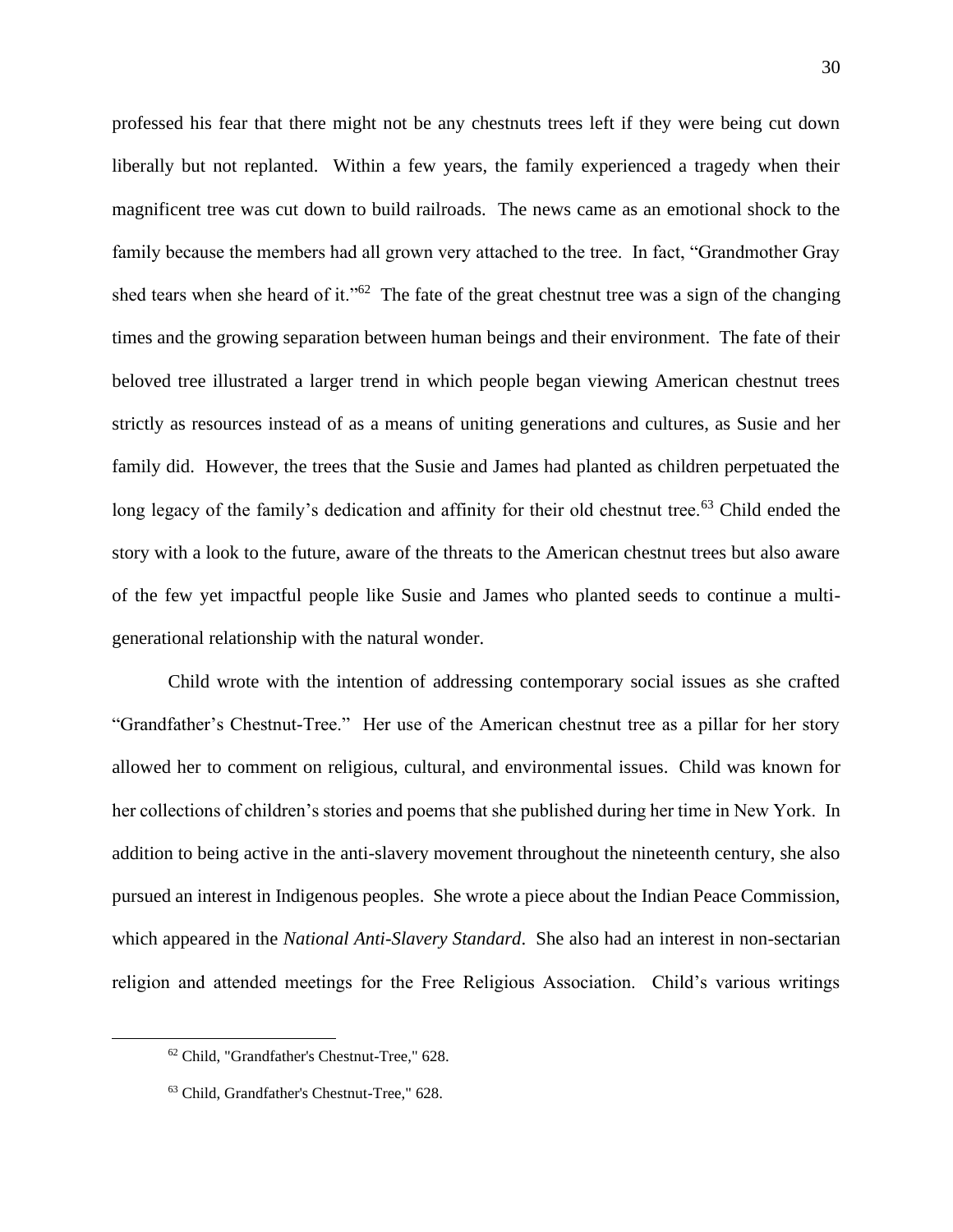covered a breadth of topics. As Patricia G. Holland described, Child's "many works fall into several categories: her novels, with their themes of oppression and victimization;, [*sic*] her short fiction; her writings for children; her household advice books; her *Ladies' Family Library*; her antislavery and antiracist writings; her journalism; and her writings on religion."<sup>64</sup> In "Grandfather's Chestnut-Tree," Child alluded to the oppression and victimization of the Indigenous people and the environment as well as religious ideas, integrating several themes and interests into one children's story. Her awareness for and appreciation for Indigenous peoples was personified in "Grandfather's Chestnut-Tree" by the character Weeta. Child illustrated that it was possible for Indigenous people and white people to live in communion with one another and appreciate each other's cultures. By incorporating the American chestnut tree, Child emphasized that both Indigenous people and white people lived in the same environment and shared its resources, creating a transcultural link.

The themes about which Child chose to write reflected her observations of the deficiencies in American culture at the time. Regarding Child's short fiction, Holland claimed that Child "used her fiction to educate in an entertaining way, and the stories sensitively take on the social issues of the time. Child's writing for children has a similar quality."<sup>65</sup> Not only was Child's story relevant at the time of its publication for its commentary on attitudes towards Indigenous peoples, but it was also relevant because of the attitude that it expressed towards the environment. She sought to preserve the legacy of the American chestnut tree, which was being consumed by greed, industrialization, and progress. "Grandfather's Chestnut-Tree" exemplified trends in children's literature at the time because it "transmitted useful information about the world and cultivated

<sup>64</sup> Patricia G. Holland, "Lydia Maria Child (1802-1880)," *Legacy* 5, no. 2 (Fall 1988): 48–49.

<sup>65</sup> Holland, "Lydia Maria Child (1802-1880)," 49.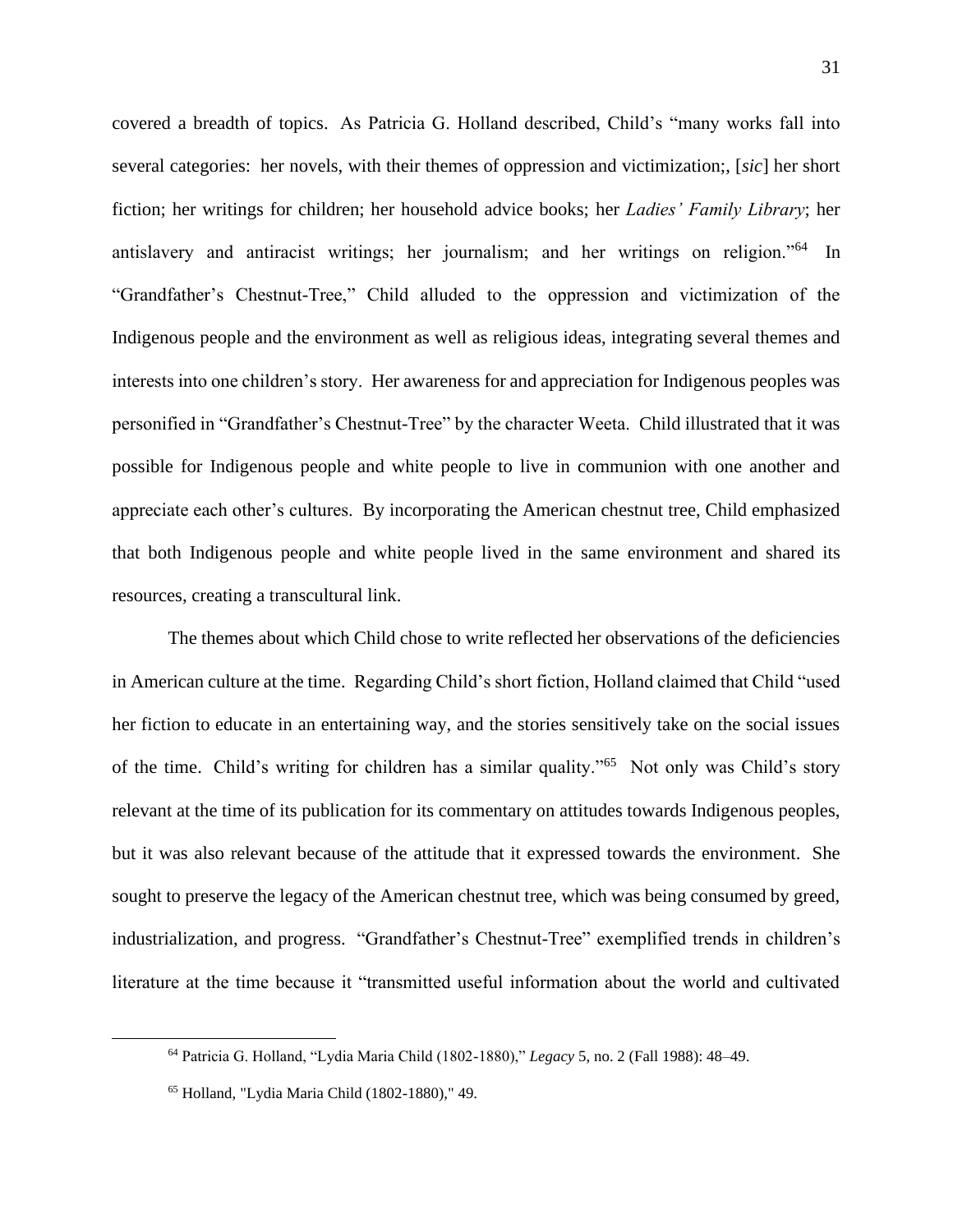strong moral values and correct feelings—restraint, self-control, self-denial, filial obligation, and kindness."<sup>66</sup> Not only did Child's story explain how American chestnut trees grew, but it also taught children to respect others, deny pride, love their neighbors, and to respect other cultures. She incorporated her desire for just treatment of all people and for the environment with her generalist religious views, elevating the importance of the role that the American chestnut played in her tale. By framing her story with a chestnutting adventure, Child was able to comment on current social conflicts, such as racism and environmental destruction, as well as teach children about the workings of the world, morals, and religious ideas.

The familiarity that many people had with the American chestnut tree allowed authors use it in their works to instruct children on appreciating God's presence in the environment, recognizing their commitment to future generations, treating others with respect, and following the edicts of their faith. Like in biblical parables, the authors used the simplicity of the American chestnut tree and the common experiences that people had with it to convey complex moral teachings. Through discussing morals, they showed that environmental stewardship was intimately related to caring for one's neighbor. Consequently, the tree assisted in the communication of religious and moral ideas, serving as a means of evangelization and instruction to make the Christian faith more approachable and to increase appreciation for the environment.

<sup>66</sup> Holland, "Lydia Maria Child (1802-1880)," 49.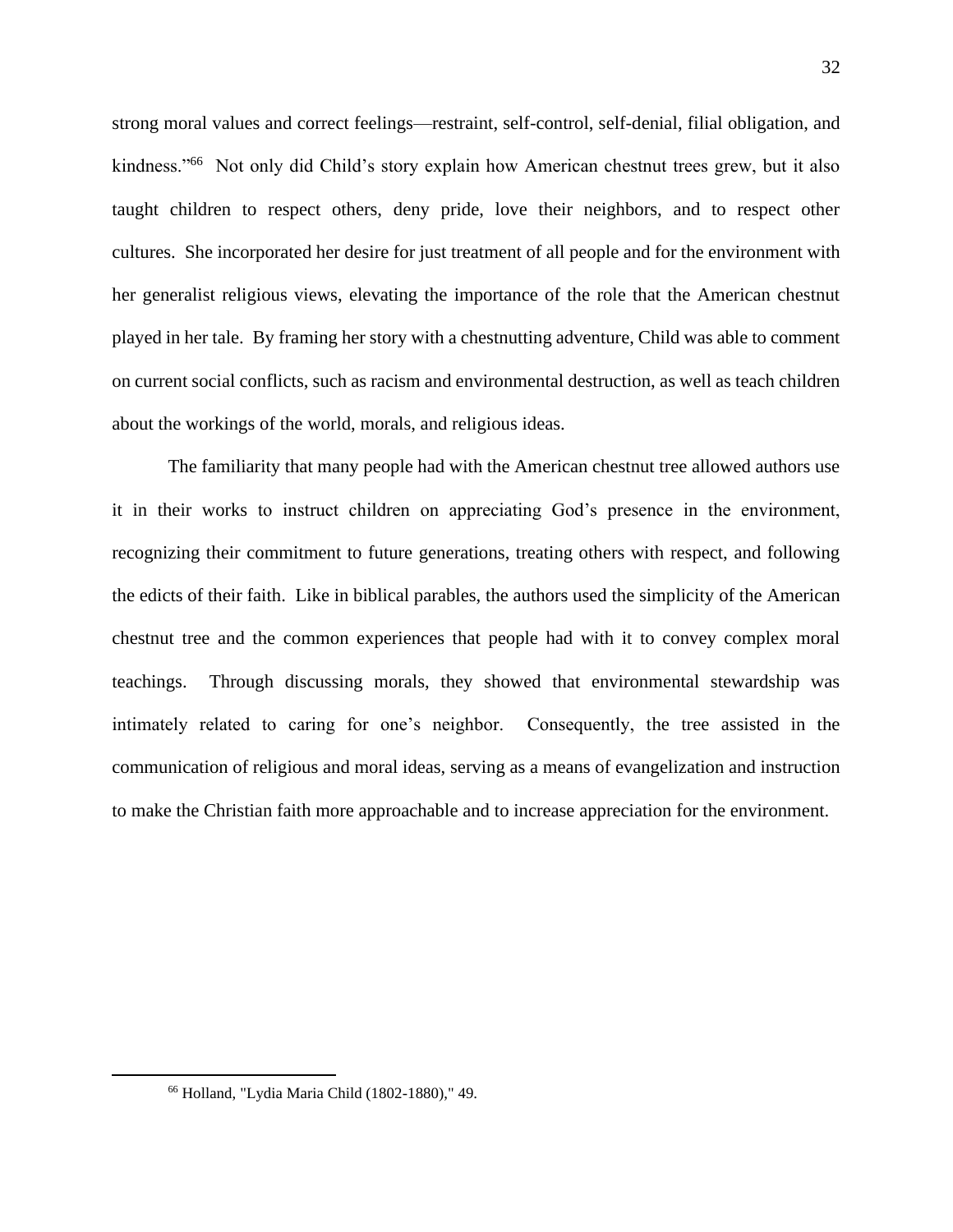## **CHAPTER 2: BOYHOOD, MANHOOD, AND THE AMERICAN CHESTNUT TREE**

The American chestnut tree was once an identifying characteristic of the American landscape, but it also had a close association with boyhood, manhood, and qualities of a respectable man. In children's stories and poems, going chestnutting or climbing among the branches of an American chestnut tree was a rite of passage for young boys, and the strength and focus needed to climb the tree were testaments to a man's character. Additionally, admirable men possessed some of the symbolic qualities of the tree, such as wisdom of age and steadfastness. The relationship between males and the American chestnut tree symbolized an exchange of values and qualities, creating a unique relationship between the trees and the journey from boyhood to manhood. The American chestnut tree was a key component of boyhood, and the tree served as a model of character as boys grew into men.

The nineteenth and twentieth centuries had their own perceptions of gender that differ from those of modern times. Although there were subtle shifts in the characterizations of boyhood and an ideal man, there were certain characteristics that remained constant. The era witnessed an increased literary interest in the lives of boys, as seen through the birth of the "Boy Book," which were "narratives about boy-life."<sup>67</sup> Mark Twain's *The Adventures of Tom Sawyer* was a member of the "Boy Book" era because of its emphasis on boyhood adventure, exploration, and curiosity.<sup>68</sup>

<sup>67</sup> Alan Gribben, "Tom Sawyer, Tom Canty, and Huckleberry Finn: The Boy Book and Mark Twain," *Mark Twain Journal* 51, no. 1/2 (Spring/Fall 2017): 127.

<sup>68</sup> Gribben, "Tom Sawyer, Tom Canty, and Huckleberry Finn," 127.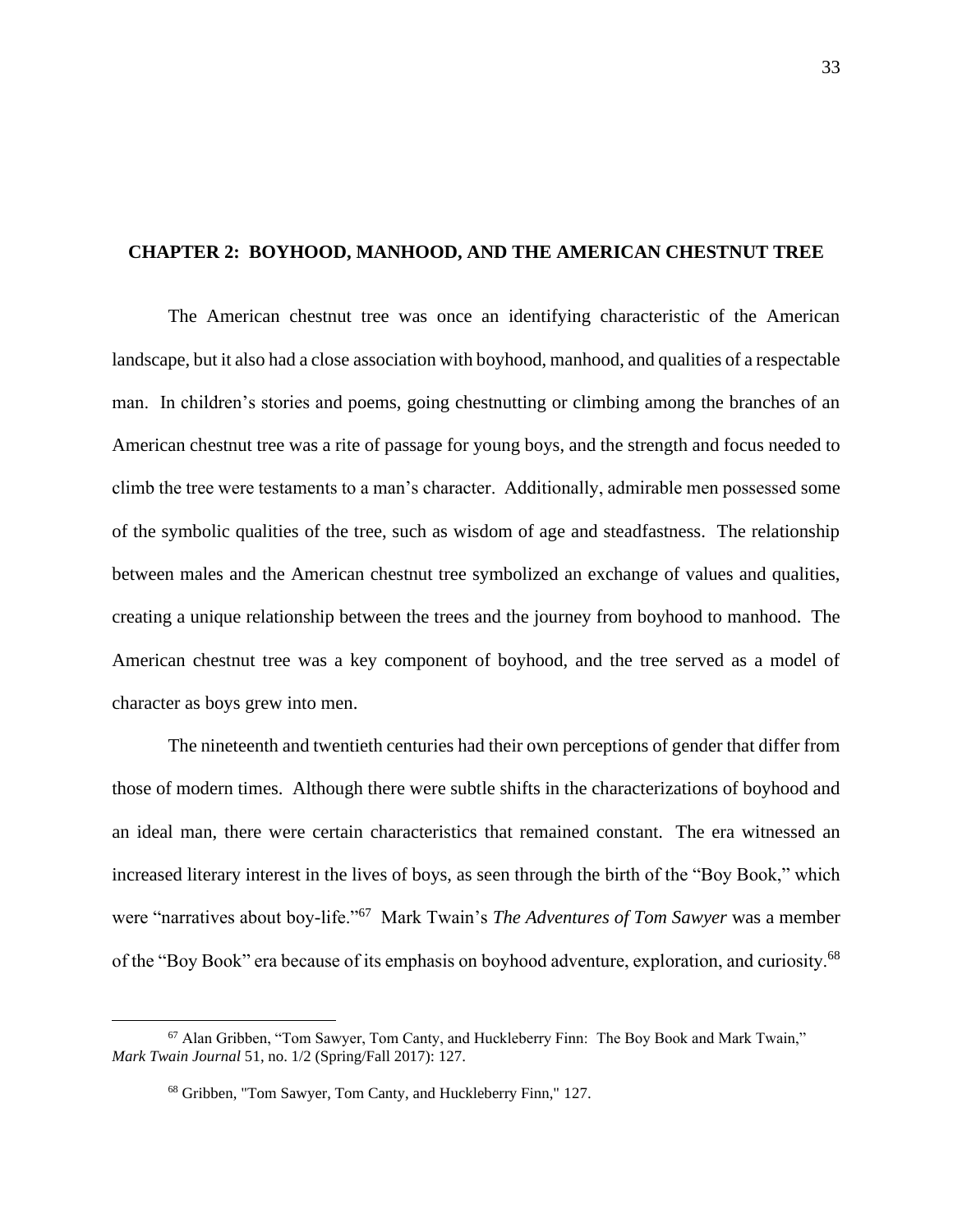Thomas Aldrich's *The Story of a Bad Boy* challenged the idealized male characters found in Victorian literature by exposing the more realistic, rough and tough nature of boys.<sup>69</sup> Literary shifts in the characterization of boys and men were indicative of larger social trends at the time. Influential men like Theodore Roosevelt helped engrain the notion that boys had to exhibit masculine qualities and the boys who were not considered manly would stagnate American progress. Concerns about boys growing to be "real boys," or adequately masculine boys, reshaped the way that boys were reared. Julia Grant writes, "In fact, just as the traditional gender roles of adult men and women were being challenged by the politics of feminism and the transformations in work and leisure that accompanied urbanization, little boys became the object of intensified scrutiny by both parents and professionals for signs of gender deviations."<sup>70</sup> The institution of organizations such as the Boy Scouts encouraged the role of "masculine leadership" once boys reached the age ten or twelve.<sup>71</sup> However, ideal boys were still expected to possess "tenderness, refinement, and restraint."<sup>72</sup> There was to be a balance between these seemingly feminine qualities of composure with "'a strong leaven of curiosity, and appreciable love of power, a dash of savagery."<sup>73</sup> Although the children's literature that relates boyhood and manhood to the American chestnut tree do not fit neatly into the "Boy Book" category, they were part of a larger awareness of the characteristics of ideal boys and men. Through the instrument of the chestnut

- <sup>71</sup> Grant, "A 'Real Boy' and Not a Sissy," 834.
- <sup>72</sup> Grant, "A 'Real Boy' and Not a Sissy," 833.
- <sup>73</sup> Grant, "A 'Real Boy' and Not a Sissy," 829.

<sup>69</sup> Julia Grant, "A 'Real Boy' and Not a Sissy: Gender, Childhood, and Masculinity, 1890-1940," *Journal of Social History* 37, no. 4 (Summer 2004): 833.

<sup>70</sup> Grant, "A 'Real Boy' and Not a Sissy," 830.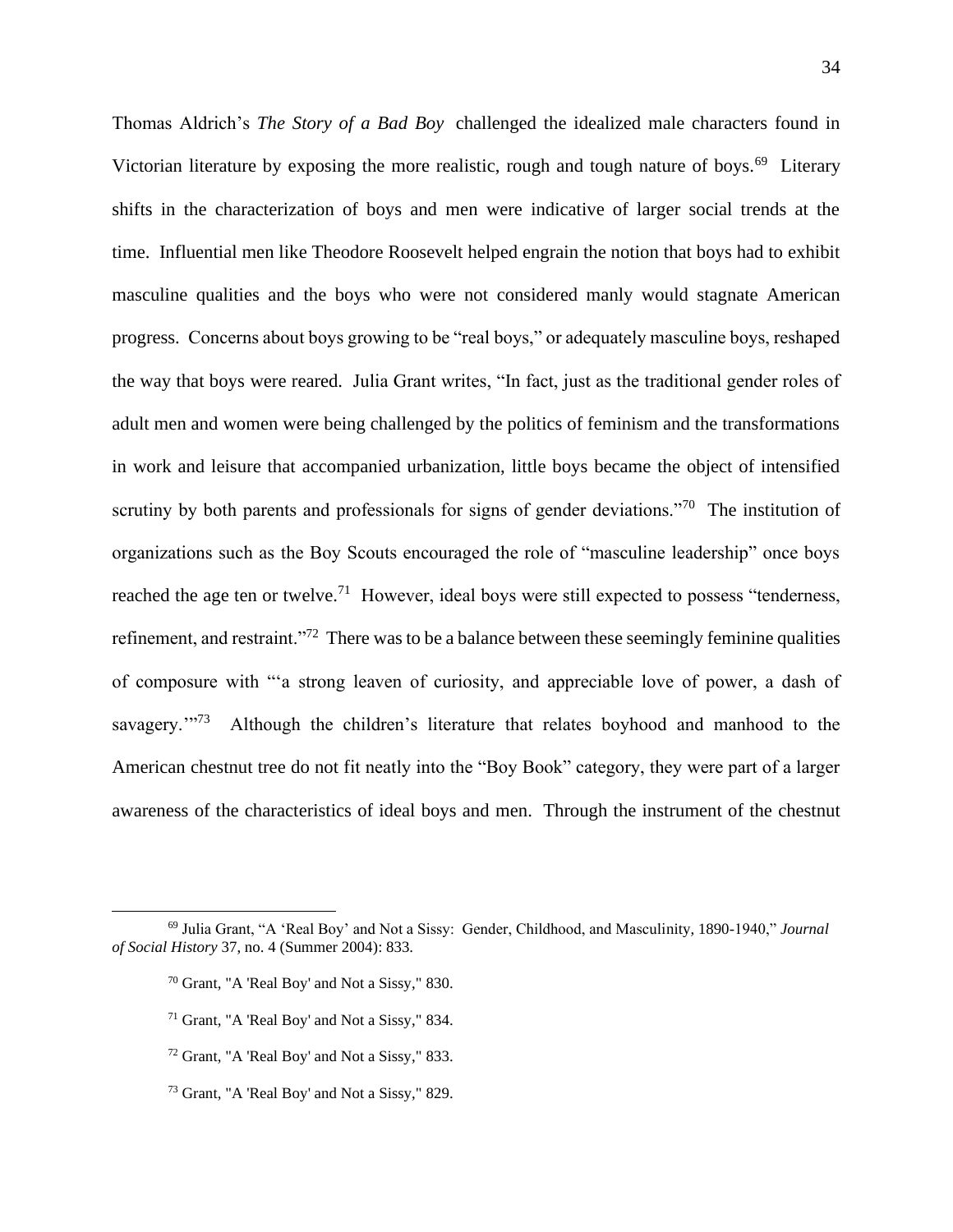tree, the stories offer commentary on the educational experiences of boyhood adventure, the importance of male role models, and the admirability of courage and bravery.

Annie I. Willis illustrated the connection between boyhood and the American chestnut tree by describing the American chestnut tree as having attributes that made it a boy's companion. In her poem "The Chestnut-Tree," Willis described an ideal day, "A bright, bright day and a windswept hill,/ And white clouds floating far and free" as being "the time to run with a will,/ And frolic under the chestnut-tree!"<sup>74</sup> Willis associated playing under a chestnut tree on a beautiful day as the time to freely enjoy the outside world and the way to perfect a pleasant day. She acknowledged that other trees had their attractions, "the graceful birch with its swaying head" and "the brilliant maple with branches red."<sup>75</sup> However, the admirable qualities of other tree species limberness, elegance, and vibrancy—could not outshine the appeal of the American chestnut tree, especially in the eyes of a young boy. In describing a boy's selectiveness towards trees, Willis explained, "But of all the trees in the wild-wood place,/ there is only one that the schoolboy heeds."<sup>76</sup> She alluded to the common association of the American chestnut tree with boyhood and childhood adventure to show that the American chestnut tree was a complement to youthfulness and vigor. The other trees, with their beauty and grandeur, could not offer everything that the American chestnut tree did. They could not attract young boys to frolic under their branches, nor act as a boy's natural play companion. The oaks, elms, birches, and maples were reserved like pieces of art, trees to be admired, whereas the chestnut tree beckoned children and served as their

<sup>74</sup> Annie I. Willis, "The Chestnut-Tree," *The Youth's Companion*, October 14, 1897, 481.

<sup>75</sup> Willis, "The Chestnut-Tree," 481.

<sup>76</sup> Willis, "The Chestnut-Tree," 481.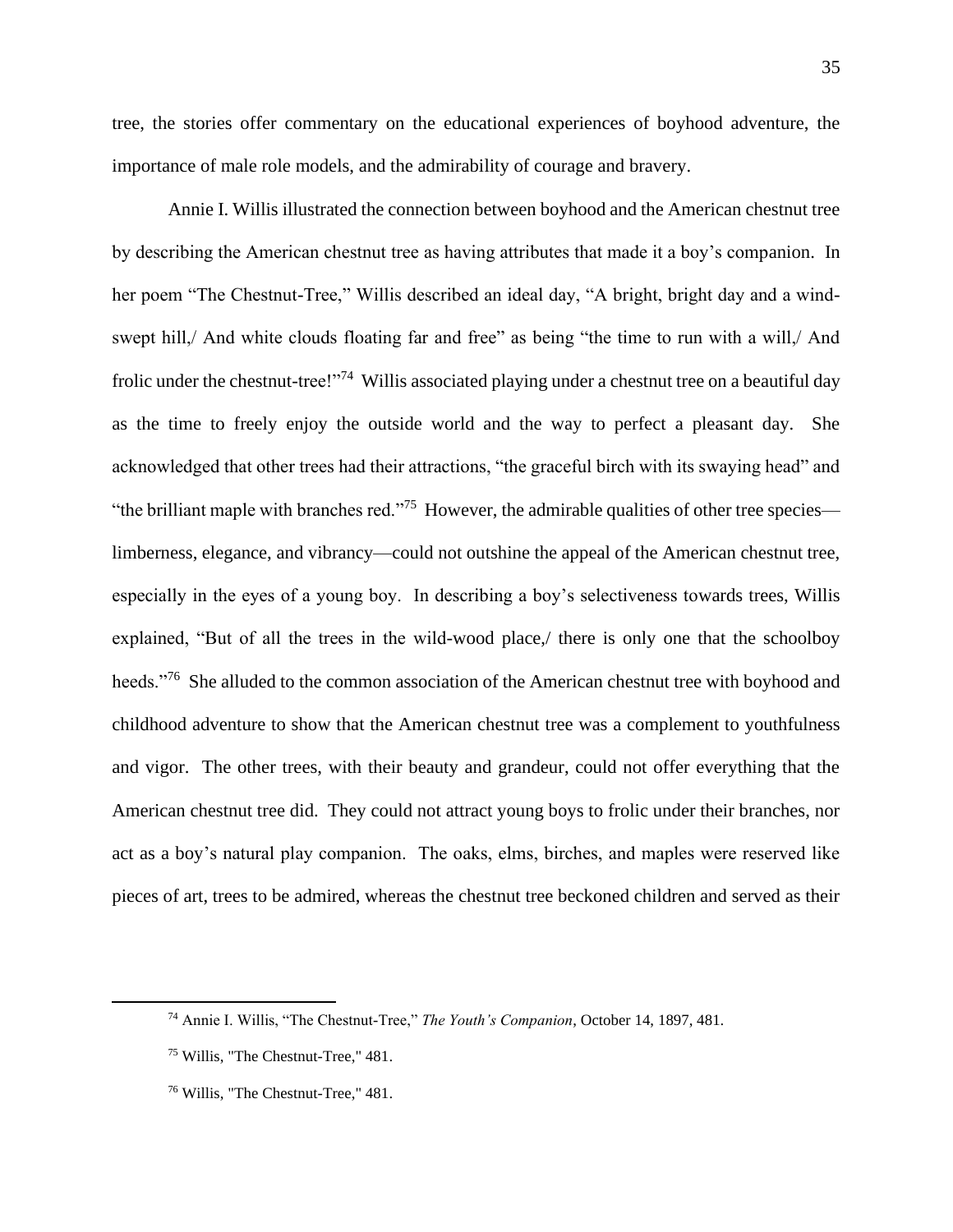playmate. Willis uniquely praised the American chestnut tree for its ability to engage boys and encourage them to explore and enjoy the natural world.

The relationship between boyhood and chestnut trees could also teach boys lessons to help them mature and develop morals. In addition to bearing Christian symbolism, "Sunday in a Chestnut Tree" alluded to the relationship between boys and chestnut trees as well as the link between wise elders and chestnut trees. Ben and Maggie's father and uncle had such a strong desire for chestnuts that they were willing to risk breaking the Sabbath to satisfy their corporal cravings. Their lack of discipline reflected the learning process that accompanied the transition from boyhood to manhood. Uncle Seth served as their model for wisdom and maturity. After catching sight of the boys, Uncle Seth could immediately tell what their intentions were. Ben and Maggie's father recalled the elder's wisdom, "'The old man laughed a little as he watched us, and looked as if this was just what he expected."<sup>77</sup> In his old age, Uncle Seth was able to see right through the boys' foolish plot. Not only did he advise the boys that "'Nutting on Sundays is bad business," but he also covertly issued a plan to ensure that the boys would learn their lesson.<sup>78</sup> After spending the day in the tree serving their penance, the two boys understood the err in their ways. Ben and Maggie's father and uncle were ashamed of their actions and did not want to be included in the company of the boys who regularly broke the Sabbath day. As they sat trapped in the tree, they "'dreaded lest they [the Sabbath-breaking group of boys] should see us; that would be the greatest disgrace of all! They were shouting and swearing, and had evidently been nutting."<sup>79</sup> Ben and Maggie's father and uncle witnessed the type of people who regularly broke

<sup>77</sup> "Sunday in a Chestnut Tree," 187.

<sup>78</sup> "Sunday in a Chestnut Tree," 187.

<sup>79</sup> "Sunday in a Chestnut Tree," 187.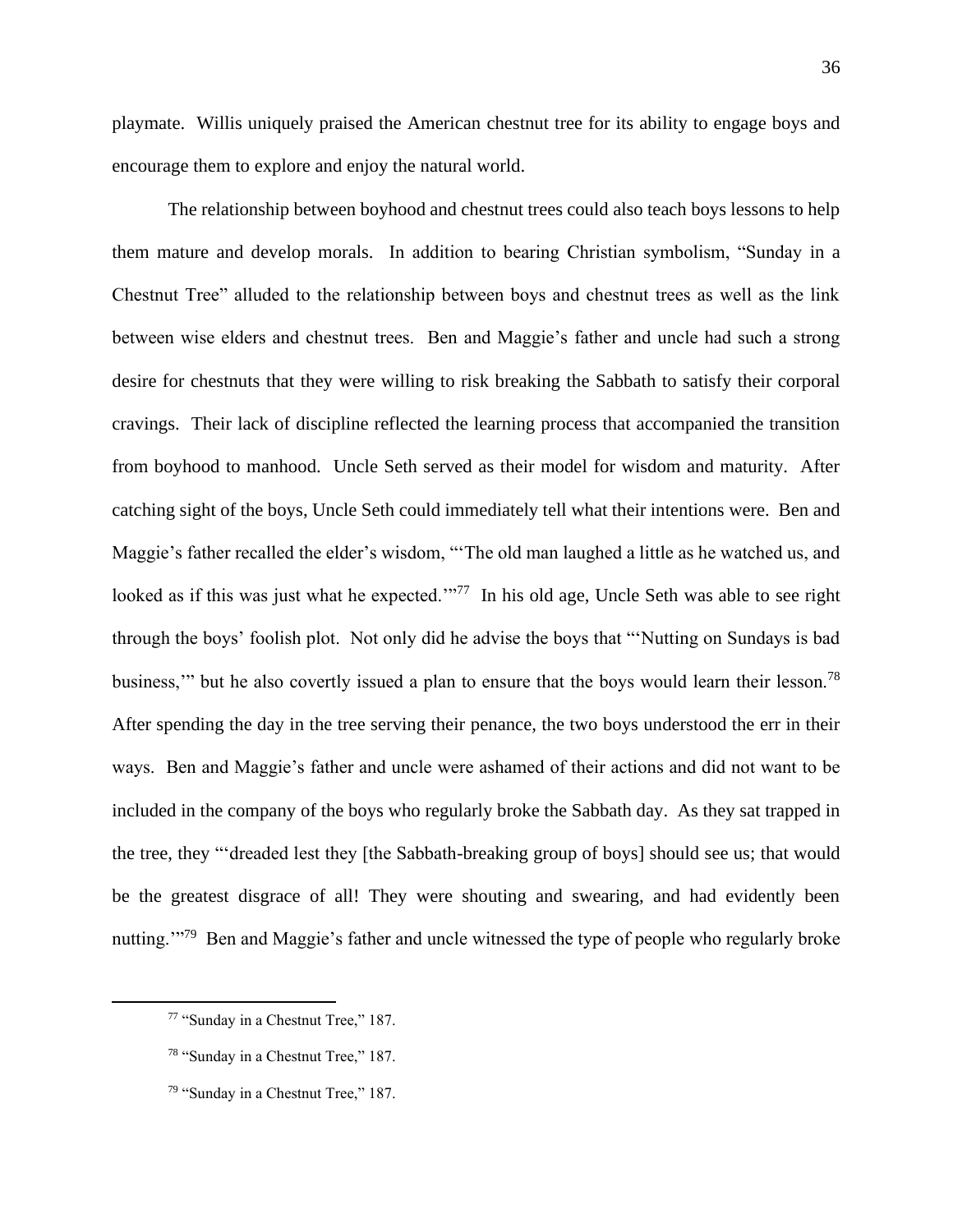the same commandment that they had broken, and they felt even more guilt for their actions because they did not want to be grouped with such disrespectful and base boys. Once they were liberated from their prison sentence, the boys hurried home. Their mother did not inflict further consequences, deeming Uncle Seth's punishment for them as satisfactory because it forced the boys to reflect on their actions and suffer the consequences. Although the boys tried to be upset with Uncle Seth for trapping them in the tree all day, they realized that the punishment suited their crime and was a way for the boys to understand their mistake. Ben and Maggie's father reflected, "'We had found out that the way of the transgressor is hard, and we learned our lesson well. He was a wise old man, and knew how to preach children's sermons."<sup>80</sup> Uncle Seth had helped the two boys reflect on the consequences of succumbing to tempting desires, allowing the boys to grow to be better and more moral individuals. They came to respect Uncle Seth for his ability to make an educational example out of the situation, and Ben and Maggie's father sought to pass the same influence onto his children to inspire them to be better people too.

Not only did the American chestnut tree help Maggie and Ben's father fulfill his duty to teach their children morals and virtues, but it also helped other fathers make the world a better place for their children. Annie Willis McCollough composed a poem in 1920 that expressed a boy's responsibility to set a precedent for future generations. She illustrated a triangular relationship among a father, a chestnut tree, and a boy, showing that the chestnut tree connected the two generations while also teaching the boy to be prudent like his father. McCullough wrote:

> My father planted a chestnut tree when he was a little boy; He knew he would be a man before there were any nuts to enjoy, But he says that he thought some other lad would be sure to find the prize, And he kept on looking and looking round for a chap about my size. So here I am! And I do love nuts! And here is my father's tree.

<sup>80</sup> "Sunday in a Chestnut Tree," 187.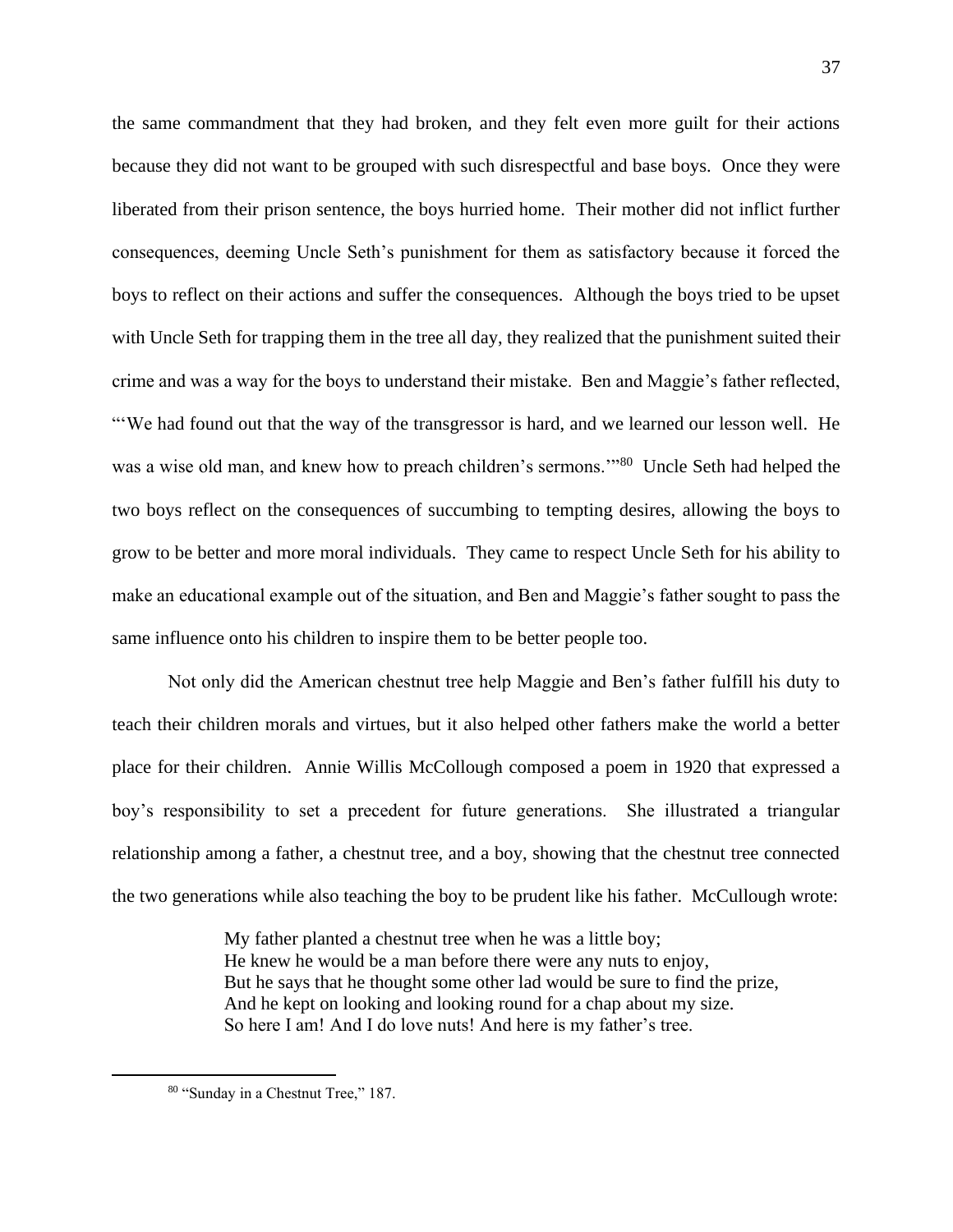Now wasn't he just the knowingest man to plan that gift for me?<sup>81</sup>

Planting the chestnut tree as a boy allowed the father to bridge the gap between his boyhood and showed that he was looking towards the future. Just as he would someday impart the gift of knowledge to his future son, he would also offer the gift of the American chestnut tree, which would not only benefit his son but also many other children. The father's decision to plant the tree expressed environmental forethought as well as an attempt to offer the next generation a fruitful environmental experience. McCullough's words also reinforced the common association of the American chestnut tree with boyhood and manhood. The father had an interest in chestnut trees as a boy, and by planting an American chestnut tree, he also fostered that same interest and enjoyment in his own son. The boy praised his father for his wisdom in deciding to plant the tree, not for himself to enjoy, but for others to appreciate. McCullough conveyed that a good man was marked by his prudence, patience, and selflessness, all of which the father displayed through his choice to plant an American chestnut tree.

Although the father in McCollough's poem seemed to have an intrinsic understanding for the value of the American chestnut tree, other young men needed some guidance in learning to appreciate the great tree for all of its worth. Sydney Dayre drew attention to the type of maturity and awareness that is key in the transition from boyhood to manhood through the story about a young man named George and his conflict over cutting down a chestnut tree. Dayre made a point to describe George as "a bright young fellow, just at the age when young fellows believe themselves entering upon manhood and when their elders begin to realize that in a few years more

<sup>81</sup> Annie Willis McCullough, "My Father Planted a Chestnut Tree," *The Youth's Companion*, March 4, 1920, 133.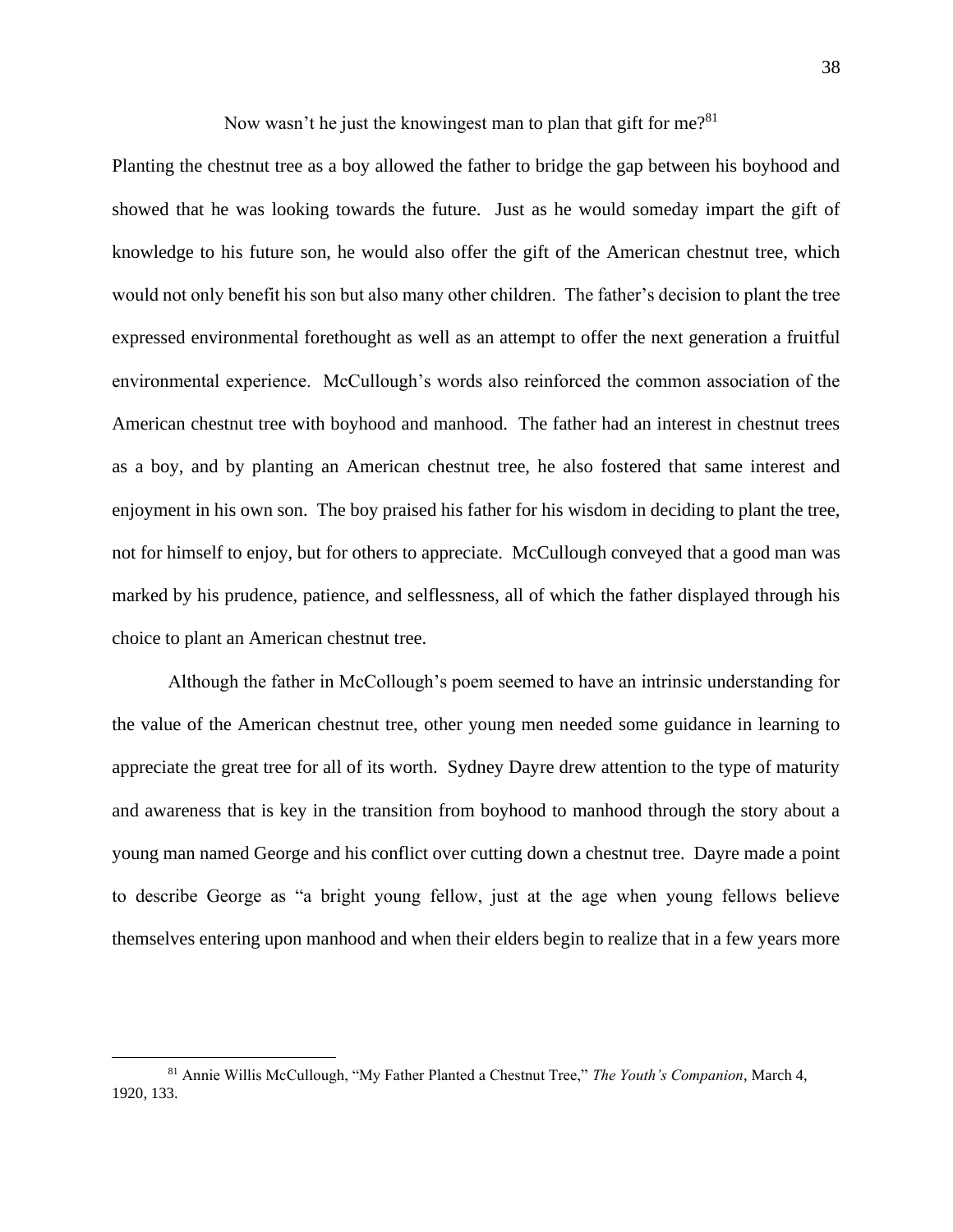the boy will be looking that way."<sup>82</sup> Although the story focused on George's realization that the chestnut tree was a resource to be shared and communally enjoyed, the plot was intimately connected to George learning lessons to aid in his transition into manhood. The root of George's conflict was internal and a consequence of his lack of wisdom and maturity. George needed a positive male influence to guide him on the right path, especially because his father had died. 'Squire Wright "had been left guardian to George, and very deep in his heart lay the earnest desire in all things to be faithful to his trust."<sup>83</sup> Not only was it necessary for George to have a good role model, but it was also vital that 'Squire Wright wanted George to trust him so that he could help George navigate manhood. George was concerned with the fate of the farm and the financial stability of his family, matters that had fallen upon his shoulders since becoming the man of the house.<sup>84</sup> 'Squire Wright's advice to the young man reflected his years of wisdom, evoking the symbolism of the American chestnut tree as a sign of maturity and perspective. The elder's words moved George to make the carefully considered decision to preserve the tree, a choice that would have pleased George's father. By electing to leave the tree standing, George was honoring the memory of his father who, as his mother stated, "always loved the old chestnut tree."<sup>85</sup> Thanks to the guidance of 'Squire Wright, George made a thoughtful choice to preserve the chestnut tree and learned to think about the impact of his actions on the environment and on others, highlighting the importance of having wise male role models during the transition to manhood.

<sup>82</sup> Sydney Dayre, "A Plea for the Old Tree," *Christian Observer*, May 6, 1903, 18.

<sup>83</sup> Dayre, "A Plea for the Old Tree," 18.

<sup>84</sup> Dayre, "A Plea for the Old Tree," 18.

<sup>85</sup> Dayre, "A Plea for the Old Tree," 18.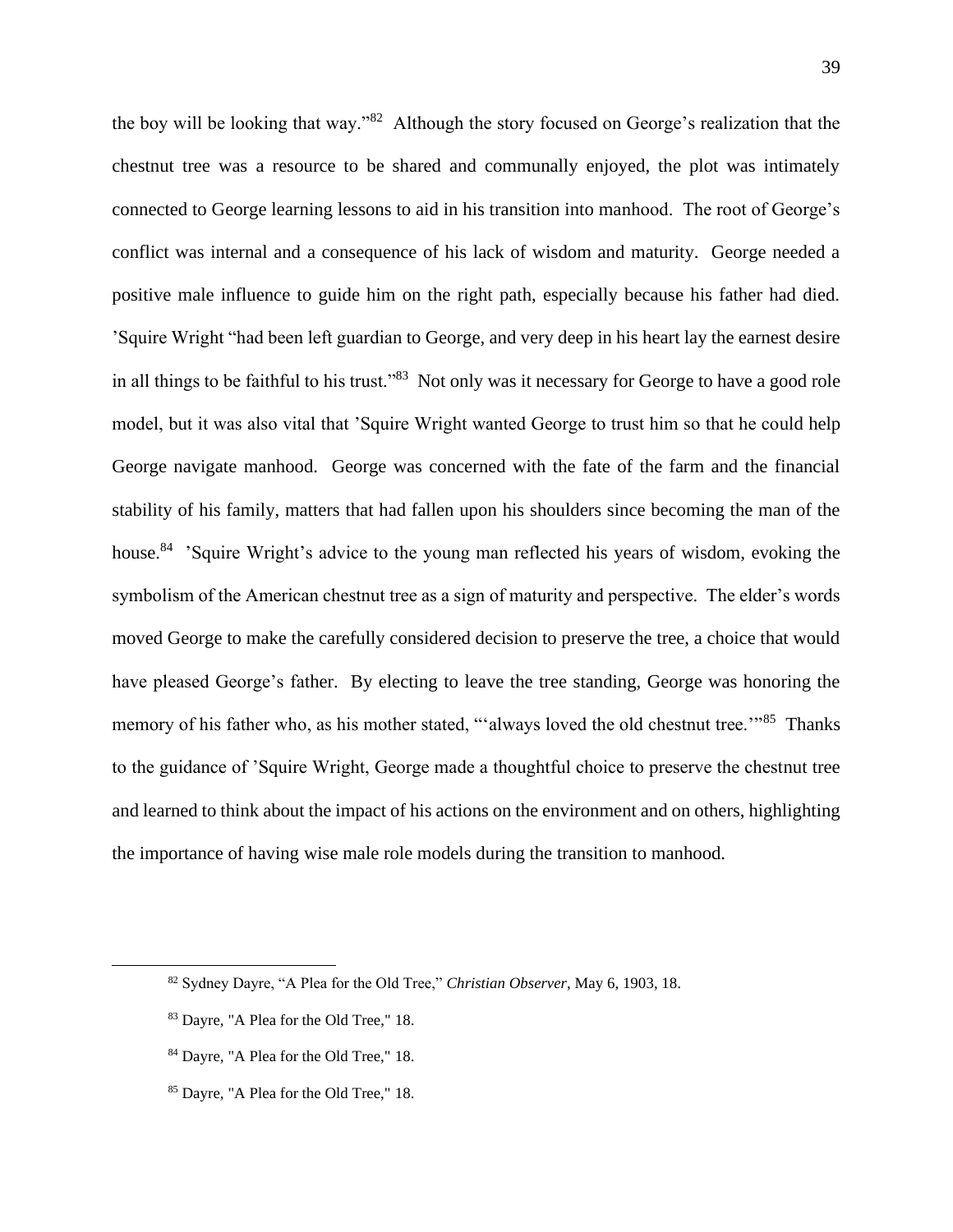Not only did 'Squire Wright encourage George to think carefully about the consequences of his actions and reach a mature decision, but he also inspired George to leave a positive impact on the community and the environment. George sought to spread his newfound appreciation for the American chestnut tree among his companions. Dayre reported that "[m]any talks with his boy friends resulted in making Arbor Day of that good year a day long to be remembered in the neighborhood."<sup>86</sup> Not only was George promoting a spirit of respect for the American chestnut tree as more than a source of timber, but he was also encouraging other young men to do the same. 'Squire Wright had advised George who had, in turn, inspired others to help make the community and the environment a better place. Soon there were trees planted everywhere in the town, and people would plant trees to celebrate new life and memorialize those who died. Consequently, George left a legacy in which people associated life at all stages with the American chestnut tree. Pleased with George's initiatives and acknowledging the lasting impacts they would have, 'Squire Wright proclaimed, "'You've done good work...What you've done today will keep on growing while you are doing other things," to which George replied, "We boys wanted to do something that will make the world a little better for our being in it."<sup>87</sup> Not only did George receive 'Squire Wright's approval, but he also showed that he had internalized the lesson and inspired others to perform acts to better both the environment and the community. Dayre used George's change of heart and leadership to inspire other young men to believe that they, too, were capable of doing good for the world.

In many ways, the American chestnut trees encouraged boys to become admirable men and encouraged men to become even more respectable. An author writing under C.S.J offered a unique

<sup>86</sup> Dayre, "A Plea for the Old Tree," 18.

<sup>87</sup> Dayre, "A Plea for the Old Tree," 18.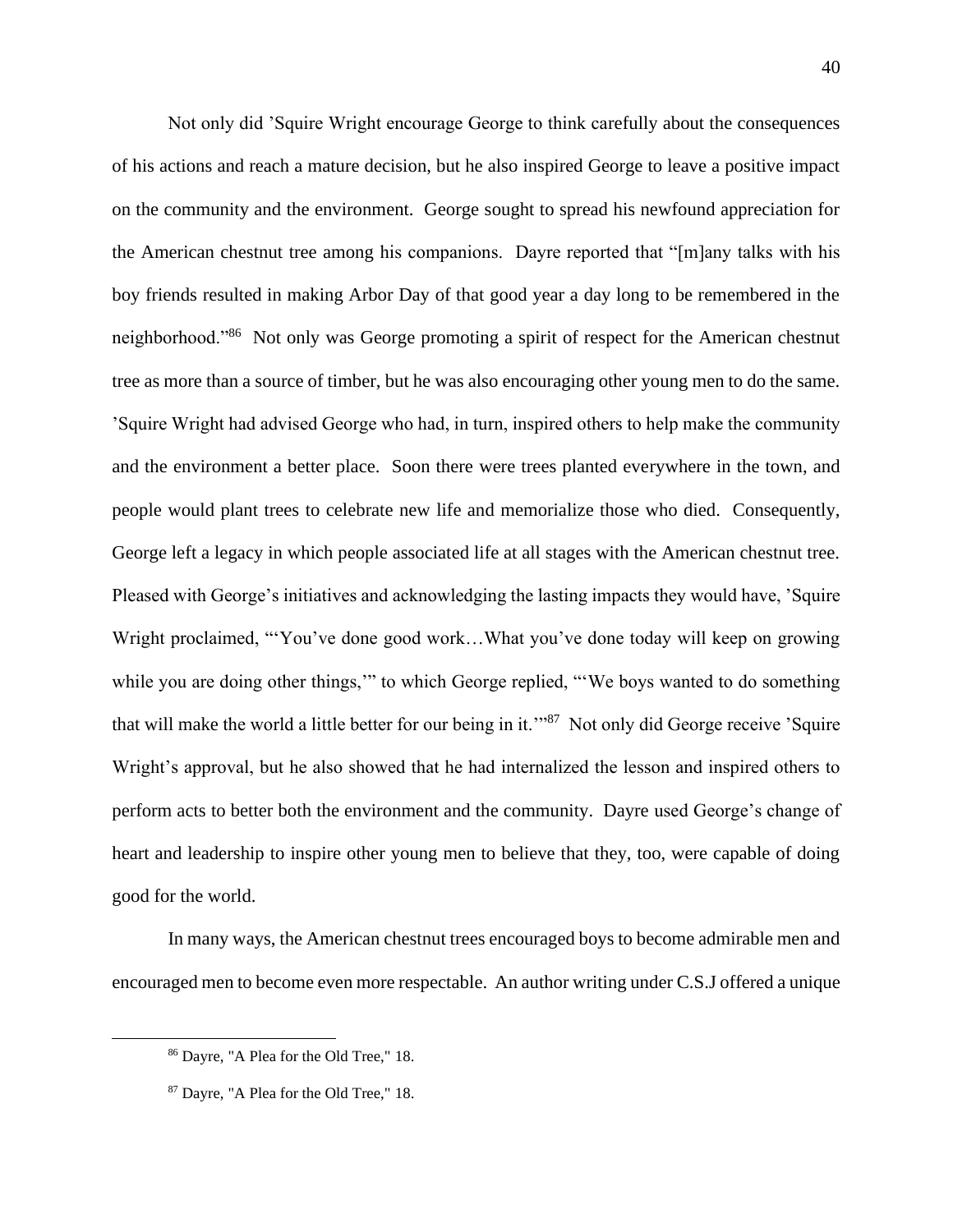perspective on the relationship between the American chestnut tree and manhood, professing that men had a natural inclining for the adventure of ambitious chestnutting. C.S.J.'s piece, published in an 1867 edition of *Circular*, reinforced a common approach to contemporary gender roles. The author devised that women should not go chestnutting by themselves because men tended to be better at climbing trees and "dislodging the fruit from inaccessible heights. A properly organized man has just that love of adventure which prompts him to ascend to the topmost bough, and pluck from thence the largest and rarest nuts which the tree has to bestow."<sup>88</sup> C.S.J described a man's natural inclination for adventure and chestnutting as if they were intimately intertwined, making chestnutting an intrinsic and masculine desire. The author also described men as having the unique ability to make accessible the prized nuts hanging from the high branches, as if men were the link between the transcendence of nature and the people below. C.S.J. wrote, "The subtly swaying motion of the branches is delightfully soothing; and you look down with a serene complacency upon your companions who are groveling about under your feet."<sup>89</sup> Climbing the chestnut tree was a privilege that only worthy men could experience. The challenge was invigorating, especially when the first branches were several feet off the ground. Accessing the nuts was a feat that required men to display their strength, endurance, and cunning in reaching the branches. C.S.J. recommended bringing a pole to reach the nuts on the outermost branches. However, the author cautioned that the "operation is not always a safe one; it is often perilous, and requires nerve."<sup>90</sup> But taking the risk was a sign of masculinity, as C.S.J. expressed

<sup>88</sup> C.S.J., "Chestnutting," *Circular*, October 21, 1867, 251.

<sup>89</sup> C.S.J., "Chestnutting," 251.

 $90$  C.S.J., "Chestnutting," 251.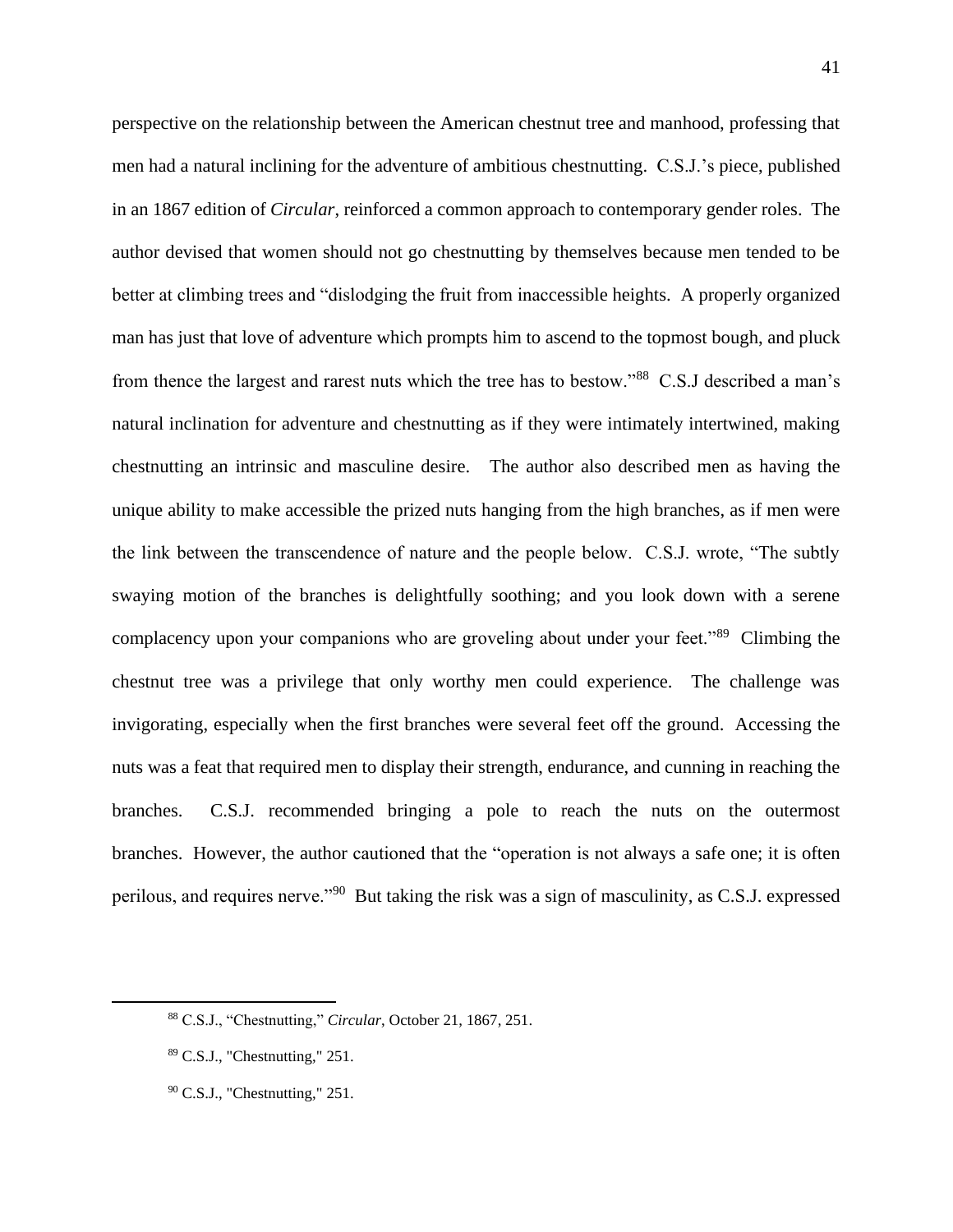in questioning, "What manly exercise, indeed, has not its dangers?"<sup>91</sup> The man in the tree enjoyed momentarily feeling like a king as he watched the others scavenging for nuts off the ground, unable to experience the thrill and privilege of sitting on a throne of branches. The prestige of the American chestnut tree offered its temptations: "the earth seems remote, the heavens near; you long to mount higher, and leave forever behind the care and uneasiness of this world."<sup>92</sup> Not only did men have the natural desire to ascend the American chestnut tree, but they also had an intrinsic longing for transcendence, showing that admirable men had an appreciation for matters beyond the material world. According to C.S.J's description of chestnutting, the American chestnut tree acted as a link between heaven and earth, its branches the pathway from worry to natural perfection, which was an experience only men could access through their strength and dexterity.

Just as C.S.J associated bravery and daring with the American chestnut tree, Miss L. O'Connell linked a man's courage to the great tree. In "The Legend of the Chestnut Tree: Cowardice Changed to Heroism by a Night Spent in a Grotto," O'Connell narrated a story meant to explain how chestnut trees got their flowers and nuts to also explain how courage and the American chestnut tree were related. Drawing thematic parallels with Stephen Crane's *The Red Badge of Courage,* O'Connell wrote about Peregrine Copse, a lieutenant who was deeply unsettled after killing a man in battle. Guilt plagued his mind because "[t]here was one less life on earth because of him," and his conscience questioned whether it was possible for war to be just. $93$ Although Peregrine attempted to comfort himself by insisting his duty as a soldier was to obey orders, which would inevitable include killing the enemy, his conscience could not rest, and it

 $91$  C.S.J., "Chestnutting," 251.

 $92$  C.S.J., "Chestnutting," 251.

<sup>&</sup>lt;sup>93</sup> L. O'Connell, "The Legend of the Chestnut Tree: Cowardice Changed to Heroism by a Night Spent in a Grotto," *New York Observer and Chronicle*, August 11, 1910, 175.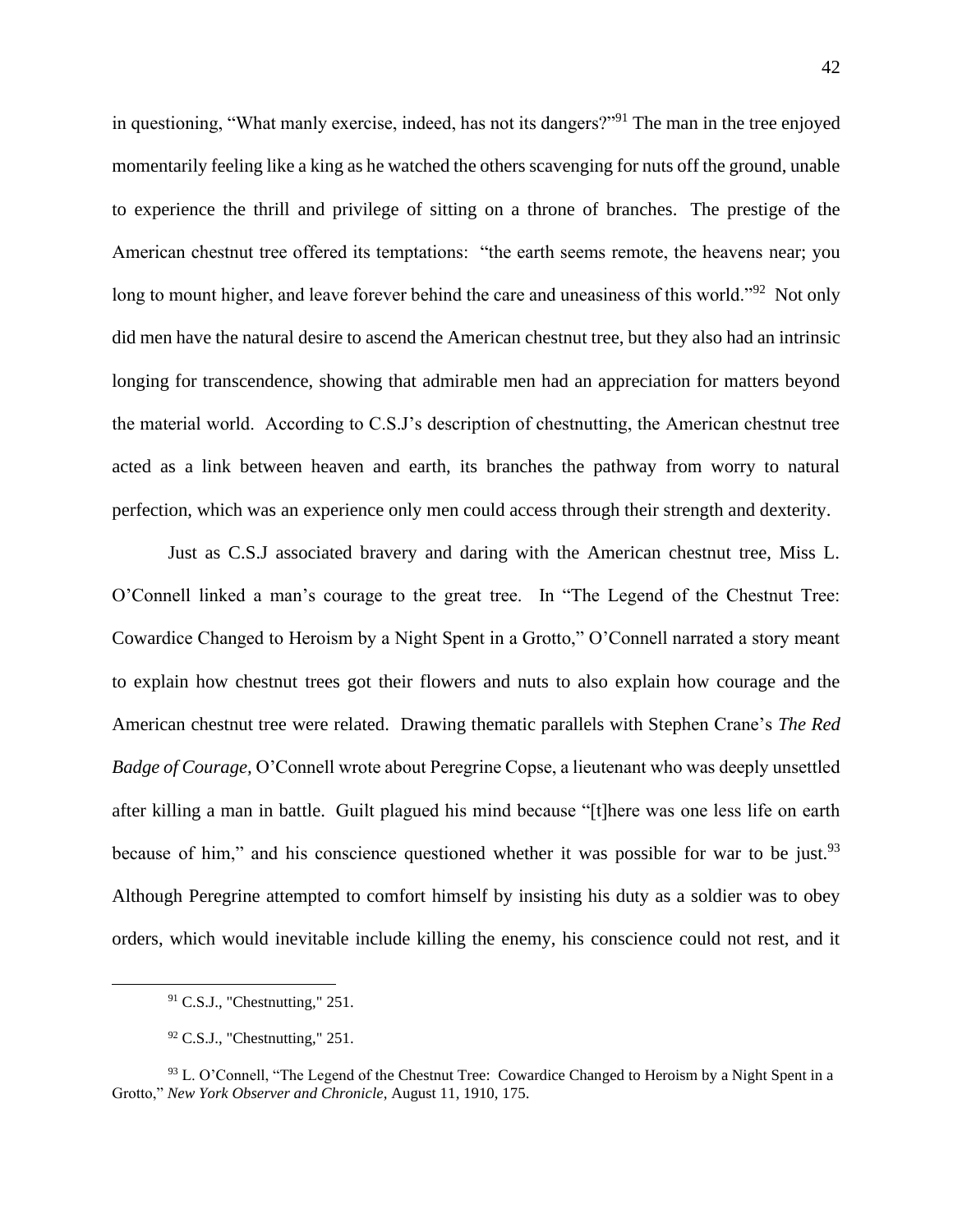mixed with his fear of becoming a victim himself. O'Connell mocked Peregrine's cowardice because the "fighting machine responded to the call of battle; each soldier in line stiffened instinctively; every man but one—and he [Peregrine], an officer!"<sup>94</sup> Peregrine was unable to face the reality of fighting and fled, only to be pursued by the colonel. After being captured and interned, Peregrine questioned of himself, "Why, with his unusually keen sense of honor, had he flung that honor away on a mere chance that he would not return with his comrades, gay and whole as they?"<sup>95</sup> Although Peregrine had previously charged himself as being an honorable individual, war had left him terrorized of being killed or maimed, and his trepidation overpowered his thirst for honor. Upon being caught in his act of desertion, he was stripped of his sword and deemed a coward, a disgrace to his country. Although Peregrine was querying the morality of war and felt guilty about taking another man's life, O'Connell unfavorably portrayed him as a coward who lacked the bravery to seek glory on the battlefield.

Although Peregrine was an inadequate soldier, a chestnut tree offered him assistance in rebuilding his courage so that he could be a better man. After being dismissed from the army, Peregrine wandered through the woods until he came upon a chestnut tree, under which he took a rest. To his surprise, "two large soft arms were thrown round him from behind," and he heard a supernatural and feminine voice declare, "'I may love him, for he is a man, while I am but a chestnut tree!'"<sup>96</sup> Peregrine saw the figure of a woman, who claimed to actually be a tree in the woods in which all the trees could turn into men and women. Peregrine wished that he were a tree instead of a man because he was ashamed of himself, and the chestnut woman replied, "'I know

<sup>94</sup> O'Connell, "The Legend of the Chestnut Tree," 175.

<sup>95</sup> O'Connell, "The Legend of the Chestnut Tree," 175.

<sup>96</sup> O'Connell, "The Legend of the Chestnut Tree," 175.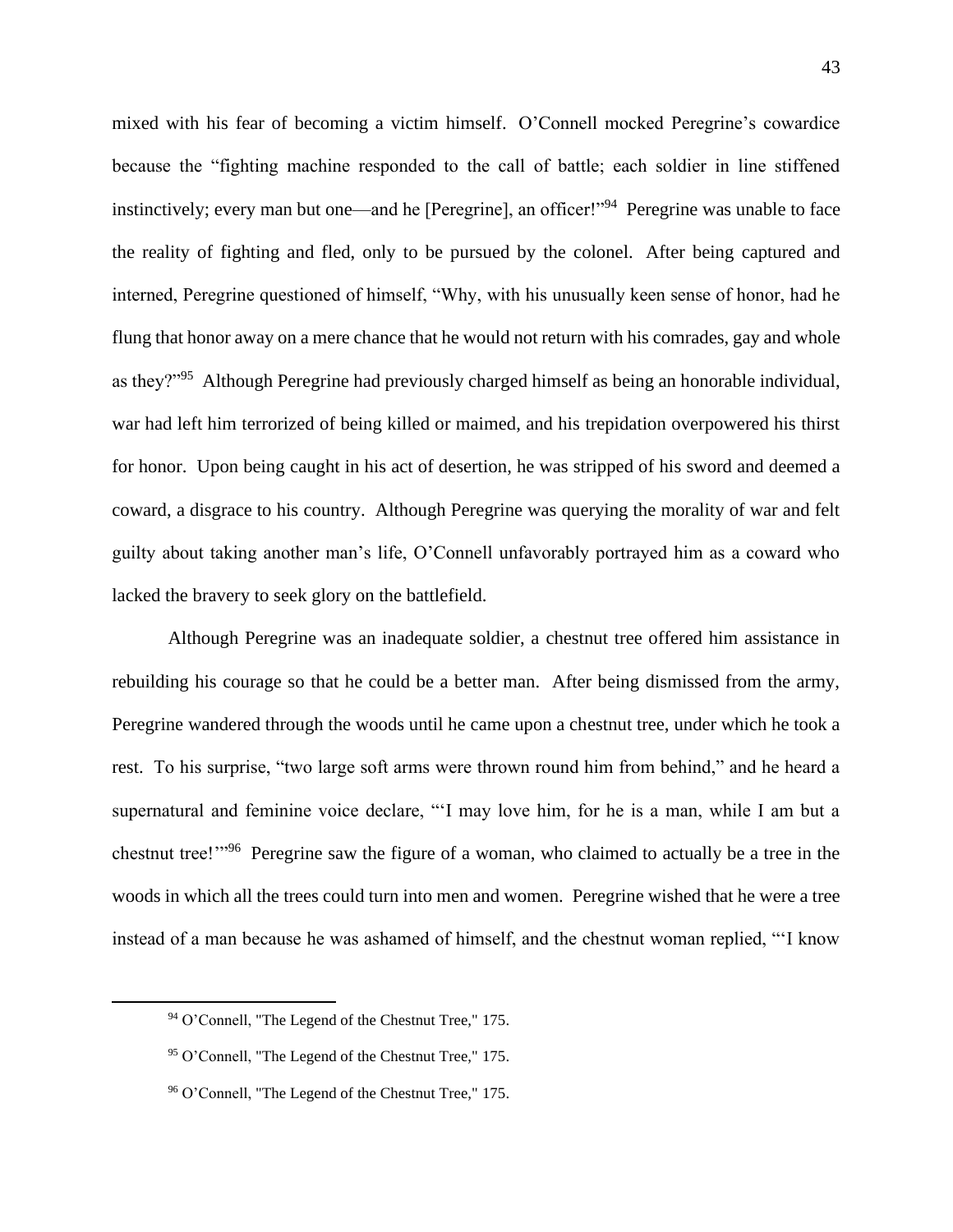your sorrow; you repent cowardice, yet still fear maiming."<sup>97</sup> Instead of scorning Peregrine, she was understanding and sought to aid him in regaining his bravery. She insisted that he cut off a piece of her hair, which would protect him from future injury, and Peregrine accepted.<sup>98</sup> Although O'Connell emphasized the disgrace of Peregrine's timidity, she used the chestnut woman to show that Peregrine was not beyond hope. With the help of the chestnut woman's gift, he had the potential to rebuild his character and fulfill his potential as an honorable man. Consequently, O'Connell reinforced the idea that a man had to be brave, courageous, and noble if he was to be respected. By showing that Peregrine had the capacity to act with courage, O'Connell instilled that courage and manliness were inseparable and that the chestnut tree could help him achieve his potential.

The chestnut tree's gift aided Peregrine in re-growing his sense of courage until he was able to internalize the virtue on his own, showing that men intrinsically possessed the ability to be brave. Once Peregrine awoke from his slumber under the tree, he noted that his fear had subsided, and he strut through the forest until he reached a manufacturing town. Instantly, he was hired to work at a machinery factory, and throughout his time working the risky job, no injuries befell him. While working at the factory, Peregrine met Nutta Greenwood, who was "[s]weet faced, dark-eyed and haired," and described as a "'nut-brown maid."<sup>99</sup> O'Connell linked Nutta to the chestnut lady by explaining, "Peregrine's night in the chestnut grotto had imbued him with the belief that each mortal is akin to a species of tree. The warm personality of Nutta Greenwood, warmhearted as a June rose, true as an October sky, and dreamy as a December snowstorm, seemed

<sup>97</sup> O'Connell, "The Legend of the Chestnut Tree," 175.

<sup>98</sup> O'Connell, "The Legend of the Chestnut Tree," 175.

<sup>99</sup> O'Connell, "The Legend of the Chestnut Tree," 175.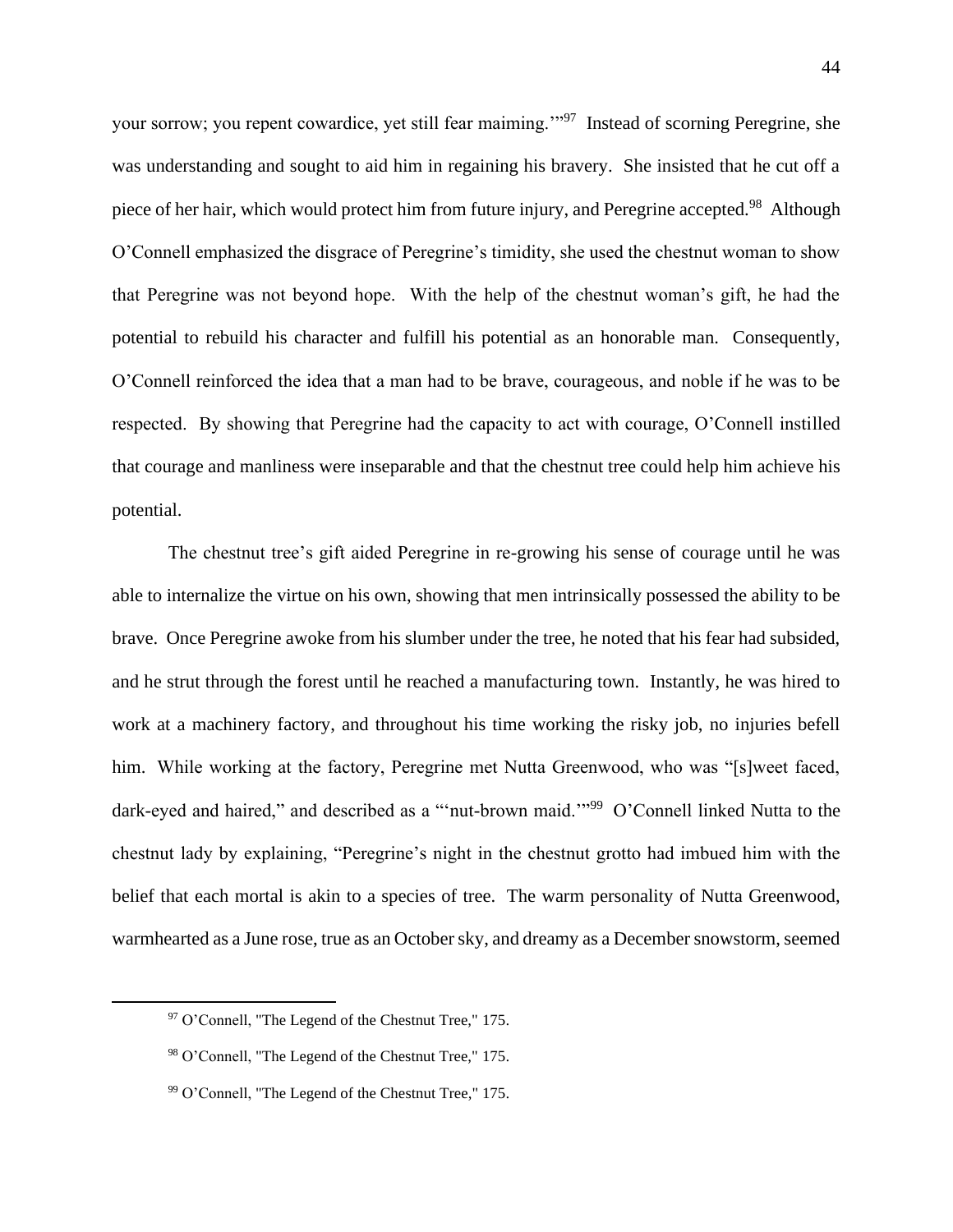the complement of that of his lady of the chestnut tree."<sup>100</sup> Peregrine came to love "both tree and woman in Nutta's single person."<sup>101</sup> His encounter with the chestnut tree woman has influenced him in multiple ways. Not only did he remained uninjured while working a dangerous job, but he also saw the beauty of tree in the beauty of a woman. O'Connell showed that the gift of the chestnut woman not only made Peregrine more confident, but it also gave him a greater appreciation for the chestnut tree and natural beauty while encouraging his capacity to love.

As time passed, Peregrine started to display his growing confidence, courage, and nobleness even after the protection of the chestnut tree had worn off. Sadly, Nutta became ill from a plague that had spread throughout the town, so Peregrine used his financial reserves to support the sick and poor girl whom he loved. To his dismay, he found a letter addressed to Nutta from the soldier who had broken Peregrine's sword when he was discharged from the army. Tempted to make Nutta fall in love with him instead of the other soldier, Peregrine decided that he could not be a thief in addition to a coward. As O'Connell described, "Honorable renunciation won. Nor was it by the aid of his chestnut-leaf charm."<sup>102</sup> Even after the chestnut tree's gift had lost its effect, Peregrine was able to make the noble choice. Leaving Nutta in the care of another, Peregrine decided to reenlist, reasoning, "'No suffering can equal that my cowardice has caused me!"<sup>103</sup> Although his gift of protection from the chestnut woman had long ago worn off, Peregrine was motivated by love to be selfless and courageous, nonetheless. He chose to be noble and brave, fearing the shame of his cowardice more than the danger of war. O'Connell described Peregrine's

<sup>100</sup> O'Connell, "The Legend of the Chestnut Tree," 175.

<sup>101</sup> O'Connell, "The Legend of the Chestnut Tree," 175.

<sup>102</sup> O'Connell, "The Legend of the Chestnut Tree," 175.

<sup>&</sup>lt;sup>103</sup> O'Connell, "The Legend of the Chestnut Tree," 176.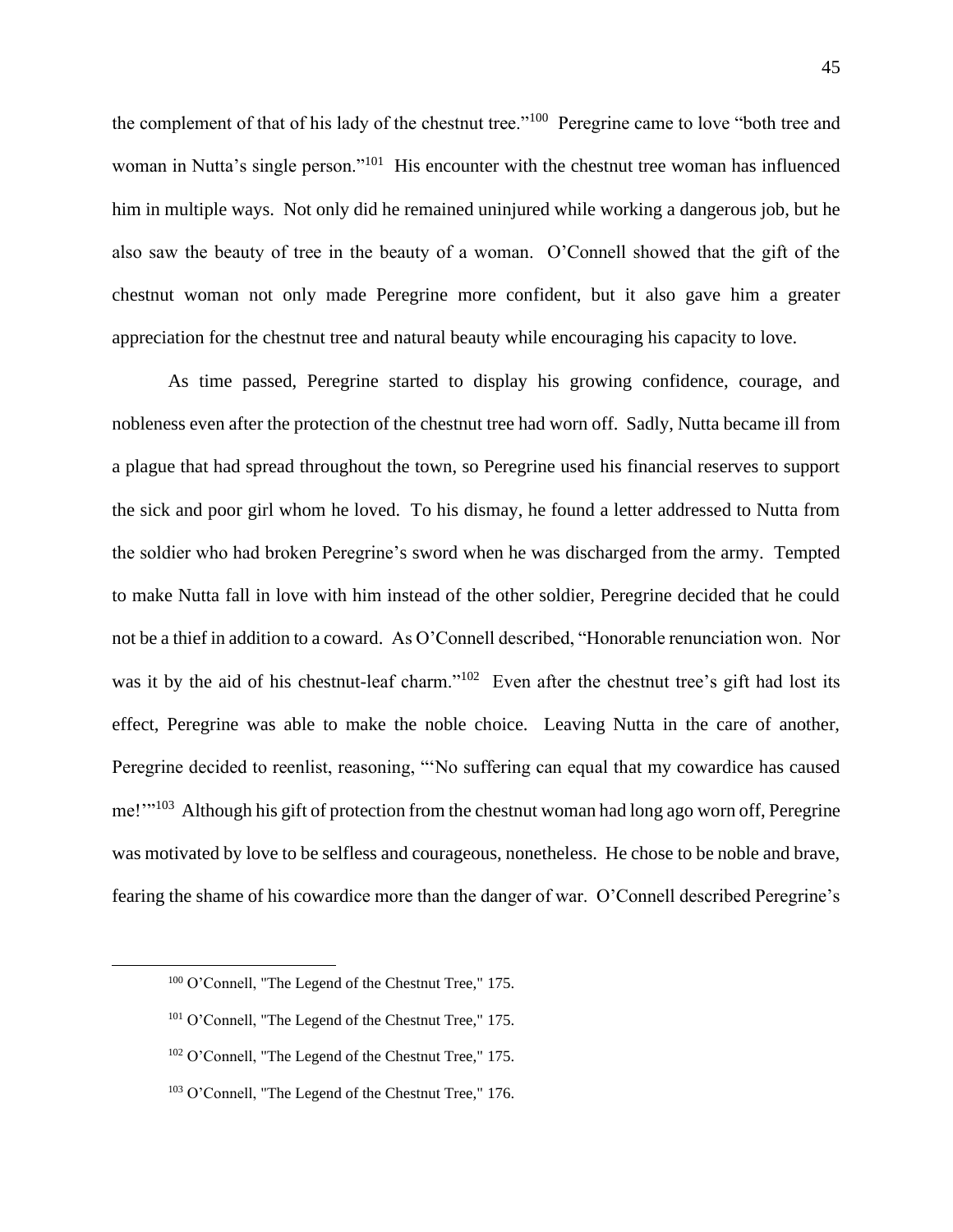personal growth to show that he was no longer dependent upon the chestnut woman's protection and had instead internalized the virtue of courage on his own.

Peregrine redeemed himself in his noble last stand, which O'Connell painted as the epitome of bravery and honor. Shortly after Peregrine reenlisted in the army, a war broke out in the region. The troops were fighting for access to a valley whose entryway whose guarded by two chestnut trees. After a gruesome battle, the enemy charged the town. Dazed by his war injuries and surrounded by casualties, Peregrine could see Nutta fleeing the city and coming towards him, and he pulled her onto his horse with him while charging back into battle. Undaunted, Peregrine sword was a deadly force. However, the two were soon surrounded by the enemy and their only escape is over a cliff. Choosing to die of his own accord instead of fall into the hands of the enemy, Peregrine led his horse over the edge. "One triumphant cry from the man who had in the face of the world been branded 'Coward!' and down—down—man, horse and maiden, fell through the sunlight into the soft curling ripples of the mountain stream far below," O'Connell wrote of Peregrine's redemption.<sup>104</sup> After witnessing Peregrine's bravery and sacrifice, the spirit of the nearby chestnut tree mourned the loss of Peregrine. "Between the two trees, now forming, now fading (as on seen through the spray of falling water), songs of sweet, mournful music—her lament for Peregrine—from the spirit of the chestnut, stole upon the silence. As the changing light deepened, her music melted into tears," commented O'Connell. As a way of commemorating Peregrine's bravery, the chestnut tree began bearing flowers which radiated like candles.<sup>105</sup> O'Connell's tragic conclusion to the story showed that there was a mutual relationship between the chestnut tree and Peregrine. Aided by the chestnut tree woman, Peregrine developed his own

<sup>104</sup> O'Connell, "The Legend of the Chestnut Tree," 176.

<sup>105</sup> O'Connell, 176.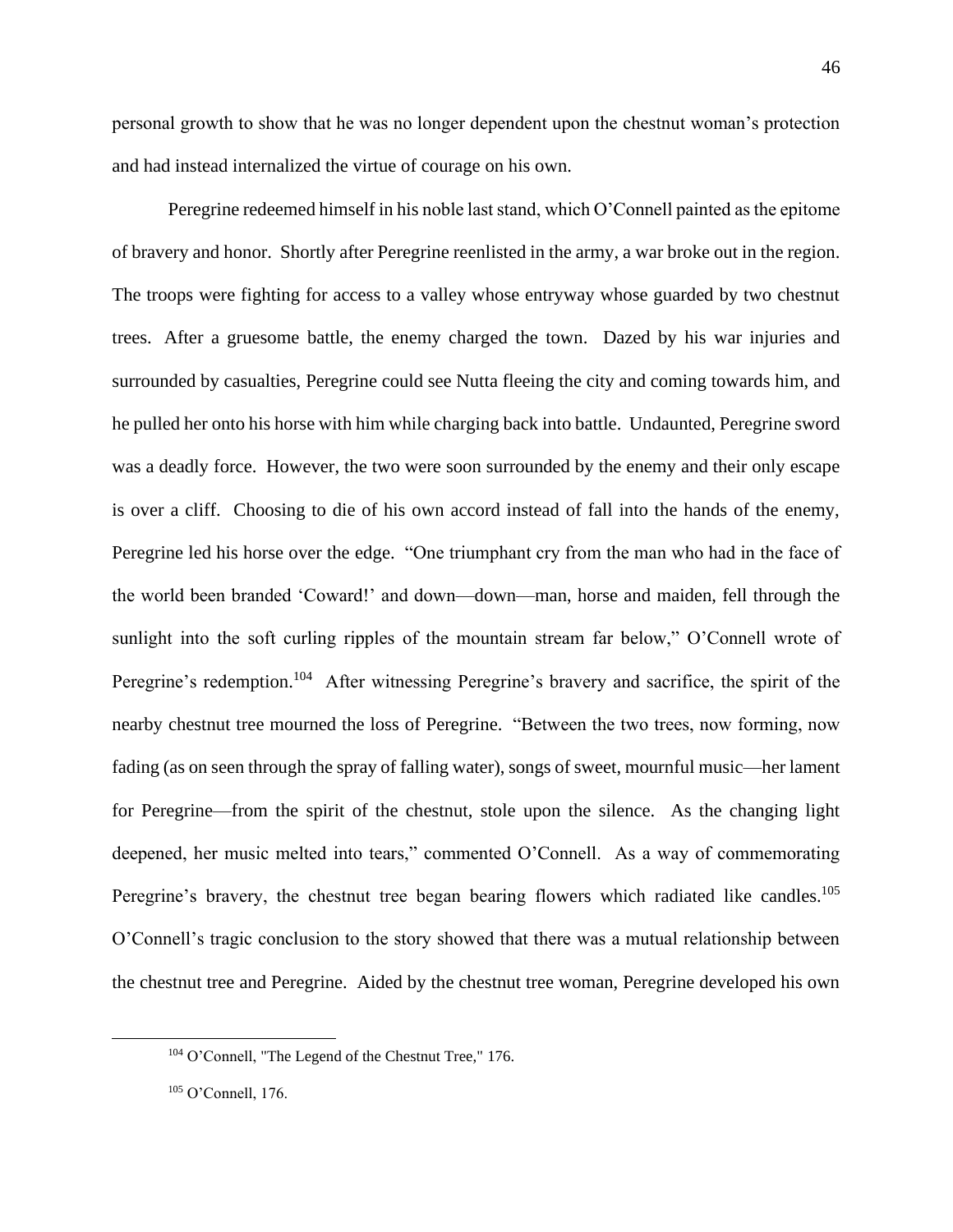sense of bravery and courage, which the spirit of the chestnut tree recognized and memorialized. The chestnut tree helped make Peregrine into a better man, and in turn, Peregrine left his mark on the chestnut tree. O'Connell showed that the chestnut tree served as an inspiration for men to be noble, admirable, and courageous.

The American chestnut tree symbolically assisted boys in becoming men. Whether it was teaching boys to control their desires, to be daring enough to climb the tree's upper branches, or to exhibit bravery, the American chestnut tree played an influential role in instilling admirable qualities of into a young man. Additionally, the process of coming of age was intimately connected to the American chestnut tree because it helped boys and young men realized their mistakes and deficiencies and then work to improve themselves. The American chestnut tree acted as a moral compass for young boys and men: it directed them to be virtuous, strong, courageous, and wise.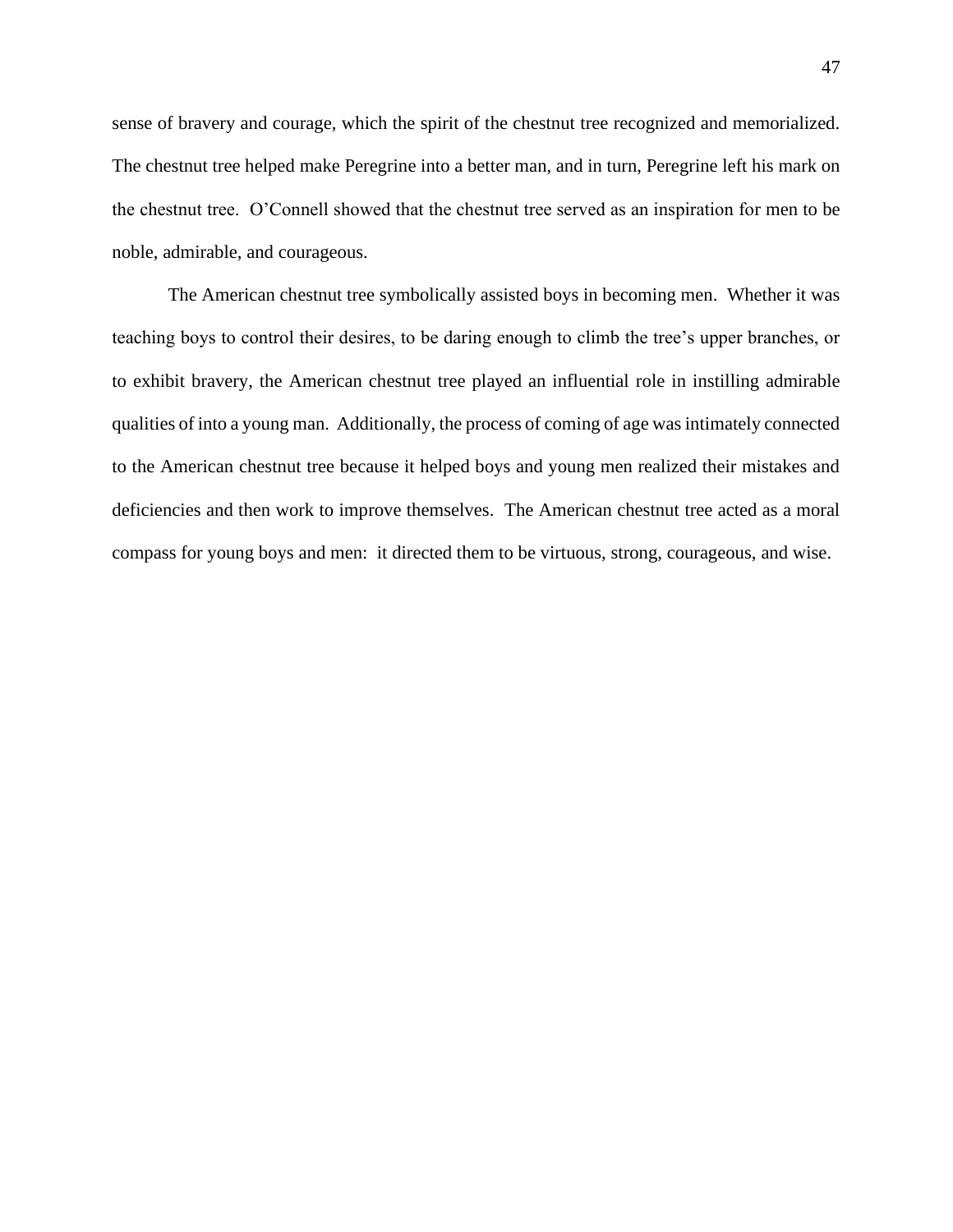## **CHAPTER 3: THE ECONOMIC PROMISE AND POTENTIAL OF THE AMERICAN CHESTNUT TREE**

Throughout the second half of the nineteenth century and into the twentieth century, Americans' perspective of the American chestnut tree shifted as economics and railroads revolutionized the people's relationship with the environment. Prior to the American chestnut tree's rise as a backbone of the timber industry in the eastern half of the United States, people exhibited a sense of reverence towards the tree and were awestruck by its uncommon size. However, the size of the tree began to be a source of competition, inspiring people to derive personal greatness from the natural wonderment of the tree. The transition from admiration for the tree's awe-inspiring size to pride in the tree's literal greatness coincided with the changing perspective of the American chestnut tree as a natural marvel and cultural icon to an economic and exploitable resource. Over time, people came to unsustainably take advantage of the value of the American chestnut tree's lumber and began finding a myriad of new uses for the various parts of the tree. The size and ubiquity of the American chestnut tree fed the American mindset that the environment provided an endless bounty of resources that were freely available for human consumption. However, while the cultural appreciation for the tree was overshadowed by economic interests, some tried to preserve the cultural symbolism while insisting that the American soil was indeed bountiful but inevitably limited. As the American chestnut tree came to dominate the timber industry, Americans' relationship with the tree altered, focusing primarily on utility and maximization instead of environmental consciousness and communion.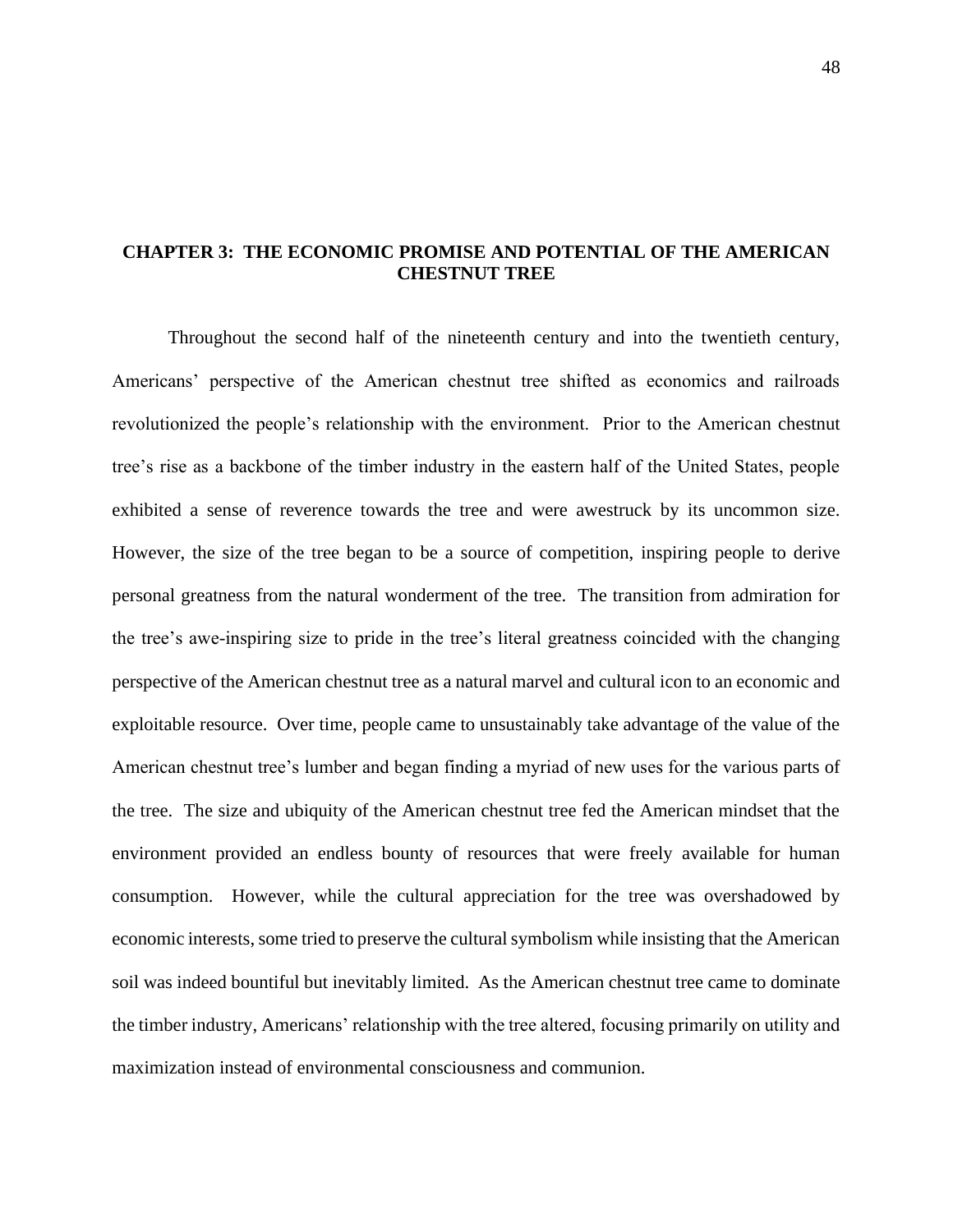The American chestnut tree aroused a sense of astonishment and reverence for nature because of the tree's greatness, made physically apparent through its wide diameter and broad canopy. The scale of the American chestnut tree was not only a source of amazement but also a feat many people found newsworthy. An article in *The New-London Gazette, and General Advertiser* from 1832 reported on the exceptional diameter of an American chestnut tree in Pennsylvania as a way of expressing reverence for the tree's embodiment of the fruitfulness of the American soil. "There is a Chestnut Tree in Darby township, Penn. on the plantation of Jonathan Owen, which measures in circumference three feet from the ground, 32 feet 7 inches," the article related.<sup>106</sup> Although Jonathan Owen owned the property on which the behemoth stood, the real achievement belonged to the tree. The simple article, the entirety of which was contained in one sentence, captured the wonderment of having a tree reach such a considerable width. The presence of the giant tree instilled a sense of humility, reminding people that they were part of a larger existence. However, the sentiment was regional, not just local. The article about the Pennsylvanian American chestnut tree was published in a Connecticut newspaper, which showed that there was a sense of environmental appreciation and bewilderment that pervaded in New England and the Mid-Atlantic states, uniting people through a common sense of amazement. The simple report on the size of the American chestnut tree indicated that the people were moved by the size of the tree, awestruck by its great sturdiness and breadth.

While the American chestnut tree gave people a reason to admire both the tree and the environment's potential, it also gave people a reason to have pride in the American soil, motivating them to vicariously take credit for the remarkable magnitude of the American chestnut tree.

<sup>106</sup> "Chestnut Tree; Darby; Penn; Jonathan Owen," *The New-London Gazette, And General Advertiser*, December 12, 1832, sec. News/Opinion, 2.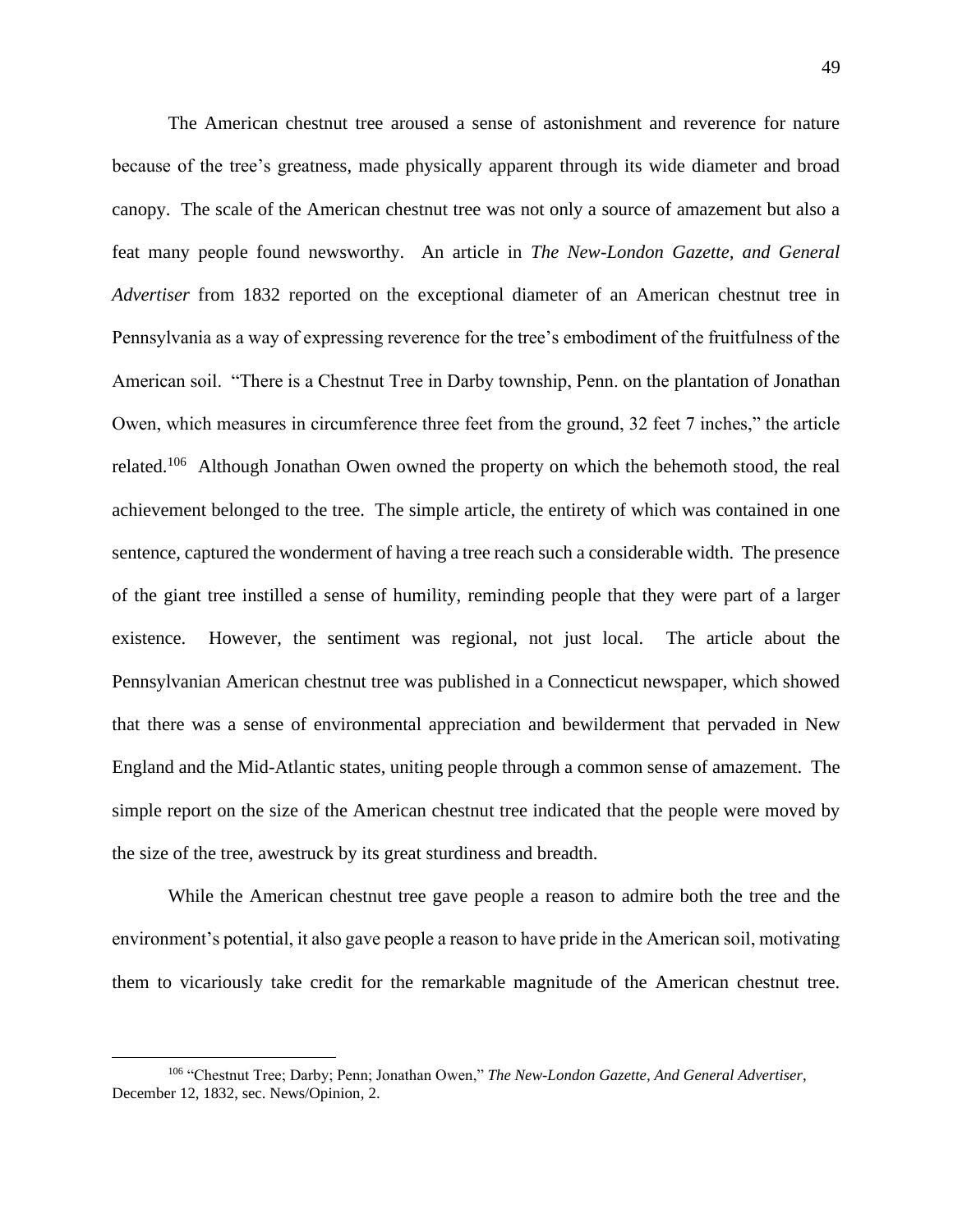Because the size of the American chestnut tree alone could gather plenty of wonderment and attention, people started competing locally and regionally over the size of trees, foreshadowing the American chestnut tree's emergence as an instrument of competition and profitability. Marshal S. Rice wrote about what he deemed to be the largest chestnut tree in New England in *Zion's Herald and Wesleyan Journal.* Rice addressed Reverend R. O. Haven, challenging his claim about Den. Henry Taylor of Derry, New Hampshire, who supposedly had the largest chestnut tree in New England. Regarding Taylor's tree with a circumference of twenty-four feet, Rice conceded, "That is indeed a large tree, but I believe I have one larger in Newton Center, and shall so consider it until the deacon gives us the height and spread of the limbs, in connection with the circumference of the trunk."<sup>107</sup> To make the size of his tree more of a challenge to beat, Rice documented its dimensions: "height, seventy-six and a half feet; circumference of trunk, twenty-four and threetenths feet; and spread of limbs, ninety-three feet in diameter."<sup>108</sup> Not only did Taylor's tree have to top the circumference of the Newton chestnut tree, but it also had to exceed Rice's tree's height and canopy spread. By providing more data on the measurable aspects of the tree, Rice fueled the spirit of competition. "I hope we shall hear more of the great chestnut tree of Derry; but until then, Newton leads New England," Rice gloated.<sup>109</sup> His words indicated that the American chestnut tree was indeed still a natural marvel, but men were attempting to take credit and vicariously derive glory from having the largest tree. The article made the size of the American chestnut tree, something over which people had little control, into a contest and promoted the idea that the largest, tallest, and broadest tree was the best. Instead of general respect and admiration for the

<sup>107</sup> Marshal S. Rice, "The Largest Chestnut Tree," *Zion's Herald and Wesleyan Journal,* December 30, 1857, 207.

<sup>108</sup> Rice, "The Largest Chestnut Tree," 207.

<sup>&</sup>lt;sup>109</sup> Rice, "The Largest Chestnut Tree," 207.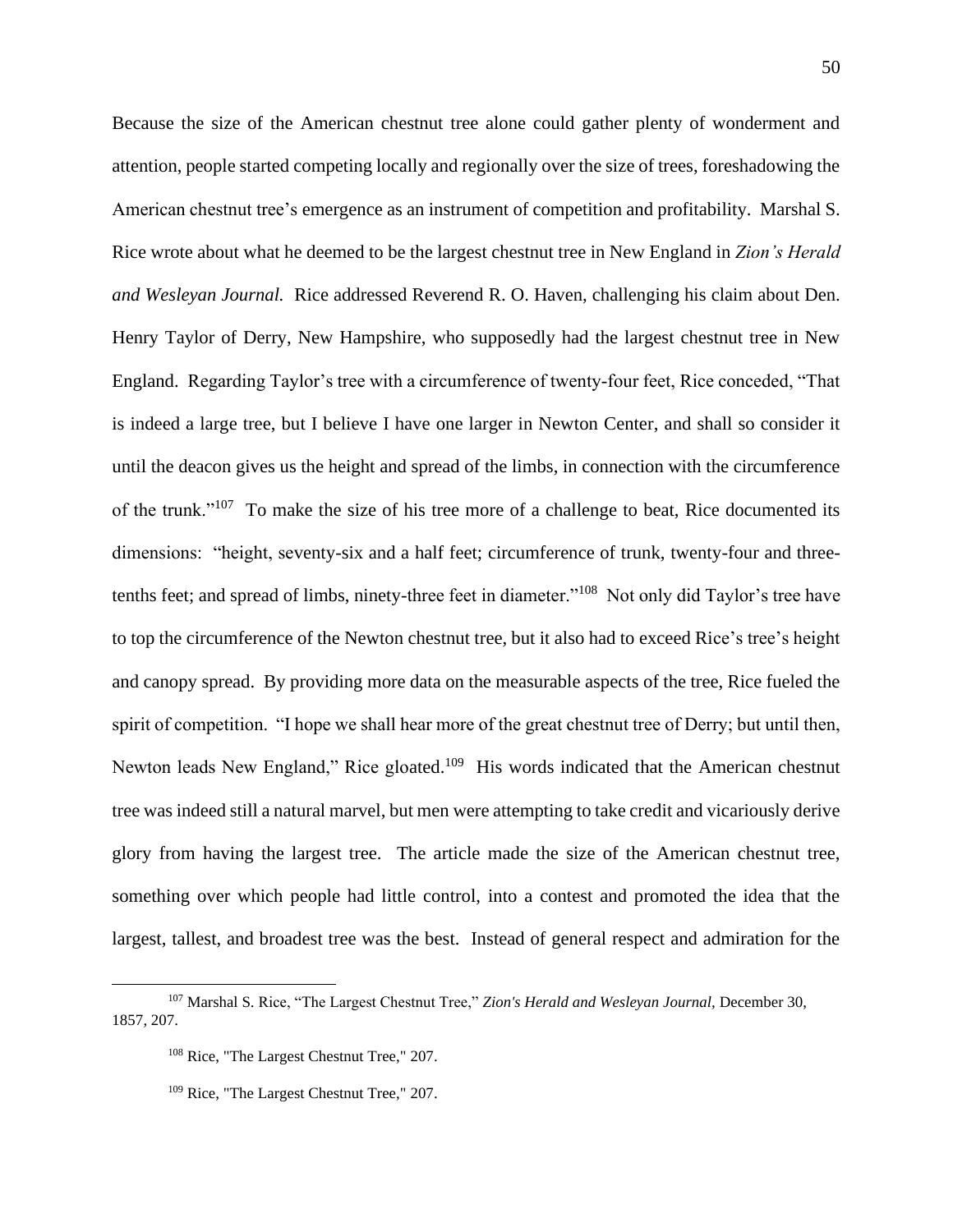great height and breadth of the American chestnut tree, Rice and his competitor distinguished specific trees as being more deserving of laudation, acknowledgement, and glory because they possessed extremes of the tree's favorable qualities. The competition for the largest tree in the region prefigured Americans' increasing interest in exploiting the tree's unique qualities, such as remarkable size, for their personal benefit.

Competitions over the magnitude of the American chestnut tree foretold the spread of economic applications for the tree in New England and the Mid-Atlantic states. As Freinkel states, "The chestnut was in many ways the quintessential American tree: adaptable, resilient, and fiercely competitive. Given the right conditions, no other hardwood could beat out the American chestnut in the race to the forest canopy."<sup>110</sup> Such qualities also applied to American economics, which were considerably influenced by the American chestnut tree during the second half of the nineteenth century and early part of the twentieth century. Just as the American chestnut tree could "beat out" other forest trees in the competition for resources, it also triumphed over other trees in the man-induced competition to serve as a pivotal resource in American expansion and transportation.

Because of the larger population of American chestnut trees in the Appalachian Mountains, states such as Virginia and West Virginia saw dramatic changes to their landscapes as the American chestnut tree took over the timber industry. However, the New England and Mid-Atlantic states had a hand in making the American chestnut tree an economically profitable resource. As transportation innovations such as steamboats and railroads began to carve their way through the mountains, they "gradually reached the isolated mountain communities, connecting

<sup>110</sup> Freinkel, "Where There Are Chestnuts," 5–16.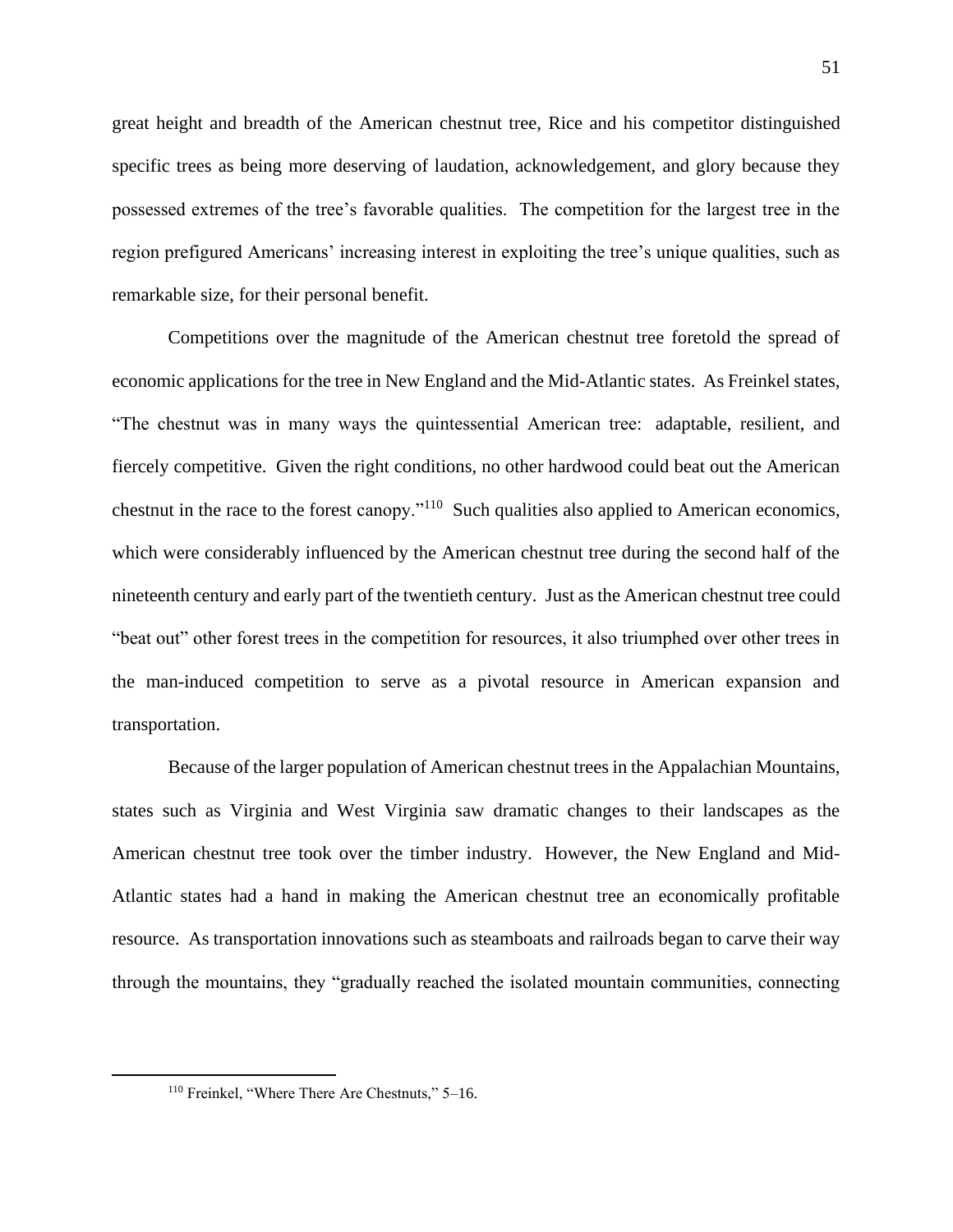them not only with the towns in their vicinity but with the national economy as well."<sup>111</sup> The untapped abundance of lumber in Appalachia thrilled the lumber tycoons who had exhausted much of the pine and hardwood resources of the East and upper Midwest. The Danville and Western Line provided a way for southern farmers to transport their tobacco crops and incentivized the Appalachian farmers to commercialize their chestnut trees.<sup>112</sup> The real economic profit came from the timber and bark of the American chestnut tree. Industrial loggers made their way to the Appalachian region to reap the bounty of the untapped forests. The "utilitarian versatility" of the American chestnut made it very appealing, and soon its wood was being used to construct telegraph and telephone poles, railroads, supports for mine shafts, house frames, furniture, and coffins.<sup>113</sup> The American chestnut timber boom in the Appalachian Mountains inspired economic consideration in the New England and Mid-Atlantic regions, which not only radically changed economics, but also drastically changed the landscape.

Just as the American chestnut tree spanned multiple states, so did its economic capabilities. Between 1907 and 1910, the American chestnut wood added ten million dollars a year to the Appalachia economy. However, as Freinkel writes, "the timber boom brought mill jobs to the region, but most of the profits flowed out of Appalachia to investors in the North and overseas."<sup>114</sup> Although states like Virginia and West Virginia were crucial to the economic boom of American chestnut timber, economic interests in the American chestnut tree were not confined to the Appalachian region. Instead, farmers and businessmen in New England and the Mid-

<sup>111</sup> Freinkel, "Where There Are Chestnuts," 20.

<sup>112</sup> Freinkel, "Where There Are Chestnuts," 20–21.

<sup>113</sup> Freinkel, "Where There Are Chestnuts," 24–25.

<sup>114</sup> Freinkel, "Where There Are Chestnuts," 26.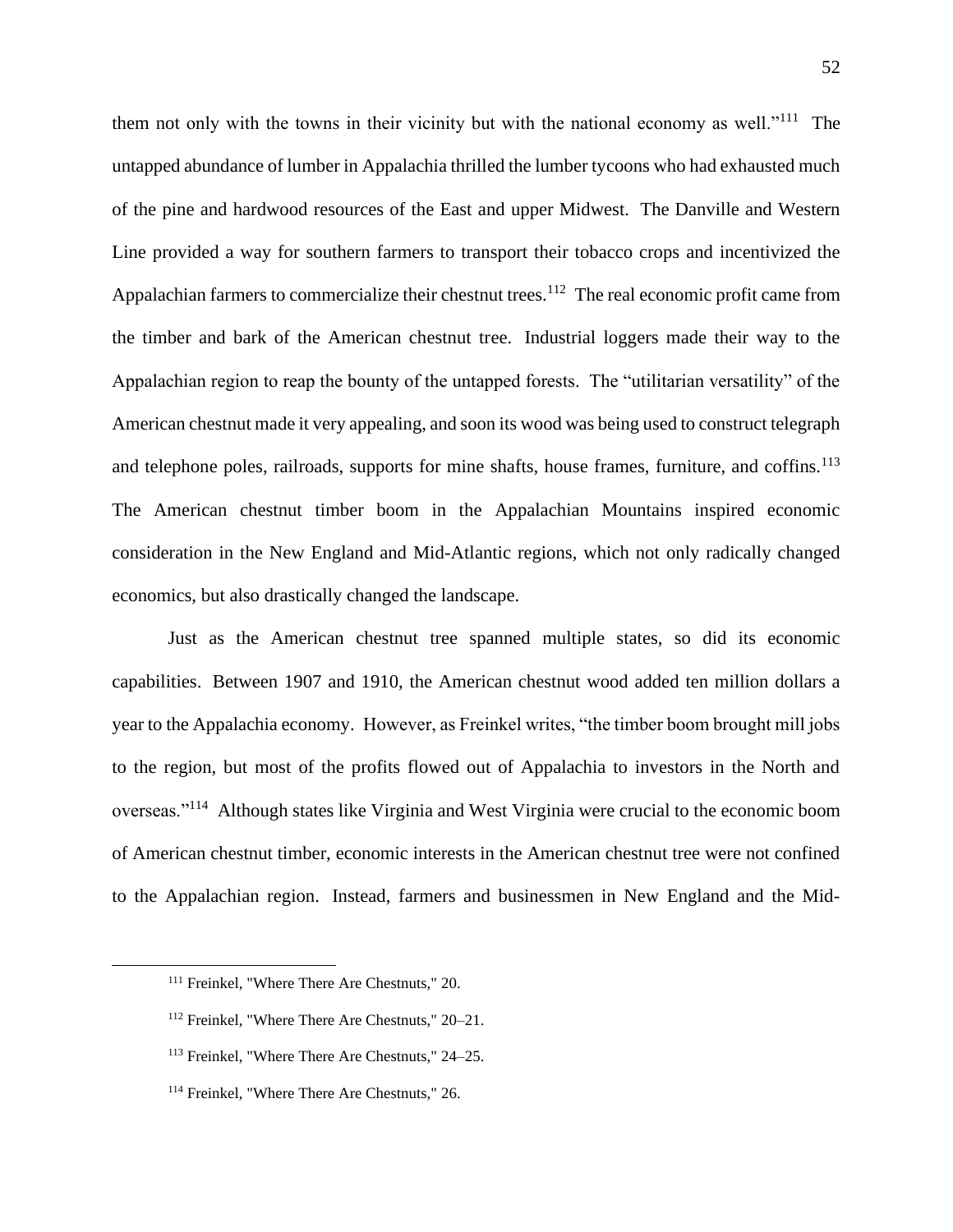Atlantic states had their own opinions about imposing their economic ideals onto the American chestnut tree, which transformed their regionalized relationship with the tree. The exploitation had roots in contests for the largest tree and evolved into interests in commercially producing nuts and timber. The people in New England and the Mid-Atlantic states were interested in domesticating the American chestnut tree just as much as they were interested in profiting off the natural forests.

Prior to the American chestnut timber boom in the Appalachian Mountains, people in New England and the Mid-Atlantic states smelled the potential of the tree, so they wanted to learn more about it and how best to utilize it. Various periodicals, such as the *New England Farmer and Horticultural Register* allowed readers to inquire about the productiveness of the tree and have their questions answered by trusted editors. An anonymous reader sent a question to the periodical in 1845 questioning why the chestnut tree was not more frequently cultivated on farms because of its appealing timber and nuts. "I should suppose that a farmer within a moderate distance of Boston, or who could easily send to that market by railroad, would find a lot of chestnut trees a source of considerable profit to him, from the sale of nuts alone," the reader speculated.<sup>115</sup> Although the tree had casually been used for timber, few people had taken advantage of the opportunity to commercially produce the nuts. Unable to understand why the American chestnut tree had not become a cash crop, the reader inquired, "What obstacles are there to the more general cultivation of the tree? and would it not be well for our agricultural societies to encourage its growth by  $\left[\ldots\right]$ <sup>2"116</sup> The inquirer had taken notice of the potential economic benefits of the

<sup>115</sup> "Cultivation of the Chestnut Tree," *The New England Farmer, and Horticultural Register*, January 15, 1845, 230.

<sup>&</sup>lt;sup>116</sup> "Cultivation of the Chestnut Tree," 230.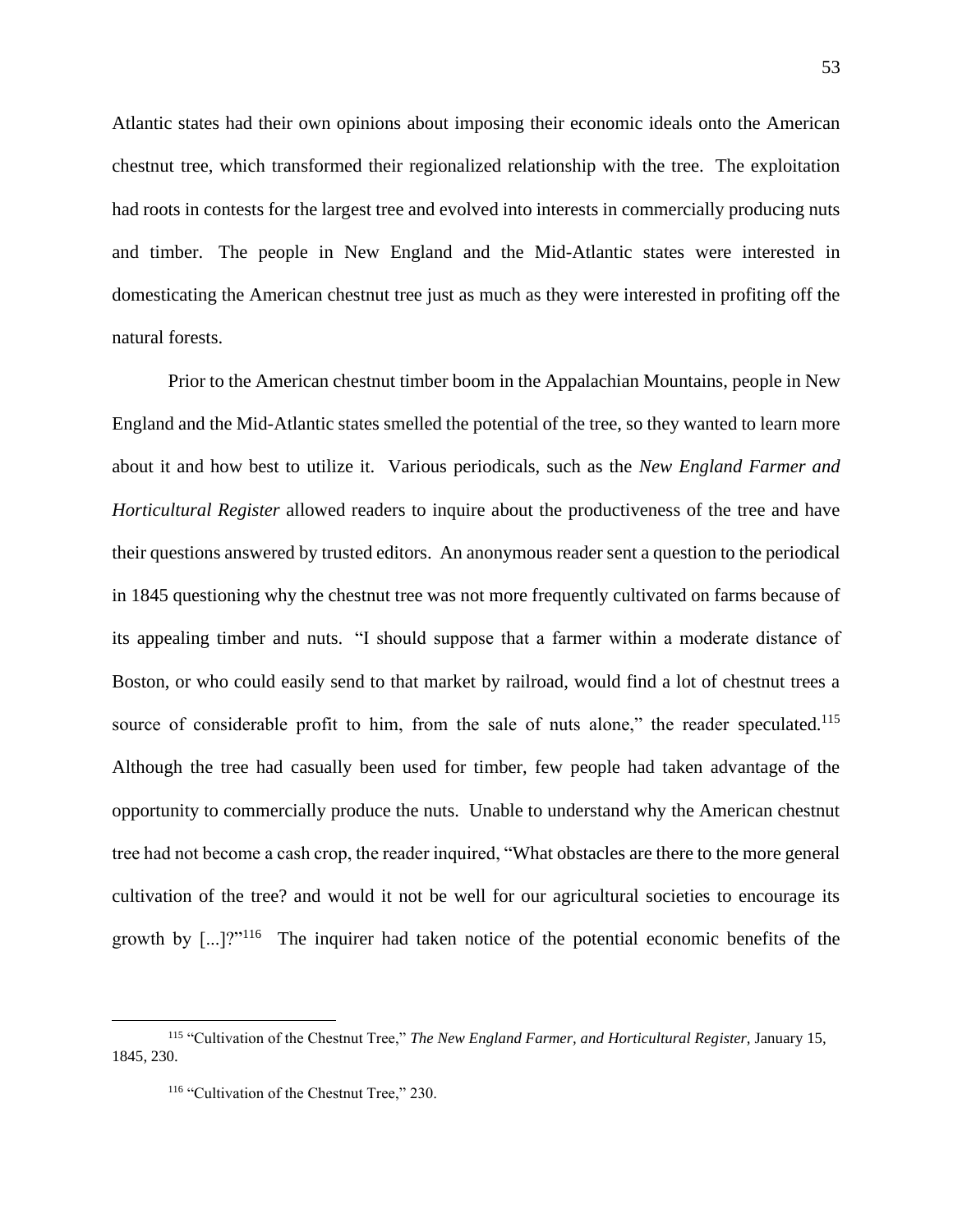American chestnut tree coupled with the increasing market opportunities offered by the railroad system, alluding to the symbiotic relationship between the expansion of the railroad system and the increasing economic markets for the American chestnut tree. Pairing the novel opportunities offered by railroads with the popularity and bounty of the American chestnut tree, the inquirer sought to use the American chestnut tree in an economically innovative way. The question reflected that the American chestnut tree was creeping into American economic imagination, alluding to the increasingly blurred border between respect and exploitation of the resource.

The common appreciation and enjoyment of the American chestnuts posed a challenge in transitioning the nut from a communal resource to a source of economic profit. The editor replied to the inquirer by explaining that cultivating chestnut trees would not yield as much of a profit as the reader anticipated because it would be difficult to keep "pilferers," such as animals or children, away. He commented on the liberties that boys took when it came to the nuts, stating, "We give them [chestnuts] up for plunder to the boys and other trespassers, who consider chestnuts and all wild fruits a lawful prize, wherever they may find them, and who think they are privileged with the right of tumbling down the farmer's wall, or of forcing their passage through the grass or grain, to [...] their object."<sup>117</sup> The editor believed that people, especially boys, were too accustomed to having chestnuts be a shared product of the earth, making commercializing chestnuts too difficult. Unlike the fruit of other trees, chestnuts had established themselves as a public pleasure, preserving a sense of community and maintaining a relationship with the environment. "Sunday in a Chestnut Tree" and "My Father Planted a Chestnut Tree" served as prime examples for the conflicts that the editor anticipated. Both the story and the poem indicated that chestnuts were freely available. Uncle Seth from "Sunday in a Chestnut Tree" permitted boys to gather nuts from the trees on his

<sup>&</sup>lt;sup>117</sup> "Cultivation of the Chestnut Tree," 230.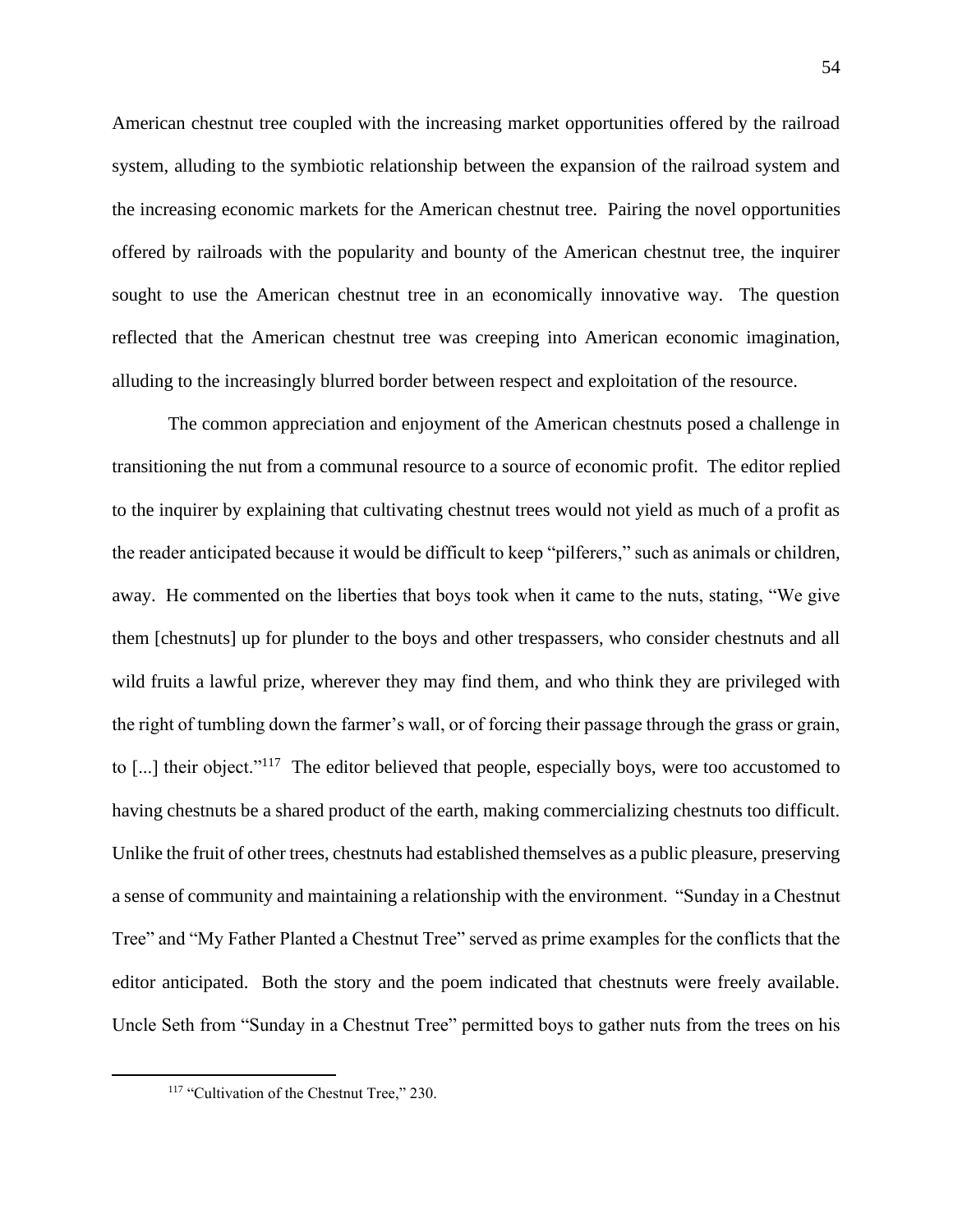property. Consequently, in the mind of young boys, chestnuts were the exception to private property. Turning chestnuts into a commercial product would require breaking the communal mentality established in "My Father Planted a Chestnut Tree." Describing the speaker's father's motivation for planting an American chestnut tree, McCollough wrote, "But he says that he thought some other lad would be sure to find the prize."<sup>118</sup> The poem showed that American chestnut trees were planted so that their nuts could be shared, which would starkly contrast and hinder the attempt to grow chestnuts for profit. The American chestnut tree evoked a sense of openness and availability, allowing anyone to enjoy its plentifulness, which would challenge efforts to make a substantial profit off the nuts.

Although chestnuts did not offer much economic profitability, the timber of the American chestnut tree was a much more promising resource. Regarding the appeal of profitable timber, the editor thought that many other trees should also be cultivated for their timber in addition to their fruit: "Not only chestnut, but other forest trees should receive more attention from our countrymen in their preservation and cultivation than is generally the case. It is to be wished that the value of all trees suitable for timber should be better understood than it appears to be."<sup>119</sup> He was disappointed to see so many tree-covered areas become pastures. "We have been often pained to see the indiscriminate destruction of forests, which would have been much more profitable to grow up to woods again, than to be converted into a poor pasture or broken tillage land," the editor defended, his concern more economic than environmental.<sup>120</sup> The American chestnut tree's ability to regenerate quickly not only protected the landscape from becoming barren, but it also offered a

<sup>118</sup> McCullough, "My Father Planted a Chestnut Tree," 133.

<sup>&</sup>lt;sup>119</sup> "Cultivation of the Chestnut Tree," 230.

<sup>&</sup>lt;sup>120</sup> "Cultivation of the Chestnut Tree," 230.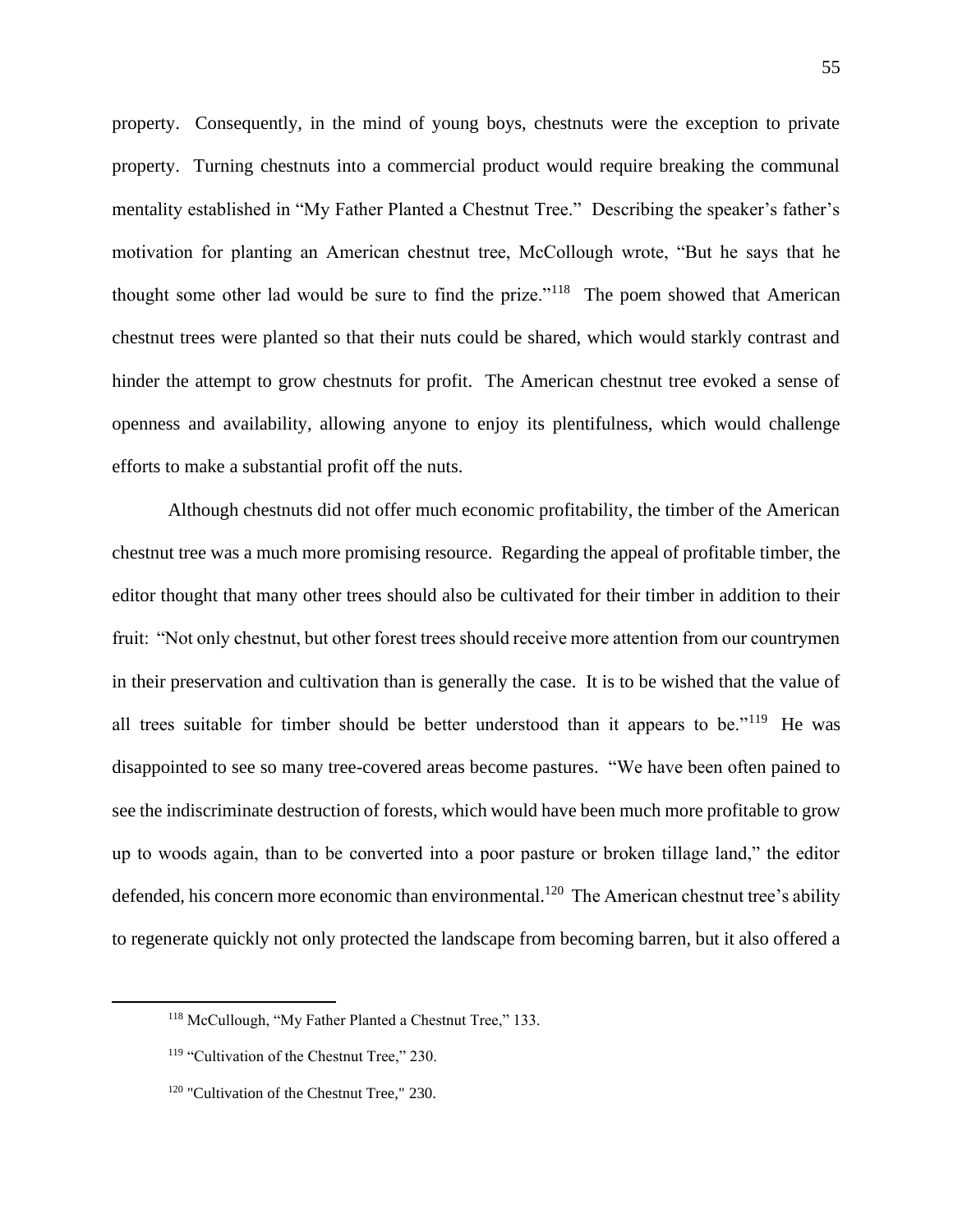greater timber yield from one crop. He then provided some advice on how to start a chestnut grove, noting that the seeds could either be planted directly in the ground or planted in a nursery and transplanted, as a way of encouraging the inquirer to help chestnut groves gain popularity.<sup>121</sup> The editor's view expressed that the American chestnut had a considerable amount of potential as an economic resource because of its timber, which was yet to be commercially produced.

As economic ideas mixed with existing attitudes towards the American chestnut trees, tension between cultural appreciation and economic potentialities emerged. Cultural associations and environmental appreciation were distorted as the promise of making a profit from the American chestnut tree came to the forefront. An article published in 1847 in *Dwights American Magazine, and Family Newspaper, for the Diffusion of Useful Knowledge and Moral and Religious Principles* examined the multi-faceted role of the American chestnut tree in American life and imagination. Highlighting the place that the American chestnut tree held in American life, the author wrote, "To many of the natives of this country the Chestnut tree must be associated with some of the pleasing recollections of childhood, as well as with impressions of beauty and utility, as it is one of the most common products of nature in many parts of our country, and one of the finest and most useful of the trees in our forests." $122$  Because the tree was "one of the most common products of nature," it allowed many Americans to share common experiences, weaving the American chestnut tree into regional cultural identity. Part of the appeal of the American chestnut tree was due to its appearance. The tree was symmetrically shaped, had leaves of a deep

<sup>&</sup>lt;sup>121</sup> "Cultivation of the Chestnut Tree," 230.

<sup>122</sup> "The Chestnut Tree," *Dwights American Magazine, and Family Newspaper, for the Diffusion of Useful Knowledge and Moral and Religious Principles*, August 6, 1847, 1.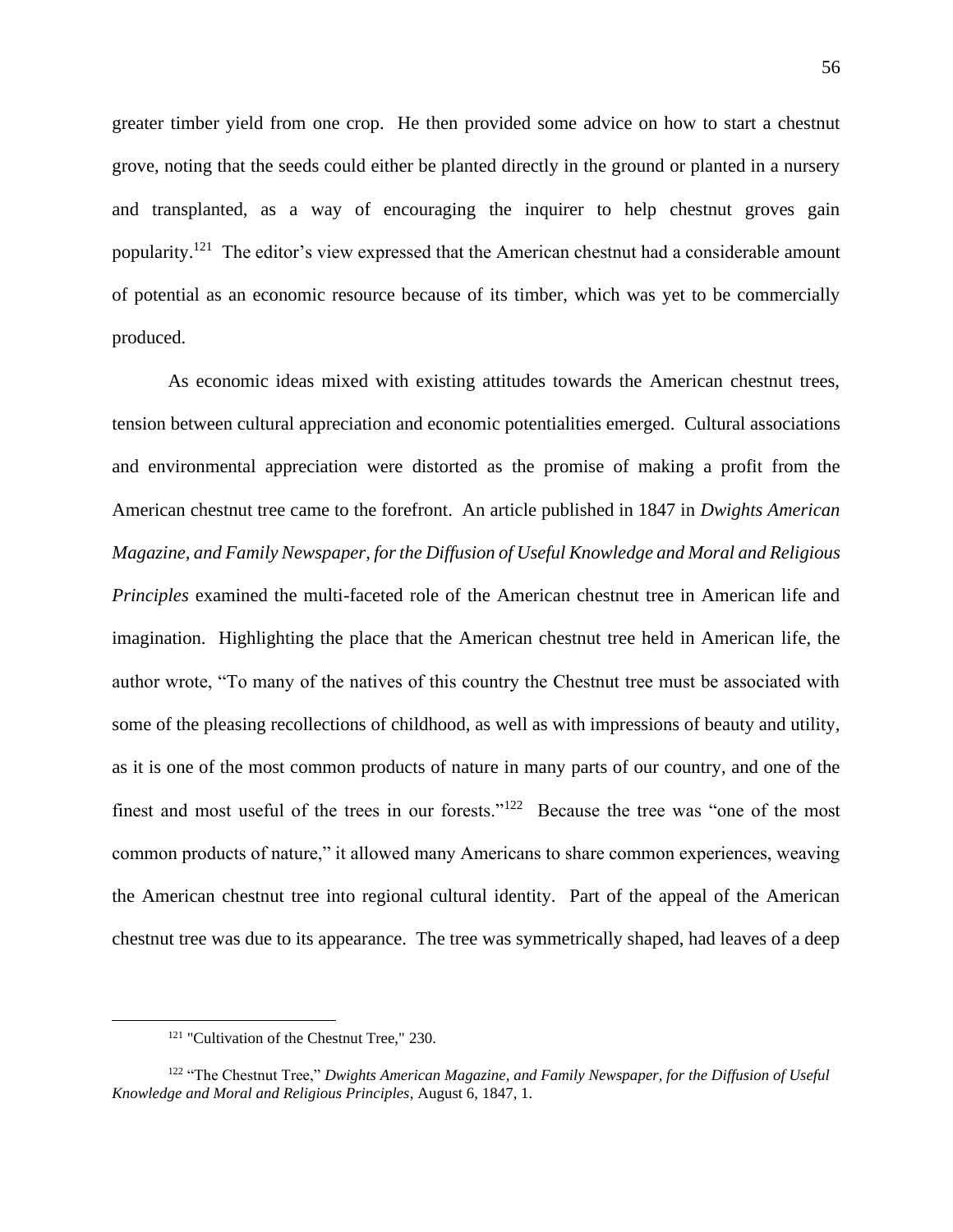green hue, offers a breadth of shade, and regenerated quickly, qualities that made it aesthetically and practically appealing.<sup>123</sup> In considering the main role that the American chestnut tree played in American lives, the author wrote, "Its [the American chestnut tree's] principal use with us is for making posts and rails for common country fences; and the extent to which it is employed for that purpose is so great, that it would be difficult to estimate its value."<sup>124</sup> The wood of the American chestnut tree was appealing because it was "so light, so easily split, so durable and so abundant."<sup>125</sup> The author's description of the most frequent uses of the American chestnut tree indicated that economic motivations gradually surpassed cultural and environmental considerations. Although it had a notable cultural presence, the tree was increasingly consumed instead of appreciated in its natural state.

The author expanded upon his analysis of the economic and practical uses of the American chestnut tree, indicating his interest in exploring all possible ways of obtaining resources from the tree. In addition to producing nuts the American chestnut tree could also be a source of sugar. As the author explained, "All readers are not acquainted with the fact, that not the hard or rock maple alone, but the chestnut and the butternut, as well as the soft maple, have a considerable quantity of sugar in their sap, which may be boiled down so as to afford it."<sup>126</sup> The author covertly attempted to emphasize that every aspect of the tree was useful. From offering shade to being a source of food to producing desirable timber, the American chestnut tree was capable of meeting an incredible number of human needs. However, appreciation for the natural wonderment and

<sup>126</sup> "The Chestnut Tree," 2.

 $123$  "The Chestnut Tree," 1–2.

<sup>124</sup> "The Chestnut Tree," 2.

<sup>125</sup> "The Chestnut Tree," 2.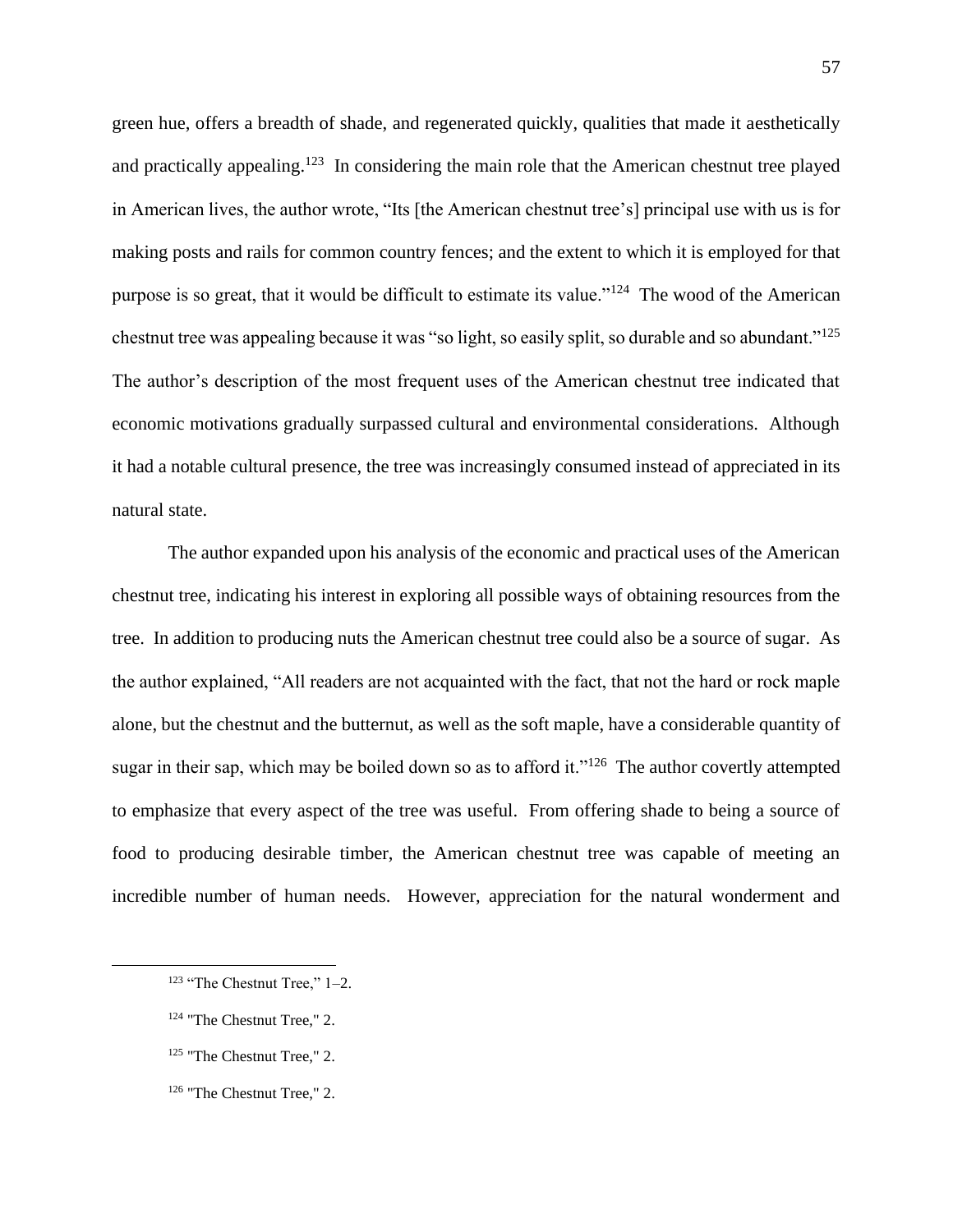resourcefulness of the tree was overshadowed by economic interests. Obtaining sugar from the American chestnut tree was too expensive for it to become a widespread practice.<sup>127</sup> Even when considering the various resources provided by the American chestnut tree, the author attempted to rank them by most economically beneficial, indicating that the American chestnut tree was being diminished to an economic resource.

In addition to potentially being tapped for sugar, the American chestnut tree could also be used for medicinal purposes, highlighting the conflict between appreciation for the tree and the need to extract as many resources from the tree as possible. Although discovering medicinal applications of the American chestnut tree leaves aligned with the attitude of finding a way to benefit from every part of the tree, it encouraged a domestic relationship between Americans and the tree. In 1881, Abram Livezey, M.D. published an article in *Peterson's Magazine* that discussed some of the medicinal treatments derived from the American chestnut tree. Livezey claimed that medicinal treatments concocted from the leaves were "entirely harmless, mothers can administer it with freedom, to any similar cases coming within their domestic circles, simple, or uncomplicated asthma, has been promptly cured or relieved by an infusion of chestnut-tree leaves, taken freely."<sup>128</sup> The chestnut tree had also been used to cure what Livezey refers to as "kidney disease," and he instructed that the leaves were most useful for medicinal purposes when they were "gathered in midsummer, and dried in the usual manner."<sup>129</sup> Not only could the American chestnut tree provide food, wood, and income, but it could also be used to help maintain human health. Livezey's commentary supported the idea that the American chestnut tree had a myriad of uses

<sup>127</sup> "The Chestnut Tree," 2.

<sup>128</sup> Abram Livezey M.D., "Mothers' Department.: [Medical Botany--of the Garden, Field and Forest.] No.IX.--Chestnut Tree--Couch-Grass--Colt's Foot," *Peterson's Magazine*, September 1881, 238.

<sup>129</sup> Livezey, "Mother's Department," 238.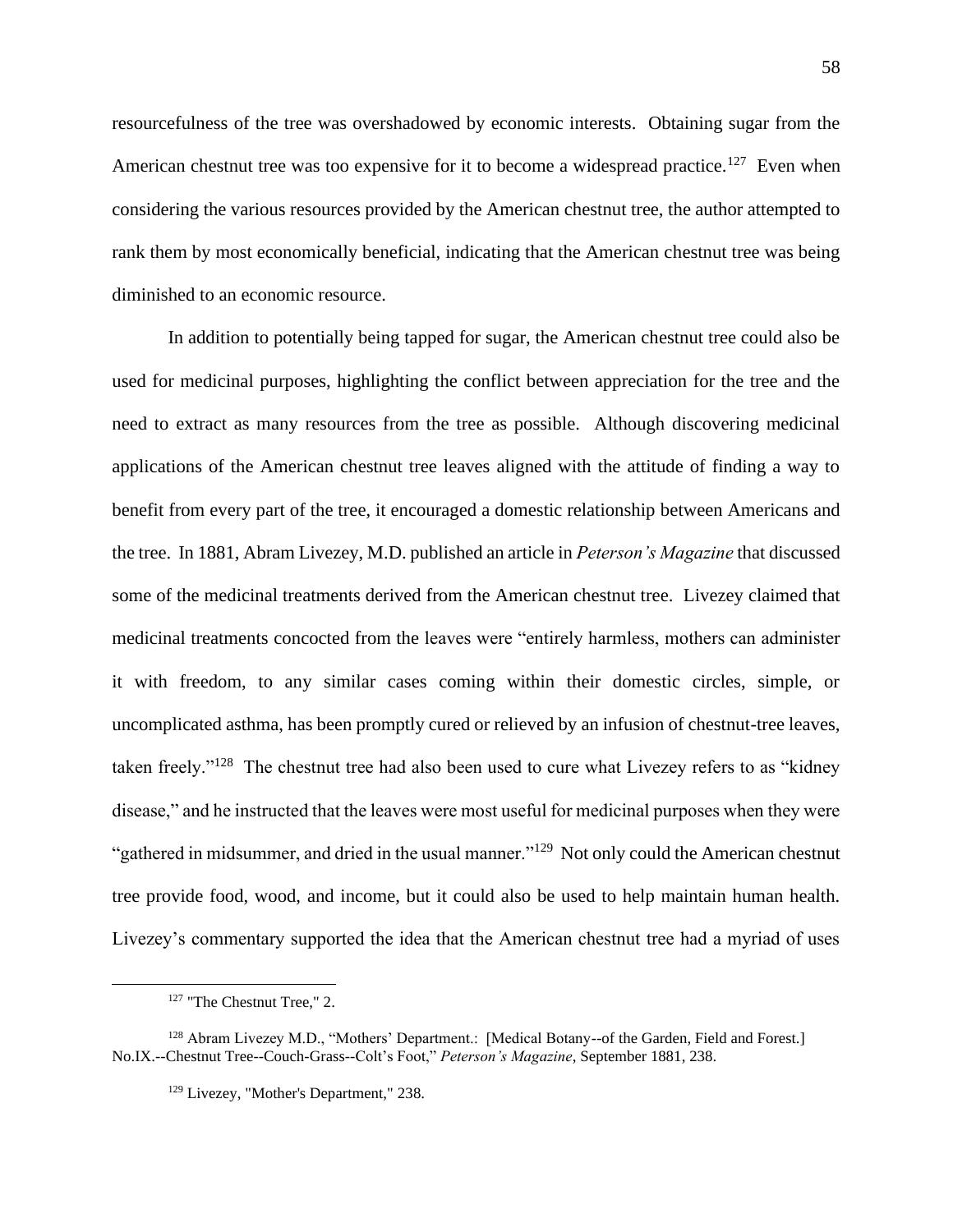that influenced all spheres of American life, but it also challenged the idea that every use for the American chestnut tree had to turn a profit. By promoting natural treatments sourced from American chestnut leaves, Livezey encouraged dependency on the environment and resourcefulness, two qualities that informed Americans' attitude towards the nature. Although Livezey supported finding innovative ways of utilizing the American chestnut tree, he did so in a way that intended to preserve a healthy respect for the tree and would allow the people to benefit from the tree without getting caught up in economics.

As people began exploring more uses for the American chestnut tree, they felt a greater need to understand cultivation methods, highlighting a notable transition in which people began dominating the American chestnut tree. Although there was a degree of curiosity, people sought advice on how to make American chestnut trees into an agricultural product, showing a shift from using the tree on an as-needed basis to commercially harvesting its timber. An article in *The New England Farmer; a Monthly Journal,* featured a question from N.J. Thomas about keeping chestnut seeds through the winter and whether it would be prudent to plant the seeds in the winter if the ground was not yet frozen or whether it would be wiser to wait until the spring to plant. The response to the question opened, "The chestnut, both on account of its timber and the fruit it produces, deserves more attention than it receives."<sup>130</sup> Implicitly, the editor responding to the question deemed the query worthy because he believed that the American chestnut tree was an underappreciated resource. Yielding both timber and nuts, the tree's efficiency was praiseworthy. The editor provided an explanation on planting chestnut seeds: "They should be kept slightly moist through the winter and planted in the spring. Nature plants them in the autumn and covers them with a thick coat of leaves; but it is probable that large numbers of those spared by the boys and

<sup>130</sup> N.J. Thomas, "The Chestnut Tree," *The New England Farmer; a Monthly Journal*, February 1853, 86.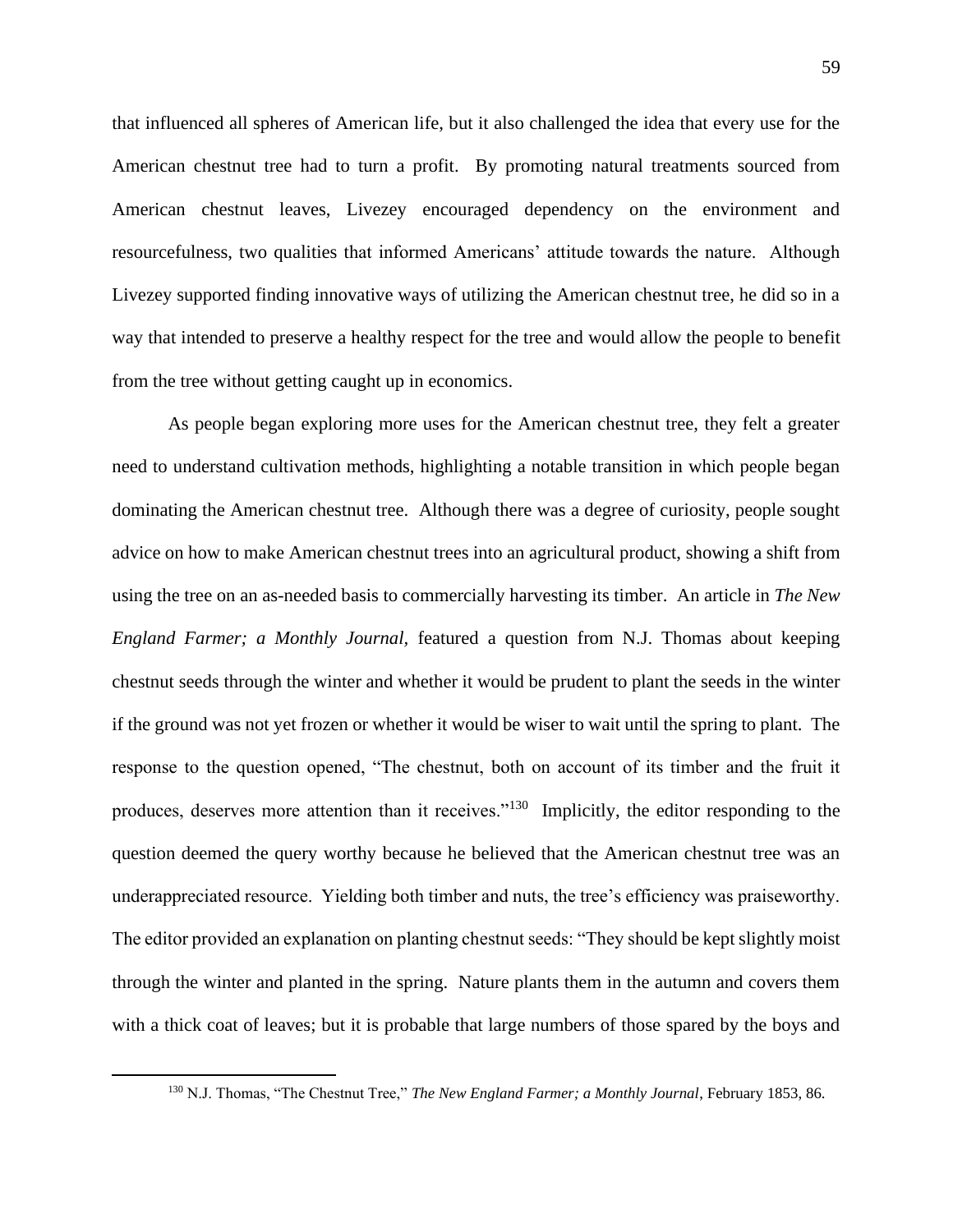squirrels never germinate, for want of being placed under favorable circumstances of light and warmth."<sup>131</sup> Once spring arrived, the trees should be carefully transplanted. The editor's words indicated that producing a successful crop of chestnuts and timber required a considerable amount of human intervention. Growing American chestnut trees had been reduced to a science instead of being solely a natural process. By manipulating the planting process to ensure that the seeds were growing "under favorable circumstances," growers were attempting to further perfect the way of nature. People asserted their control over the tree by expressing a form of God-like dominance, as if the American chestnut tree could only grow by the aid of a human hand. The editor alluded to the idea that the American chestnut tree required more attention, indicating that it needed human intervention for it to reach its full potential. As the economic profits of the American chestnut tree grew more popular, people sought ways of controlling the production of the tree, reducing its status to merely a crop to be cultivated to the point of exploitation.

Americans began advertising the American chestnut tree's admirable qualities to promote its promise as a resource as its various uses gained popularity. An article from an 1877 edition of *The Independent…Devoted to the Consideration of Politics, Social and Economic Tendencies, History, Literature, and the Arts* discussed the characteristics that made the American chestnut tree lucrative. Some reports as far back as 1846 claimed that there "were trees standing in Massachusetts of sizes varying from fifteen to twenty-two feet in circumference."<sup>132</sup> Not only was the tree's trunk broad but so was its natural range. "'The chestnut is a tree found scattered over a wide territory, making its northern limits 43° and extending south of Florida, with its weater

<sup>&</sup>lt;sup>131</sup> Thomas, "The Chestnut Tree," 86.

<sup>132</sup> "American Chestnuts," *The Independent...Devoted to the Consideration of Politics, Social and Economic Tendencies, History, Literature, and the Arts*, March 8, 1877, 34.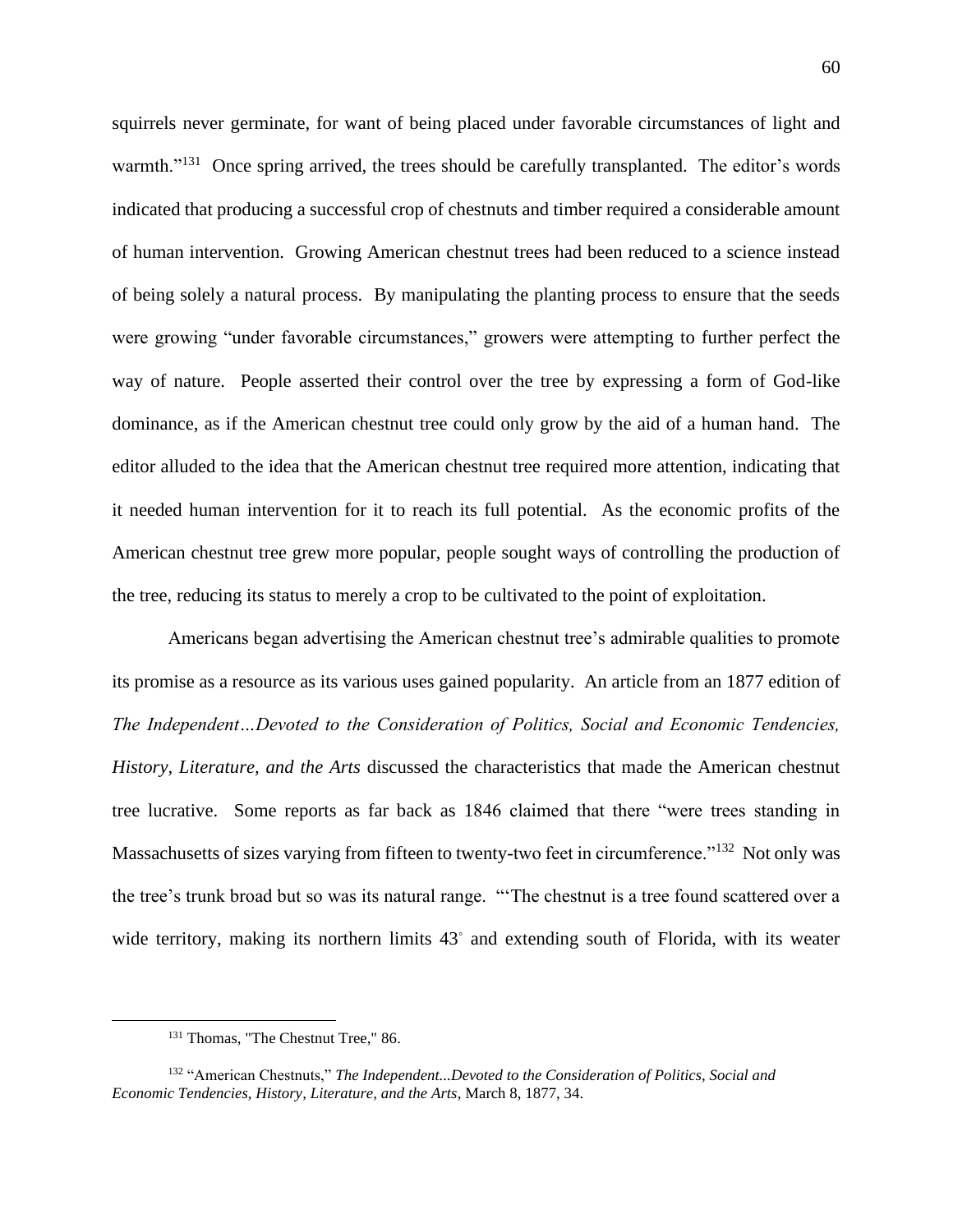[western] limits undefined."<sup>133</sup> The American chestnut tree was a widely available and ubiquitous resource. However, there was more to the appeal of the American chestnut tree than its accessibility. W. Bacon wrote, "'As a timber tree it possesses a value for many purposes superior to most other trees."<sup>134</sup> Because the tree could grow to be fifty to sixty feet tall with few branches along the trunk, it was ideal for building frames, fence-rails, and posts. Bacon explained, "'I can point to fence-rails made from it more than half a century ago, still sound and serviceable, and have known fence-posts set in the ground for a for a quarter of a century to remain firm and durable."<sup>135</sup> By being useful for a number of practical purposes, the American chestnut tree had established itself as useful and preferable compared to other trees' timber, and its long-lasting products advertised its versatility and durability. Additionally, innovation found new uses for chestnut timber, especially as the railroad system was expanding. Because of the timber's rotresistant property, the American chestnut tree helped engrain the railroad tracks into the American landscape. The desirable qualities of the American chestnut tree helped people contain the landscape by building fences and railroads, showing that the tree had become an accomplice in Americans' task of controlling nature.

One of the American chestnut tree's most desirable qualities, its ability to regenerate quickly, made the tree even more exploitable. After the tree has been cut down, new sprouts emerge from the remaining roots. However, "'probably from exhaustion of the parent roots, on which the live shoots are mainly dependent, every generation of trees grows more feeble, until at

<sup>133</sup> "American Chestnuts," 34.

<sup>134</sup> "American Chestnuts," 34.

<sup>135</sup> "American Chestnuts," 34.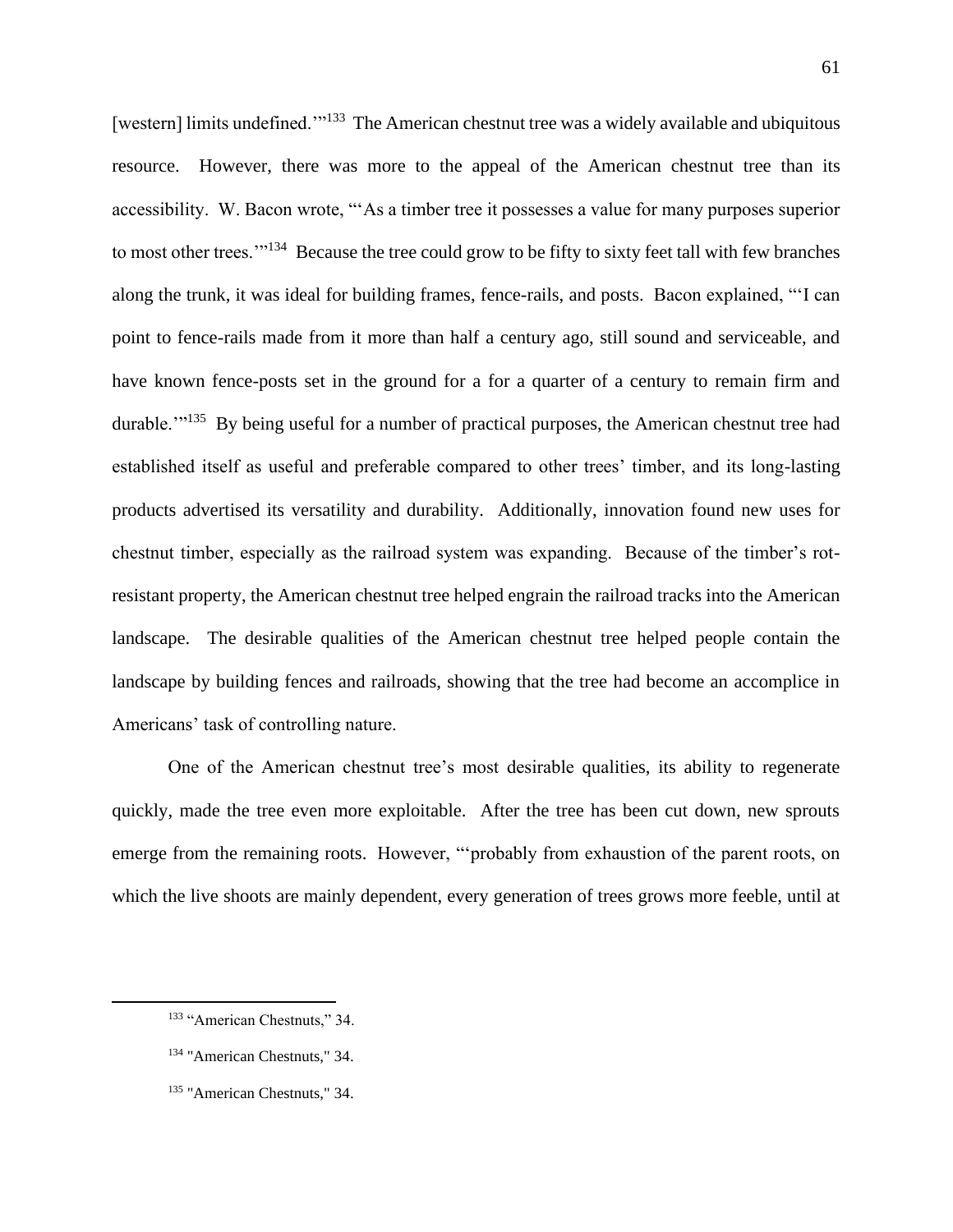last they grow to be mere poles."<sup>136</sup> Consequently, replanting seeds was a necessary step to keep the forests full. To preserve the growth of trees with desirable qualities, Bacon recommended grafting trees with the best characteristics to produce even more praiseworthy trees. "'The chestnut comes early into bearing and its fruit is materially improved by cultivation,'" he wrote. "'By grafting from trees bearing the best specimens, a still further improvement would not doubt result. It is a tree worthy of a place in all collections and every farmer should have it under culture."<sup>137</sup> According to Bacon, the tree was only as praiseworthy as its timber, and he described the tree as being worthy of occupying a farmer's land, as if cultivation were something to be aspired. Bacon explained ways in which to get the most out of a single tree while portraying the stumps' inability to produce more than a few generations' worth of trees as a weakness, even though it is a unique and remarkable feat not replicated by many other species of trees. The lifecycle and development of the trees had been reduced to a means of production, one that encouraged human intervention to manipulate genetics.

As the American chestnut tree dominated economics, it gave Americans a reason to take pride in for reasons besides its size, projecting aspects of American identity onto the qualities of the tree. Bacon offered reasons for Americans to view the American chestnut tree as comparatively better than its European and Asian counterparts. In his description of the American chestnut tree's relationship to other species, Bacon inadvertently provided a summary of Americans' attitude towards the country's relationship with other nations and powers. He wrote, "'Botanists record the American chestnut tree to be of the same species as the sweet or Spanish chestnut, which was originally introduced into the south of Europe from Asia, by the Greeks and Romans, many

<sup>136 &</sup>quot;American Chestnuts," 34.

<sup>137</sup> "American Chestnuts," 34.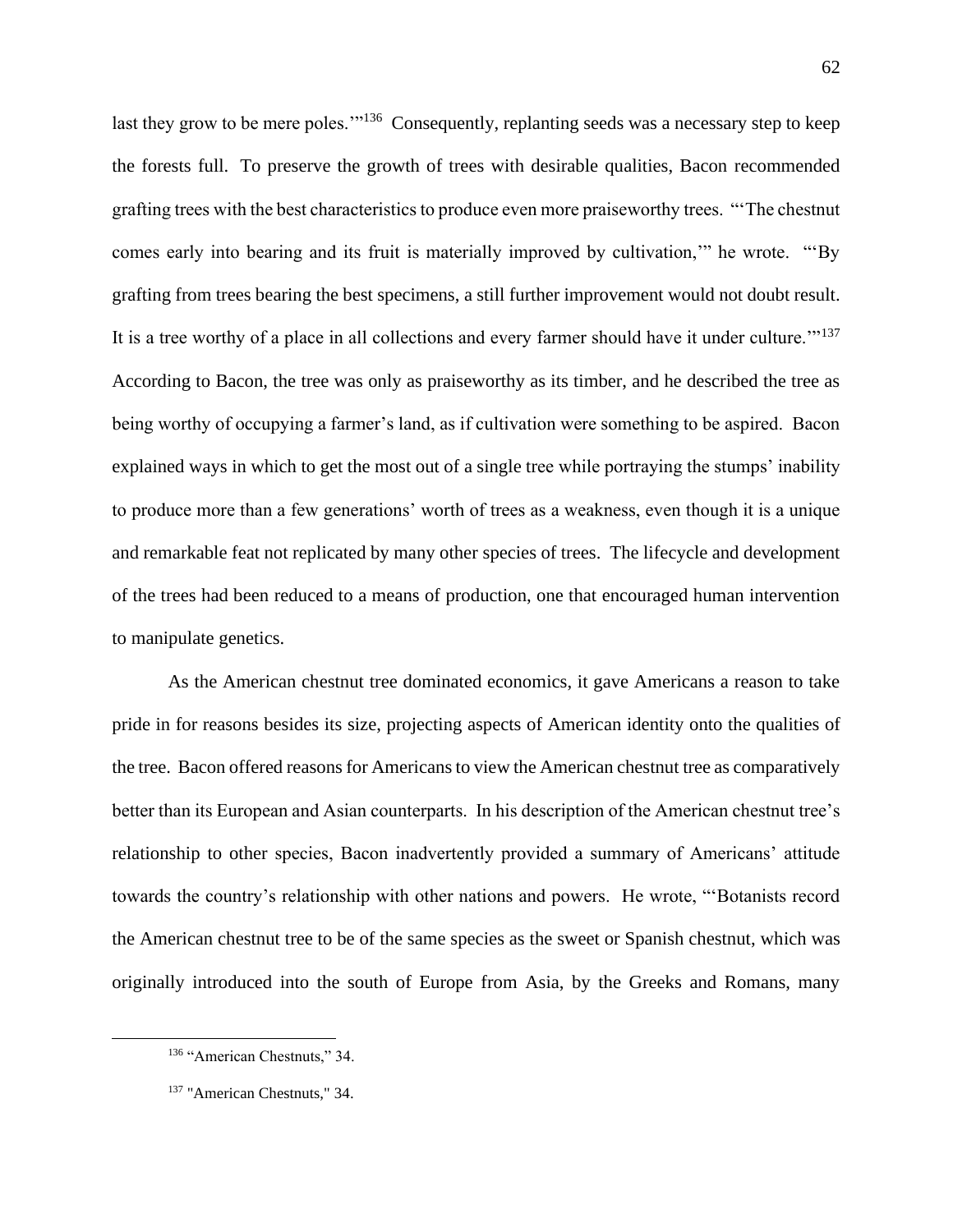centuries ago. The flavor of our American chestnut is said to be much superior to its trans-Atlantic namesake."<sup>138</sup> His description of the American chestnut tree embodied the American mindset: rooted in the classical world and superior to its European counterparts. Instead of focusing on specific qualities of the tree, Bacon cast American attitudes onto it as a way of bolstering American pride. Consequently, Bacon had discovered a new way of taking advantage of the American chestnut tree, one that fed the American ego.

The tradeoff between utilizing a valuable resource and witnessing negative environmental consequences became more apparent as the American chestnut tree became more famed for its valuable timber. An article that appeared in an 1883 publication of the *Massachusetts Ploughman and New England Journal of Agriculture* explained the role that the American chestnut trees had played in expanding the railroad system while also mentioning the impact that all of the timber harvesting had had on the forests. Regarding crafting railroad ties, "[t]here are many kinds of wood used for this purpose, varying according to locality. In Massachusetts, the chestnut is very largely used, first, because it is found very abundant in many parts of the State, and second, because the wood is hard and holds firmly the spikes that fasten the rails to them, and third, because it decays less rapidly than many kinds of wood."<sup>139</sup> Additionally, raising chestnut trees was relatively inexpensive, especially because the trees could regenerate quickly from the stumps. Farmers in the hill towns could economically benefit from the tree even more because the tree's wood could be used for "finishing houses, vessels and railway cars; for these purposes it is in continued demand and brings a high price."<sup>140</sup> No longer was there any mention of the American

<sup>138</sup> "American Chestnuts," 34.

<sup>139</sup> "Editorial.: The Chestnut Tree. Its Value for Timber," *Massachusetts Ploughman and New England Journal of Agriculture*, April 7, 1883, 1.

<sup>&</sup>lt;sup>140</sup> "Editorial.: The Chestnut Tree. Its Value for Timber," 1.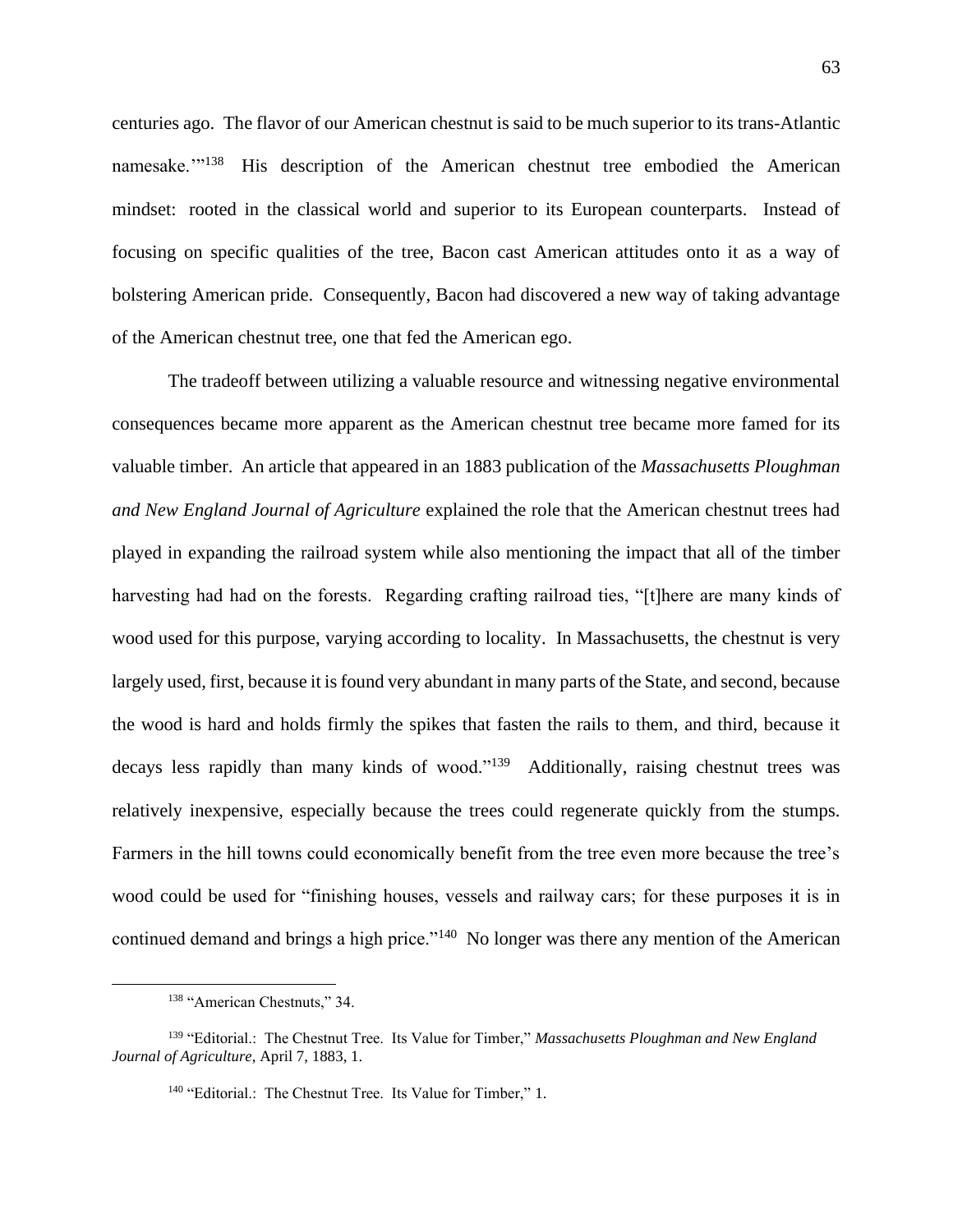chestnut tree beautifying the land because any aesthetic appreciation for the tree had been converted to economic interests. Using the chestnut trees to construct the railroad system was changing the landscape in more than one way. Forests paid a price as people took advantage of the American chestnut tree's profitable qualities. According to the author, "Thus far no particular efforts have been made to encourage the growth of the chestnut, so the supply has been drawn from the natural production of the forest."<sup>141</sup> Blinded by the illusion of an endless supply of trees that could regenerate quickly, people in the timber industry failed to see the forest as a finite resource. Unfortunately, the tree's efficiency worked against itself; replenishing the forest was not as pressing of a concern compared to making an economic profit and expanding the railroad system.

Disregard for environmental consequences was not confined to the New England and the Mid-Atlantic states. The Appalachian landscape as well as the mountain people inhabiting the region suffered from the expansion of the railroads as well as the robustness of the timber industry. Located within the heart of the American chestnut timber territory, the Appalachian communities suffered as their prized resource began to vanish before their eyes. Unlike Americans in the northern states, the inhabitants of the Appalachian Mountains relied heavily on subsistence farming, and the nineteenth century saw incredible and dramatic changes to the land on which they survived. Railroad travel created economic shifts in the Blue Ridge mountain region, opening access to other areas and reducing the trade within the mountain region.<sup>142</sup> Regarding the expansion of the Norfolk and Western Railroad, Wilhelm notes, "The building of the railroad entailed the use of thousands of chestnut ties that once again focused attention on the forest

<sup>&</sup>lt;sup>141</sup> "Editorial.: The Chestnut Tree. Its Value for Timber," 1.

<sup>&</sup>lt;sup>142</sup> Gene J. Wilhelm, "Shenandoah Resettlements," 18.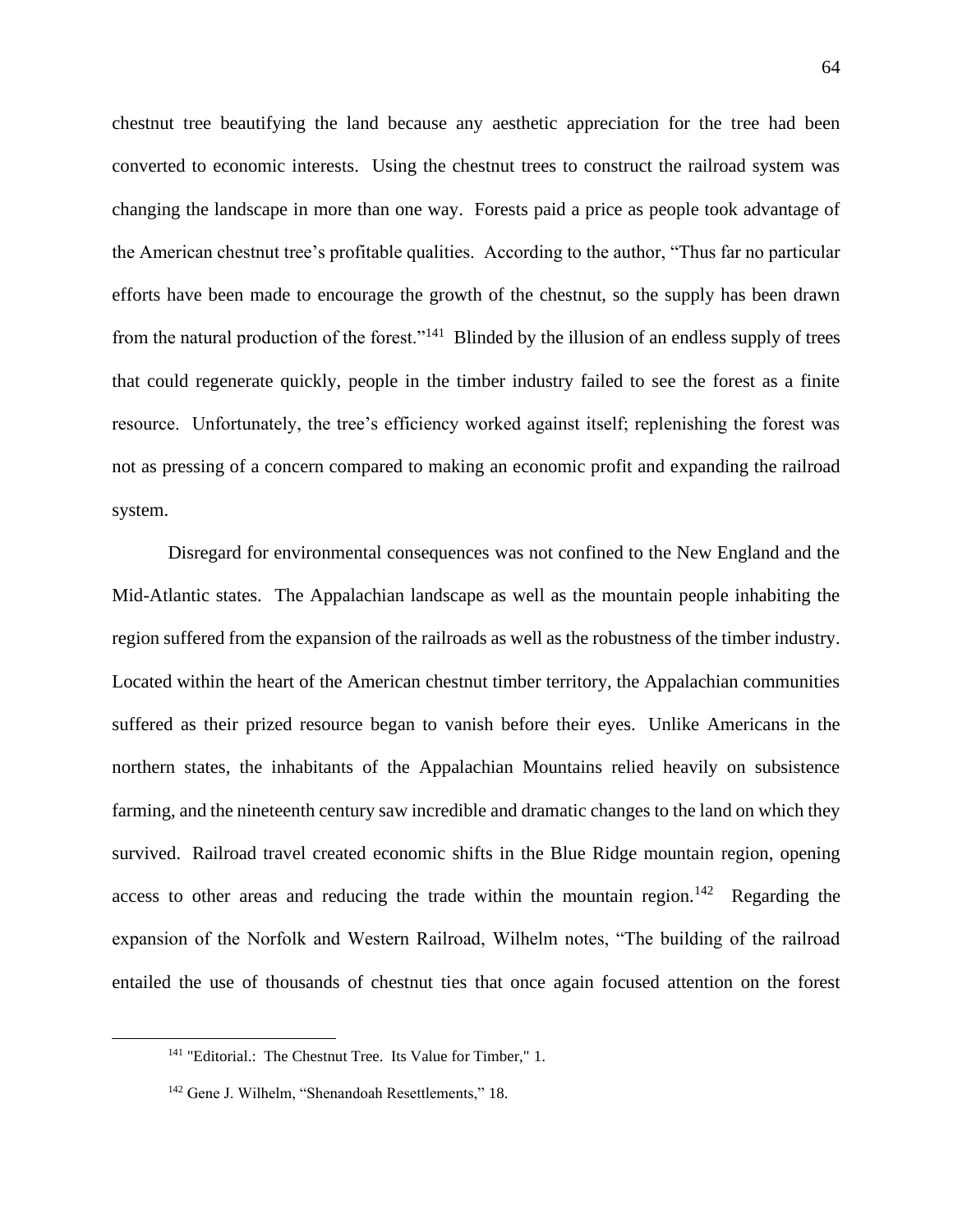resources of the Blue Ridge."<sup>143</sup> The mountain folk were frequently commissioned to provide lumber from their land to support the railroad, which helped expand the lumber business. However, despite the expanding economy, the people in the Blue Ridge Mountains actually benefited very little from the American chestnut timber industry.<sup>144</sup> Industrialization competed with their subsistence way of life and ripped them from their mountain culture. The railroad not only revolutionized transportation and industry, but it also altered the landscape and threatened Appalachian mountain culture by converting the American chestnut tree from a means of subsistence to an exploitable resource.

The development of the railroad system not only reinforced the American chestnut tree's durability and appeal, but it also further separated people from the environment, aggravating the self-perpetuating cycle of environmental exploitation and human superiority. The railroad had a paradoxical relationship with nature: it connected people to the landscape while also tearing it away from them. Wolfgang Schivelbusch commented that "on one hand, the railroad opened up new space that were not as easily accessible before; on the other, it did so by destroying space, namely the space between points."<sup>145</sup> Not only was the landscape more connected, but it was also more exposed, ready to be mined for resources and made into trade routes. Some early speculators thought that "the mechanization of travel represented a fundamental break from the constraints of the natural world."<sup>146</sup> Travel no longer depended on animals and environmental

<sup>143</sup> Wilhelm, "Shenandoah Resettlements," 20.

<sup>144</sup> Wilhelm, "Shenandoah Resettlements," 21.

<sup>145</sup> Wolfgang Schivelbusch, *The Railway Journey: The Industrialization of Time and Space in the Nineteenth Century* (Oakland, California: University of California Press, 2014), 37.

<sup>146</sup> Schley, "A Natural History of the Early American Railroad," *Early American Studies* 13 no. 2 (Spring 2015): 444.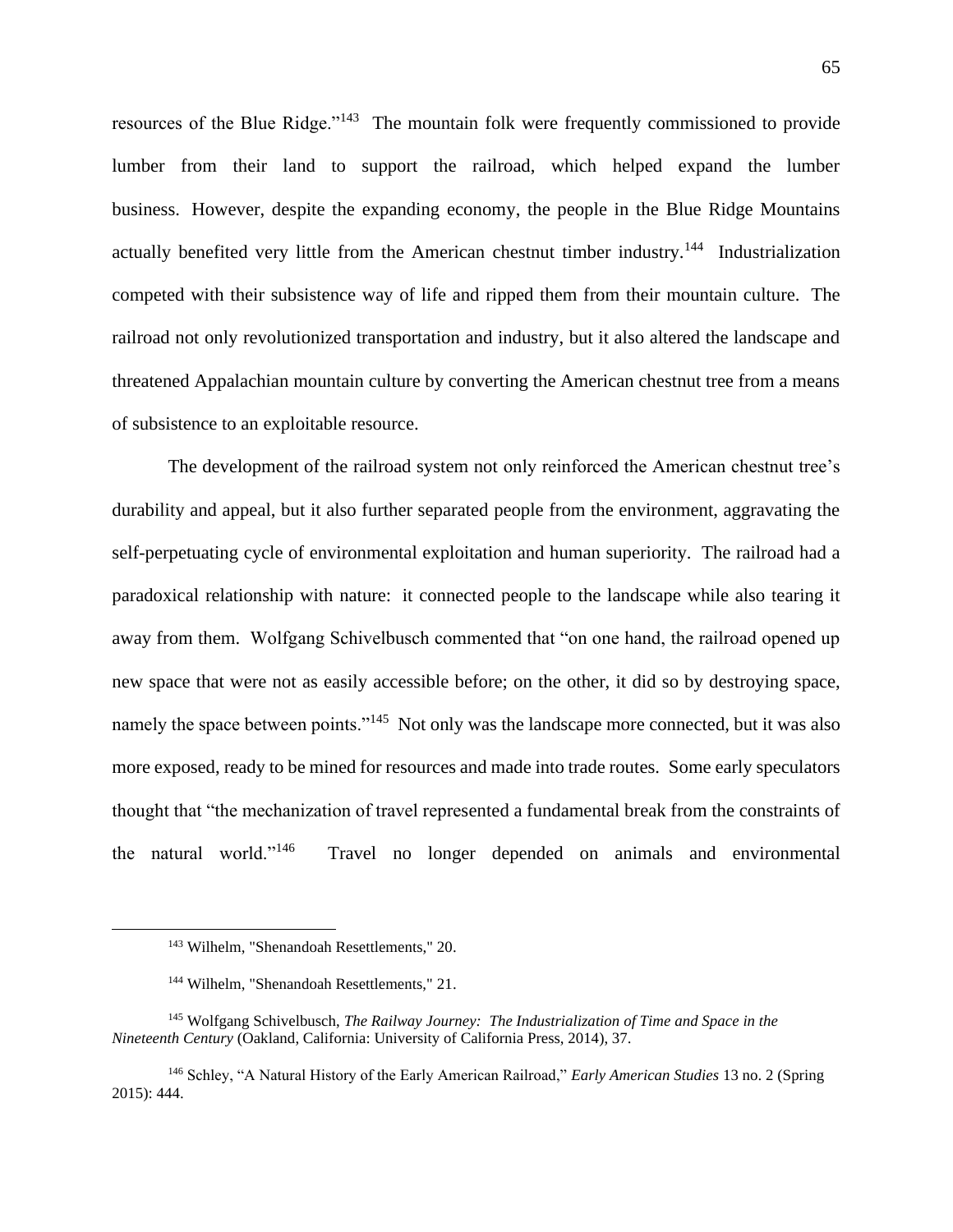conditions. Nature complemented the journey instead of dictating it. However, the railroads did not merely conquer nature. Open access to trade routes and resources convinced some people that railroads helped the environment reach its full potential. Considering the relationship between industrialization and the environment, Schivelbusch proposed the idea of "machinery and industry as forces that do not destroy nature but actually realize its potential by cultivating it."<sup>147</sup> Mechanization revolutionized work, manufacturing, and travel, allowing Americans to innovatively use natural resources, expand trade, and assert their dominance over the environment.

Although there was little to no attempt made to replenish the forests, there was a growing interest in understanding the American chestnut tree better for the sake of cultivation. As an article from the *Friends' Intelligencer* reported in 1889, there was not a consensus on how many species of chestnut trees there were, but scientists widely agreed that there were at least two species in North American: the American chestnut tree and the Chinquapin, or dwarf, chestnut tree. Chestnut trees could have different appearances, which was likely due to environmental adaptations to survive in different climates and soil qualities. As the author wrote, "Thus it flourishes on our flat, alluvial lands, but is also found as a native high up among our mountains, where, with the rock oak, it makes up the bulk of the forest."<sup>148</sup> As more people were taking advantage of the American chestnut tree as a resource, it was important to be able to distinguish its characteristics from other species of chestnut trees as well as know the types of conditions under which it thrived. For example, many of the large American chestnut trees seem to reside in Pennsylvania, particularly in Chester county. One tree on the property of Mr. Abraham Marshall

<sup>147</sup> Schivelbusch, *The Railway Journey,* 92.

<sup>148</sup> "The Chestnut Tree," *Friends' Intelligencer*, April 13, 1889, 238.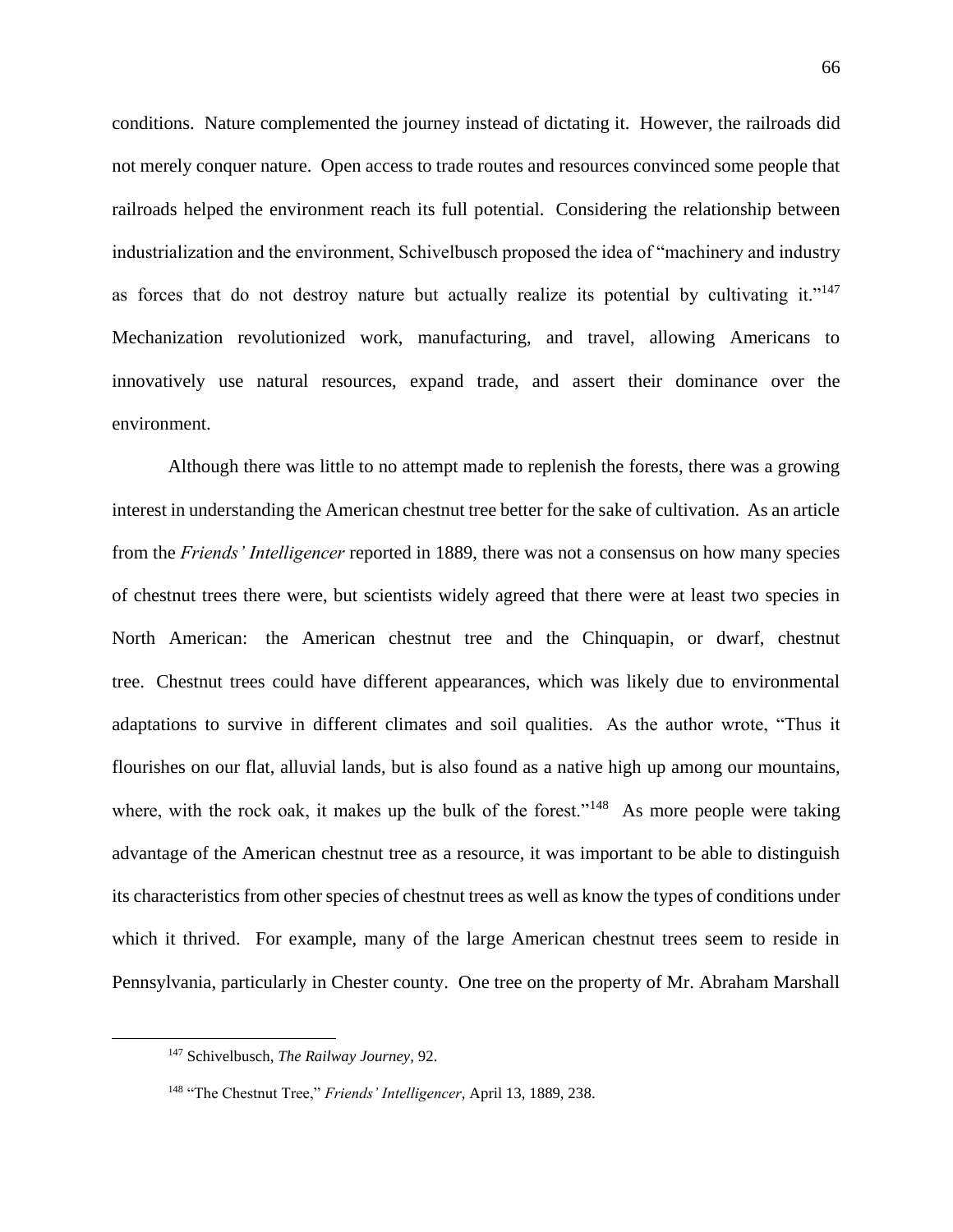was "25 feet and 2 inches in girth when measured on Jan. 1st, 1889."<sup>149</sup> However, "[w]ith all the range over which the chestnut tree spreads in Pennsylvania, from lowland to highland, it is singular how seldom it grows to a large size on limestone soil."<sup>150</sup> By understanding the environmental factors that influenced the American chestnut tree, people to capitalize on favorable conditions or manipulate their conditions to yield a greater profit of trees. Discussing the usefulness of the tree, the author wrote, "All in all, we may consider the chestnut as among our most valuable trees. Its general hardiness, its rapid growth, and its wide range of usefulness, and the ease and certainty with which one may obtain a second crop makes it of first importance, if we consider it from the standpoint of the forester."<sup>151</sup> The author reinforced the idea that the American chestnut tree was an infinite resources because it could regrow quickly, showing that there was little reason for those in the timber industry to restrain themselves in harvesting the wood. In addition to timber, the tree also produced a bounty of nuts. The author deemed that it was "certainly fair to assume that we will, ere long, come to look at the chestnut tree as a source of food and that in estimating the value of the tree we will estimate its fruit bearing capacity."<sup>152</sup> The author considered knowing the natural conditions under which the American chestnut tree flourished to be pertinent information given the increased economic attention the tree was receiving. He reflected that both the timber and the nuts had value, and that economics would soon absorb the trees into its realm of cultivated plants.

- <sup>150</sup> "The Chestnut Tree," 239.
- <sup>151</sup> The Chestnut Tree," 239.
- <sup>152</sup> "The Chestnut Tree," 239.

<sup>&</sup>lt;sup>149</sup> "The Chestnut Tree," 238.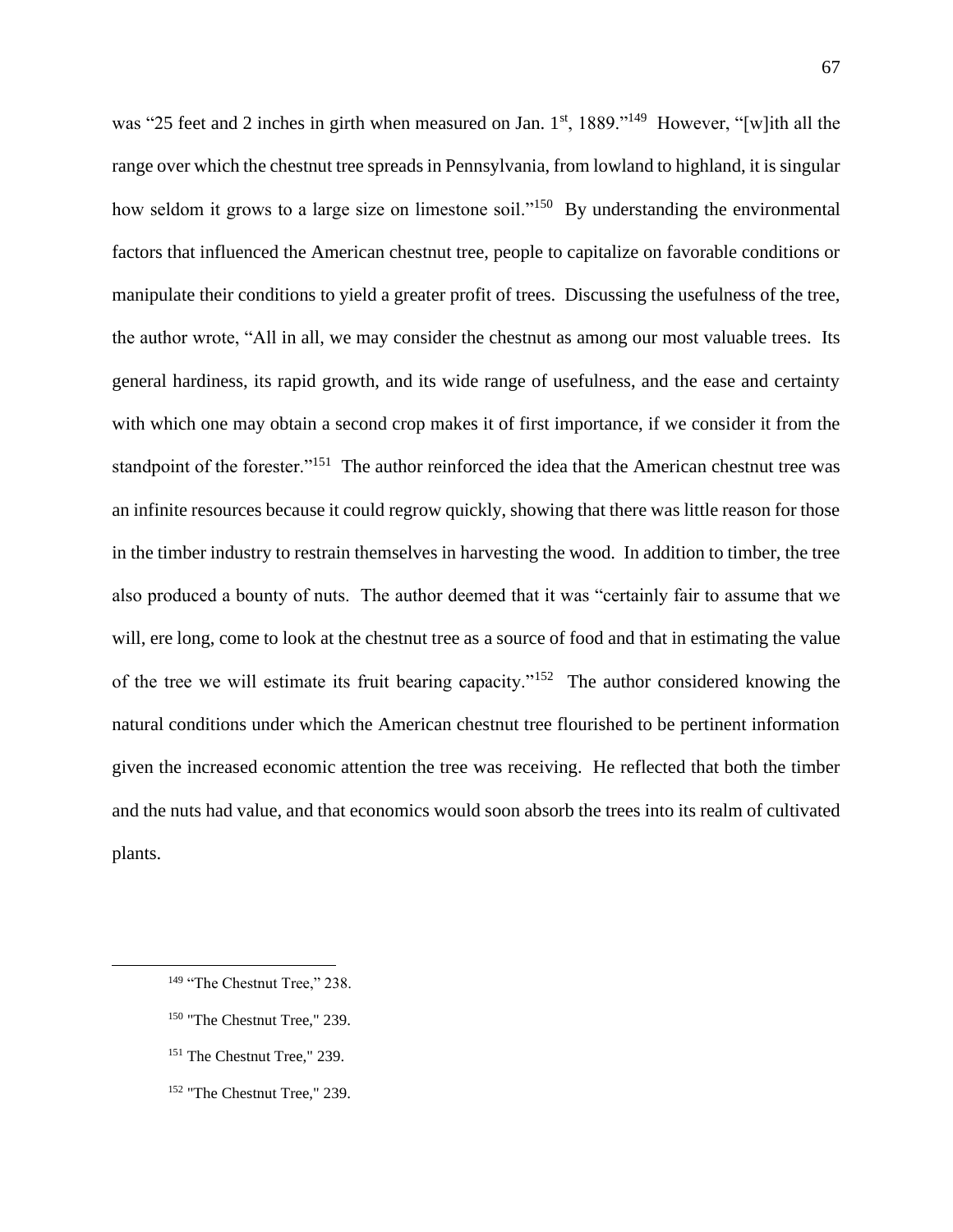Although the American chestnut tree had asserted its place in the timber industry, there were still some cultural ties that preserved the value of the American chestnut tree in American memory. An article from 1896, just a few years shy of the blight outbreak, describes both the practicality and the natural intrigue of the American chestnut tree. "Few people realize the value or beauty of the American chestnut tree," the author claimed.<sup>153</sup> Not only were the nuts profitable, but they had more flavor and were more desirable than the nuts of other species of chestnut trees. Within five years, an American chestnut tree could start bearing nuts, and after fifteen years, the timber could be harvested. However, as the perfect tree, the American chestnut tree offered both utility and beauty. "It is in flower early in July," explained the author, "and is one of the few trees which blossom in mid-summer."<sup>154</sup> Because the flowers bloomed later, the American chestnut blossoms attracted more attention and perpetuated the beauty and fragrances of summer. The author acknowledged that beauty and utility were two necessary components of the American chestnut tree's identity and that focusing solely on utility failed to appreciate the nature of the tree. As he stated, "Its [the American chestnut tree's] popularity as an ornamental and shade tree is shown by the number of cities in whose directories may be found a Chestnut street, named at some time or another for the tree of that name along it."<sup>155</sup> In particular, the Chestnut Street on the East Side of New York City was "a reminder that there were once many trees in downtown New York."<sup>156</sup> Naming city streets after the American chestnut tree exemplified both the favor that Americans showed towards the tree as well as the increasing competition between the natural

<sup>153</sup> "The American Chestnut Tree," *The Kansas City Star*, September 20, 1896, sec. News/Opinion, 8.

<sup>&</sup>lt;sup>154</sup> "The American Chestnut Tree," 8.

<sup>&</sup>lt;sup>155</sup> "The American Chestnut Tree," 8.

<sup>&</sup>lt;sup>156</sup> "The American Chestnut Tree," 8.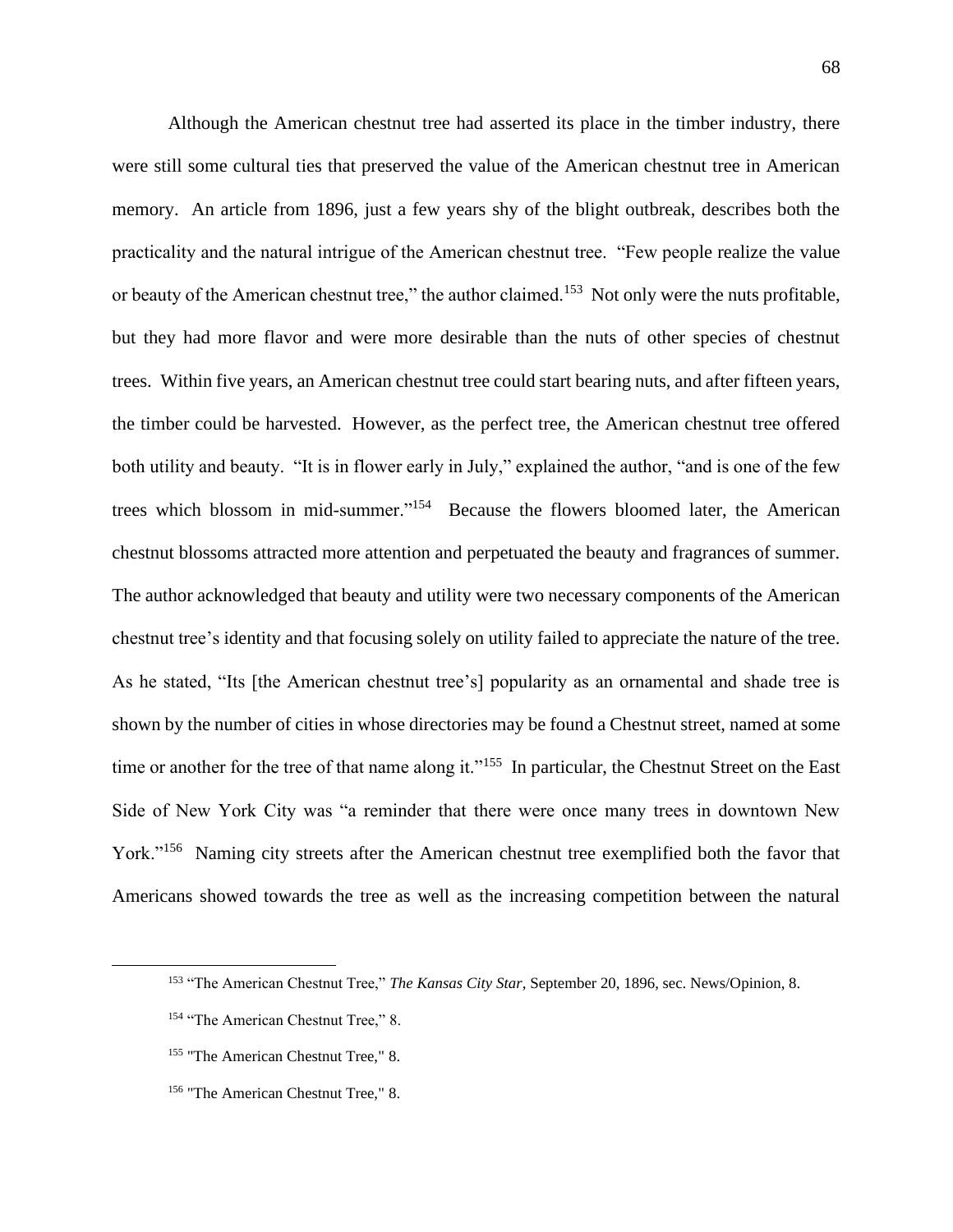environment and urbanization. The street names preserved the memory of a time when the chestnut trees were abundant, acting as a memorial for the landscape replaced by city street and the manmade environment. Although economics and urbanization were transforming Americans' relationship with the American chestnut tree, Americans found ways of both appreciating and memorializing their relationship with and reverence for the tree.

Over the course of the nineteenth century, the attitude that Americans exhibited towards the American chestnut tree transformed from one of humble dependence to one of thoughtless exploitation. The tree's beauty was diminished to a measure of economic profitability, and its great size and admirable qualities fed the economic desire for bigger and better. Although the tree's timber expanded the railroad, its usefulness came at a price as forests suffered from the impacts of the timber industry. Through studying the American chestnut tree, people found ways of capitalizing on the tree's ability to regenerate and produce quality timber by intervening in the cultivation process. The tree was increasingly subjected to the human hand, which diminished the tree's former regality that it held as a trademark of the American landscape. Despite increasing economic incentives, some people fought to preserve the cultural legacy of the American chestnut tree as well as preserve a degree of appreciation for its unique aesthetics. The natural wonder was subdued and conquered, a victim to American economic desires, and its beauty was cast aside for utility. The changing identity of the American chestnut tree reflected a shift in American identity that emphasized exploiting the landscape and placing profits over sustainability.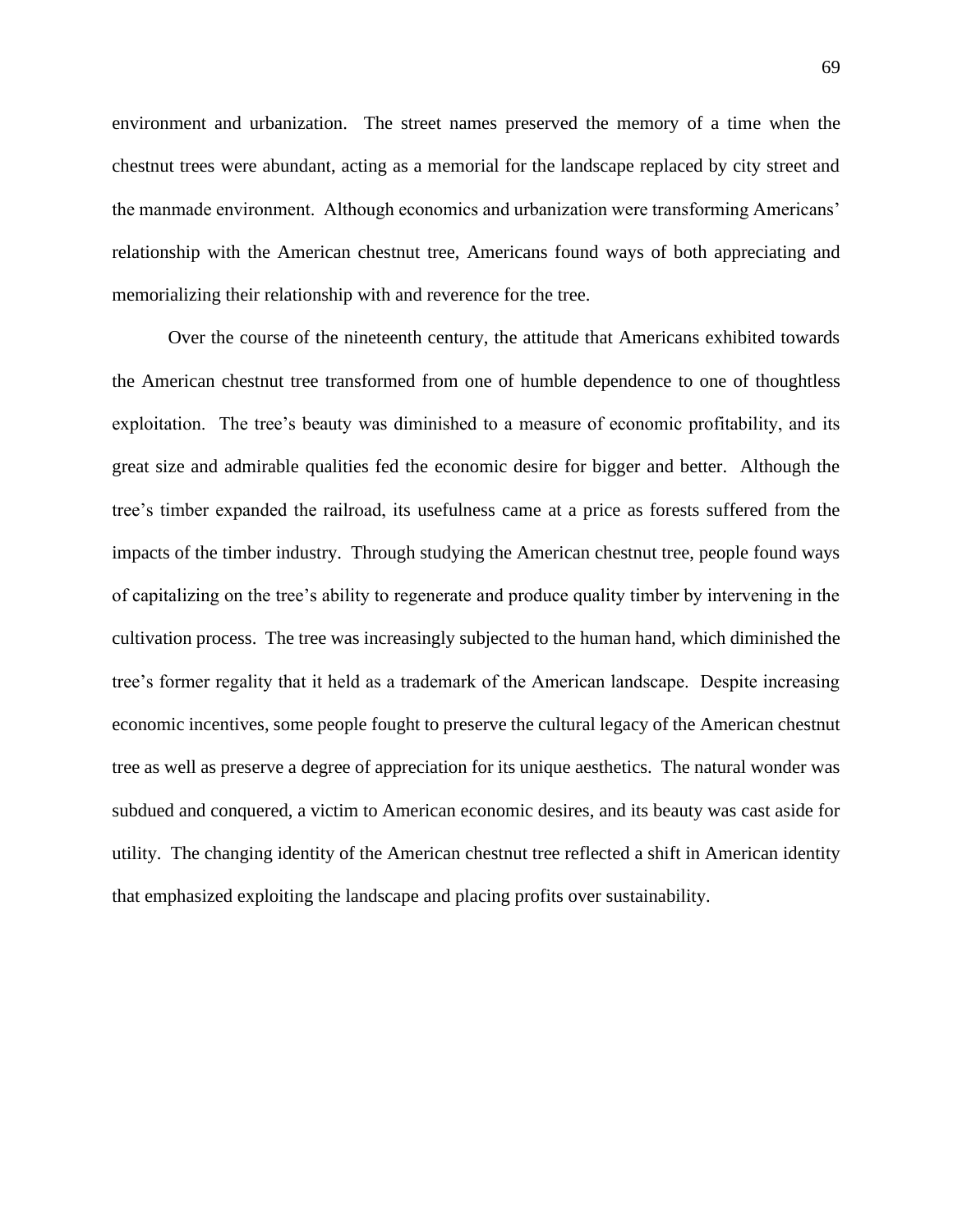## **CHAPTER 4: REACTIONS AND RESPONSES TO THE AMERICAN CHESTNUT BLIGHT**

The news of the fungal blight spread as widely and as quickly as the blight itself, which was a testament to the scientific curiosity, concern, and interest in the tragedy that was unfolding along the eastern section of the United States. Throughout the early part of the twentieth century, newspaper and periodical articles provided updates on the latest scientific outlooks, advances in understanding the blight, ideas and experiments for potential treatments, and consequences of the American chestnut tree's decimation. The articles exposed the reasons behind Americans' concern, whether they be cultural, economic, or scientific, which offered insight on the different perspectives of the American chestnut tree's identity. Although devastating, news and information about the American chestnut blight communicated research findings and consequences of the blight while highlighting the evolving relationship between science and the environment as well as the blight's effect on the cultural and economic identities of the tree.

The attention that the American chestnut blight received was indicative of the magnitude of the issue as well as the novel scientific complexities of the problem. G.G Copp's article that appeared in *Scientific American* in 1906 detailed some of the early discoveries made concerning the blight as well as the scientists' plan of action. Copp reported that a disease had plagued American chestnut trees, threatening "the extinction of these trees in and about New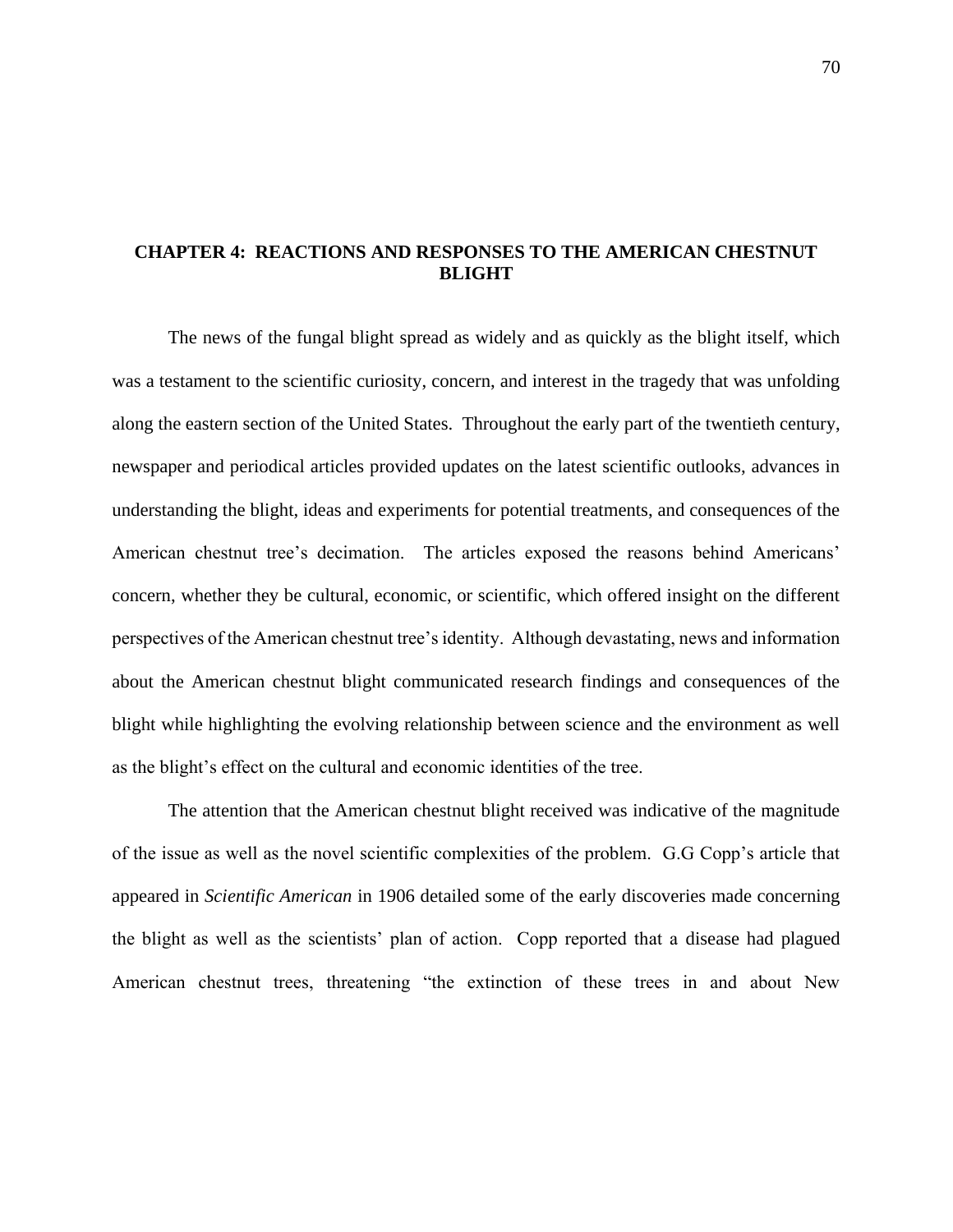York."<sup>157</sup> Other traces of the disease were appearing in New Jersey, Maryland, and Virginia. George W. Merkel, who was a forester and engineer at the New York Zoological Park, noticed many of the trees dying around the park and that a number of trees in the park's nursery were also infected. Merkel devised a treatment for the trees that he first used on the younger trees then applied to the older trees. He sprayed them with a Bordeaux mixture, a tactic which was only "partially successful."<sup>158</sup> Looking for help, Merkel turned to Dr. W. A. Murrill, who was a mycologist at the New York Botanical Garden. Dr. Murrill made the issue his main focus because the "ravages of the disease ha[d] now become so apparent that the subject [was] one of great economic importance."<sup>159</sup> Copp highlighted that the blight would infringe upon the American chestnut tree's economic profitability, which had grown in prominence over the past several decades. The fungal outbreak created tension between the tree's economic identity and its biological nature. Dr. Murrill's immediate dedication to the issue stressed that the American chestnut tree was a foundational component of the economics within the region and that serious consequences would ensue if the blight were not contained. The line distinguishing saving the tree for the sake of the economics or saving the tree for the sake of the ecosystem was blurred in Copp's account. Not only did Copp provide an update on the blight and the research being conducted on it, but he also showed that even the scientists were concerned about the economic fate of the tree.

Because the American chestnut blight had impending widespread effects, understanding it biologically and sharing research outcomes were essential components of containing the spread of the fungus. Scientists conducted experiments to better understand the effect of the fungus on the

<sup>157</sup> G.G Copp, "A Disease Which Threatens the American Chestnut Tree," *Scientific American*, December 15, 1906, 451.

<sup>158</sup> Copp, "A Disease Which Threatens the American Chestnut Tree," 451.

<sup>159</sup> Copp, "A Disease Which Threatens the American Chestnut Tree," 451.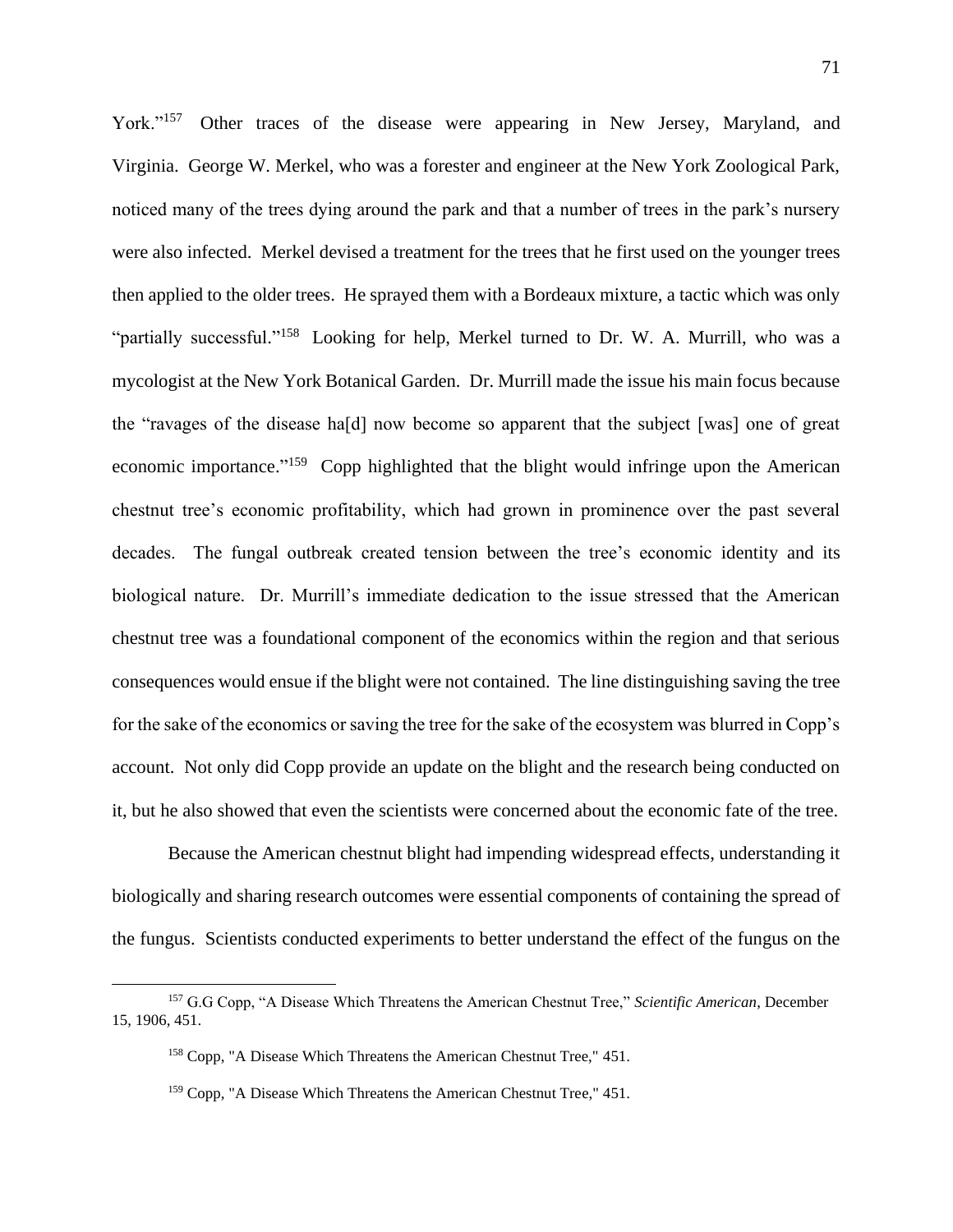American chestnut trees. Copp included a detailed account of the method used to study the fungus, reporting:

Pure cultures were made by Dr. Murrill from affected chestnut sprouts in the Botanical Garden last autumn, and were transferred to agar and sterilized beanstems and chestnut twigs. In each of these situations the fungus grew rapidly and fruited abundantly. Living chestnut twigs were infected and placed, with their ends in water, under bell jars for inspection and study of the fungus growth and action as a preliminary to experiments in the field. $160$ 

Among closed-off experiments, there were observations carried out in the Bronx Park, where the fungus was naturally occurring by that point.<sup>161</sup> Scientists like Dr. Murrill were attempting to recreate the effects of the blight in a laboratory setting to help them acquire a baseline understanding of the foreign fungal species. However, at the observational and experimental stages, there was little that scientists could do to respond to the blight, forcing scientists to adopt a passive stance. Although scientists, like other Americans, wanted to protect the tree, especially for its economic profitability, they had to wait until their experiments yielded results before they could act. While many people desired to put their faith in science to save the American chestnut tree, they were forced to be patient while scientists studied the fearsome fungus. In the meantime, the blight would continue to spread and decimate the population. Despite the promise that science offered to contain and potentially eradicate the blight, it was still subject to nature. The scientists had to learn from the blight before they could stop it, emphasizing that human knowledge could manipulate nature only after it understood it. By discussing the experimental practices of Dr. Murrill, Copp indicated that there was work being done to understand the blight, but the road to understanding was long and slow.

<sup>160</sup> Copp, "A Disease Which Threatens the American Chestnut Tree," 451.

<sup>161</sup> Copp, "A Disease Which Threatens the American Chestnut Tree," 451.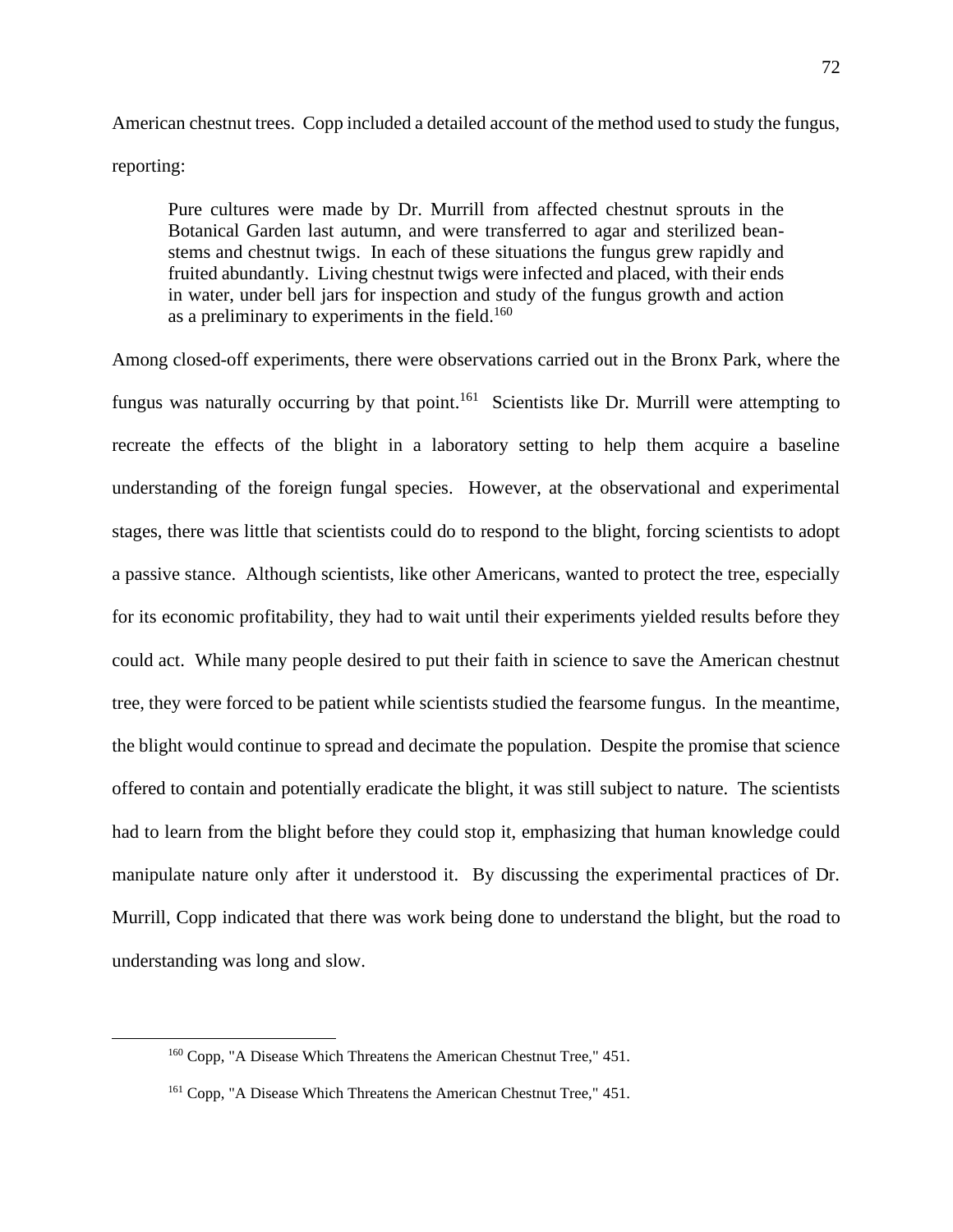To know how to respond to the blight, scientists needed to know how it spread and reproduced. Consequently, infected American chestnut trees became objects of observation, indicating a new identity that the tree adopted. The American chestnut tree was no longer an ornament of nature, but a victim of it:

The Fungus works beneath the cortex in the layers of inner bark and cambium. Its presence is first indicated by the death of the cortex and the change of its color to a pale brown, resembling that of a dead leaf. Later the fruitling pustules push up through the lenticels and give the bark a rough, warty appearance; and from these numerous yellowish-brown pustules millions of minute summer spores emerge from day to day to elongated reddish-brown masses, to be disseminated by the wind and other agencies, such as insects, birds, squirrels, etc. In late autumn and winter spores are formed, which are disseminated from the dead branches the following spring. 162

Squirrels were no longer friends of the American chestnut tree, contrary to Maggie's experience in "Sunday in a Chestnut Tree." It was no longer the tall, sturdy, and revered behemoth of the forests, but instead the prey of a small organism. Instead, squirrels, birds, and other creatures that aided in spreading the fungus were instruments of the tree's destruction. Even the change of seasons was unfavorable to the tree because it prompted the spores to disperse. In describing the nature of the blight, Copp illustrated nature as destructive instead of cohesive. By falling victim to the blight, the American chestnut tree indicated a shifting relationship that people had with the environment. Instead of appreciating nature for its wonder, science drew attention to the harsh realities of life and death and the potential for majestic wonders like the American chestnut tree to fall victim to a miniscule fungus that depended on the wind and small animals to spread.

Because of the ubiquity of the American chestnut tree in local communities, scientists felt that informing the public was a necessary part of containing the blight. By teaching the public about the blight and its effects, scientists were playing a part in morphing the role that the American

<sup>162</sup> Copp, "A Disease Which Threatens the American Chestnut Tree," 451.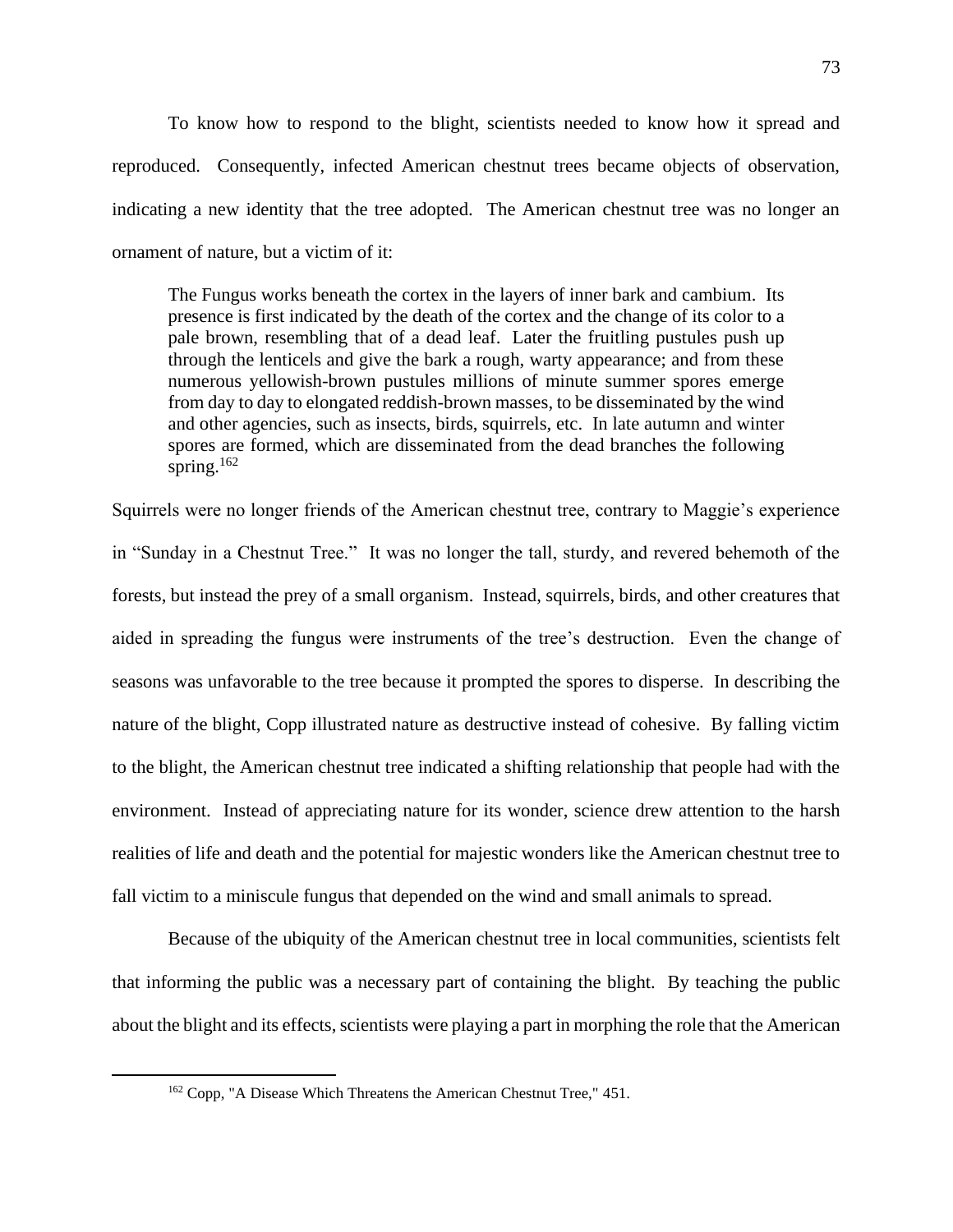chestnut tree played in communities. No longer was the tree to be looked at as a resource or a natural wonder, but instead as a victim to the harshness of nature. An article from *The Evening Bulletin* reported on the latest news about the "Chestnut Bark Disease" at the local and the regional levels to help people understand the blight and its impending consequences. The Franklin Society in Rhode Island sponsored a lecture to discuss the magnitude of the blight and the looming danger of American chestnut trees in Rhode Island. Professor J. Franklin Collins, who "studied the subject as a representative of the Department of Agriculture," showed slides to provide visuals, including the appearance of the blight on an infected tree, for the lecture.<sup>163</sup> The motivation for holding a lecture presented by a government-issued specialist indicated the importance of the American chestnut tree at the local and national levels as well as the importance of raising awareness about the blight. Common people, not just scientists, needed to be able to identify the fungus because the blight was a widespread crisis, not a matter confined in a science lab. Collins provided some grim statistics, claiming that "there probably [was] not a healthy chestnut tree within 30 miles of New York, and the disease [was] estimated to have done \$10,000,000 damage in New York City and the immediate vicinity."<sup>164</sup> Relating the extent of the damage in terms of money lost indicated the economic implications of the blight. By identifying the monetary consequences of the death of the American chestnut tree, Collins reaffirmed the tree's economic identity. His presentation not only informed the public on the magnitude of the blight, but it also impressed upon them that the blight was problematic for biological and economic reasons.

A consequence of informing the public on the state of the blight and the lack of success in mitigating it was growing doubt in scientists' ability to tame the fungus. The blight unleashed a

<sup>163</sup> "Chestnut Bark Pest Spreads," *The Evening Bulletin,* April 13, 1910, 13.

<sup>&</sup>lt;sup>164</sup> "Chestnut Bark Pest Spreads," 13.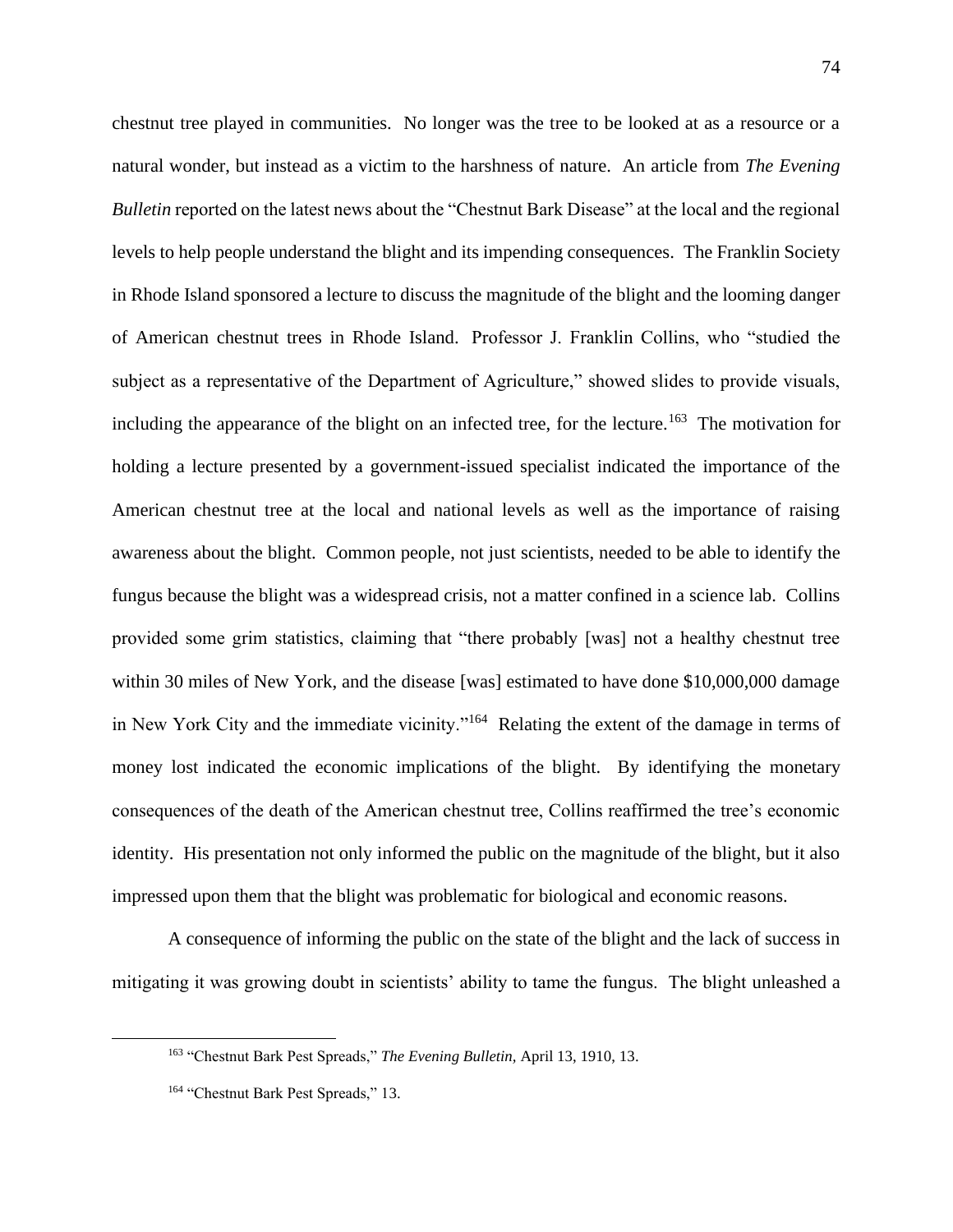wave of devastation, and there was also no known way of containing it nor of preventing it from doing future damage. According to Collins, "The cure for the disease, viz. cutting out the diseased areas, is too difficult and costly to warrant its application to forest trees and hardly likely to be practiced even in orchards."<sup>165</sup> Although Collins and other scientists were reliant upon scientific interventions to mitigate the spread of the blight, he had to acknowledge that the breadth of the problem was too great for them to contain by hand. Despite being an economic staple, the American chestnut tree was not worth the investment of time and effort needed to cut the diseased areas, according to the Department of Agriculture representative. Much to their dismay, people had little control over the situation. "'We have tried all the common sense methods for cure that we could think of and now, in despair, are trying all the fool ideas that are suggested,'" Collins confessed.<sup>166</sup> His dismal outlook indicated that there was a possibility that not even science could defeat the blight. His word choice indicated that the blight could not be rationally conceptualized because it was impermeable to common sense methods. In addition to the fear of the blight spreading, there was also the concern that human beings would be powerless in suppressing it. Collins implicitly expressed the harsh realization that human reason and science might not be enough to overpower nature. Although Collins's presentation raised commonly understood concerns such as the financial losses that accompany the blight, his words also hinted at a bigger issue, which was an increasing fear of science's limitations in controlling nature.

The article from *The Evening Bulletin* assessed the spread of the blight at the time, emphasizing that the American chestnut blight was both a local and a regional issue as well as one spawned by economic interests. Although the blight originated in New York, "infected trees [had]

<sup>&</sup>lt;sup>165</sup> "Chestnut Bark Pest Spreads," 13.

<sup>&</sup>lt;sup>166</sup> "Chestnut Bark Pest Spreads," 13.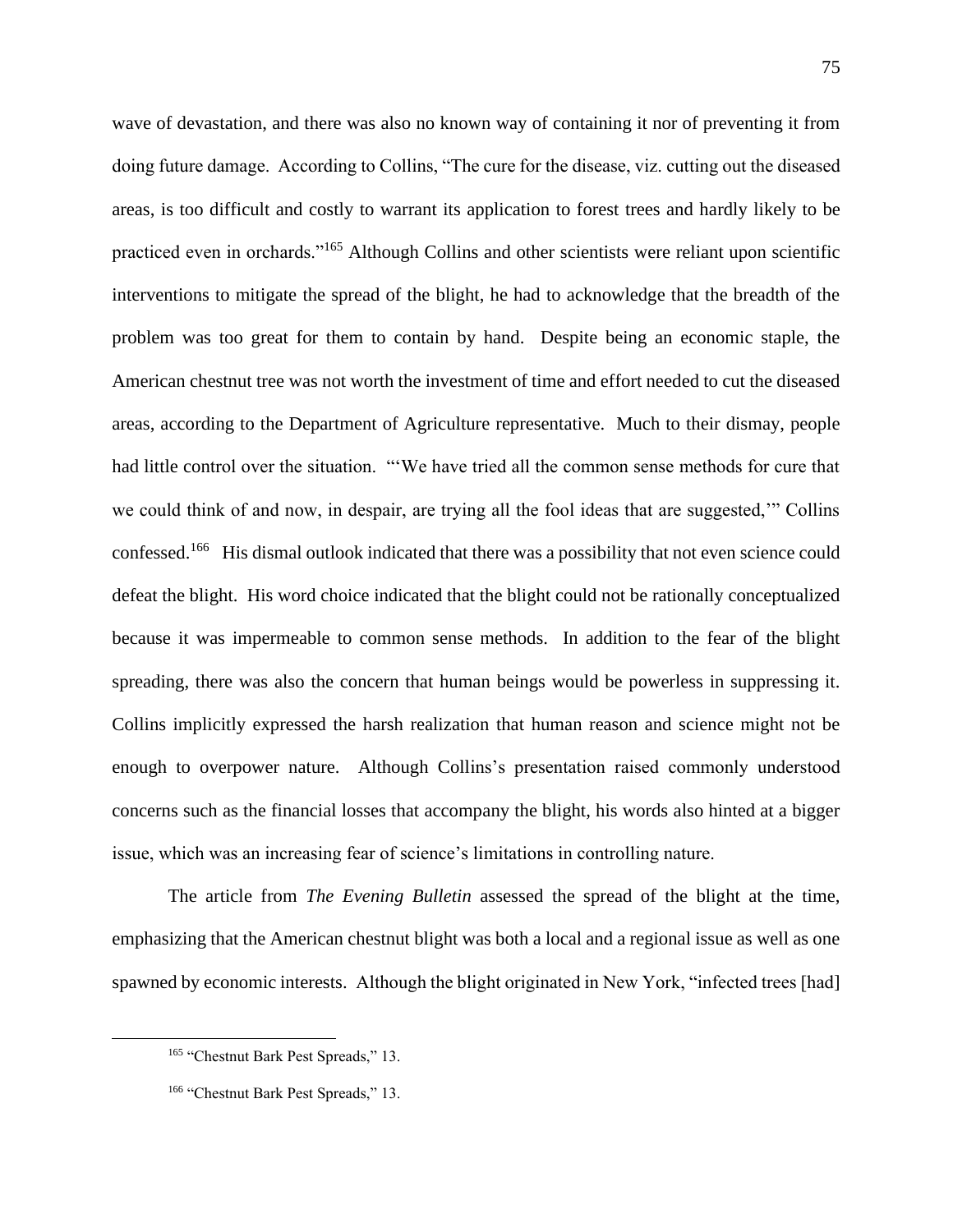been found in the towns adjoining Providence."<sup>167</sup> However, large-scale tree production in other states has also worsened the situation. The article explained, "In southwestern Connecticut, New Jersey and Pennsylvania chestnut orcharding is carried on a large scale and was proving highly profitable until the bark disease appeared."<sup>168</sup> The reference to the profitability of the American chestnut tree emphasized that the primary concerns surrounding the blight were the economic consequences. Both local and regional economies would suffer from the timber losses. However, the article indicated that economic interests were partly to blame for the spread of the blight: "In these orchards grafting on native trees was practiced, and Prof. Collins's investigations showed that the disease was spread widely through infected nursery stock. Many nursery-men were ignorant of even the existence of the disease that their stock was spreading."<sup>169</sup> Economics motivated orchard owners to use grafting, a process involving taking the tissue of one tree and combining it with the tissue of another, to produce the most desirable trees. However, in doing so, they inadvertently worsened the blight situation. The American chestnut tree had had a growing economic influence in recent decades, but in asserting the tree as a commercial product, people upset the balance of nature, creating a situation out of their control that had regional implications.

The American chestnut blight posed a unique challenge because it marked the intersection of individual and regionally cooperative efforts to contain the blight. Pennsylvania was one of the first states to attempt a unified response, and in 1912, Governor John Tener of Pennsylvania held an assembly in the House of Representatives to discuss methods of halting the spread of the chestnut blight. Composed of scientists, foresters, businessmen, and bureaucrats hailing from

<sup>&</sup>lt;sup>167</sup> "Chestnut Bark Pest Spreads," 13.

<sup>168</sup> "Chestnut Bark Pest Spreads," 13.

<sup>&</sup>lt;sup>169</sup> "Chestnut Bark Pest Spreads," 13.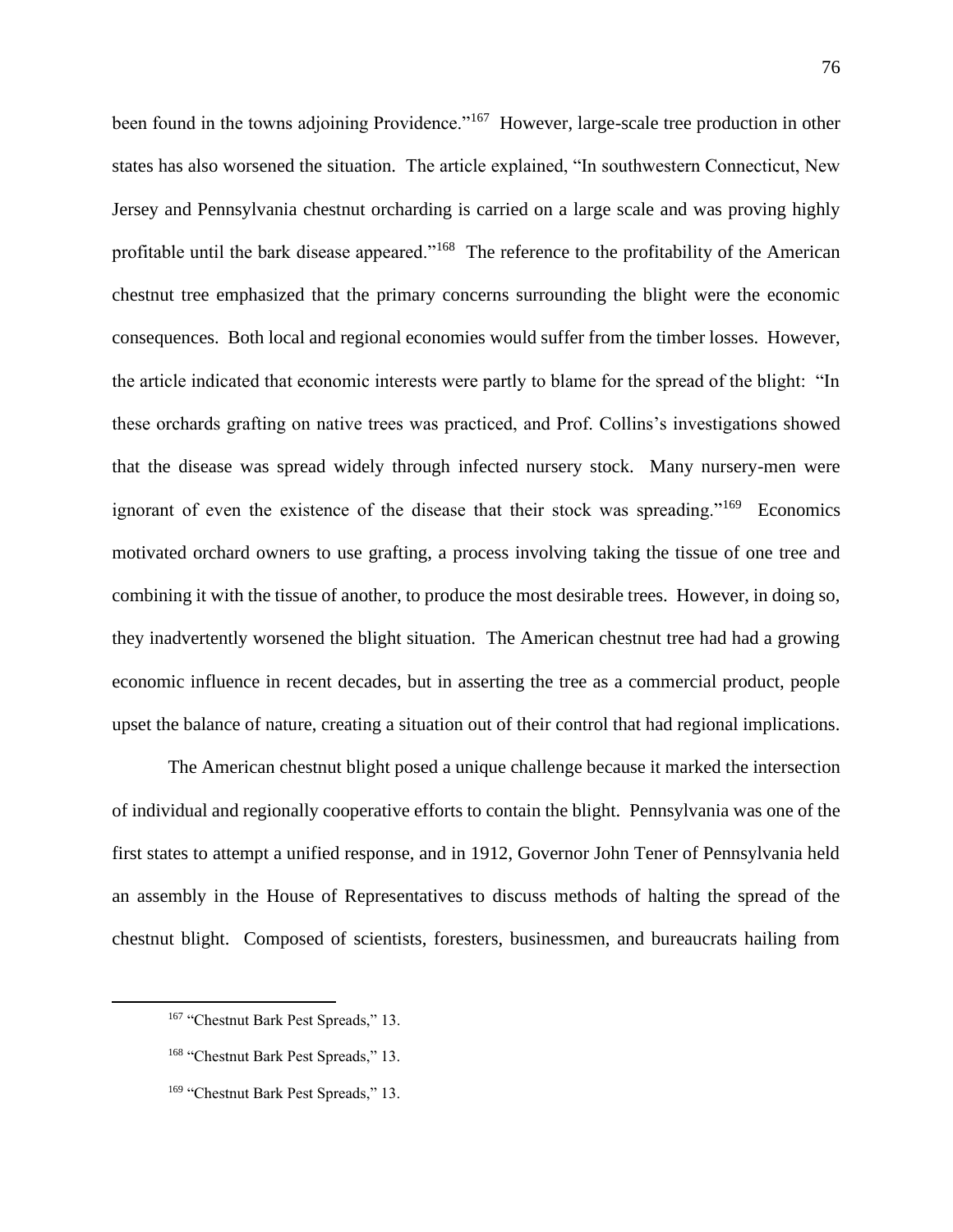different states, the assembly's goal was to concoct a robust and effective plan to contain the spread of the infectious fungus.<sup>170</sup> Within a few years, the chestnut blight had made its way to ten states, and Governor Tener had previously showed his dedication to the issue one year earlier when he signed a bill that allocated \$275,000 (about \$5.6 million in today's rates) to combat the rampaging blight. In Pennsylvania, the blight had already had devastating effects on the eastern part of the state, and Tener's plan "was audacious—and heartbreakingly naive."<sup>171</sup> The eastern half of Pennsylvania had already fallen victim to the blight, so Tener sought a way to confine the spread. Freinkel explains the plan that Tener devised, writing, "The state would cut out every single infected chestnut tree--and if need be, healthy ones as well—in the western half of the state."<sup>172</sup> Tener sought to create a division between the east and the west as a means of isolating the infectious fungus. However, the Pennsylvanians were moved more by passion than science, and they were ill-equipped to combat the enemy with their simple saws and axes.<sup>173</sup> The plan's execution involved cutting down any chestnut trees that showed signs of infection. "The tree had to be cut close to the ground, and the lumber, as well as the stump, stripped clean of its bark, where the fungus resided. At that point, the wood could be salvaged for use," but "the field agents never considered that they might be spreading the deadly spores on the soles of their boots or the blades of their axes," comments Freinkel.<sup>174</sup> However, the plan would only work if there was some economic return, so "the commission persuaded the railroads to offer reduced freight rates for the

<sup>&</sup>lt;sup>170</sup> Freinkel, "Let Us Not Talk about Impossibilities," 48.

<sup>&</sup>lt;sup>171</sup> Freinkel, "Let Us Not Talk About Impossibilities," 49.

<sup>172</sup> Freinkel, "Let Us Not Talk About Impossibilities," 49.

<sup>173</sup> Freinkel, "Let Us Not Talk About Impossibilities," 49.

<sup>&</sup>lt;sup>174</sup> Freinkel, "Let Us Not Talk About Impossibilities," 63.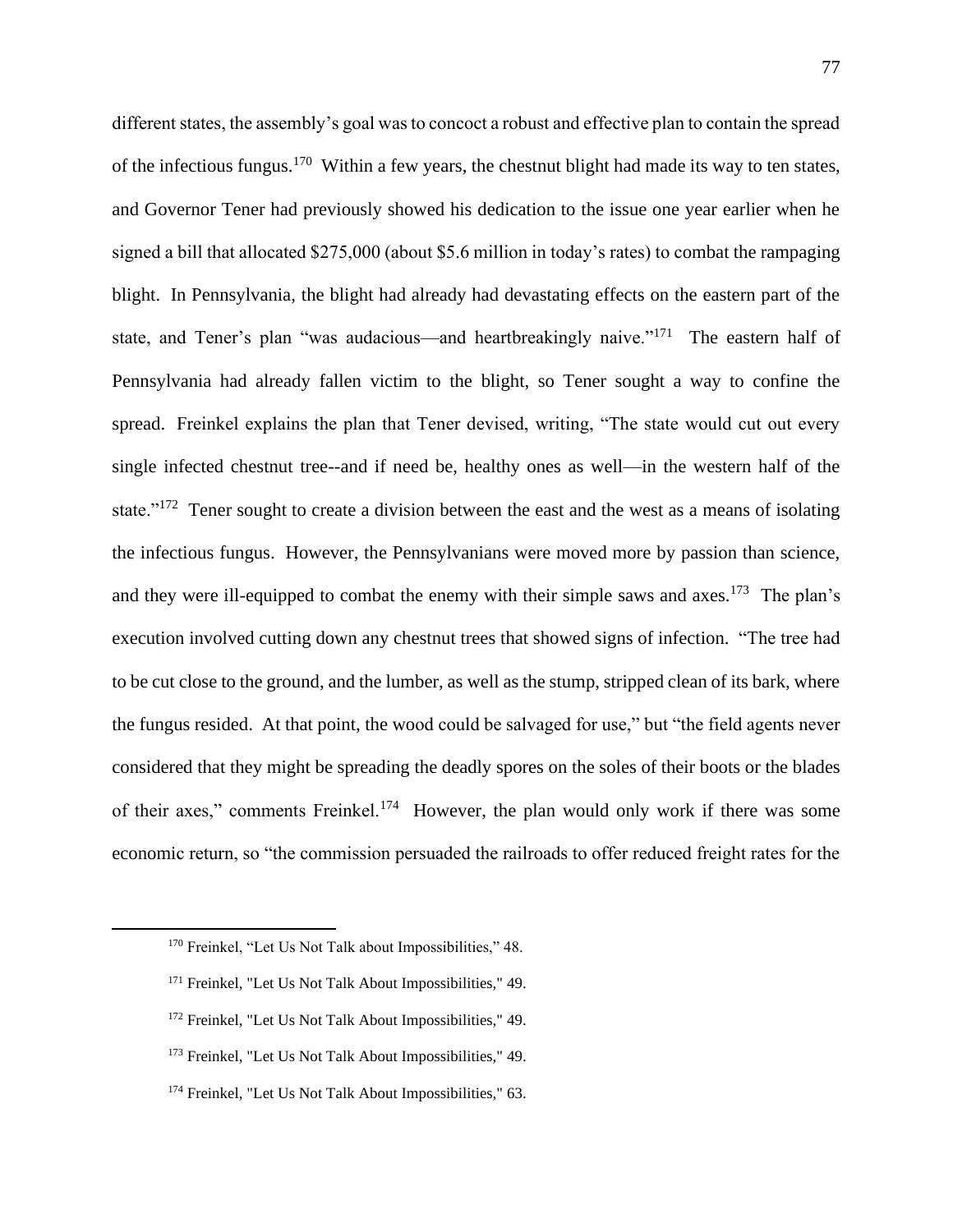blighted timber."<sup>175</sup> Naysayers like Murrill had little faith in the effectiveness of the Pennsylvanians' efforts and instead viewed it as a waste of money and resources. Although Murrill had originally suggested cutting down both infected trees and trees within about a halfmile radius of infected trees, he did not intend for his suggestion to be carried out as a large-scale, state-wide procedure.<sup>176</sup> Pennsylvania's vigorous response to the American chestnut blight expressed that the state eagerly took action to defend the prized tree, acting on passion as opposed to science.

The rapid spread of the fungus meant that states had to devise their own eradication plans to protect not only their own forests, but also the forests in neighboring states. The blight knew no borders, so it was both a local and a regional issue. Metcalf noted that the individual and cooperative efforts of the states were crucial because "[a]ll Washington [D.C.] could do was appropriate money for research, and not much at that. It was up to the states to muster their own defenses by establishing their own quarantine lines."<sup>177</sup> Priority areas that had a large number of American chestnut trees, like Appalachia, covered multiple states, meaning that any efforts to protect the trees would require multi-state cooperation. The American Association for the Advancement of Science encouraged all of the states in the Appalachian region to allocate anywhere between \$50,000 and \$100,000 to both save the chestnut trees and to eradicate the blight.<sup>178</sup> Saving the chestnut tree was a local, federal, and scientific investment, which was a testament to the magnitude of the crisis.

<sup>&</sup>lt;sup>175</sup> Freinkel, "Let Us Not Talk About Impossibilities," 63.

<sup>176</sup> Freinkel, "Let Us Not Talk About Impossibilities," 50.

<sup>&</sup>lt;sup>177</sup> Freinkel, "Let Us Not Talk About Impossibilities," 52.

<sup>&</sup>lt;sup>178</sup> Freinkel, "Let Us Not Talk About Impossibilities," 52.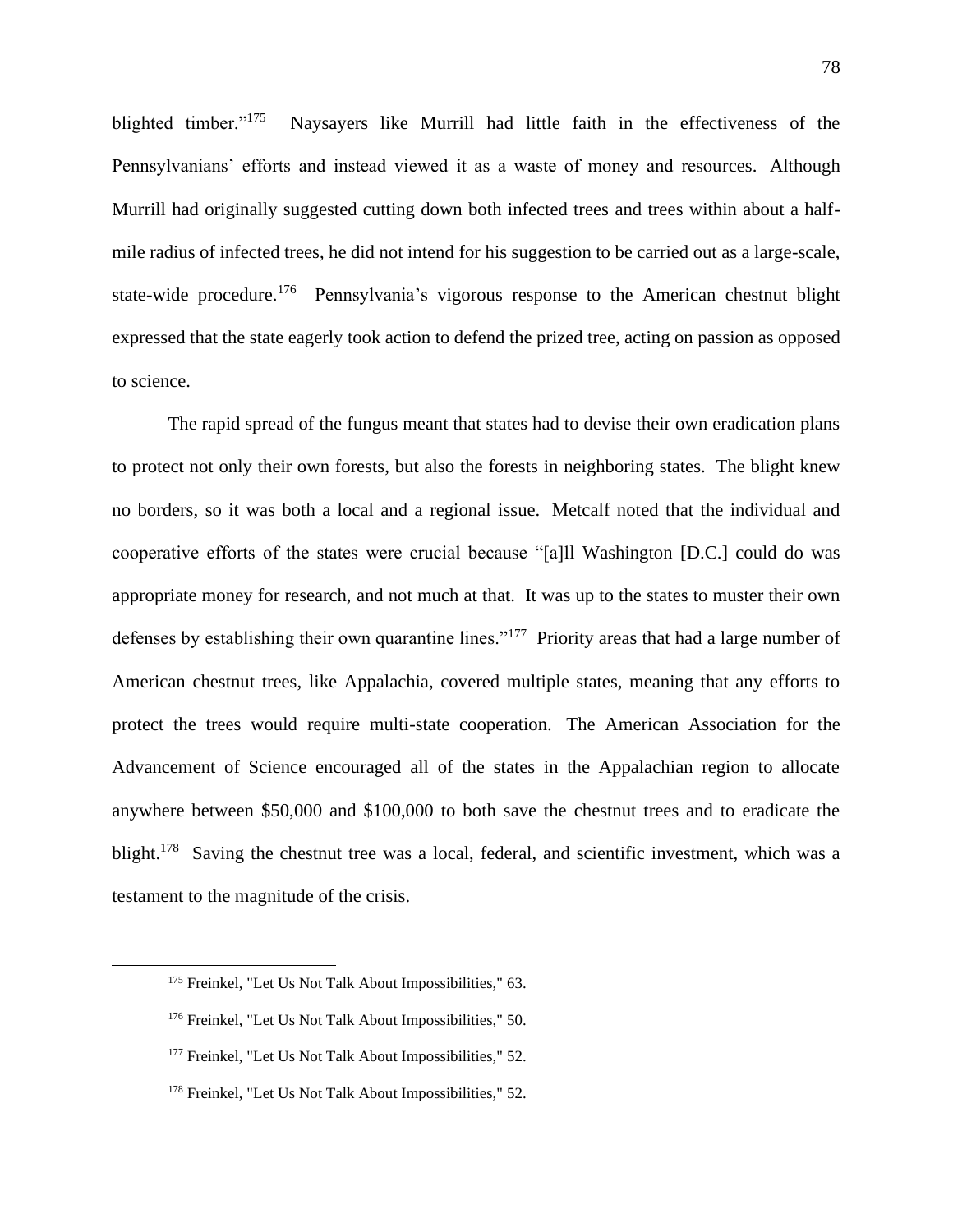While Pennsylvania was patriotically eager to defend its land by pouring money and manpower into saving the American chestnut tree, Virginia's political leaders were more hesitant to invest time and resources into the cause. Chestnut trees made significant contributions to the state's economics, accounting for about \$2.5 million annually, which is about \$50 million by today's standards. Although there was legislation that designated funding towards saving the trees, it only amounted to five thousand dollars. The funds went towards the establishment of the Chestnut Blight Laboratory at Virginia Polytechnic Institute and State University led by Flippo Gravatt, a trained plant pathologist.<sup>179</sup> While Gravatt could see the grim reality of the blight spreading from the northern to the southern part of the state, he also watched as the cicada outbreak of 1911 only worsened the matter. The infestation enhanced the damage of the blight because "the insects' nibbling left chestnut trees in the afflicted areas covered with minute wounds. Each tiny puncture was a doorway for the ravenous spores, a direct corridor to the vital cells under the bark." $^{180}$  Like Pennsylvania, Virginia issued cutting projects, but on a much smaller scale. Gravatt's "only objective was to delay it, holding back the main line of infection long enough for landowners in Virginia, as well as the other Appalachian states, to profit from their timber."<sup>181</sup> Unlike Pennsylvania, which was determined to preserve the American chestnut tree through the vigor of the American spirit, Virginia was more concerned with the investment to save the trees, only offering as much time and effort necessary to secure a profit from the trees before they died.

<sup>179</sup> Freinkel, "A Whole World Dying," in *American Chestnut,* 73.

<sup>180</sup> Freinkel,"A Whole World Dying," 74.

<sup>&</sup>lt;sup>181</sup> Freinkel,"A Whole World Dying," 74.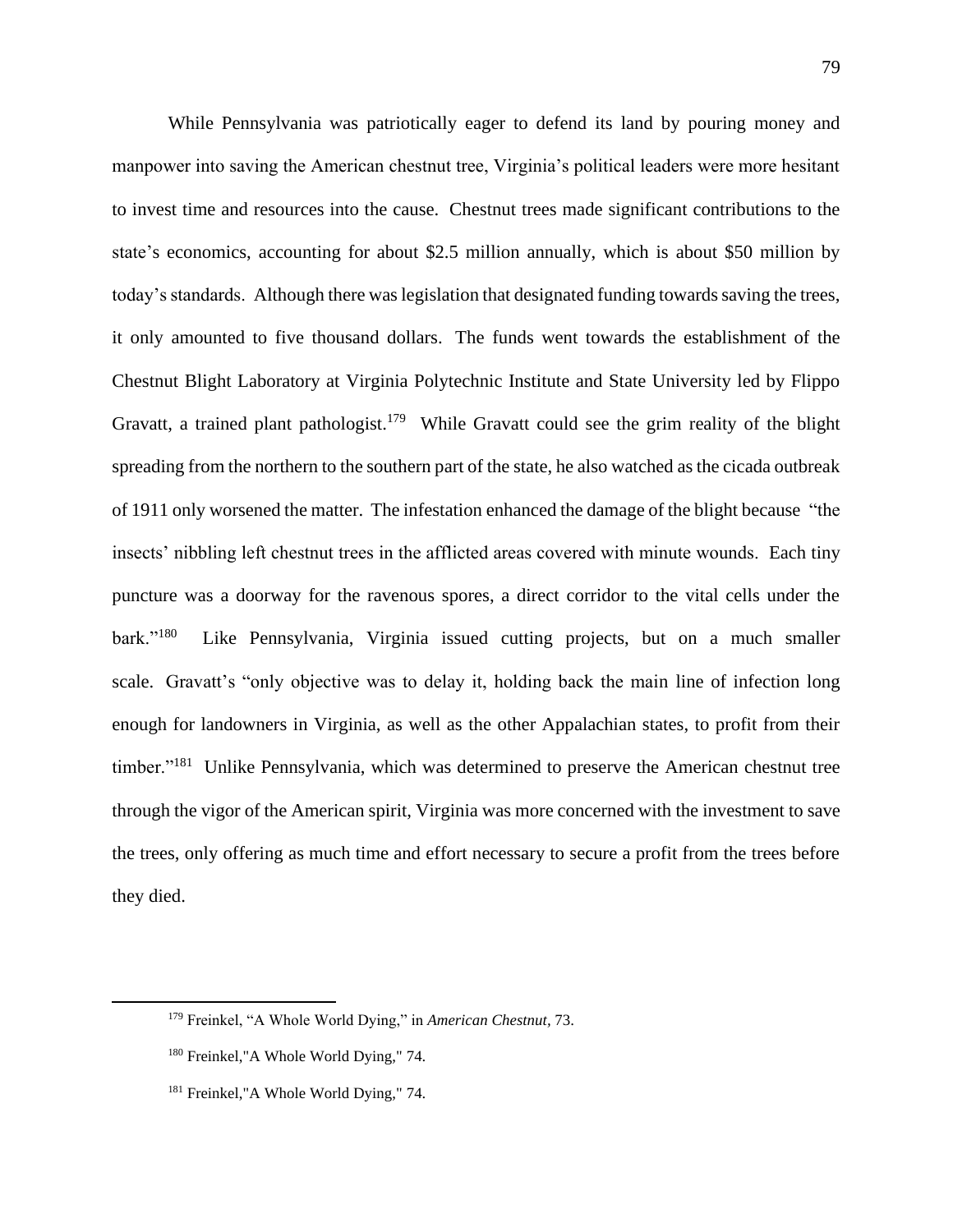As time went on and the blight continued to rage, newspaper articles provided updates on the status of the blight as well as the research being conducted on it. The appearance of the American chestnut blight as the subject of newspaper articles exemplified the newsworthiness of the tragedy. However, as research was evolving, scientists held different perspectives on the blight. An article from a 1914 edition of the *Springfield Republican* reported on the outlook for the American chestnut tree in light of the blight. Professor A.H. Graves, who had been doing research at Yale, deemed the American chestnut tree to be "doomed."<sup>182</sup> The article explained Graves's reasons for making such a claim, stating, "Between the ravages of insects, fungi, and man, the great natural resisting power of Castanca dentate [the American chestnut tree] can hardly avail to save it."<sup>183</sup> Despite the American chestnut tree's strength and durability, it faced other threats besides the blight. Although the fungus was clearly a threat, Graves also considered man to be a menace to the majestic tree. When considered along with Collins's report on orchard men grafting trees freely and claims of harvesting timber without replenishing the forests, Graves's assertion appeared to be sound. Having the threat of mankind compared to the threat to the American chestnut as the fungus, which had already decimated the species, was indicative of how drastically Americans' relationship with the tree had changed. Just like the blight, humanity posed the threat of a natural disaster.

Although the American chestnut tree was under threat for multiple reasons, including the influence of mankind, scientists had not yet given up hope on generating a biological solution, showing that there was still faith in science's ability to dictate nature. Graves had been conducting crossbreeding experiments with a "more resistant" species, producing a Chinquapin-Asiatic hybrid

<sup>182</sup> "Toughening the Chestnut," *Springfield Republican*, August 21, 1914, 13.

<sup>&</sup>lt;sup>183</sup> "Toughening the Chestnut," 13.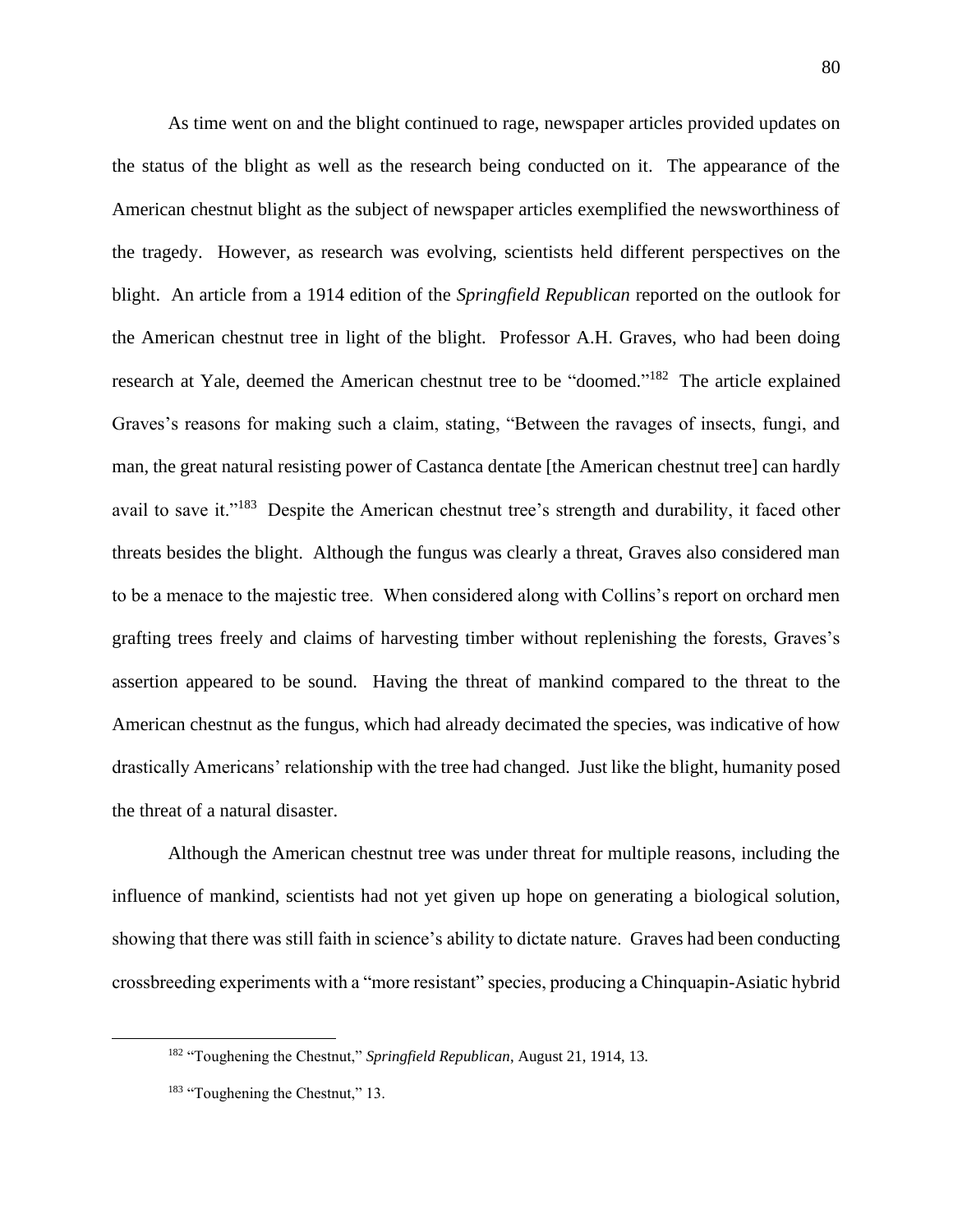with the hope of performing similar experiments with cross breeding a Chinese chestnut tree and an American chestnut tree.<sup>184</sup> However, science could not improve upon what nature had already perfected. "An immune, or at least highly resistant, Chinquapin-Asiatic hybrid has been obtained. Because of its small size this will probably be of little value as a wood producer," the article detailed.<sup>185</sup> Even if the scientifically bred chestnut tree were to be resistant to the blight, the tree would have significantly less economic promise because it would not bear the same favorable characteristics of the American chestnut tree. The result was necessary to point out because economic profitability had become intimately intertwined with the tree's identity, showing that economics were still at the forefront despite the impending ecological tragedy. However, "Graves calls attention to the probability that a similarly immune hybrid, of forest timber size, might result from a cross between the Chinese chestnut and our native tree."<sup>186</sup> Graves sought to use science not only to preserve the American chestnut tree but to also preserve its desirable qualities that made its timber ideal. Even though Graves acknowledged that humanity posed a considerable threat to the American chestnut tree, he had no reservations about using science to breed two species of trees that did not naturally mix to generate a tree suitable for American economic interests.

The blight affected different regions and varying ways, but the newness of the blight made devising an appropriate response a challenge. A newspaper article published in Portland, Oregon, in 1914 reported on the arrival of the chestnut blight in Seattle, Washington as a result of the importation of Japanese chestnut trees. "The 1500 trees in the shipment will be burned" and the

<sup>&</sup>lt;sup>184</sup> "Toughening the Chestnut," 13.

<sup>&</sup>lt;sup>185</sup> "Toughening the Chestnut," 13.

<sup>&</sup>lt;sup>186</sup> "Toughening the Chestnut," 13.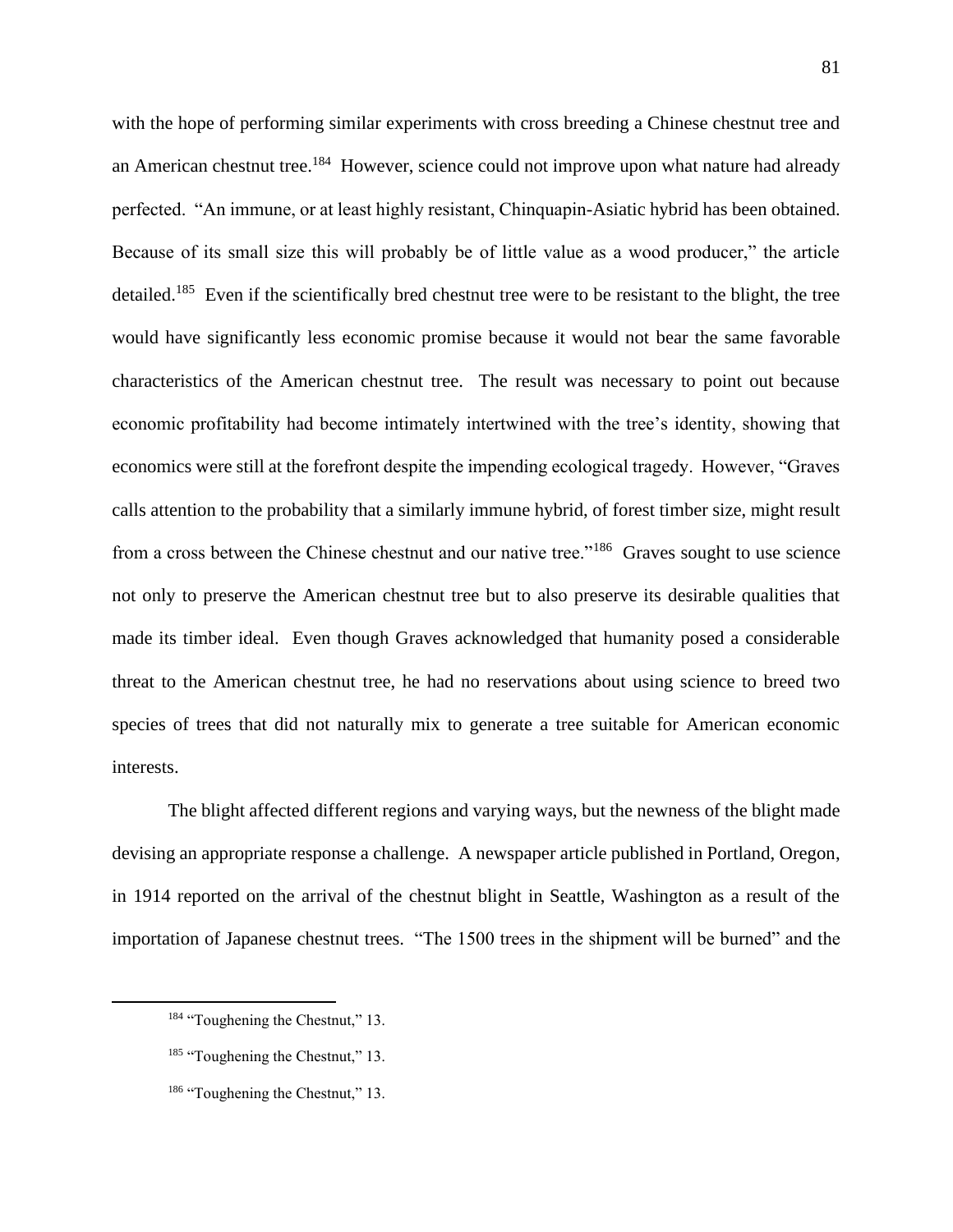"chestnut blight has threatened entire destruction of the American chestnut tree, which is abundant in the forests east of the Mississippi River, and has already caused enormous losses," the article stated.<sup>187</sup> Although there were significantly fewer American chestnut trees in the Pacific Northwest as there were along the East Coast, people were learning that mixing foreign species with domestic species could be problematic. However, despite knowing that the blight arrived in the United States via shipments of Japanese chestnut trees, importations of Japanese chestnut tree would continue. The article promised, "Future shipments will be inspected closely," but it offered no guarantee on preventing infected trees from being imported.<sup>188</sup> There was the possibility that importing the Japanese chestnut tree might be part of a plan to replace the dying American chestnut tree with the foreign species. The article explained, "The Japanese chestnut has been supposed to be immune from the disease and preparations had been made for large importations."<sup>189</sup> Not only did the article indicate that the American chestnut blight was having national consequences, but it also indicated that the trees were just another commodity. Although the latest shipment was to be burned because it was tainted by the blight, there would be plenty more shipments, which would presumably meet the same fate if they carried the blight. Consequently, from the perspective of Japanese chestnut tree imports, the blight was a defect in a product than the proponent of a natural disaster. The economic identity of the trees conflicted with scientific understanding of the blight. Despite the destruction that the blight had already caused on the eastern side of the Mississippi River, there were no intention of halting the importation of the foreign species, despite the risk of importing infected trees. The article reflected that not only did the American chestnut blight have

<sup>187</sup> "Japanese Chestnuts Affected," *Morning Oregonian*, March 20, 1914, sec. News/Opinion, 14.

<sup>188</sup> "Japanese Chestnuts Affected," 14.

<sup>189</sup> "Japanese Chestnuts Affected," 14.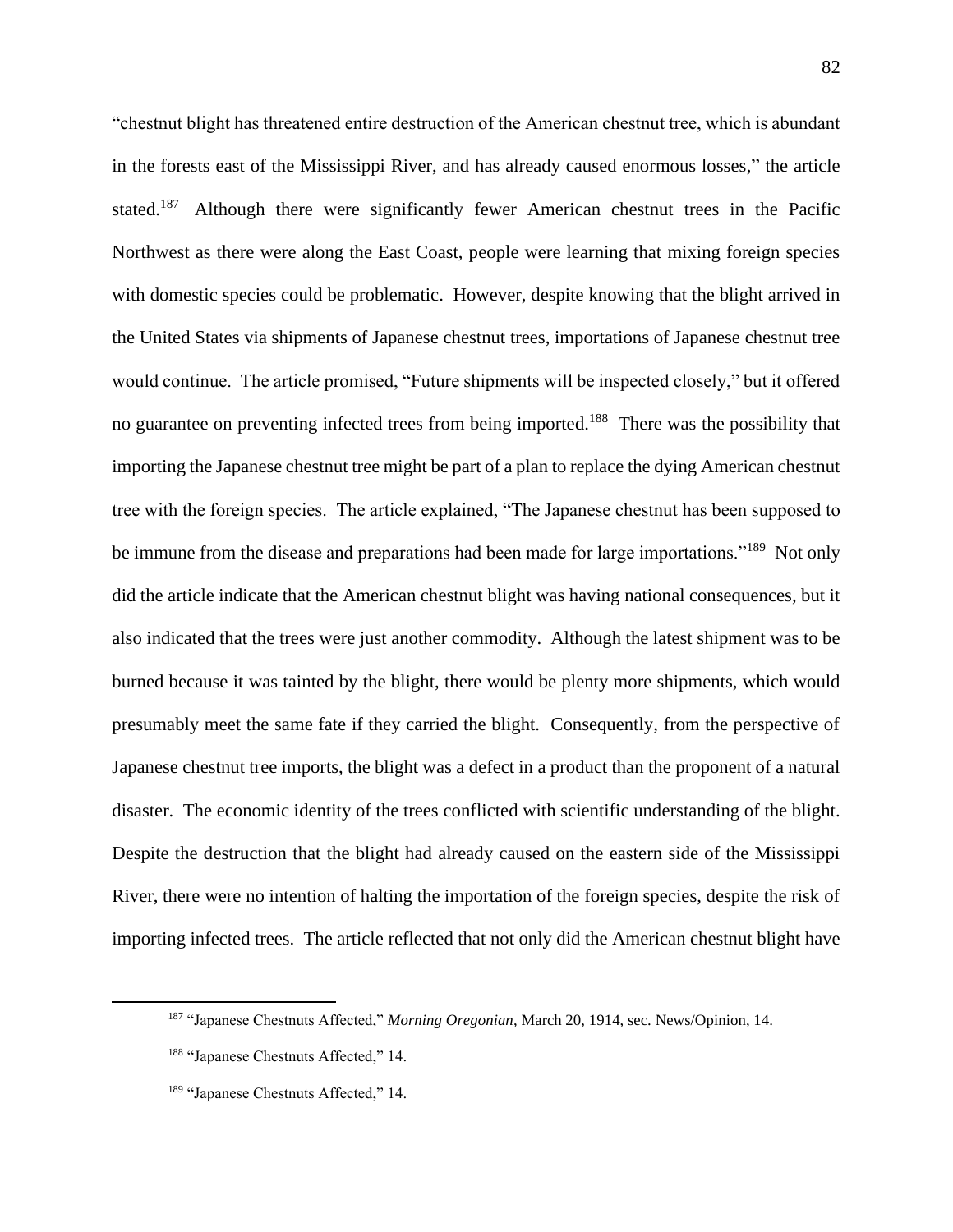national implications, but that the identity of chestnut trees as a commodity prevented people from realizing the magnitude of the blight and the importance of taking preventative actions.

The chestnut blight not only altered the landscape, but it also wrought cultural and economic shifts. An article from a 1917 edition of the *Wilkes Barre Times Leader* reported that by 1917, American chestnuts were very hard to find. In fact, "[y]ou can walk for miles through the woods of some section and never see a chestnut burr."<sup>190</sup> The lack of chestnuts was devastating because they were an important food and economic staple to many people. The author of the article captured the intersection of culture with economics when he explained, "The sizzling roasting pans with which fruit stands formerly did a flourishing business now rarely roast anything but popcorn, and persons desirous of celebrating Hallow'een according to its ancient traditions are having as much difficulty in procuring chestnuts for the event as patriotic little boys have in obtaining firecrackers with which to celebrate the Fourth."<sup>191</sup> From the author's perspective, culture and economics influenced each other when it came to selling chestnuts. The ubiquity of street vendors selling chestnuts was an aspect of local identity as well as a sign of a flourishing small business endeavor. Additionally, roasting chestnuts was engrained in a holiday tradition, which emphasized the place that chestnuts held in American culture. The author of the article went to great lengths to emphasize that the American chestnut tree had more than economic value: "For, alas, the American chestnut tree—dear to poets, humorists and epicures of this country—is afflicted with a blight that is rapidly forcing it out of existence."<sup>192</sup> The American chestnut tree

<sup>&</sup>lt;sup>190</sup> "Blight Forcing Chestnut Trees out of Existence. Scourge Crept into This Country from China About Five Years Ago," *Wilkes Barre Times Leader*, October 15, 1917, sec. News/Opinion, 7.

<sup>&</sup>lt;sup>191</sup> "Blight Forcing Chestnut Trees out of Existence. Scourge Crept into This Country from China About Five Years Ago," 7.

<sup>&</sup>lt;sup>192</sup> "Blight Forcing Chestnut Trees out of Existence. Scourge Crept into This Country from China About Five Years Ago," 7.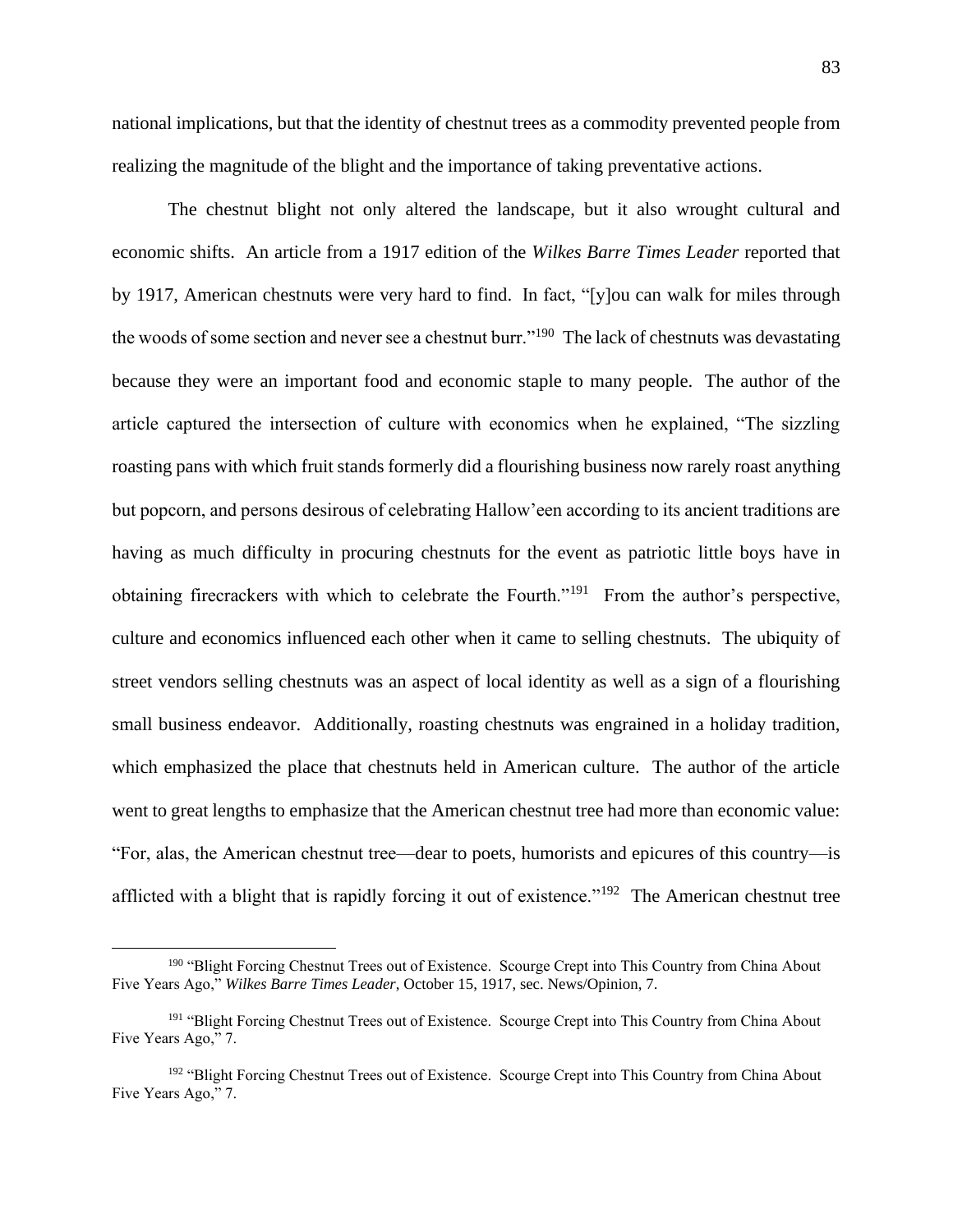inspired creativity, which preserved the special place that the tree and its nuts held in people's lives. The author acknowledged that the American chestnut tree was a valuable economic resource, but he also unequivocally enforced that it also bore a notable amount of cultural symbolism that shaped American creativity and imagination.

Although there was reason to mourn the loss of the American chestnut tree for its cultural significance, the impending economic losses were drastic. Researchers within the Department of Agriculture had grim prospects for the fate of the beloved species, and as of 1917, the Department declared that within two more years, chestnut trees would be wiped from the forests. Reportedly, the chestnut forests "were worth over fifty million dollars; now, they are worth hardly half a million."<sup>193</sup> The blight was an economic tragedy, as well as a natural one. For many, the devastating reality of the situation was amplified by their feeling of helplessness, especially because of the lack of successful and immediate scientific advancements to combat the blight. Commenting on the overlap in timing between the blight and World War I, the author conceded, "It is not one of those innumerable calamities that will end with the war."<sup>194</sup> Amidst domestic turmoil, there were also troubles on American soil as scientists attempted to combat the biological warfare that the fungus waged on the trees. Families' tables, railroad companies, farmers, and other industries were suffering with the disappearance of the American chestnut tree because "the chestnut tree [was] valuable from the trunk up. Every part of it can be utilized."<sup>195</sup> The anticipated feelings of loss that people in various walks of life experienced was a testament to the role of the American chestnut tree as a pillar of American life. Influencing agriculture,

<sup>193</sup> "Blight Forcing Chestnut Trees out of Existence," 7.

<sup>&</sup>lt;sup>194</sup> "Blight Forcing Chestnut Trees out of Existence," 7.

<sup>&</sup>lt;sup>195</sup> "Blight Forcing Chestnut Trees out of Existence," 7.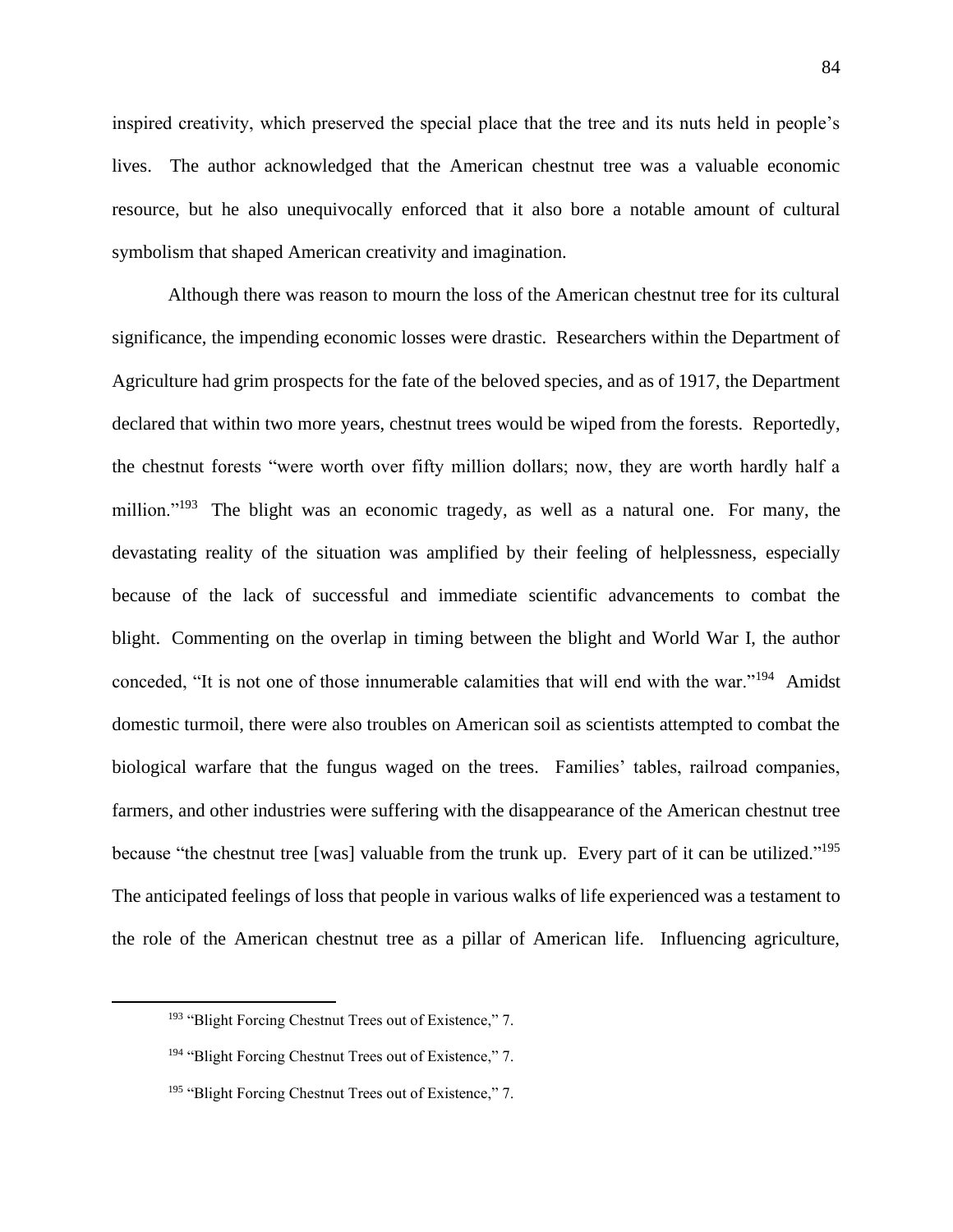economics, transportation, domestic life, and culture, the American chestnut tree supported many aspects of American life, and its decimation threatened to bring many changes, including changes to Americans' relationship with the environment.

Although no scientific solution had proven successful in combatting the American chestnut blight, scientists continued investigating ways to save the tree. "Inasmuch as the blight which his destroying the chestnut tree crept into this country from China," the article stated, "the scientists of the department of agriculture made investigation in that country."<sup>196</sup> Through returning to the source, researchers found that the Chinese and Japanese species of chestnut trees were actually immune to the blight. However, they did not possess the same desirable qualities as the American chestnut tree: "One of them is a short bush with large nuts not as sweet or as tender as American chestnuts, and the other is a tall hardwood tree whose nuts are not edible at all."<sup>197</sup> Consequently, the two alternative species could provide nuts and timber, but the all-in-one appeal of the American chestnut tree would die with the blight. No other cultivated nut was as abundant or as great of a staple in American diets, and the scarcity of the nuts came as a harsh blow during wartime.<sup>198</sup> Although science showed that other species of chestnut tree could produce nuts and timber, they would have difficulty replacing the American chestnut tree, a model of resourcefulness and versatility.

By 1923 the fate of the American chestnut tree was looking very grim. People watched helplessly as it slipped away with little hope of recovering. Newton Fuessle covered a number of issues surrounding the American chestnut blight, starting with the cultural impact and hopelessness

<sup>196</sup> "Blight Forcing Chestnut Trees out of Existence," 7.

<sup>&</sup>lt;sup>197</sup> "Blight Forcing Chestnut Trees out of Existence," 7.

<sup>198</sup> "Blight Forcing Chestnut Trees out of Existence," 7.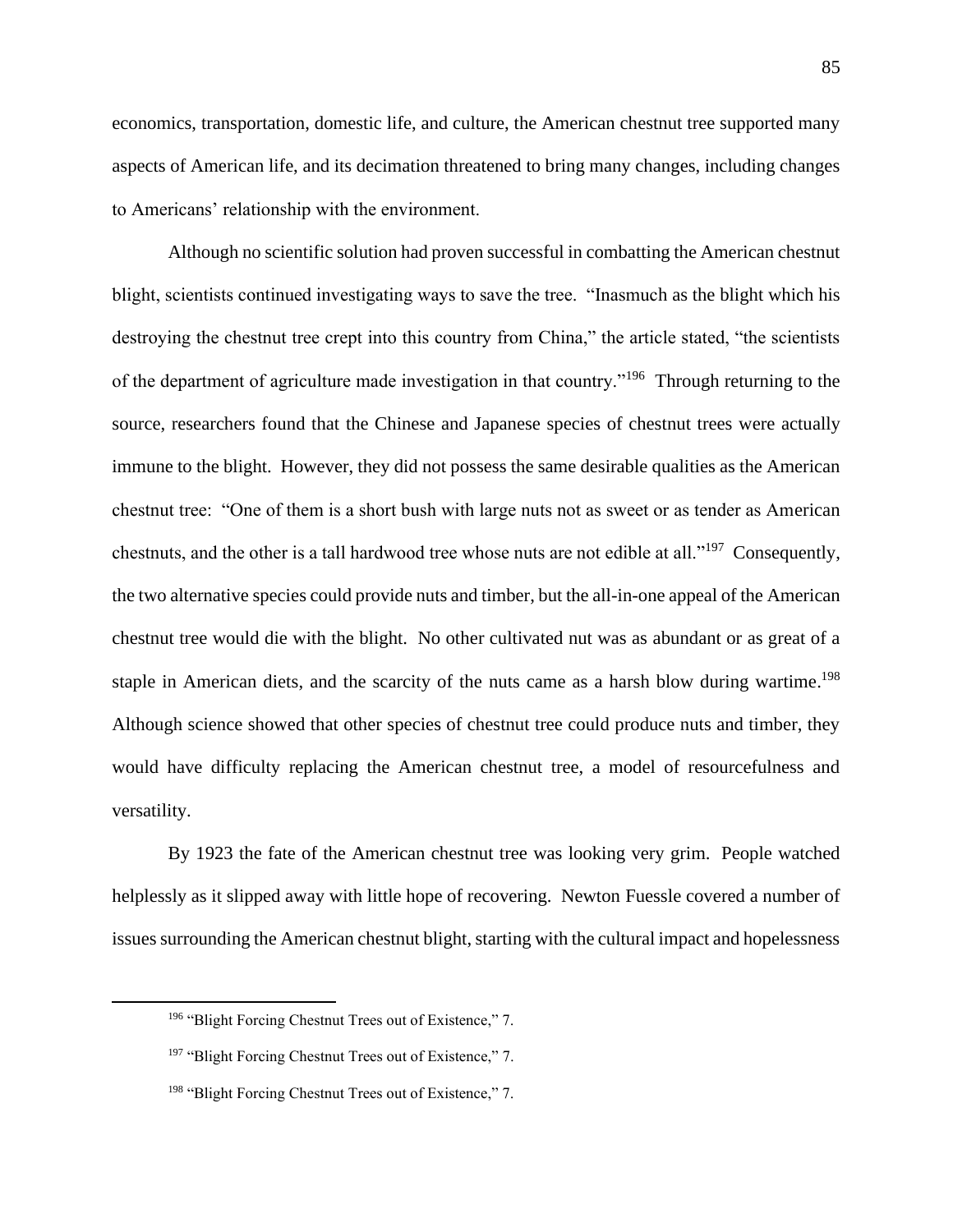inflicted upon the people by the blight. He opened his article by stating, "The autumnal fragrance of a pan of chestnuts roasting over a ruddy little bed of charcoal is almost a thing of the past."<sup>199</sup> Roasting chestnuts, an act that was inseparable from the season, was growing increasingly scarce as the number of American chestnut trees plummeted. By emphasizing the tragedy of the loss, Fuessle indicated that traditions such as roasting chestnuts had become engrained in American life and would be missed. Urban areas were known for having chestnut vendors selling the roasted nuts as the weather turned cold: "The swarthy vender, balancing himself and his apparatus adroitly along the curb where the traffic of city streets is invariably the thickest, must soon be abandoning his usual stock in trade during the hazy days of October and November, when nothing smells so good as a chestnut."<sup>200</sup> The familiar sights and smells associated with the chestnuts were disappearing with the blight, leaving a noticeable gap in the corners of American life. Fuessle mourned the loss of a common experience of seeing chestnut vendors that was characteristic of New England and the Mid-Atlantic states. His tone expressed the fear of a future without chestnuts, a future that was on the horizon because "the native American chestnut trees are practically extinct along the Atlantic coast to-day, and it is believed that nothing can stop the blight that is gradually consuming the ones that remain."<sup>201</sup> Overcome with a sense of defeat, Fuessle acknowledged that the lack of success in containing the blight did not bode well for the future of the tree. Fuessle was mourning more than the loss of the tree; he was mourning the loss of tradition

<sup>&</sup>lt;sup>199</sup> Newton Fuessle, "Plagues That Imperil Our Trees and Plants: How Uncle Sam Quarantines American Ports Against Infected Nursery Stock, Stamps Out Plant Epidemics, and Keeps Vigilant Scientists on Guard Against the Spread of Infections," *Outlook*, July 4, 1923, 329.

<sup>200</sup> Fuessle, "Plagues That Imperil Our Trees and Plants," 329.

<sup>&</sup>lt;sup>201</sup> Fuessle, "Plagues That Imperil Our Trees and Plants," 329.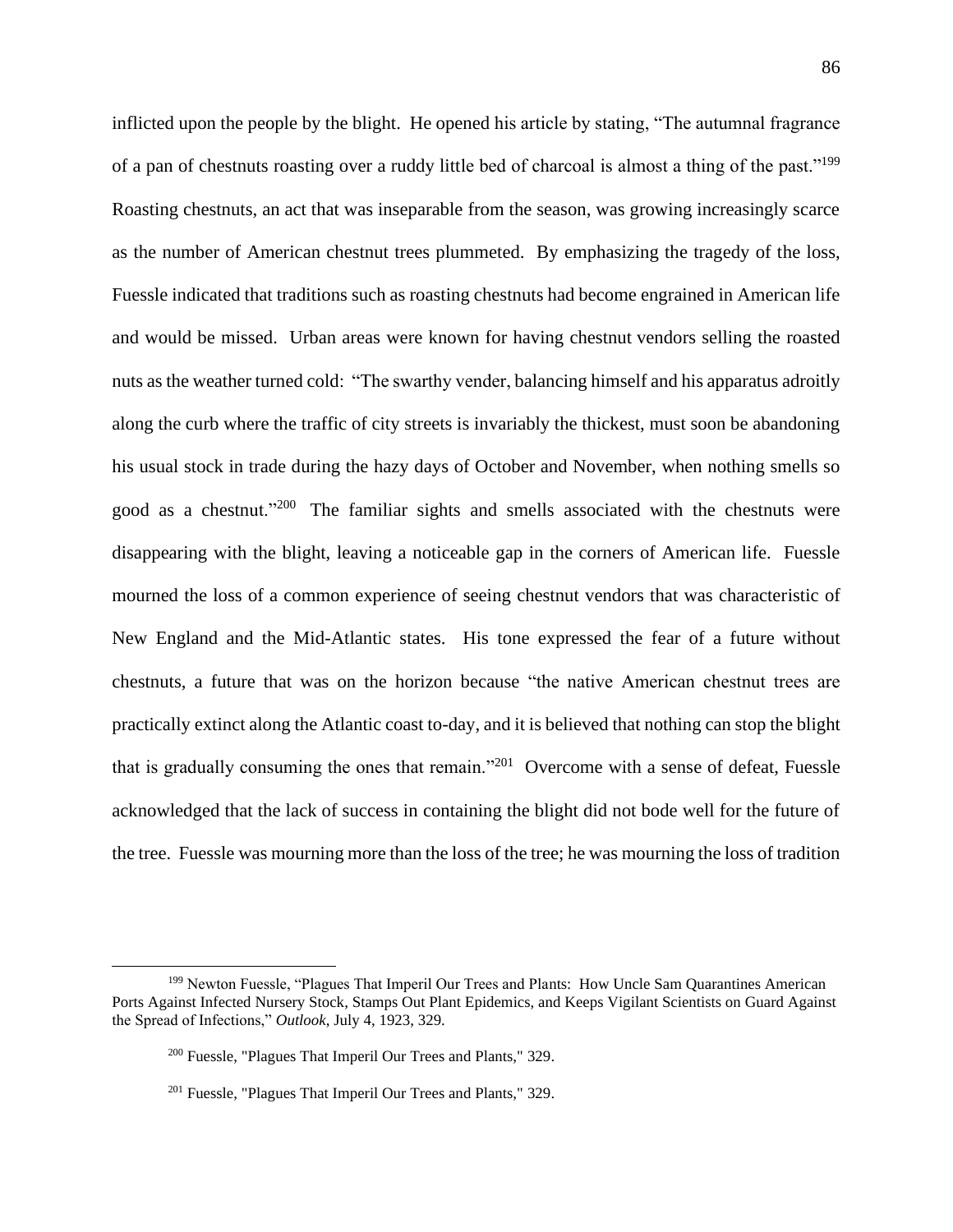and culture, the loss of common experiences that united people and offered them the comfort of familiarity.

Just as the blight was an ongoing cultural tragedy, it also resulted in continual economic losses as it spread across the eastern half of the country. The blight acted quickly, and "as early as 1911 [it] had already devastated fully \$25,000,000 worth of timber," spreading "at a rate of about twenty to twenty-five miles a year with a virulence that science has been unable to check." $202$ The blight appeared to be a whirlwind of destruction, consuming the timber industry while also engulfing the forests. Fuessle echoed the common fear of the blight's potential to defy science and be unstoppable. Although trees in New York, New Hampshire, and Virginia had fallen victim to the fungus, the more southern reaches of the tree's native range were yet to be conquered. However, Fuessle confessed that "even the forest pathologists of the United States Department of Agriculture admit their inability to protect the trees of the region against it" and that the "trees are doomed."<sup>203</sup> Although economic losses were a concern, Fuessle included them as a way of emphasizing the scale of the issue and the anxiety over scientists' lack of success in containing the blight, let alone eradicating it. Fuessle acknowledged that the blight had financial implications, but he framed the bigger issue to be the blight's apparent invincibility and the reality that human beings could not conquer nature.

 Although scientists were yet to devise an effective solution to the blight, they formulated some ideas to mitigate the spread and prevent future biological environmental tragedies. One of the potential preventative measures involved monitoring the health of imported plant species. Explaining the rationale behind plant quarantining, Fuessle wrote, "Quarantining American ports

<sup>202</sup> Fuessle, "Plagues That Imperil Our Trees and Plants," 329.

<sup>203</sup> Fuessle, "Plagues That Imperil Our Trees and Plants," 329.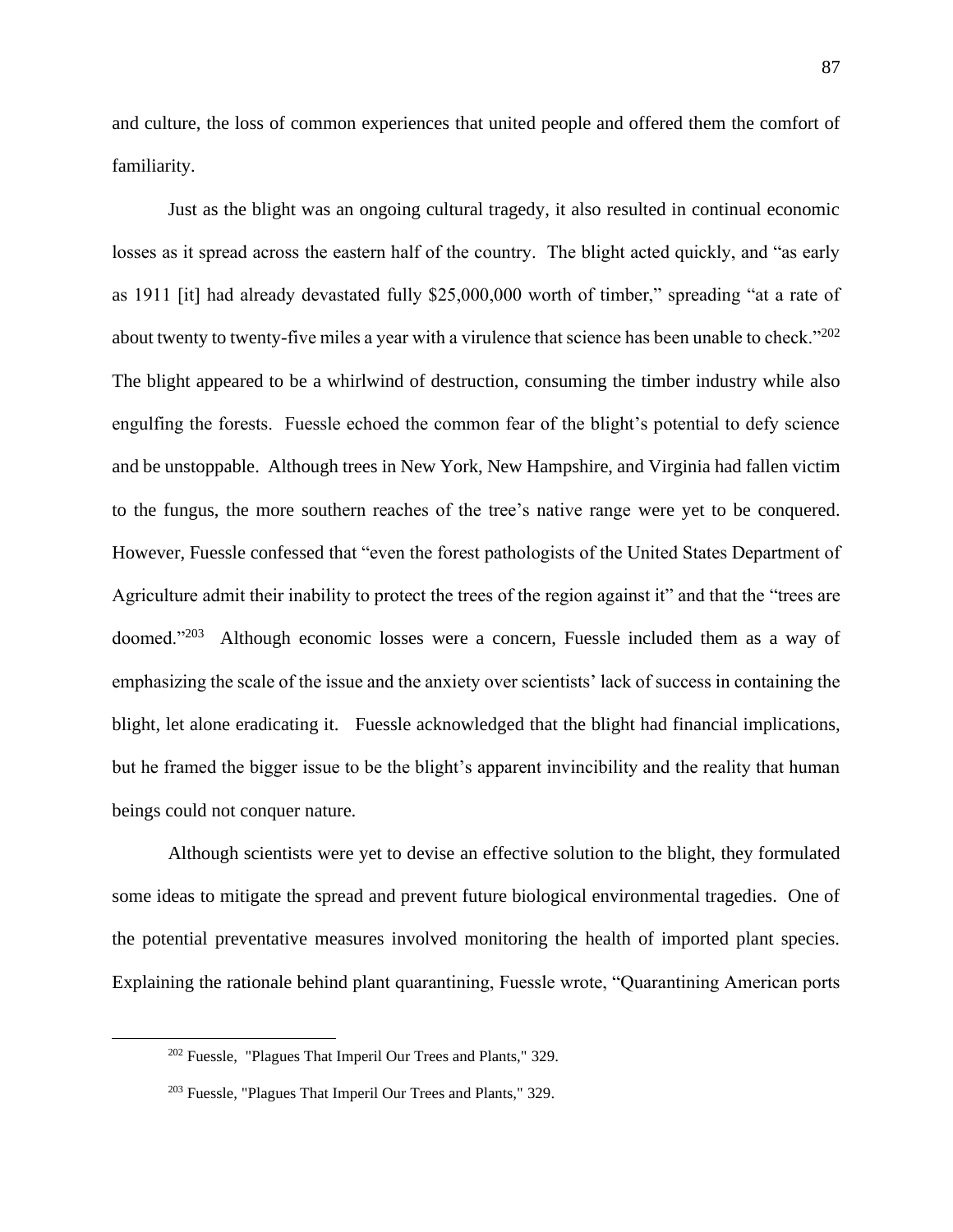against the entry of immigrants infected by contagious diseases has long been a painstaking measure of public safety. But plant quarantines to protect American trees and plants against the importation of diseased nursery stocks is a development of only recent years."<sup>204</sup> Just as immigrants had to be inspected for public health reasons upon arriving in the country, so too should foreign plants. The American chestnut blight acted as a prime example of the consequences of not inspecting imported plants because the "blight unquestionably owe[d] its origin to the admission of diseased nursery stock from Japan."<sup>205</sup> Fuessle portrayed the American chestnut blight as an instigator for Americans to become more aware of what was entering the country. However, interestingly, the solution was to inspect imported plants instead of banning them, showing that people still believed that they could mix domestic and foreign species without risking another environmental disaster. The devastation of the American chestnut tree inspired people to view imported plants as immigrants that need to be inspected and quarantined, becoming more defensive and skeptical of what entered the country.

The seriousness of the American chestnut blight issued an awakening of awareness of environmental fragility, inspiring Americans to take steps to protect their staple crops from the ravages of foreign pathogens. After seeing the blow dealt to the chestnut crop, people became fearful of similar devastation falling upon other staple crops such as apples, potatoes, corn, and wheat. The onset of the blight caused by the foreign fungus "marked the advent of an era of exceedingly interesting and dramatic warfare that has since been waged vigilantly, resourcefully, and incessantly by Uncle Sam against pathological perils that trees and plants, no less than the

<sup>204</sup> Fuessle,"Plagues That Imperil Our Trees and Plants," 329.

<sup>205</sup> Fuessle, "Plagues That Imperil Our Trees and Plants," 329.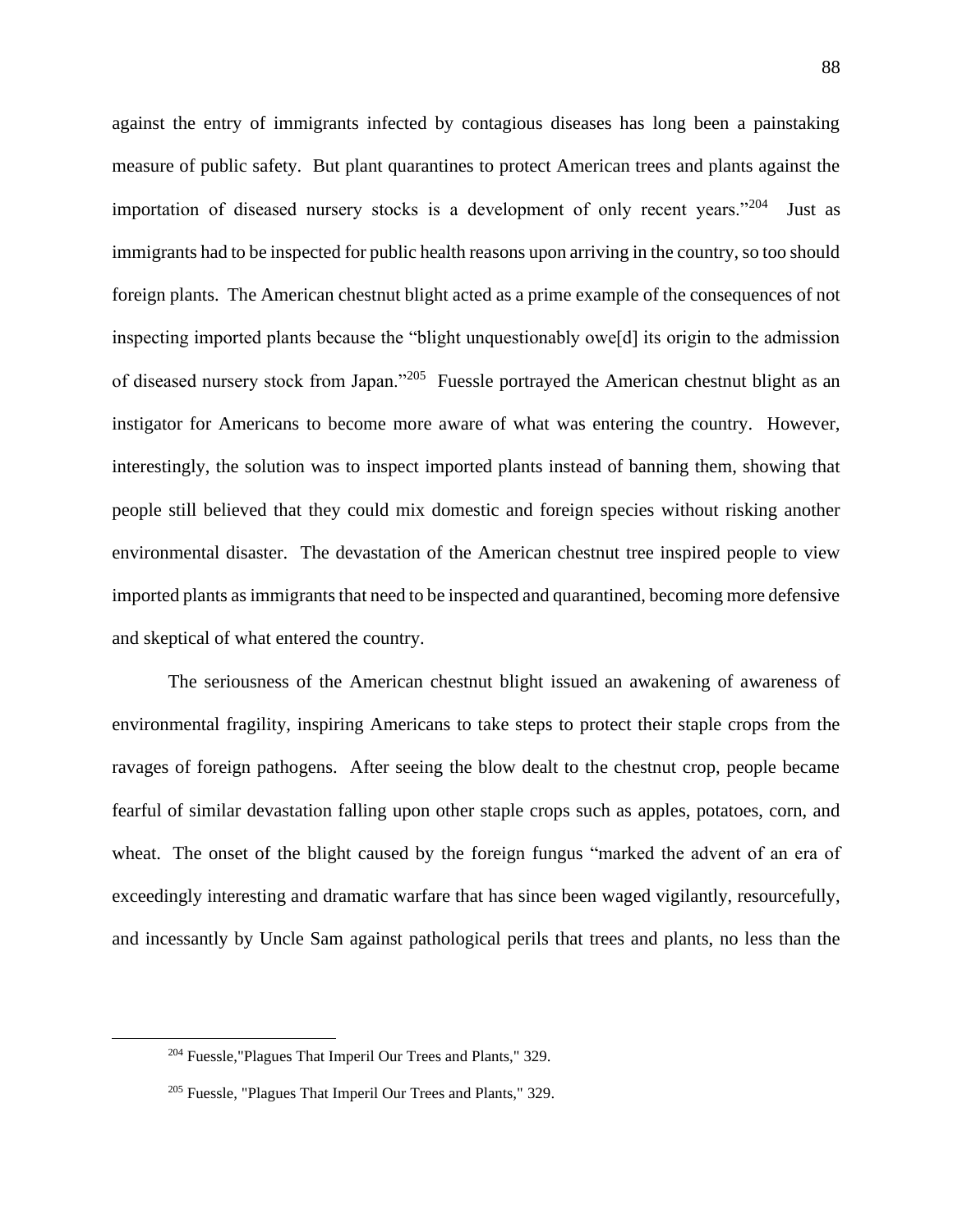human body, are heir to."<sup>206</sup> Any threat on American soil, whether it be to the people or to the flora, was not to be taken lightly but instead combatted with a determined American spirit. Fuessle subtly compared the blight and other foreign plant pathogens as threats to the nation that must be suppressed with warlike dedication and effort, instilling a sense of environmental patriotism. As a protective and cautionary measure, a "total of fifty-four different plant quarantines have been issued, of which thirty-five continue in force." $207$  Just as Americans attempted to protect themselves from diseases brought by immigrants, the Department of Agriculture issued an incredible amount of plant quarantines as a way of protecting the country's native species. Defending American plant life was just as important as protecting the lives of Americans, offering a new perspective on the value of the environment in the United States. "It is as important, from the point of view of human life," Fuessle wrote, "to protect our ports against these afflictions, as it is, from the point of view of human life, rigidly to bar from our ports of entry immigrants suffering from scarlet fever, yellow fever, or smallpox."<sup>208</sup> The American chestnut blight had made people realize the potential devastation that could occur from mixing foreign and domestic species, giving them a reason to rally behind a sense of environmental patriotism and protect their own. The issue of the American chestnut blight was not just a biological and environmental one, but it was also an issue of national security, a threat originating outside of the nation's borders.

Much of Fuessle's language was evocative of the anti-immigration attitudes that were prevalent throughout the end of the nineteenth century and beginning of the twentieth century. The legacy of negative attitudes towards immigrants in the United States originated around 1880,

<sup>206</sup> Fuessle, "Plagues That Imperil Our Trees and Plants," 329.

<sup>207</sup> Fuessle, "Plagues That Imperil Our Trees and Plants," 329.

<sup>208</sup> Fuessle, "Plagues That Imperil Our Trees and Plants," 329.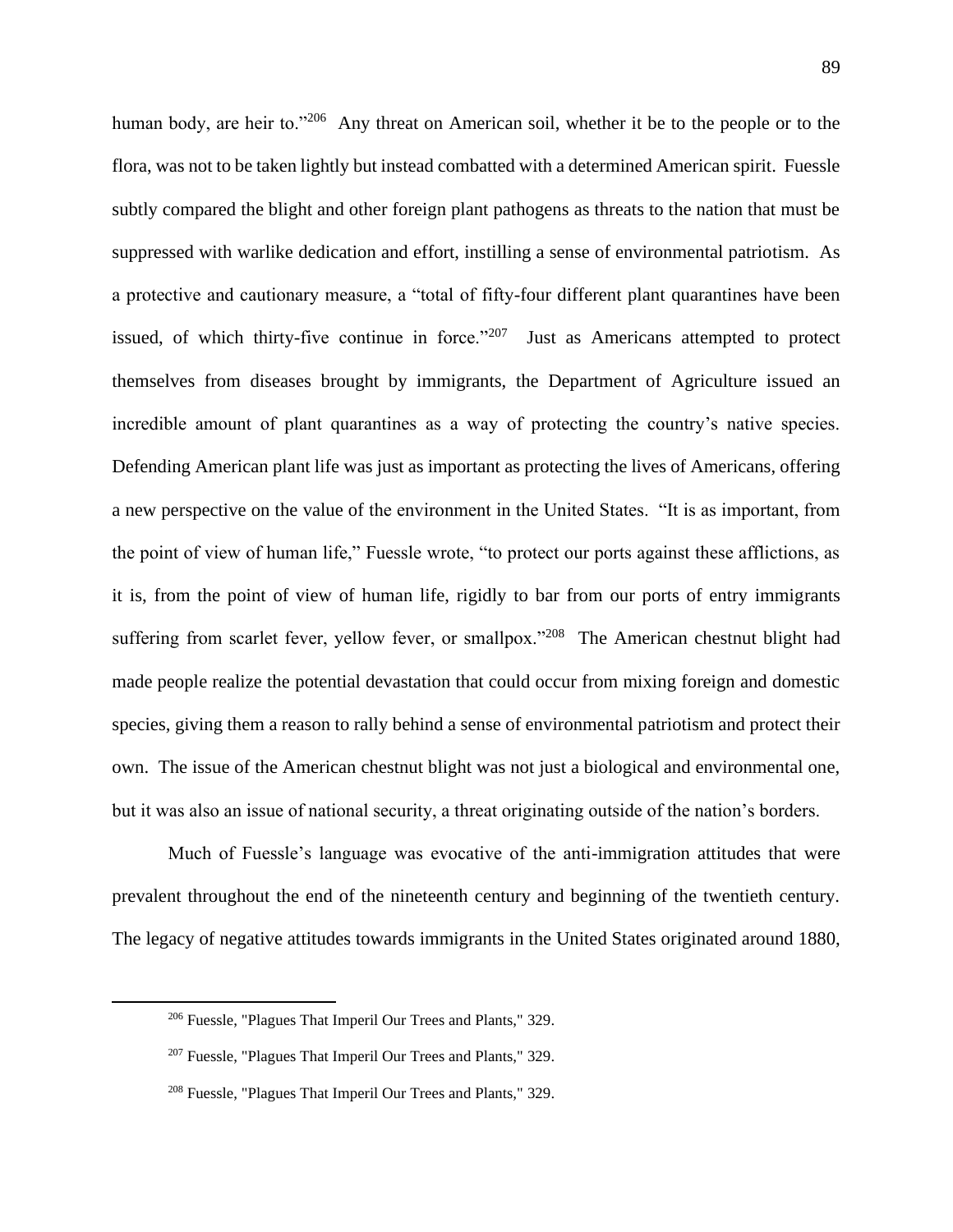which marked the birth of the concept of Americanization. American-born citizens became concerned by the waves of immigrants flooding the nation. As Anne C. Schenderlein explains, "Americanization initiatives were generally geared to transforming immigrants into 'good Americans' by teaching them English and educating them about the country's history, politics, economy, laws, customs, and ways of life."<sup>209</sup> These initiatives "remained particularly strong until the passage of the National Origins Act of 1924, which restricted the immigration of eastern and southern Europeans and essentially stopped that of Asians."<sup>210</sup> While many immigrants were viewed as a threat to American identity, Japanese immigrants in particular were also seen as a threat to American ecological and human health. Jeannie N. Shinozuka describes that "dominant images of Japanese and Japanese Americans as a contagious and poisonous yellow peril played a key role in shaping anti-Asianism, including legislation that sought to exclude foreign plants and human immigrants."<sup>211</sup> Bubonic plague outbreaks on the West Coast in the 1890s led many skeptical Americans to associate Chinese and Japanese immigrants with plague and pestilence. Other issues with imported foods caused the USDA to blame Asian imports for bringing invasive species that damaged crops such as citrus trees.<sup>212</sup> "The perception of Japanese immigrants as a menace," writes Shinozuka, "continued in the 1910s in the form of contaminated fish sold by the isseri [Japanese immigrants], chestnut bark disease believed to be imported from Japan, and the destruction of thousands of original Japanese cherry trees that would have been

<sup>209</sup> Anne C. Schenderlein, "Americanization before 1941," in *Germany on Their Minds: German Jewish Refugees in the United States and Their Relationships with Germany, 1938-1988* (Berghahn Books, 2020), 25.

<sup>210</sup> Schenderlein, "Americanization before 1941," 25.

<sup>211</sup> Jeannie N. Shinozuka, "Deadly Perils: Japanese Beetles and the Pestilential Immigrant, 1920S-1930S," *American Quarterly* 65, no. 4 (December 2013): 831.

<sup>212</sup> Shinozuka, "Deadly Perils," 832.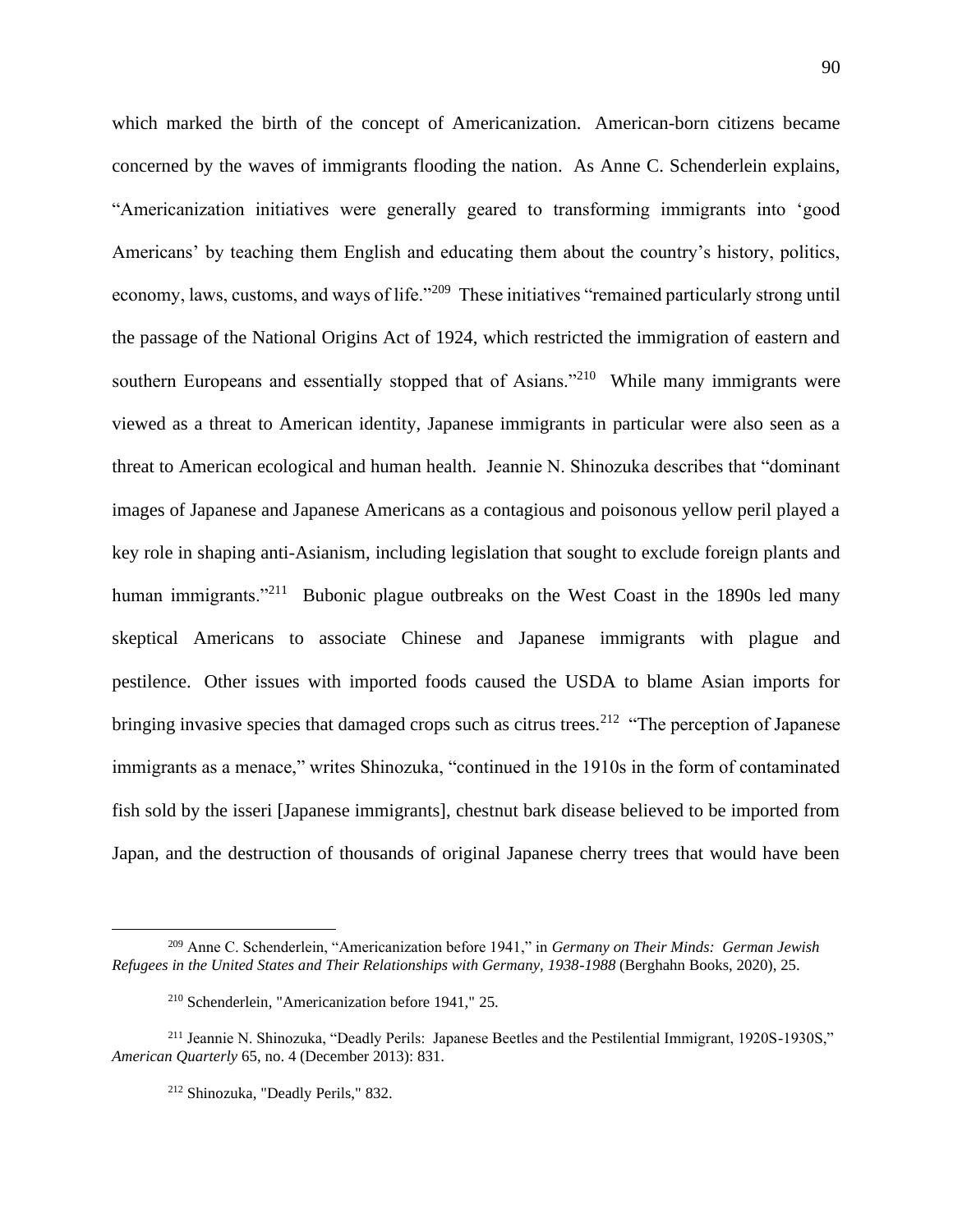planted in Washington, DC, had they not been infested."<sup>213</sup> Fuessle was writing at the height of anti-immigration sentiments, publishing his article just one year before the National Origins Act of 1924 was passed. His opinions about quarantining plants and defending American flora from unwanted pests was an allusion to the anti-immigration attitudes of the time.

Along with expressing his anxieties and concerns about the blight and importing plants, Fuessle also provided an update on the work of Dr. Metcalf, the head pathologist working for the government to contain plant pathogens.<sup>214</sup> Metcalf initially "urged the Government to open official fire upon the chestnut blight long before actual operations were undertaken; and again it was he who advised that the fight be abandoned when it became clear to him that it could not possibly be won."<sup>215</sup> Dr. Metcalf was a pioneer in the field of tree pathology, which has been understudied prior to the outbreak of the blight. Although little could be done to protect the American chestnut tree from foreign pathogens after the arrival of the blight, its fate testified to the importance of the field of research and the hope that science might be able to help prevent similar devastations in the future. Fuessle portrayed Dr. Metcalf as an advocate for regulating imported plants, stating, "He [Dr. Metcalf] was the first to recognize that the chestnut blight was an imported disease, and since 1908 has constantly preached the doctrine that it is easier to keep out a foreign peril to plants than to fight it once it is intrenched."<sup>216</sup> Dr. Metcalf's research showed that preventative measures were more effective than responsive ones, encouraging people to consider the consequences of importing plants. Despite having little hope of a cure, the American

<sup>213</sup> Shinozuka, "Deadly Perils," 833.

<sup>214</sup> Fuessle, "Plagues That Imperil Our Trees and Plants," 330.

<sup>215</sup> Fuessle, "Plagues That Imperil Our Trees and Plants," 331.

<sup>216</sup> Fuessle, "Plagues That Imperil Our Trees and Plants," 331.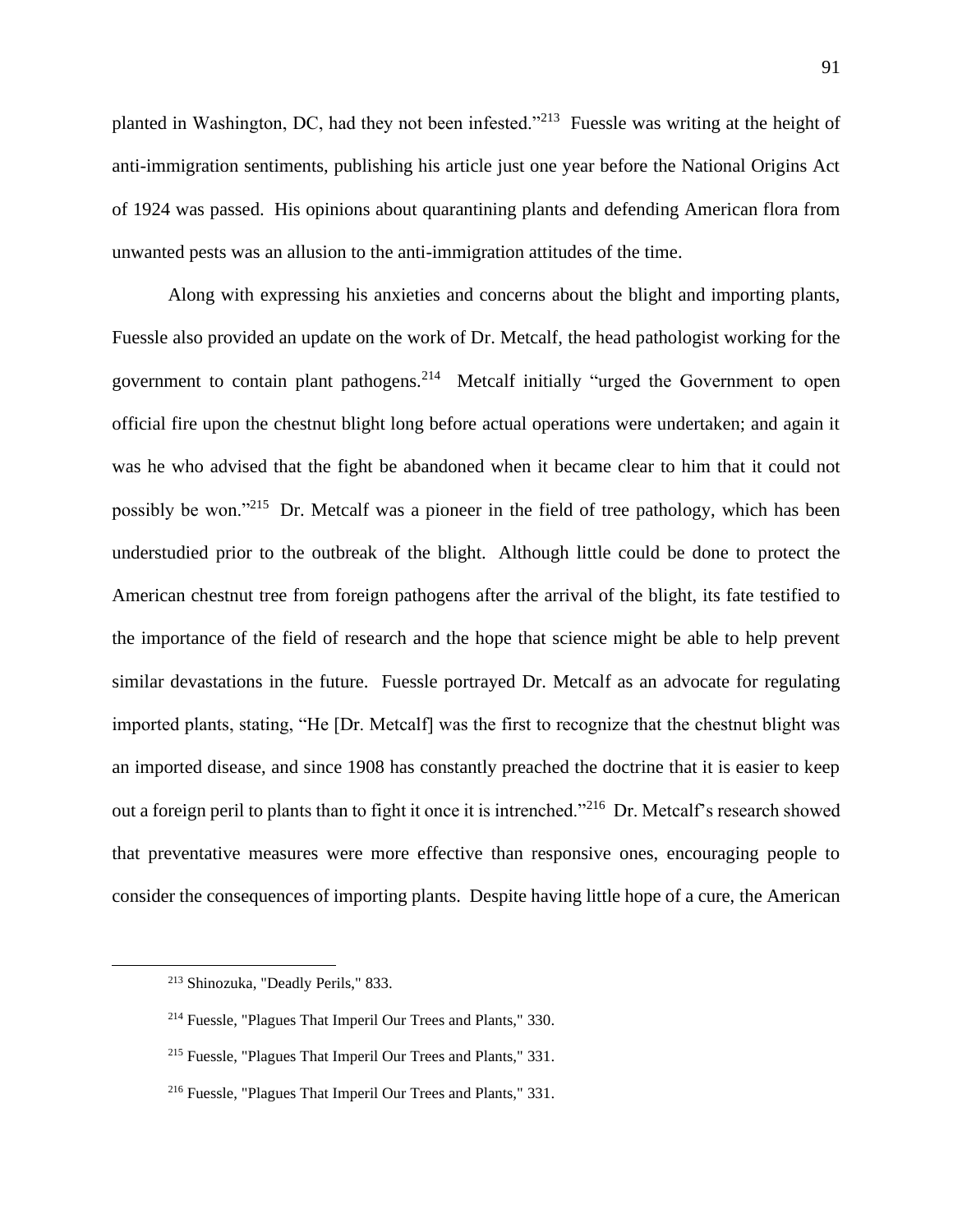chestnut blight acted as a catalyst, inspiring research in the under-explored field of plant pathology with the hope of protecting other domestic plant species from foreign enemies.

The American chestnut blight not only instigated advances in the field of plant pathology in the United States, but it also motivated Congress to act by establishing regulations and protocols for imported plants to avoid future crises. Already a cultural, economic, environmental, and scientific issue, the American chestnut blight also influenced national politics. In 1912 Congress passed the Plant Quarantine Act, which instituted the Federal Horticultural Board to inspect plant imports and to establish quarantining protocols. Once the Board began inspecting imported plants, it became very aware of the importance of inspection: "The rapid discovery of one new disease after another became so alarming to the Board that public hearings were held to arrive at a basis of reasonable yet sufficient action."<sup>217</sup> A mandate from June 1, 1919 issued the "general exclusion of all nursery stock except fruits, vegetables, cereals, and seeds."<sup>218</sup> The Board attempted to strictly regulate the species entering the country while respecting people's dependence on imported plants for food. However, the mandate "caused a storm of protest, and has resulted in almost continuous controversy."<sup>219</sup> The people were upset by having their ports regulated, indicated another carnation of the economic upset caused by the blight. The blight had extended its influence to include legal and federal matters, which was a testament to its multifaceted expansiveness. The federal government was picking up the states' slack on enforcing plant quarantines, which "developed into a general rigid limitation of entry, but now it seems that the point has been reached at which the authorities must strike the proper balance between a rigid general quarantine and the

<sup>217</sup> Fuessle, "Plagues That Imperil Our Trees and Plants," 332.

<sup>218</sup> Fuessle, "Plagues That Imperil Our Trees and Plants," 332.

<sup>219</sup> Fuessle, "Plagues That Imperil Our Trees and Plants," 332.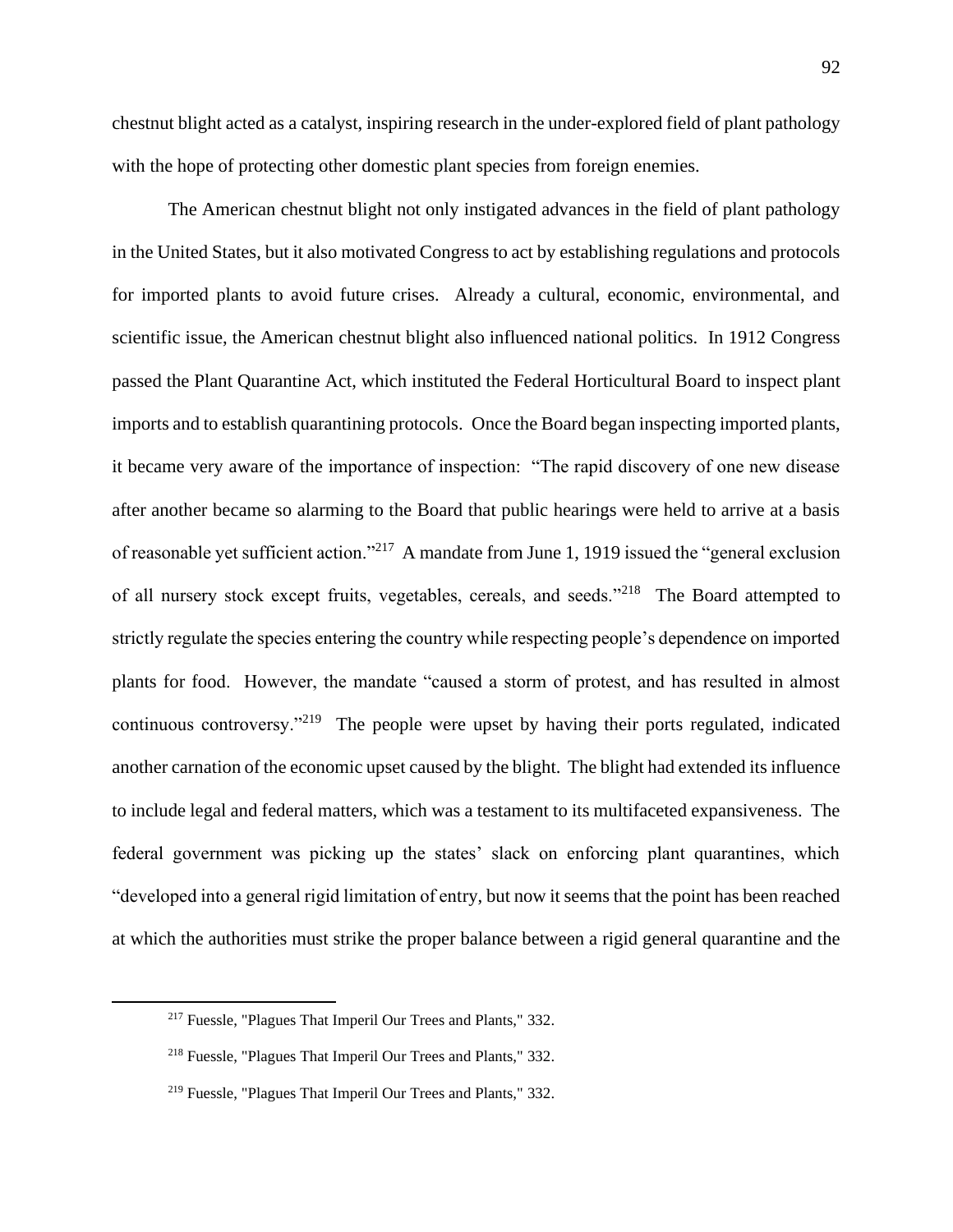pressing requirements of America as a factor in world trade."<sup>220</sup> Not only was the American chestnut blight compromising domestic economics, but it was also negatively influencing the United States' role in the global economy as well. The blight was an issue of competing values: domestic safety versus economic prestige.

To draw attention to the necessity of the government's intervention to prevent future plant pathogen outbreaks, Fuessle utilized patriotic language and imagery, depicting fighting foreign pathogens as a war fought for the American people and landscape. Despite lacking proper funds and public support, the government would continue regulating imports because "the men charged by the Government with keeping infections out of our ports are making one of the bravest and most brilliant fights ever conducted on behalf of the American public."<sup>221</sup> Fuessle viewed plant quarantining as an issue that transcended economics and politics, one that was for the greater good and being selflessly waged. The American chestnut blight was not the first foreign plant pathogen to wreak havoc on domestic species, and it would not be the last. He applauded the government's fight and saw it just as much as a means of protecting the people as it was of protecting the plants. In explaining the seriousness of the threat and the paranoia of the unknown, Fuessle wrote, "In torrid jungles and in distant forests unknown and unnamed infectious diseases of plants are thriving, and are lying in wait for the opportunity to attack American fields and orchards."<sup>222</sup> The foreign plant pathogens were the enemy, and they were targeting American soil. The people needed the government's intervention to protect them as well as to protect the bounty of the American landscape. Fuessle evoked a sense of patriotism as well as a suspicion of foreign plants

<sup>220</sup> Fuessle, "Plagues That Imperil Our Trees and Plants," 332.

<sup>221</sup> Fuessle, "Plagues That Imperil Our Trees and Plants," 332.

<sup>222</sup> Fuessle, "Plagues That Imperil Our Trees and Plants," 332.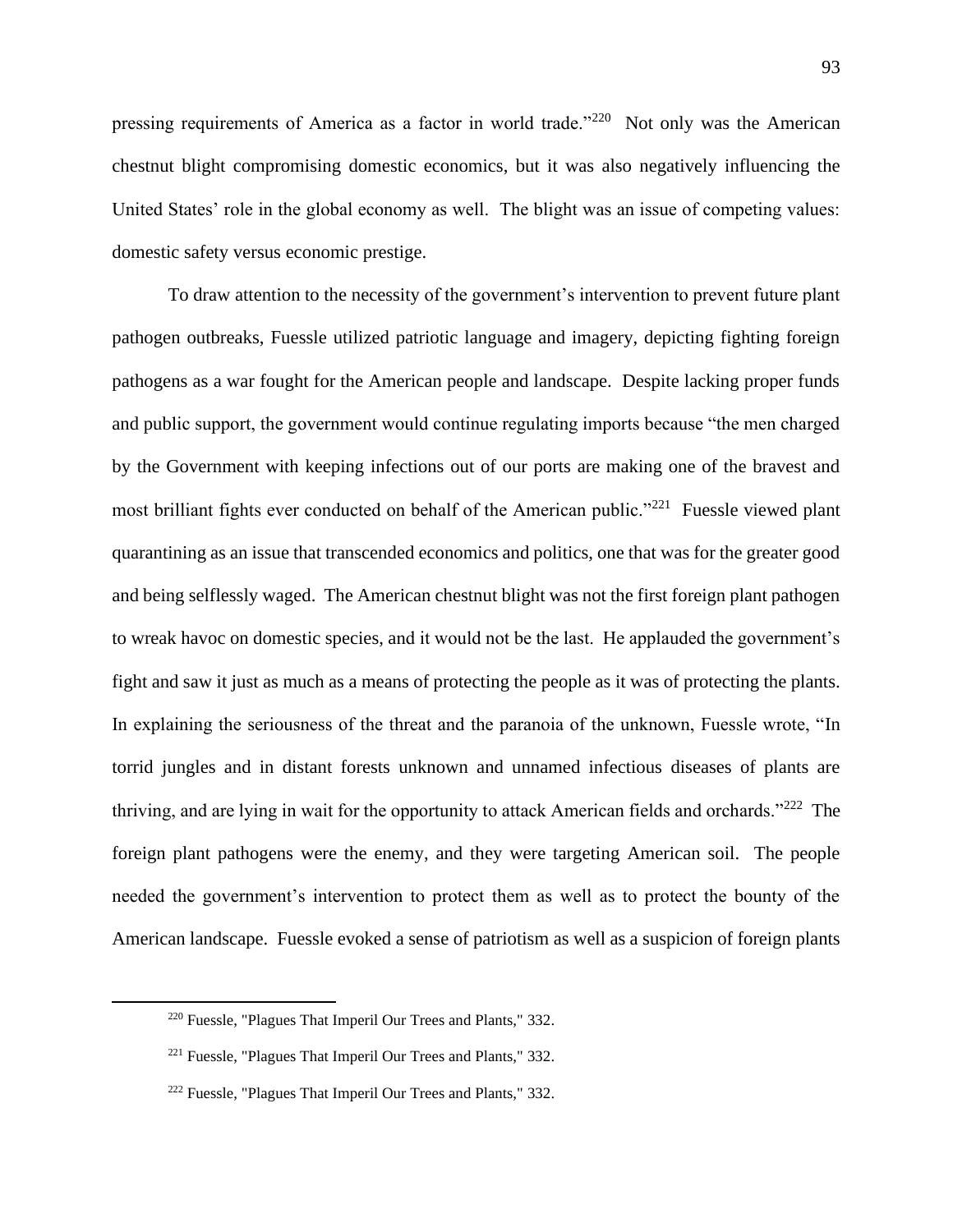to instill the idea that another outbreak like the American chestnut blight would be just as serious as war waged by a foreign nation.

Americans reacted and responded to the American chestnut blight in various ways, mourning the loss of the tree's cultural and economic influences while fearing the devastation of outbreaks among other species. Although many people had hope that science would provide a solution, they realized that nature was far more complex than they anticipated, and they had mixed reactions to the importation restrictions, highlighting that people were conflicted between preserving economics and protecting the American landscape. For much of the beginning of the twentieth century, the fate of the tree was grim at best, but scientists remined dedicated to finding a way of protecting the tree, showing that the tree held such an important place in American life that it was worth fighting for the impossible. While tragic, the American chestnut blight forced Americans to confront the potential dangers of mixing imported plants with domestic species. However, people like Fuessle patriotically and nationalistically rallied behind the governmentissued plant quarantines because they were meant to protect both the American soil and the people from pathological enemies. The way that the blight raised cultural, economic, political, and scientific concerns exemplified the complex, multilayered, and evolving relationship that the American chestnut had with the American people.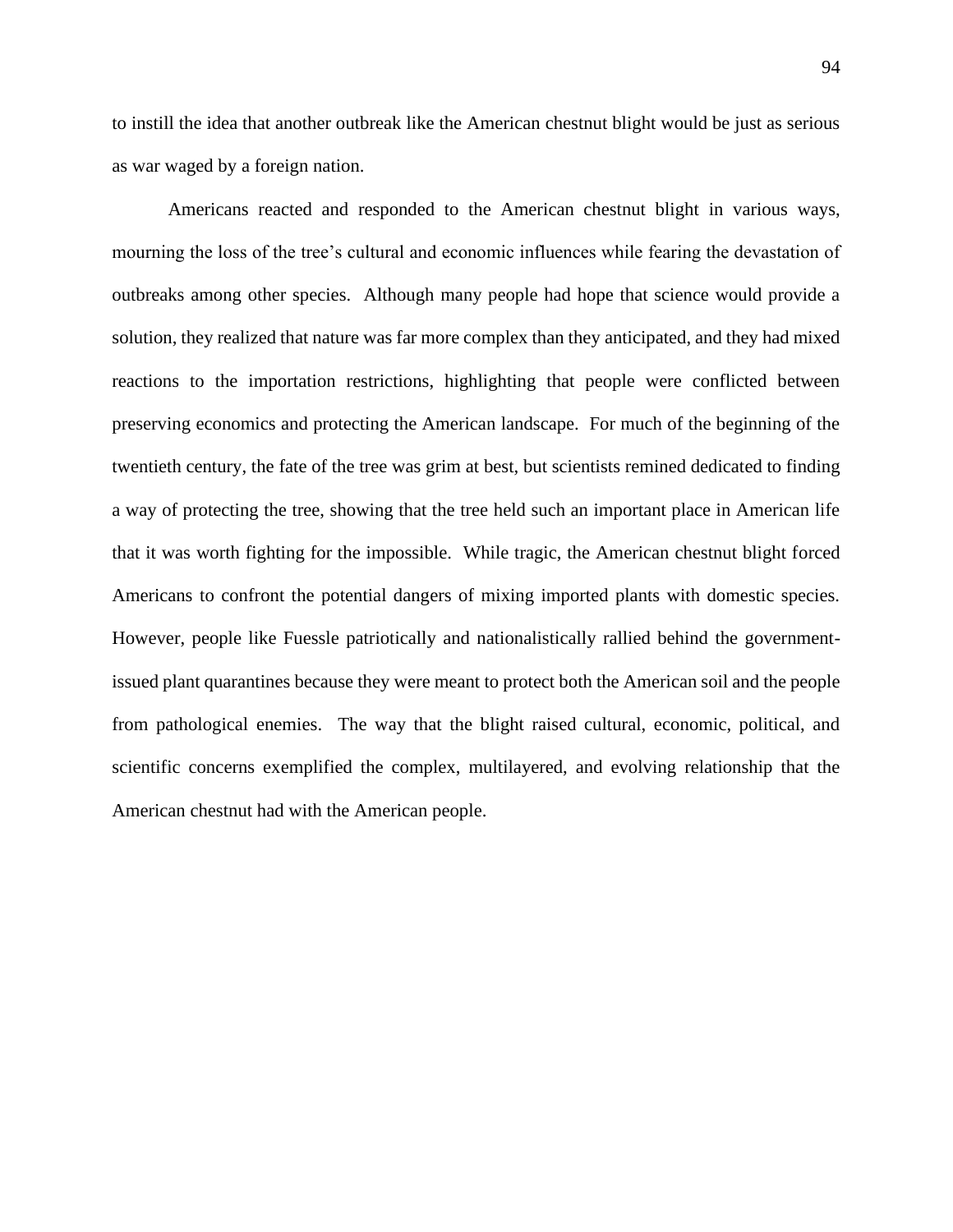## **EPILOGUE**

Over a century after the outbreak of the blight, Americans are still fighting for the American chestnut tree. Although few people today can recall a time when chestnut vendors populated streets or when chestnutting adventures were a favorite pastime, the American chestnut tree has solidified its place in American history and identity. Today, many of the people who keep the memory of the American chestnut tree alive are scientists, but the establishment of the American Chestnut Foundation and other local organizations have offered an opportunity for volunteers, young and old, to have a hand in the tree's restoration process and to have a taste of the intimate relationship that their ancestors shared with the tree. The blight radically transformed the perspective that people had of the tree. It no longer bears the same cultural symbolism nor the same economic identity that it bore in the nineteenth and early twentieth centuries. However, it has acquired a new identity. Instead of educating children on moral values, it teaches them about science, conservation, and biodiversity. Although the American chestnut tree can no longer link generations through shared experiences, the efforts to bring back the tree express forethought for the next generation and the desire to leave the world a better place. The American chestnut tree's ability to not only evade complete extinction but to also combat oblivion indicates that the tree has become and remains a symbol of perseverance and determination.

Although the people who witnessed the grandeur of the chestnut tree had long since faded, there were some people who were alive during the tail-end of the reign of the American chestnut tree, and their stories not only preserve the memory of the tragedy, but they also bridge the gap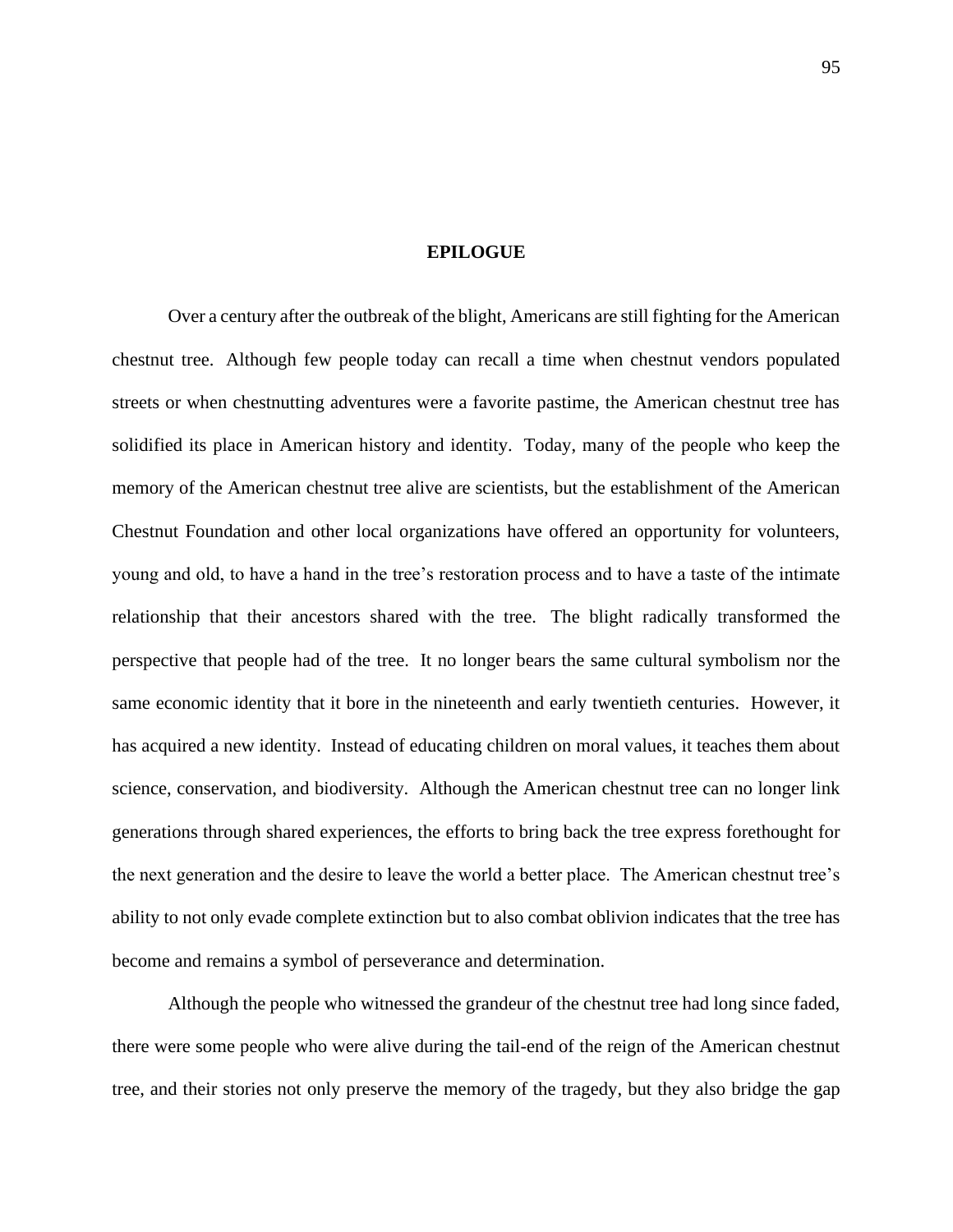between the tree's demise and its comeback. The modern efforts to bring back the tree has given people the opportunity to reflect on their fond childhood memories and have hope that future generations could also enjoy the American chestnut tree. Al Southwick, an elderly opinion columnist for a local Worcester newspaper, was inspired by a recent news report on the chestnut harvest from a nearby park. He appreciated the work that many people were performing "in the long campaign to return the American chestnut tree to its former health and glory."<sup>223</sup> Living through the 1930s, Southwick has some recollections of the time when American chestnut trees naturally populated the forests, despite its decreasing abundance. Reminiscing over his childhood memories on his remote farm in Leicester, MA, Southwick writes, "Our days were spent among the trees, cutting wood for the furnace and kitchen stove and narrow saplings for fences and gates, for repairs to the barn, sheds and other outbuildings."<sup>224</sup> Southwick offers a living testament to the practical uses for the American chestnut tree in the country lifestyle, and he expresses a sense of dependency on the woods that enveloped his family farm. The separation between nature and the built environment was very slight for Southwick because so much of his constructed surroundings came from the American chestnut trees. At a personal level, the American chestnut tree had maintained an obsolete, subsistence-based relationship with Southwick and his family that was otherwise largely lost when the American chestnut tree overtook the timber industry. Southwick's memories preserve the sense of dependency and reliance on the American chestnut tree that was characteristic of the nineteenth century, and his ability to share his memories in the twenty-first century keeps the sense of respect and reverence for the tree alive.

<sup>&</sup>lt;sup>223</sup> Southwick, "Al Southwick: The Chestnut Tree--a Storied Past, Tragic Decline and Hopes for Its Future," telegram.com, October 25, 2018, https://www.telegram.com/opinion/20181025/al-southwick-chestnut-tree- --storied-past-tragic-decline-and-hopes-for-its-future.

<sup>224</sup> Southwick, "Al Southwick."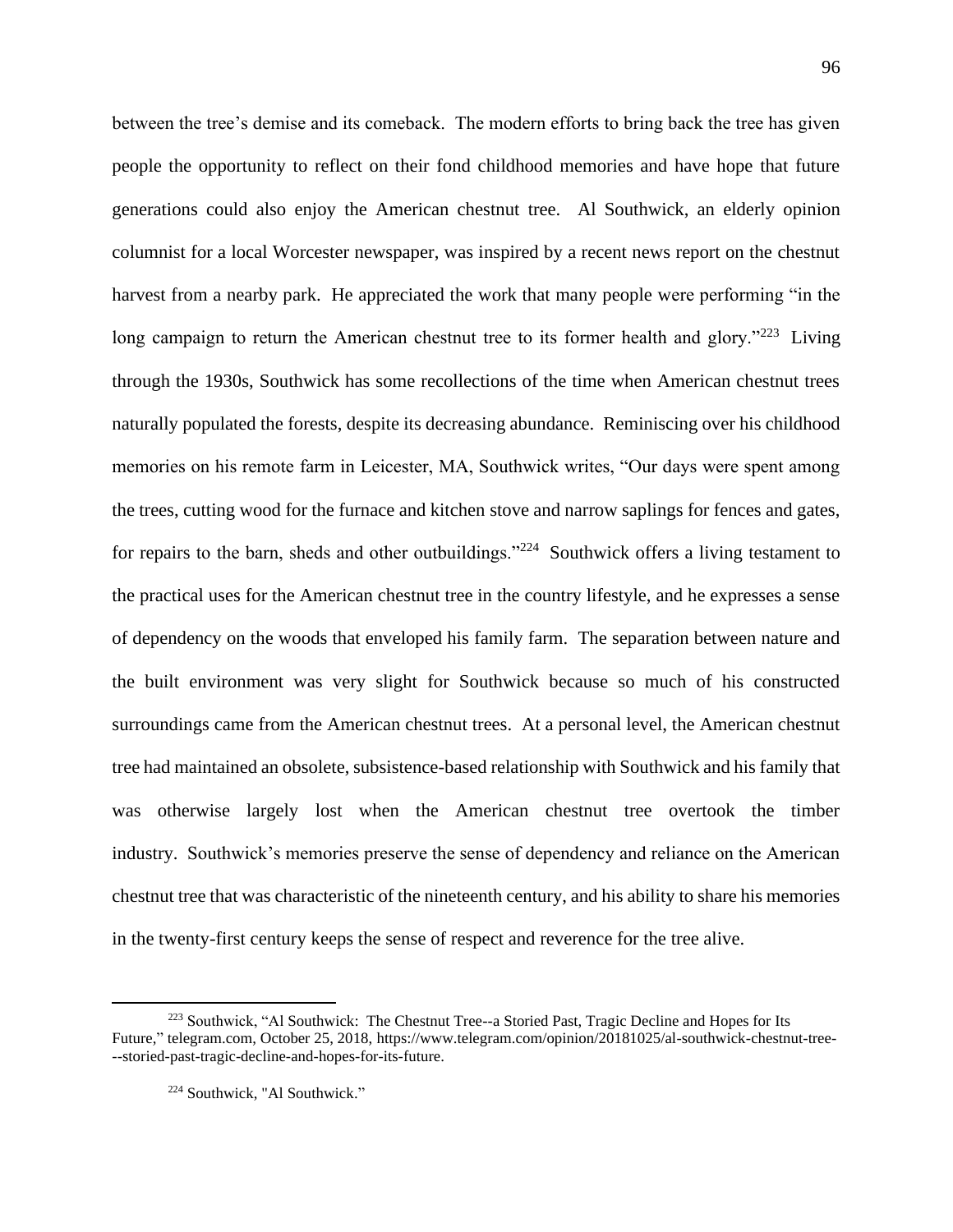By vocalizing his personal encounters with the American chestnut tree and the stories told by his elders, Southwick plays a crucial role in connecting the generation that grew up with the American chestnut tree and the generation that was saving it, reaffirming the importance of bring back the tree. Southwick has not been able to experience the American chestnut tree the same way that his father did, but by sharing his recollections of his father's stories, he sustains the place that the American chestnut held in American life and the sense of envy towards those who were able to witness the tree's former majesty. "I never got to share in the annual rite that my father would tell us about from the turn of the century," Southwick longingly writes. "In those days people in October collected chestnuts by the bushel, their bristly burrs cracked open by the frost. They were a delicacy, munched on during the long winter evenings."<sup>225</sup> Although nearly gone, the American chestnut tree was never forgotten. The personal relationship that many people built with the tree through chestnutting had become ingrained in American memory. Southwick's father offered his memories as a way of sharing chestnutting with his children. He kept the thrill of the adventure and the wonderment of the natural bounty alive by imparting his sense of privilege to harvest the nuts. Although rejoicing over an abundance of chestnuts was a thing of the past, the annual ritual had given people such fond memories that they felt the need to share them with those who could not experience chestnutting so they could have some share in the former tradition.

Although Southwick could not experience chestnutting the way that his father did, he and his brothers invented other ways of deriving joy and pleasure from the tree as it was dying, showing that people's relationship with the American chestnut tree was adaptable to the changing times. Because the dying trees did not produce any nuts, they boys found uses for the bark, which they would peel off the decaying trunks and use to construct makeshift tents. Scouting the forest, they

<sup>225</sup> Southwick, "Al Southwick."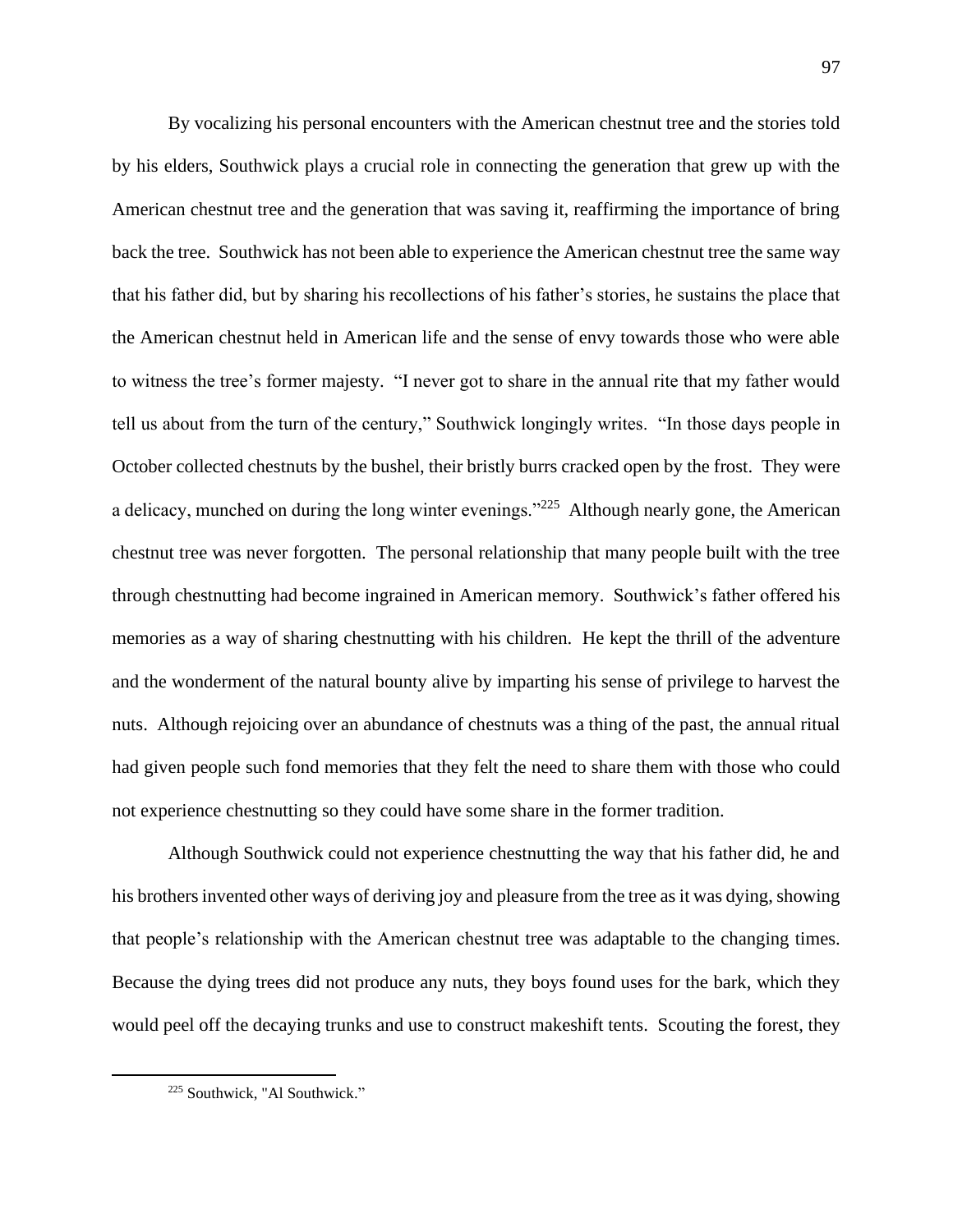would "tug on the bark, detach it from the trunk, then pull it off in sheets ten or twenty feet long."<sup>226</sup> He recalled a sense of childlike wonderment and awe towards the trees, which were his play companions. However, Southwick notices the absence of both the experience and those who had a similar relationship with the trees: "I find it sad that, now that my brothers are gone, there isn't a single person I know with whom I can share those rich memories."<sup>227</sup> Because the American chestnut tree had grown more and more scarce throughout the twentieth century, fewer and fewer people witnessed the trees in their natural environment. Unlike his father, Southwick has trouble finding people who share his memories or can relate to them because of the damage that the blight inflicted on the American chestnut population. As the trees faded, so did opportunities for people to experience the trees and for people to incorporate them into their daily lives. Although Southwick wants to preserve the legacy of the American chestnut tree and its role in youthful pleasure, he feels a sense of isolation because he and his memories have outlived the trees, making his testimony even more crucial to the preservation of the tree's cultural identity.

Southwick's youthful encounters with the American chestnut tree have given him a greater appreciation for the tree's admirability as well as a better understanding of the role that the tree played in American society decades ago, reaffirming the importance of bringing the tree back. He has vivid memories of seeing the dying chestnut trees that had lost their bark because "they stood out in the woods like so many gigantic ghosts among the maples, birches, oaks and ash."<sup>228</sup> Even while the tree was dying, Southwick could tell that the American chestnut tree was remarkable. He recalls, "One chestnut on our property was almost six feet in diameter—the largest tree I ever saw

<sup>226</sup> Southwick, "Al Southwick."

<sup>227</sup> Southwick, "Al Southwick."

<sup>228</sup> Southwick, "Al Southwick."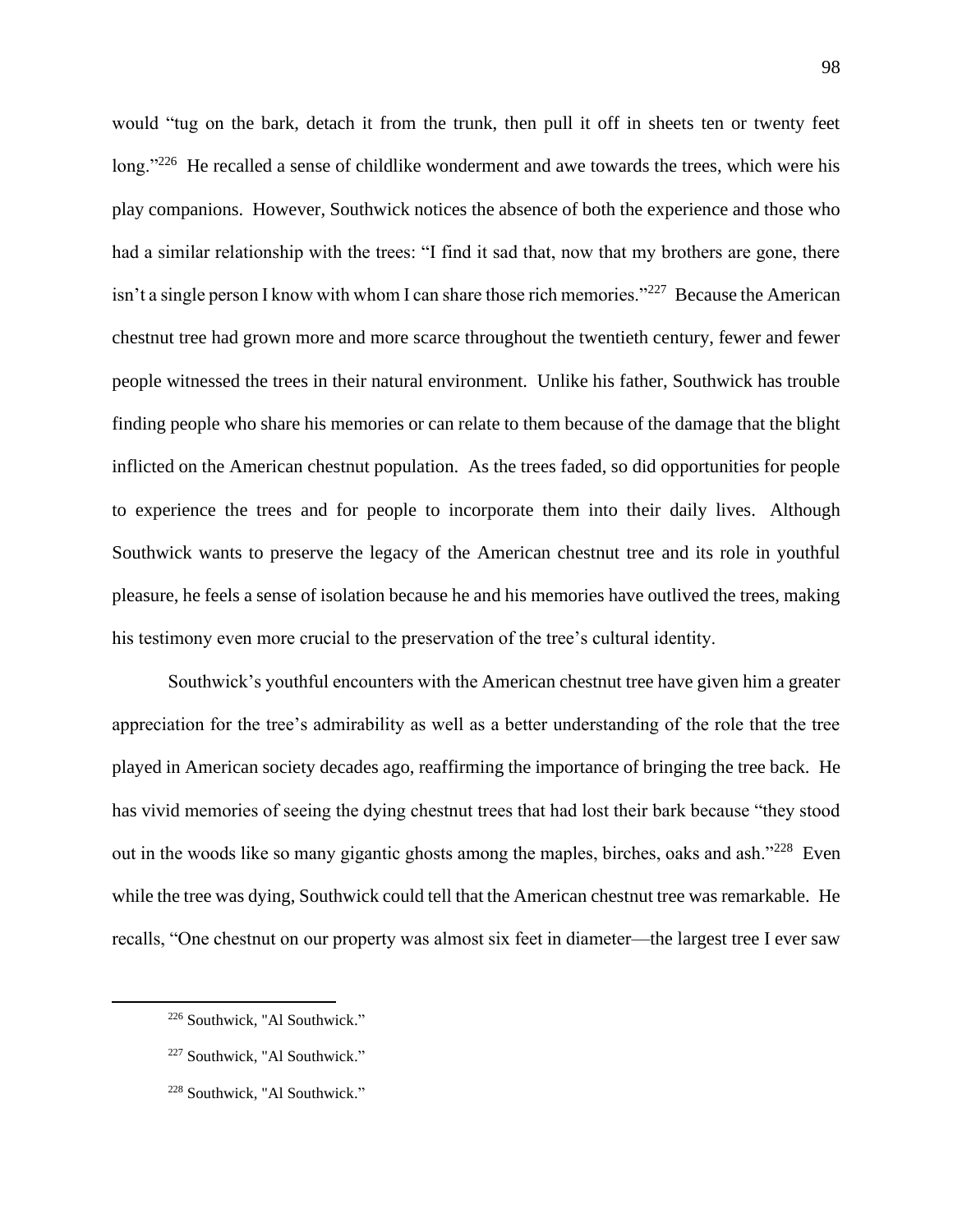in New England. Slowly decaying, it stood for decades as a lonely reminder of its past glory, when it probably cast shade over a half acre around it."<sup>229</sup> Although smaller than previous generations of the American chestnut tree, Southwick acknowledges that the tree stood out, and its legacy and reputation preserved its glory even as the tree physically decayed. Southwick also recounts that working at his father's sawmill business deepened his appreciation for the versatility of the American chestnut tree. "Fifty years after the chestnuts had died in the great extinction," Southwick writes, "chestnut wood was still sound. It had a marvelous resistance to decay. In the 1940s we were sawing out planks and boards as solid and sturdy as they would have been a century earlier."<sup>230</sup> The American chestnut tree's resistance to decay was symbolic to its resistance to fading into oblivion. Although the blight had been decimating the species for over a century, the tree had established itself as a subject of American fondness and appreciation, and its former reputation would help it live on even after it died.

While Southwick's narration of his personal experiences with the American chestnut tree preserve its memory, Paul R. Galloway's account recalls the early efforts of the American Chestnut Foundation, adding a new chapter to the American chestnut tree's story. In the 1990s, Galloway came across an article about Dr. Charles Burnham of the University of Minnesota, a geneticist conducting research on methods to bring back the American chestnut tree. Burnham's idea was based in genetics and involved cross breeding the Chinese chestnut tree, which was resistant to the blight, with the American chestnut tree. However, Galloway noted ulterior motives for the publication of Burnham's work. "[I]t seemed to me," he speculates, "that Charlie was testing the waters to see if Americans really did miss the tree and if it might be worthwhile to put some time

<sup>229</sup> Southwick, "Al Southwick."

<sup>230</sup> Southwick, "Al Southwick."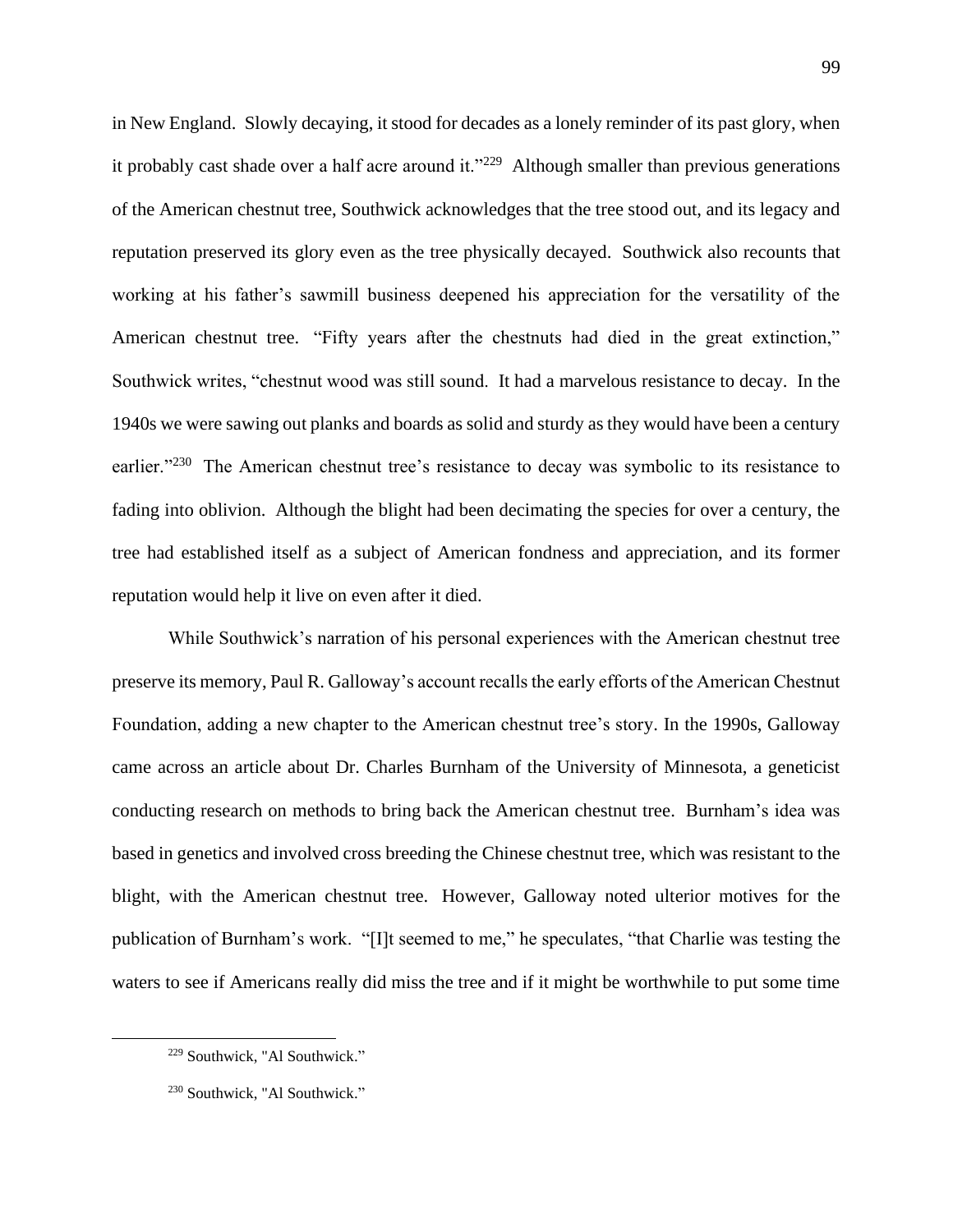and effort into bringing it back."<sup>231</sup> Burnham needed to see if others, besides him, still had a place for the American chestnut tree in their hearts decades after the onset of the blight. The geneticist's publication indicated that he had an appreciation for the cultural and environmental significance of the American chestnut tree, and he was curious to see if those legacies had survived the blight. He was testing whether the tree was still ingrained in American identity.

Affirming Burnham's suspicion that there were some Americans who still remembered and cared about the American chestnut tree, Galloway reflects on his family's relationship with the tree and the legacy they had passed on to him. Although Galloway was not alive when the American chestnut blight was in full force, he has a comprehensive understanding of the devastation because of his parents' and grandparents' accounts. "I have always been aware of the tragic loss of the American chestnut tree, which had happened within a very few years at the beginning of the 20th century, from stories I had heard from my parents and grandparents who told of what a magnificent tree it was," he states.<sup>232</sup> Galloway is part of the American chestnut legacy because of the oral tradition that his parents and grandparents passed to him. He had inherited an appreciation for the tree and an understanding of the intimate relationship people formerly had with the forest wonder as well as the sense of loss that has haunted the environment since the tree's decimation. He further explains, "Those stories have stuck with me and I never got over the feeling that I had been somehow robbed of this wonderful creation of nature."<sup>233</sup> Galloway feels cheated and denied because he could not partake in the chestnutting activities that his parents and grandparents fondly and longingly recalled. His feeling of missed

<sup>&</sup>lt;sup>231</sup> Galloway, "My Chestnut Story," The American Chestnut Foundation, last modified September 2016, https://acf.org/wp-content/uploads/2016/09/My-Chestnut-Story-Paul-Galloway.pdf, 2.

<sup>232</sup> Galloway, "My Chestnut Story," 2.

<sup>233</sup> Galloway, "My Chestnut Story," 2.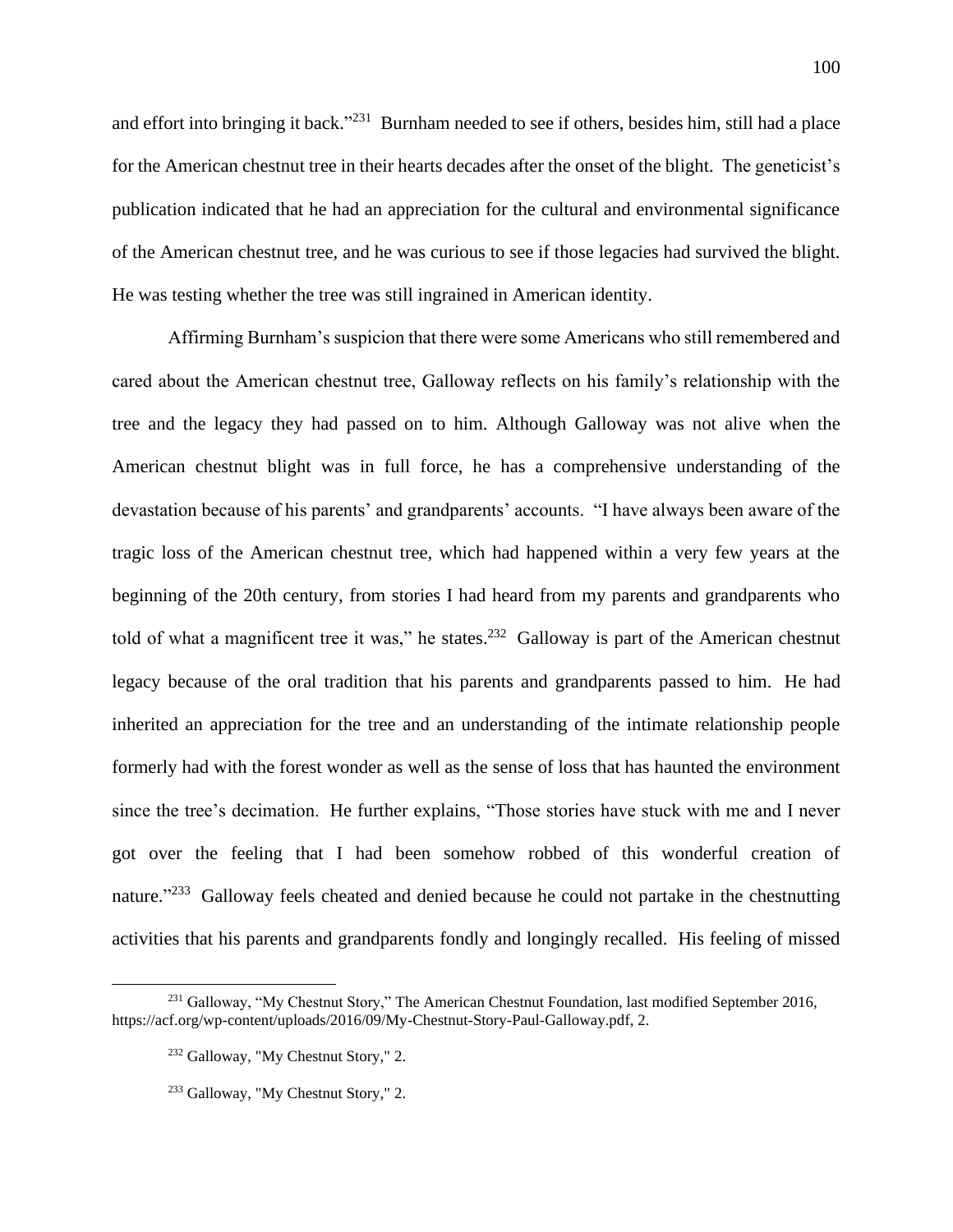opportunity exemplifies that chestnutting was deeply ingrained in American culture in New England. He recalls that grocery stores attempted to replace the American chestnut with Chinese chestnuts, but his mother disapproved greatly. "'These things are nothing like the good old American Chestnuts I knew as a girl growing up on the farm," she would insist.<sup>234</sup> To her, American chestnuts were more than a food source: they were a means of preserving childhood memories and an intimate relationship with the environment. Galloway's mother recognized that American chestnuts could not simply be replaced by something seemingly similar because of their legacy and cultural roots. Although Galloway himself could not witness the American chestnut tree in its greatness, he acts as a source of oral history, preserving the stories, experiences, and attitudes of his elders.

Not only does Galloway honor his family's heritage that valued the American chestnut tree, but he also plays a crucial role in trying to bring it back for future generations to enjoy. Grateful for Burnham's efforts to save the American chestnut tree, Galloway sent him a letter of encouragement. He mentioned that there was an "American chestnut tree of some distinction" that had been growing on his property for several years that had not fallen victim to the blight, which instantly caught Burnham's attention.<sup>235</sup> Shortly after mailing the letter, Galloway received a phone call from Burnham, who was both excited by and curious about Galloway's American chestnut tree. Immediately, Burnham wanted to recruit Galloway into his scheme to bring back the American chestnut tree, asking him to "'pollinate it and send [him]some nuts.'"<sup>236</sup> Unexpectedly, Galloway had become an instrument in the geneticist's great scheme. Not only did

<sup>234</sup> Galloway, "My Chestnut Story," 2.

<sup>235</sup> Galloway, "My Chestnut Story," 3.

<sup>236</sup> Galloway, "My Chestnut Story," 3.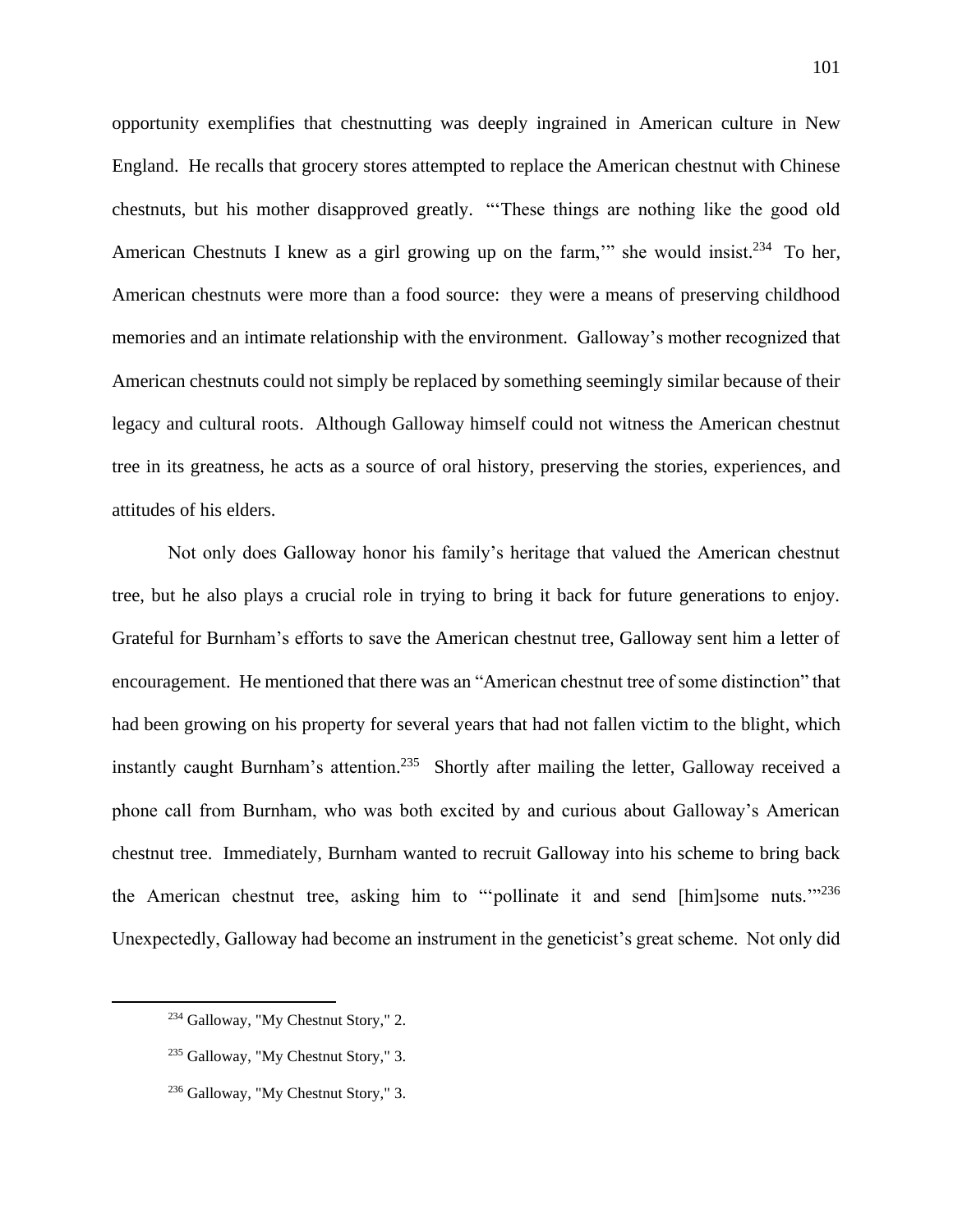Burnham succeed in finding someone who shared his interest in the American chestnut tree, but he also found someone who could help advance his goal. By working together, Galloway and Burnham epitomized the necessary intersection of cultural appreciation with science, affirming the emerging identity of the American chestnut tree as both a memory and a subject of modern science.

Recognizing that his tree could play a crucial role in a considerable effort to reinvigorate the American chestnut tree, Galloway volunteered himself and his tree for a great cause. To pollinate the tree, Galloway and one of his friends assembled a tower that would allow one of them to reach the tree's branches. They would climb several stories to do the deed, but they knew it was essential for Burnham's research.<sup>237</sup> The establishment of the American Chestnut Foundation followed shortly after Burnham and Galloway formed their coalition, bringing Burnham's vision to a larger scale. Within a few years, Burnham, advanced in his years, decided to retire and passed the torch to Fred Hebard, who stayed in contact with Galloway and continued the pollination process. Sadly, Galloway's tree's role in the great comeback story for the American chestnut tree was short-lived. He mourns: "About 1991 our tree started to show signs of the blight. It happened quite rapidly and by 1994 it failed to produce even one leaf and it was done for. Coincidentally, in April of 1995 I got word that Charlie Burnham had passed away at age ninety one."<sup>238</sup> Ninety years after the blight was discovered in New York, trees were still dying from its viciousness. Burnham's death coinciding with the death of Galloway's tree, although seemingly a matter of chance, further emphasized the cultural and intergenerational presence that the American chestnut tree possessed. Whether the tree represented memories of the past or the potential for science to better its future, it imparted a legacy to the next generation.

<sup>237</sup> Galloway, "My Chestnut Story," 4.

<sup>238</sup> Galloway, "My Chestnut Story," 10.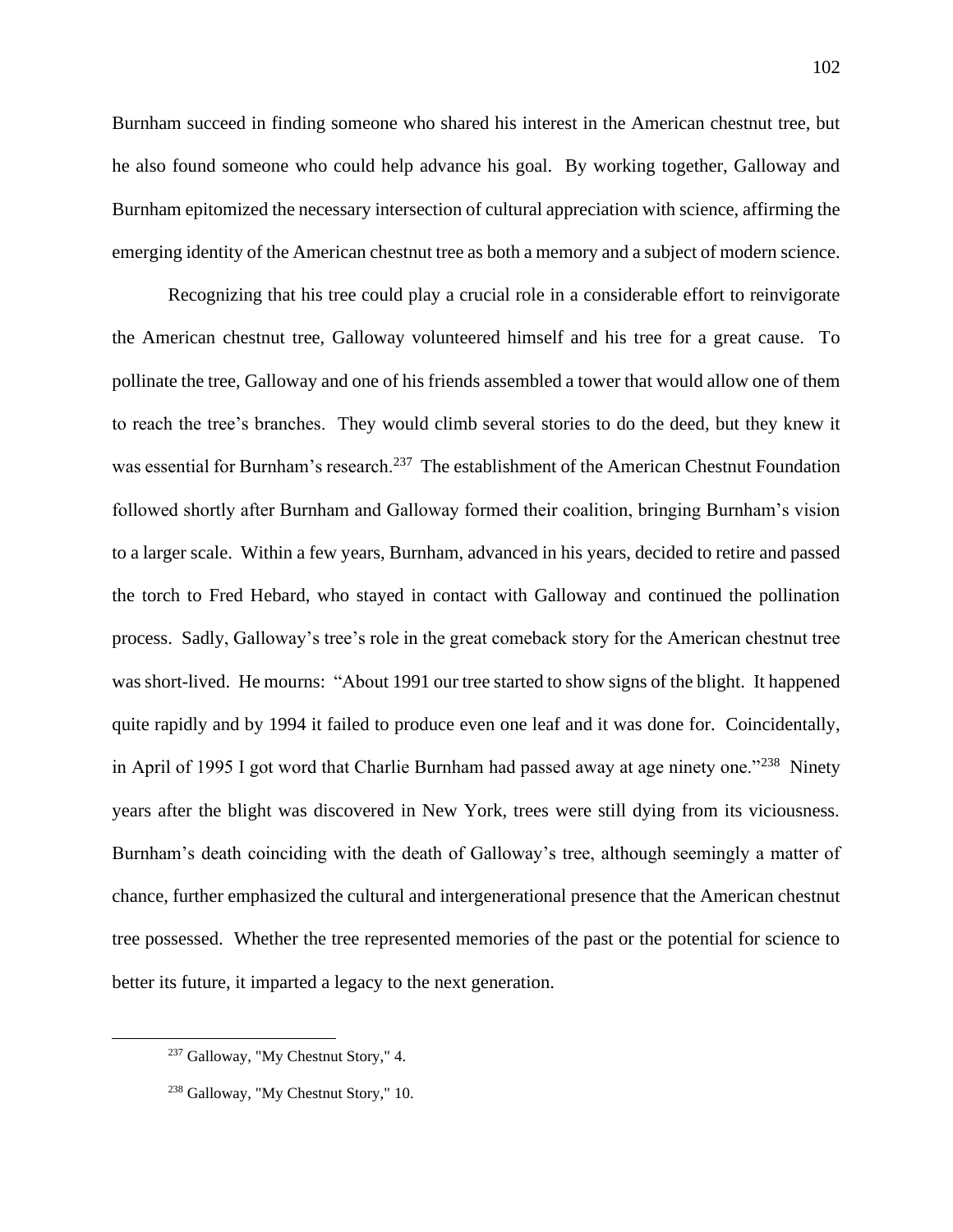Even though Galloway's tree succumbed to the blight, his relationship with Burnham and the American Chestnut Foundation had significant implications years later. Although the circumstances were different, Galloway's pollination efforts were like those of the father in "My Father Planted a Chestnut Tree" because they expressed a sense of forethought and environmental responsibility. Fifteen years after the expiration of his tree in 2011, after falling out of touch with those fighting to resurrect the American chestnut tree, Galloway received a letter from Grace Knight, the president of the Vermont/New Hampshire chapter of the American Chestnut Foundation. She said that she had met Fred Hebard, who inquired about a Paul Galloway from New Hampshire. She reported that the "'current crop of B3F3 potentially blight-resistant seed nuts now being distributed to TACF [the American Chestnut Foundation] members has, on average 1/8th of its genes from the New Hampshire tree that he [Hebard] named "Paul Galloway".<sup>"239</sup> Because of his involvement with Burnham years earlier, Galloway and his tree have left a notable positive influence on efforts to bring back the American chestnut tree. His selflessness and willingness to help with Burnham's cause was literally preserved in the genes of the trees that were potentially blight resistant. Just as the American chestnut tree improved the lives of his ancestors, Galloway worked to improve the fate of the tree. To further carry out Galloway's legacy, Knight had the "'idea to plant some of the seed nuts now being produced in Meadowview [VA] near the location of the original "Paul Galloway" tree."<sup>240</sup> Naming the tree after Galloway was reminiscent of the former communion with the environment that people experienced through the American chestnut tree. Just as Galloway could not experience the American chestnut tree the way that his parents and grandparents did, he will not experience the

<sup>239</sup> Galloway, "My Chestnut Story," 12.

<sup>240</sup> Galloway, "My Chestnut Story," 12.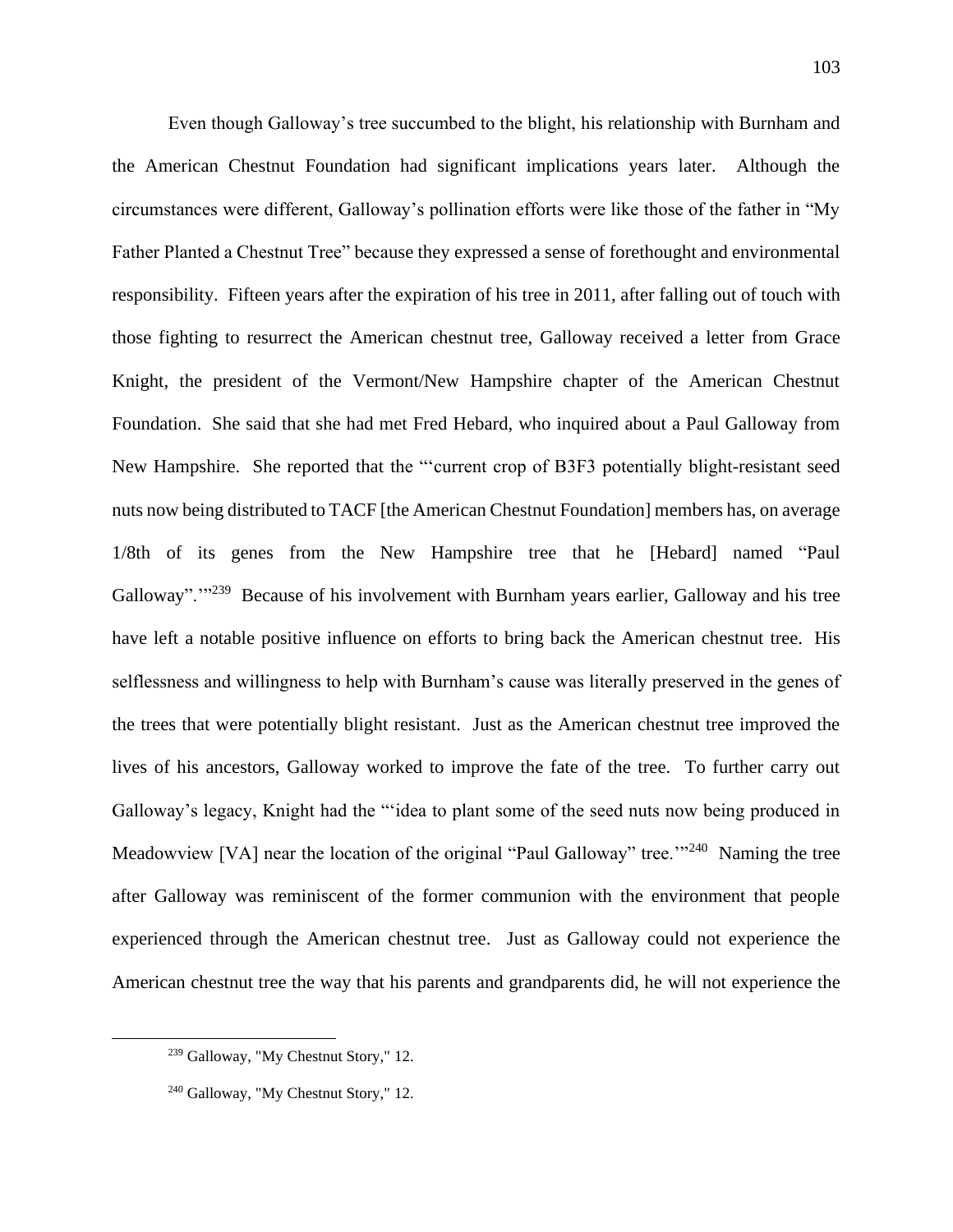American chestnut tree when it returns to its glory. However, he has played a necessary role in bridging the generational gap with the hope that someday the environment and people will once again be able to enjoy the American chestnut tree.

As the scientific research surrounding the American chestnut tree and the local efforts of the American Chestnut Foundation have expanded, the tree has adopted a new identity as an educational resource for elementary school students. As the American Chestnut Foundation has been increasing the number of research orchards it manages, it has also started partnering with schools to not only educate young people on the genetics behind the project, but to also encourage interactive learning in the natural environment. While children in the past were able to play amongst the nuts and branches of the American chestnut tree when it was in its prime, children today can still interact with the tree, albeit in a much different way. By partnering the efforts of the American Chestnut Foundation with schools, students are learning about the legacy of the American chestnut tree and the genetic and environmental science related to the project, all while developing a more intimate relationship with nature.

Spreading the mission of the American Chestnut Foundation to students has been beneficial for the Foundation, and it has played an important part in the long-term goal of bringing back the American chestnut tree, empowering the youth of today with the knowledge that their actions are going to have long-lasting and positive effects. In 2018, members of the Massachusetts and Rhode Island (MA/RI) chapter of the American Chestnut Foundation met with Lisa Collins, the environmental science teacher from the Norfolk County Agricultural High School. Collins had approached the board members of the MA/RI chapter to propose her idea for establishing a seed orchard on the school grounds. Eagerly, the board members began planning with Collins and her students to turn her vision into a reality, and they decided to meet with the students to begin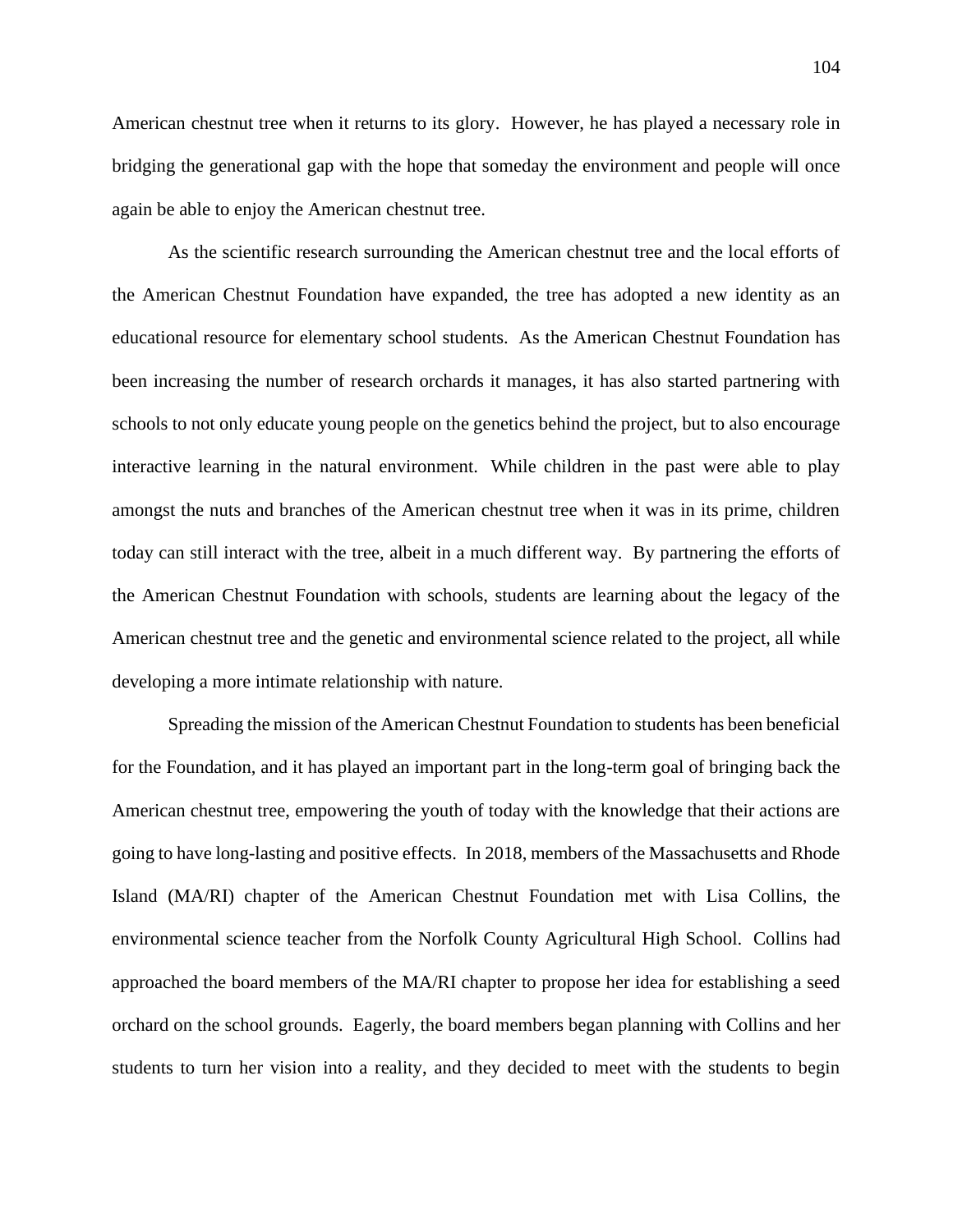educating them on the American chestnut tree. Kathy Desjardin reports, "On the day we visited Lisa's class we were impressed with the questions and comments of students and teachers alike. It was apparent that they're enthusiastic about getting involved with TACF and have the resources to follow through."<sup>241</sup> Just as the American chestnut tree caught the interest of children from the nineteenth and twentieth centuries, the American chestnut tree is intriguing to students in modern times. Although more than a century had passed since the American chestnut tree stood as the majesty of the forests, the childlike fascination and natural attraction to the tree has endured.

Collaborating with educational institutions has multiple layers of benefits. In the case of the Norfolk County Agricultural High School, the students are cultivating American chestnut seeds as well as learning about the history of the blight and the former greatness of the American chestnut tree, the interactions within ecosystems, environmental stewardship, and teamwork. Bringing back the American chestnut tree is now an immersive educational experience that inspires youth. "Partnering with educational facilities enables us to reach a large audience of enthusiastic volunteers who could potentially become the leaders of the next generation of our organization," Desjardin proudly reflects.<sup>242</sup> Just like the stories from the nineteenth and twentieth century, the American Chestnut Foundation is encouraging the youth to think about the future and to leave the environment in a better state than the one they inherited. By engaging with students, the American Chestnut Foundation both preserves and reincarnates the intergenerational legacy of the American chestnut tree, inspiring the people of today to strive for a better future.

<sup>241</sup> Kathy Desjardin, "MA/RI Chapter Experiencing Growing Partnerships with Educational Institutions," In the News, The American Chestnut Foundation, August 15, 2018, https://acf.org/our-community/news/ma-richapter-experiencing-growing-partnerships-with-educationalinstitutions/?utm\_source=eSprout+August+2018&utm\_campaign=August+2018+eSprout&utm\_medium=email.

 $242$  Desjardin, "MA/RI Chapter Experiencing Growing Partnerships with Educational Institutions."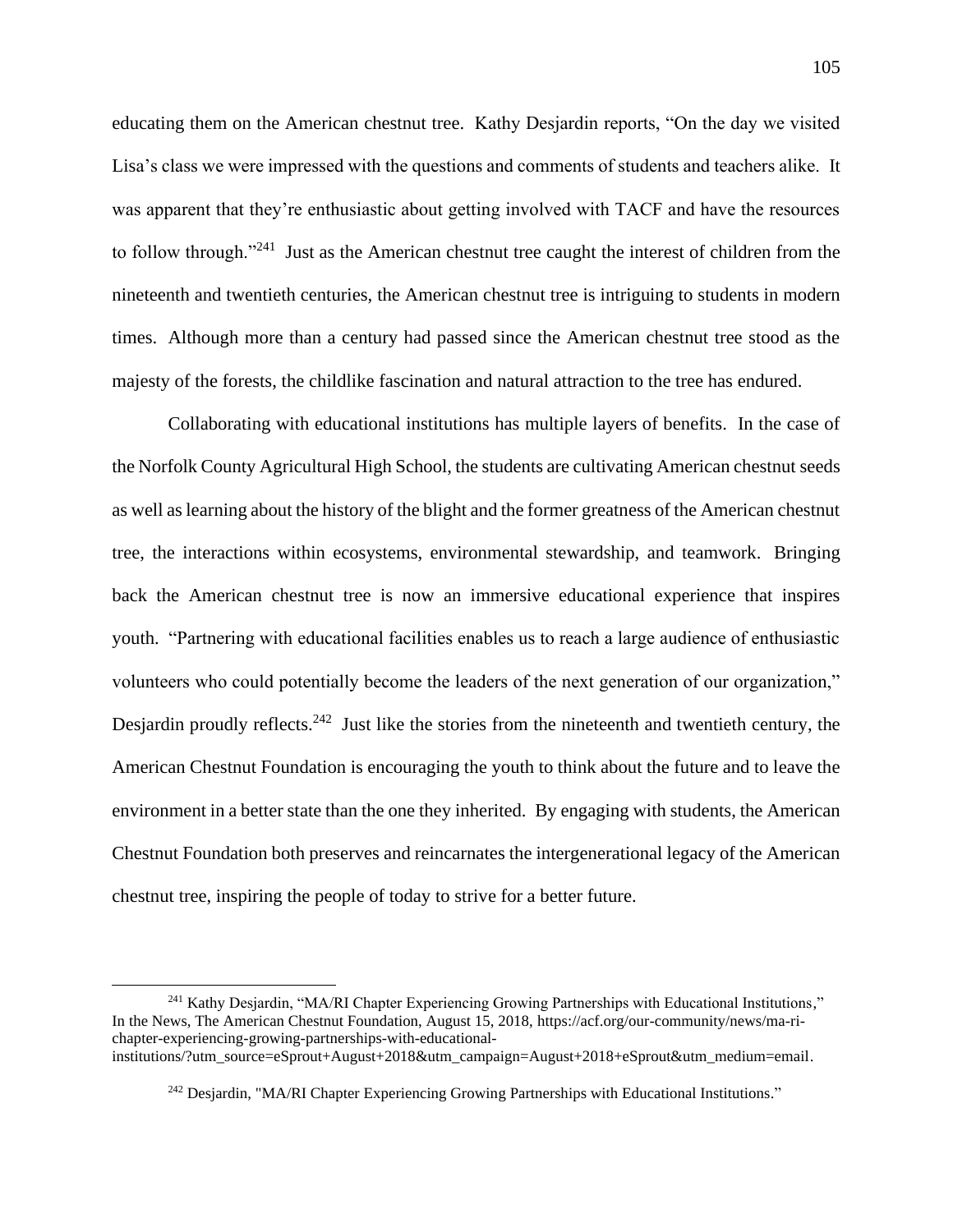The American Chestnut Foundation has also created a presence in local communities, reconnecting them with their regional past and reinforcing community identity. In addition to having seed orchards, the Foundation has also planted some trees in parks as part of its effort to bring the tree back. The fall of 2018 saw a particularly exciting harvest from an American chestnut tree in Green Hill Park in Worcester, Massachusetts. The chestnut harvest, humble and meager, offered a glance to the past as well as a look to the future. Cyrus Moulton quotes Lois Melican, the president of the MA/RI chapter at the time, "'This is the first time that chestnuts have been produced in Worcester since the blight 100 years ago."<sup>243</sup> Melican testified to the cultural and historical legacy of the American chestnut tree, emphasizing that its absence had been noticed and its presence missed. A long time coming, the harvest of nuts resulted from the collaboration between the American Chestnut Foundation and the Worcester Tree Initiative in 2014 "to plant blight-resistant American chestnuts in Green Hill Park."<sup>244</sup> Although it was too soon to enjoy roasted chestnuts as in years past, the nuts were to be used to grow more blight-resistant American chestnut trees, highlighting that each harvest was an investment for the future. They would be stored in a refrigeration unit for the winter, planted in the spring, maintained in a greenhouse for a year, then planted in the park. The process still involves a considerable amount of human involvement, but there was hope that soon there would be enough resistant American chestnut trees to naturally interbreed with each other and produce groves of trees once again. Melican's husband, Denis Melican, found the harvest inspiring and heartwarming. "'The story is about hope," he says, "That you can recover from a devastating blight and have hope...everybody likes

<sup>243</sup> Moulton, "Blight-resistant American Chestnut trees grown in Worcester's Green Hill Park produce 'momentous' mini-harvest," telegram.com, October 13, 2018, https://www.telegram.com/news/20181012/blightresistant-american-chestnut-trees-grown-in-worcesters-green-hill-park-produce-momentous-mini-harvest.

<sup>244</sup> Moulton, "Blight-resistant American Chestnut trees grown in Worcester's Green Hill Park produce 'momentous' mini-harvest."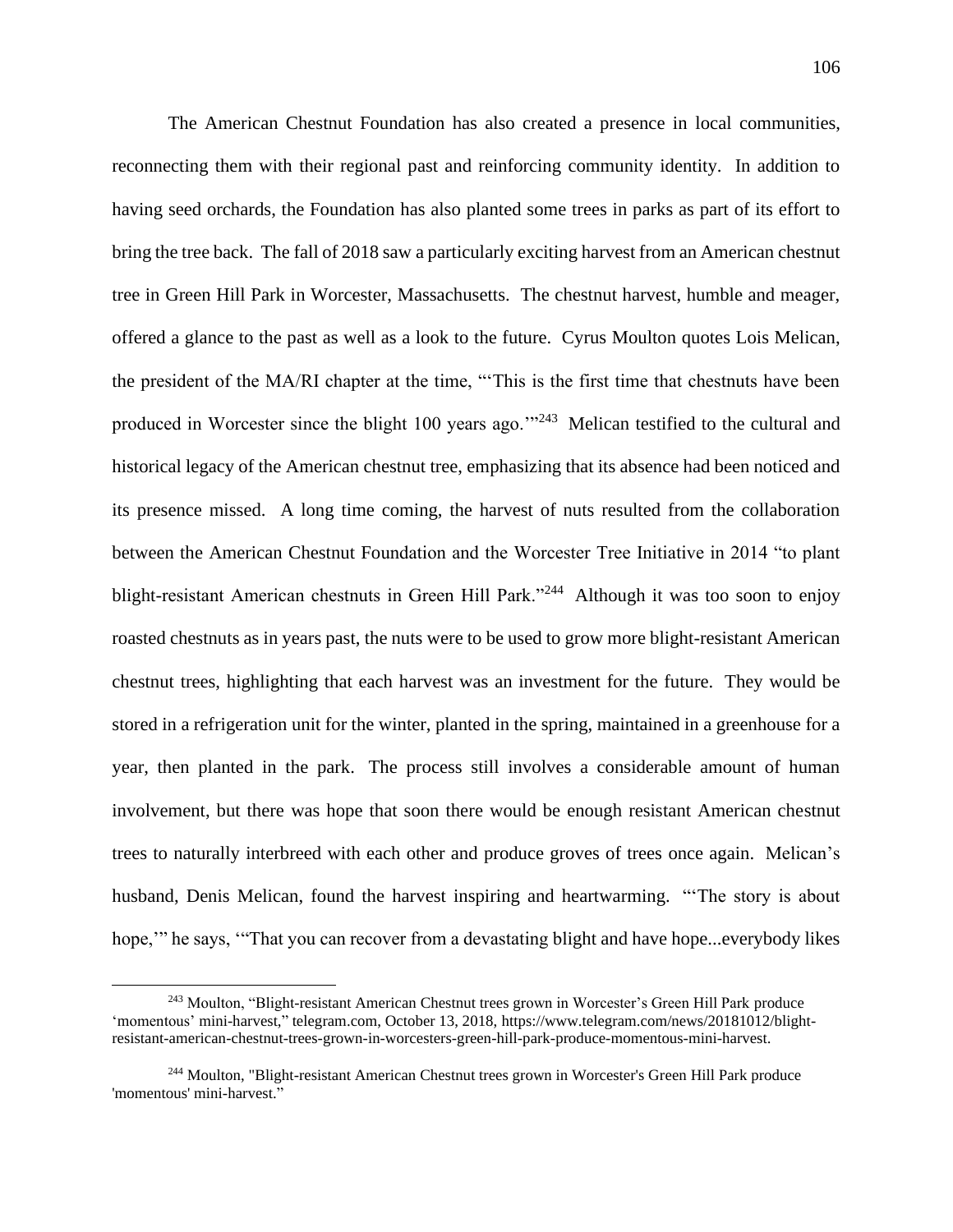that.'"<sup>245</sup> To Melican, the story of the American chestnut tree was a great comeback tale, one that was inspirational and uplifting. Despite falling victim to a terrible blight, the tree was a symbol of resilience and determination that helped people connect to the past and feel a sense of responsibility to the future.

Even with the heartwarming efforts to bring back the American chestnut tree and the new or reborn identities that the tree has adopted, the age-old conflict between science and nature remains, resulting in deeply debated and divisive cultural implications. The New York chapter of the American Chestnut Foundation has been at the forefront of a new method of creating a blightresistant American chestnut tree. The process took root in 1989, when Herbert Darling discovered a sizable, though infected, American chestnut tree on his property. He noticed that the tree was not producing any seeds because there were not any other American chestnut trees in the area, so he devised a plan to get his tree to produce some offspring. "Darling filled shotgun shells with pollen taken from the male flowers of another chestnut tree he had learned about, growing an hour and a half's drive to the north. He fired the rounds at his tree from a rented helicopter," Gabriel Popkin writes of Darling's dramatic effort to pollinate his tree.<sup>246</sup> His efforts seemed less-loving than those of Galloway. However, his attempt proved unsuccessful, so the following year he utilized eight stories' worth of scaffolding to hand brush the pollen onto the tree's flowers. His more intimate effort yielded positive results, and Darling harvested about one hundred nuts. He contacted Charles Maynard and William Powell, tree geneticists at the State University of New York College of Environmental Science and Forestry (SUNY ESF). Darling was aware of

<sup>245</sup> Moulton, "Blight-resistant American Chestnut trees grown in Worcester's Green Hill Park produce 'momentous' mini-harvest."

<sup>246</sup> Popkin, "Can Genetic Engineering Bring Back the American Chestnut?" The *New York Times*  Magazine, April 30, 2020, https://www.nytimes.com/2020/04/30/magazine/american-chestnut.html.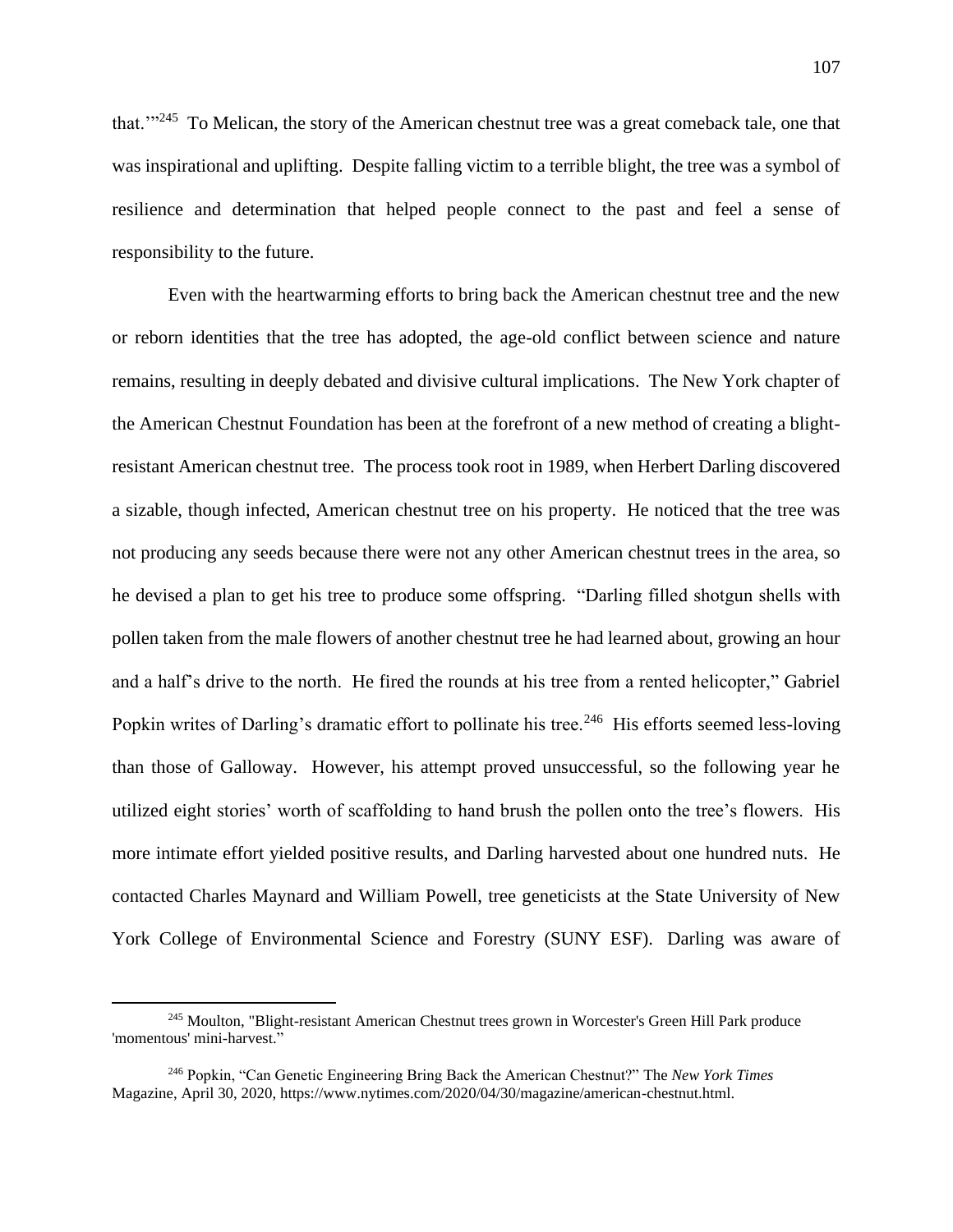Maynard and Powell's novel research program on the American chestnut tree and the blight.<sup>247</sup> While his own tree was dying, Darling wanted to do what he could to see that the species returned to its previous vigor.

Darling was aware of the promise of genetic engineering, and he wanted to support the genetic research that Maynard and Powell were performing at SUNY ESF. He tried appealing to the newly organized American Chestnut Foundation, but it vehemently opposed genetic engineering and based their program off crossbreeding. Consequently, Darling established his own nonprofit to financially support the geneticists' research. In 1990, the American Chestnut Foundation reconsidered genetic engineering as a possibility and absorbed Darling's nonprofit, recreating it to be the first state chapter of the organization. After much research, Powell discovered that "[i]f the chestnut could produce its own oxalate oxidase, a specialized protein that breaks down oxalic acid, it might be able to defend itself."<sup>248</sup> Multiple plant species possessed such a gene, so Powell settled on a type of wheat to be his source. Over the last several decades, Maynard and Powell have perfected a process that implants the desired gene from the species of wheat into the chestnut tree embryos. Then, the trees are treated so that they grow in the lab setting.<sup>249</sup> Although it offers hope, the genetic engineering approach involves a considerable amount of technical science and human intervention.

After over twenty years of research, in 2013, Maynard and Powell proclaimed their success: they had "created a version of the tree that appeared to defend itself, even when hit with

<sup>&</sup>lt;sup>247</sup> Popkin, "Can Genetic Engineering Bring Back the American Chestnut?"

<sup>248</sup> Popkin, "Can Genetic Engineering Bring Back the American Chestnut?"

<sup>&</sup>lt;sup>249</sup> Popkin, "Can Genetic Engineering Bring Back the American Chestnut?"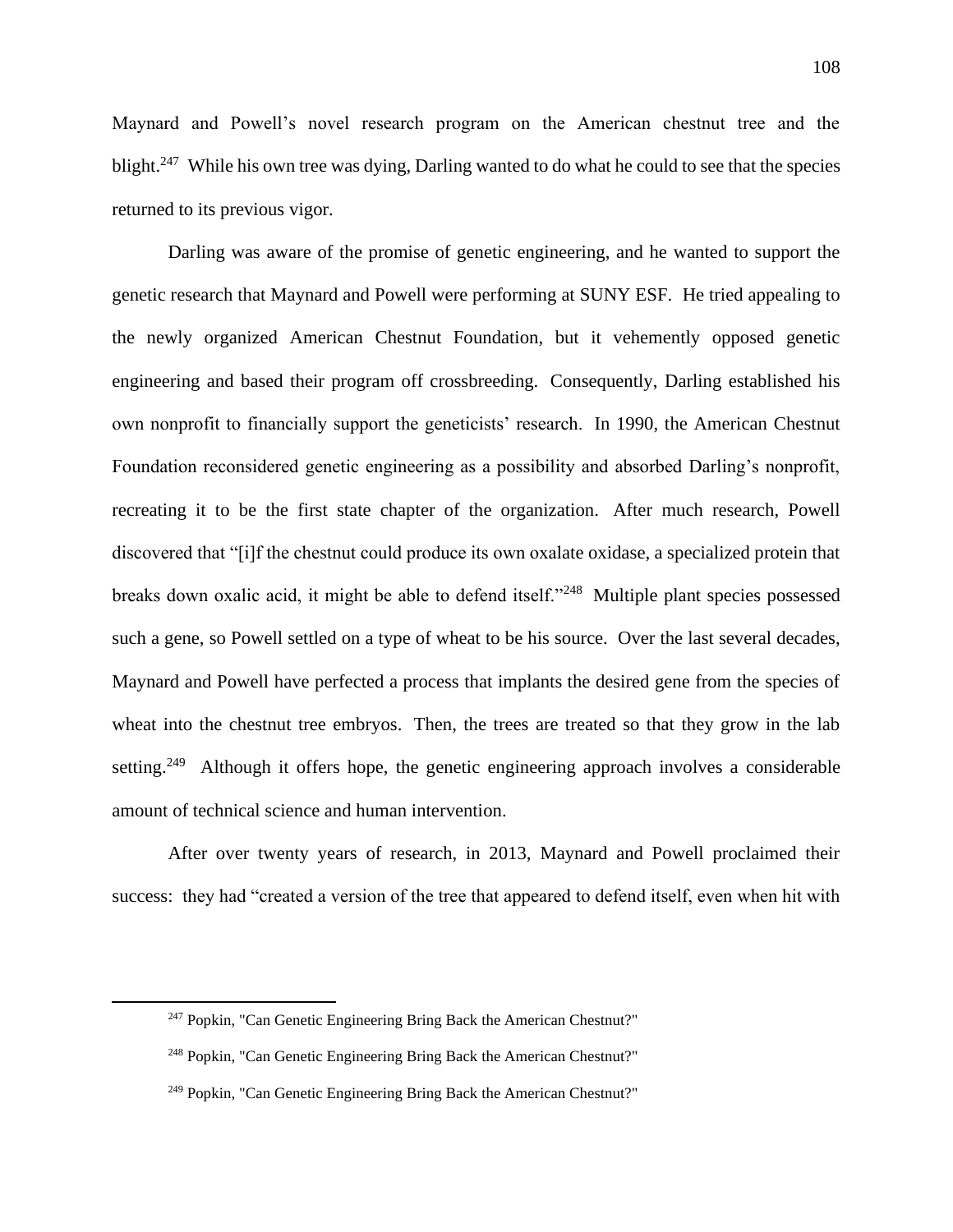a huge dose of blight fungus."<sup>250</sup> Their name for the tree, Darling 58, was inspired by Darling's early contributions to the project. Although good and hopeful news, the tree was a genetically modified organism that would need special permission to be planted in the wild. In 2018, Powell submitted "a nearly 3,000-page dossier to the Animal and Plant Health Inspection Service, the U.S.D.A. branch responsible for approving genetically modified plants. That started the approval process for the agency: to review the application, seek public comment, produce an environmental impact statement, ask for public comment again and issue a decision."<sup>251</sup> The tree would also need approval from the Food and Drug Administration to verify that the transgenic nuts are safe for consumption and from the Environmental Protection Agency to assess the tree's impact on the environment. However, Powell has already conducted research on the environmental responses to the transgenic tree and found no considerable disruptions to the stability of the environment.<sup>252</sup> Despite the good news of producing a blight-resistant tree, the amount of science involved has created skepticism and has run the risk of compromising the dignity of the environment, foreshadowing conflicts in the public's reception of the tree.

Although the transgenic American chestnut tree may scientifically pose no threats, many people are uncomfortable with the idea of genetically modified organisms being released into the wild to mix with non-genetically modified organisms. People became even more suspicious when they learned that Monsanto, the agrochemical company, might come into the picture. Within the American Chestnut Foundation, transgenic planting has been a divisive issue. Popkin explains that recently, "leaders at the American Chestnut Foundation concluded that they couldn't achieve

<sup>250</sup> Popkin, "Can Genetic Engineering Bring Back the American Chestnut?"

<sup>251</sup> Popkin, "Can Genetic Engineering Bring Back the American Chestnut?"

 $252$  Popkin, "Can Genetic Engineering Bring Back the American Chestnut?"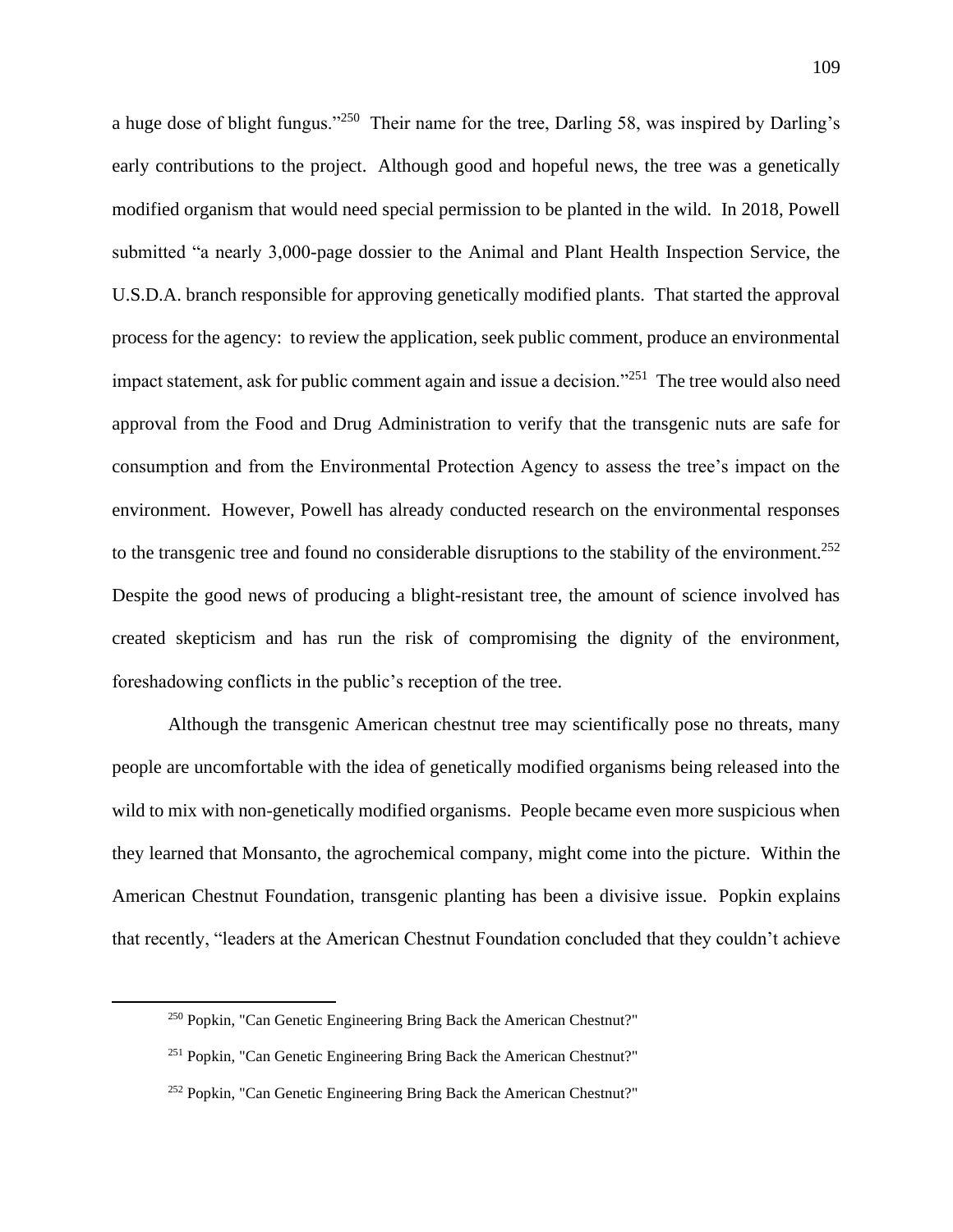their goals through crossbreeding alone and embraced Powell's genetic-engineering program."<sup>253</sup> However, not everyone has taken kindly to the decision. "In March 2019, Lois Breault-Melican, the president of the Massachusetts-Rhode Island chapter of the foundation, resigned, citing arguments made by the Global Justice Ecology Project, an anti-geneticengineering organization based in Buffalo; her husband, Denis Melican, also left the board," Popkin further states.<sup>254</sup> Some people wanted to hold onto "the intrinsic value of the forest" and questioned the morality of genetically interfering with a species.<sup>255</sup> However, scientists generally tend to be in favor of the transgenic tree. Many believe that the benefits undoubtedly outweigh the risks.<sup>256</sup> Although the American chestnut tree had done its battle with science, the conflict has become most apparent with the advent of a transgenic tree, which raises concerns about the inherent dignity of the tree.

The American chestnut tree still holds cultural significance to certain groups of people, and the transgenic American chestnut tree has the potential to help tribal nations reconnect with their former traditions. Powell conversed multiple times with Neil Patterson, who served as the assistant director of SUNY ESF's Center for Native Peoples and the Environment. Patterson was initially concerned about the advent of the transgenic tree because "the blight resisting gene would eventually enter the land and potentially crossbreed with the remnant chestnuts there, altering a forest that was central to Onondaga identity."<sup>257</sup> While consulting within his tribe, Patterson noted

<sup>253</sup> Popkin, "Can Genetic Engineering Bring Back the American Chestnut?"

<sup>&</sup>lt;sup>254</sup> Popkin, "Can Genetic Engineering Bring Back the American Chestnut?"

<sup>&</sup>lt;sup>255</sup> Popkin, "Can Genetic Engineering Bring Back the American Chestnut?"

<sup>256</sup> Popkin, "Can Genetic Engineering Bring Back the American Chestnut?"

<sup>&</sup>lt;sup>257</sup> Popkin, "Can Genetic Engineering Bring Back the American Chestnut?"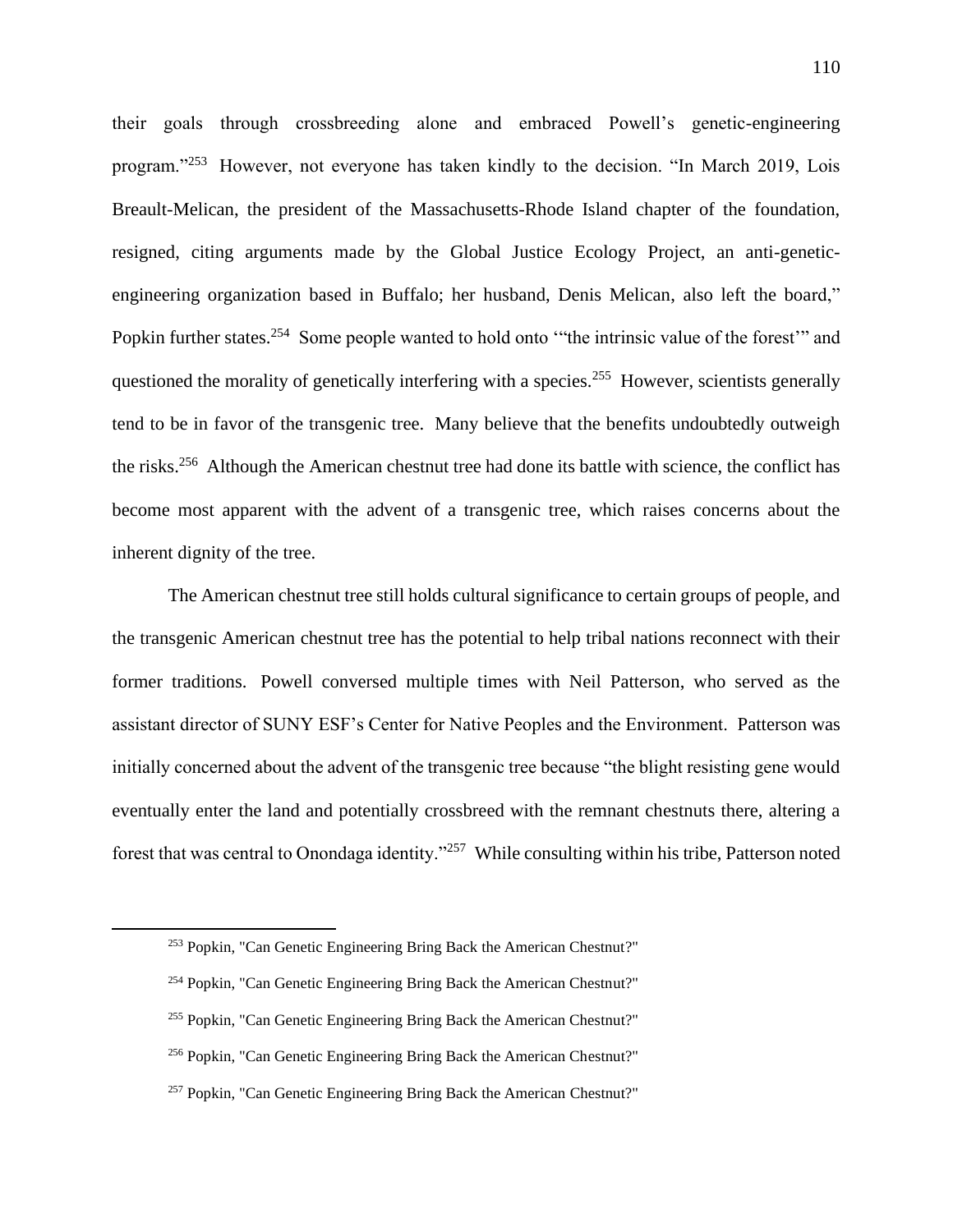that "opinions about genetic engineering varied widely."<sup>258</sup> After years of conversation, Patterson has been allayed by knowing that roughly half of the offspring of the transgenic tree would not carry the wheat gene, meaning that non-genetically modified chestnut trees would still be able to grow. Part of Patterson's remaining skepticism rested in Powell's intentions for resurrecting the American chestnut tree. "Only if the relationship between people and chestnuts could be restored, he [Patterson] said, was it worth bringing back the tree," Popkin explains.<sup>259</sup> Patterson prioritizes the communion that his people had with the American chestnut tree, emphasizing that his traditions might be willing to overlook the transgenic nature of the tree if it means resurrecting the former harmony his tribe experienced with the tree.

The identity of the American chestnut tree has evolved, adopting new traits as a means of community engagement and education as well as retaining its ability to connect generations through common experiences. However, the real unspoken marvel of the American chestnut tree has been its ability to still have a presence in American life and culture in New England and the Mid-Atlantic states despite its dwindling presence. Throughout the past two centuries, the tree has appealed to people's understanding of morality, economics, science, community, spirituality, heritage, and culture. As people have worked tirelessly across generations to bring the tree back to its place of honor, they themselves have come to internalize two of the tree's trademarks: resilience and determination. Not only has the life and death of the American chestnut tree transformed the American landscape, but it has also transformed the people. The tree continues to transform the people as they strive to reconnect with the environment and nurture the seeds of community and harmony that the American chestnut tree has left as its legacy.

<sup>258</sup> Popkin, "Can Genetic Engineering Bring Back the American Chestnut?"

<sup>259</sup> Popkin, "Can Genetic Engineering Bring Back the American Chestnut?"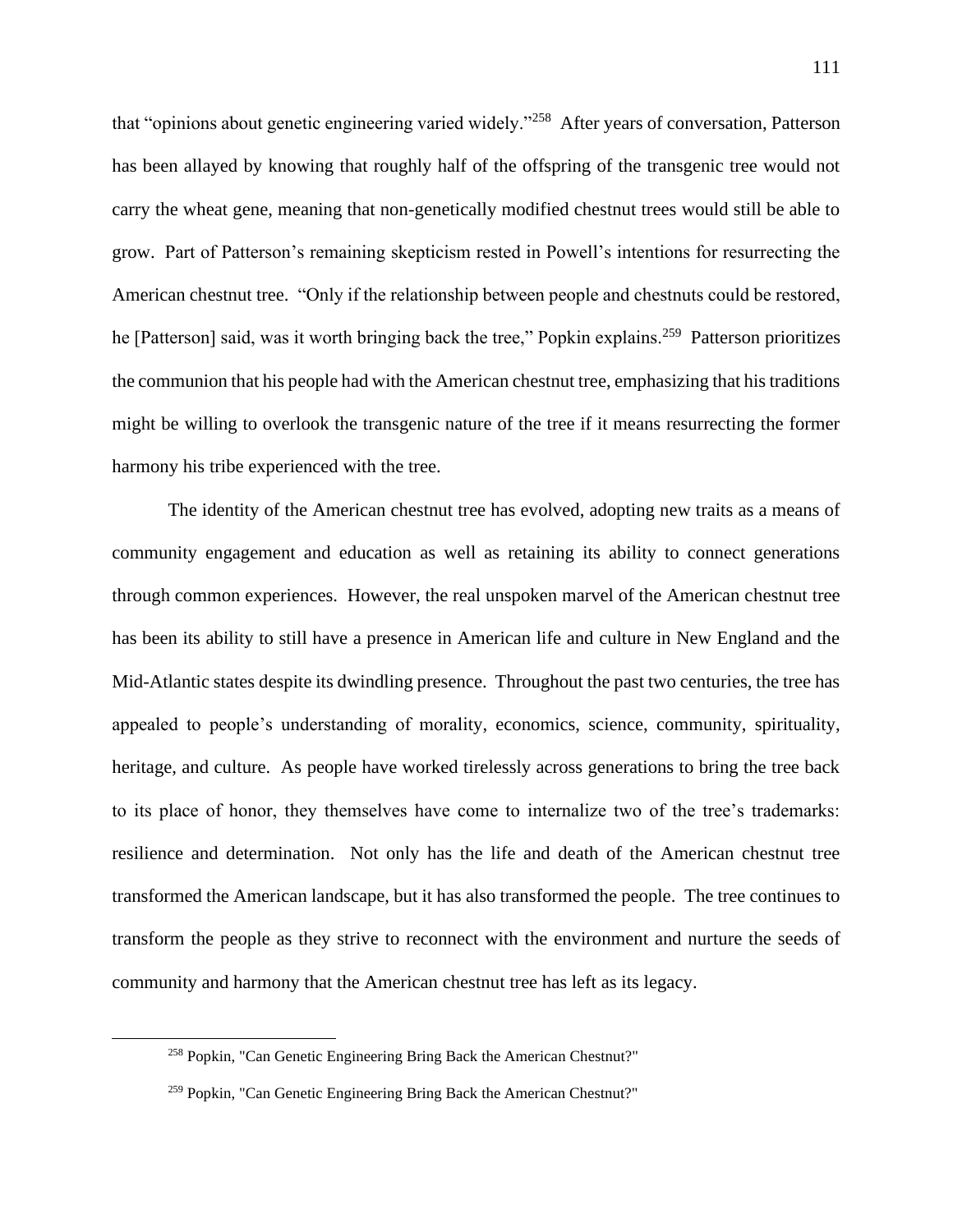## **BIBLIOGRAPHY**

- "American Chestnuts." *The Independent...Devoted to the Consideration of Politics, Social and Economic Tendencies, History, Literature, and the Arts*, March 8, 1877.
- Ames, Charles G. "The Chestnut Tree." *The Continent; an Illustrated Weekly Magazine*, September 5, 1883.
- "Blight Forcing Chestnut Trees out of Existence. Scourge Crept into This Country from China About Five Years Ago." *Wilkes Barre Times Leader*. October 15, 1917, sec. News/Opinion.
- "Chestnut Bark Pest Spreads." *The Evening Bulletin*. April 13, 1910.
- "Chestnut Tree; Darby; Penn; Jonathan Owen." *The New-London Gazette, And General Advertiser*. December 12, 1832, sec. News/Opinion.
- Child, Maria L. "Grandfather's Chestnut-Tree." *Our Young Folks. An Illustrated Magazine for Boys and Girls*, October 1865.
- Copp, G.G. "A Disease Which Threatens the American Chestnut Tree." *Scientific American*, December 15, 1906.
- C.S.J. "Chestnutting." *Circular*, October 21, 1867.
- "Cultivation of the Chestnut Tree." *The New England Farmer, and Horticultural Register*, January 15, 1845.
- Davis, Donald E. "Historical Significance of American Chestnut to Appalachian Culture and Ecology." Paper presented at the Conference on the Restoration of American Chestnut to Forest Lands, 2005.
- Dayre, Sydney. "A Plea for the Old Tree." *Christian Observer*, May 6, 1903.
- Desjardin, Kathy. "MA/RI Chapter Experiencing Growing Partnerships with Educational Institutions." The American Chestnut Foundation, August 15, 2018. https://acf.org/ourcommunity/news/ma-ri-chapter-experiencing-growing-partnerships-with-educationalinstitutions/?utm\_source=eSprout+August+2018&utm\_campaign=August+2018+eSprout& utm\_medium=email.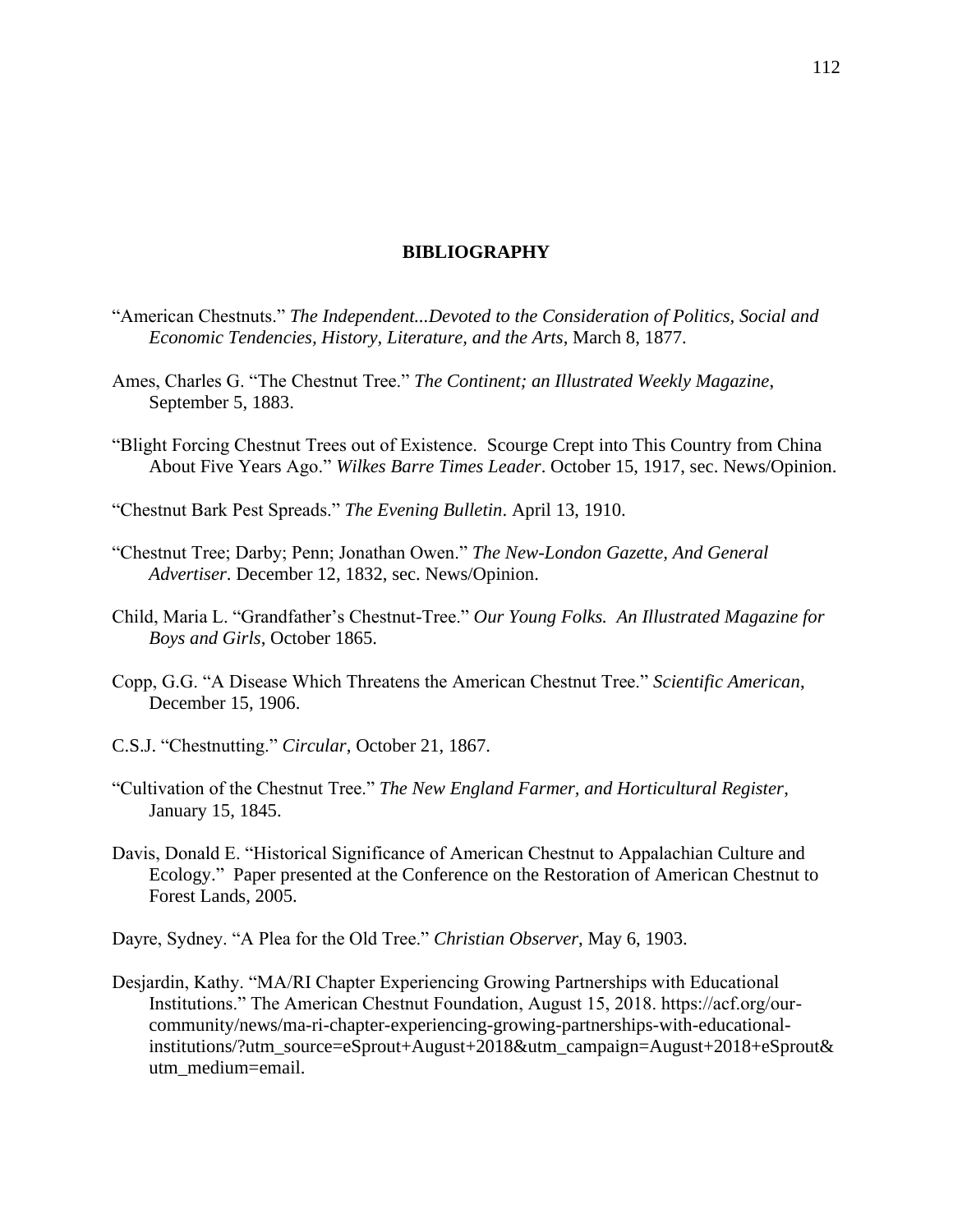- "Editorial.: The Chestnut Tree. Its Value for Timber." *Massachusetts Ploughman and New England Journal of Agriculture*, April 7, 1883.
- Emerson, Ralph Waldo. "IV Spiritual Laws." The Completed Works of Ralph Waldo Emerson-- RWE.org, December 19, 2004. https://www.rwe.org/iv-spiritual-laws/.
- Freinkel, Susan. "A New Scourge." In *American Chestnut: The Life, Death, and Rebirth of a Perfect Tree*, 1st ed., 28–47. Berkeley and Los Angeles, CA: University of California Press, 2007.
	- ———. "A Whole World Dying." In *American Chestnut: The Life, Death, and Birth of a Perfect Tree*, 1st ed., 71–88. Berkeley and Los Angeles, CA: University of California Press, 2007.
	- ———. "Let Us Not Talk about Impossibilities." In *American Chestnut: The Life, Death, and Rebirth of a Perfect Tree*, 1st ed., 48–70. Berkeley and Los Angeles, CA: University of California Press, 2007.
	- ———. "Rolling the Dice." In *American Chestnut: The Life, Death, and Rebirth of a Perfect Tree*, 1st ed., 93–107. Berkeley and Los Angeles, CA: University of California Press, 2007.

———. "Where There Are Chestnuts." In *American Chestnut: The Life, Death, and Rebirth of a Perfect Tree*, 1st ed., 11–27. Berkeley and Los Angeles, CA: University of California Press, 2007.

- Fuessle, Newton. "Plagues That Imperil Our Trees and Plants: How Uncle Sam Quarantines American Ports Against Infected Nursery Stock, Stamps Out Plant Epidemics, and Keeps Vigilant Scientists on Guard Against the Spread of Infections." *Outlook*, July 4, 1923.
- Galloway, Paul R. "My Chestnut Story." The American Chestnut Foundation. Last modified September 2016. https://acf.org/wp-content/uploads/2016/09/My-Chestnut-Story-Paul-Galloway.pdf.
- Grant, Julia. "A 'Real Boy' and Not a Sissy: Gender, Childhood, and Masculinity, 1890-1940." *Journal of Social History* 37, no. 4 (Summer 2004): 829–51.
- Gribben, Alan. "Tom Sawyer, Tom Canty, and Huckleberry Finn: The Boy Book and Mark Twain." *Mark Twain Journal* 51, no. 1/2 (Spring/Fall 2017): 127–44.

Holland, Patricia G. "Lydia Maria Child (1802-1880)." *Legacy* 5, no. 2 (Fall 1988): 45–53.

"Japanese Chestnuts Affected." *Morning Oregonian*. March 20, 1914, sec. News/Opinion.

Livezey, Abram, M.D. "Mothers' Department.: [Medical Botany--of the Garden, Field and Forest.] No.IX.—Chestnut Tree—Couch-Grass—Colt's Foot." *Peterson's Magazine*, September 1881.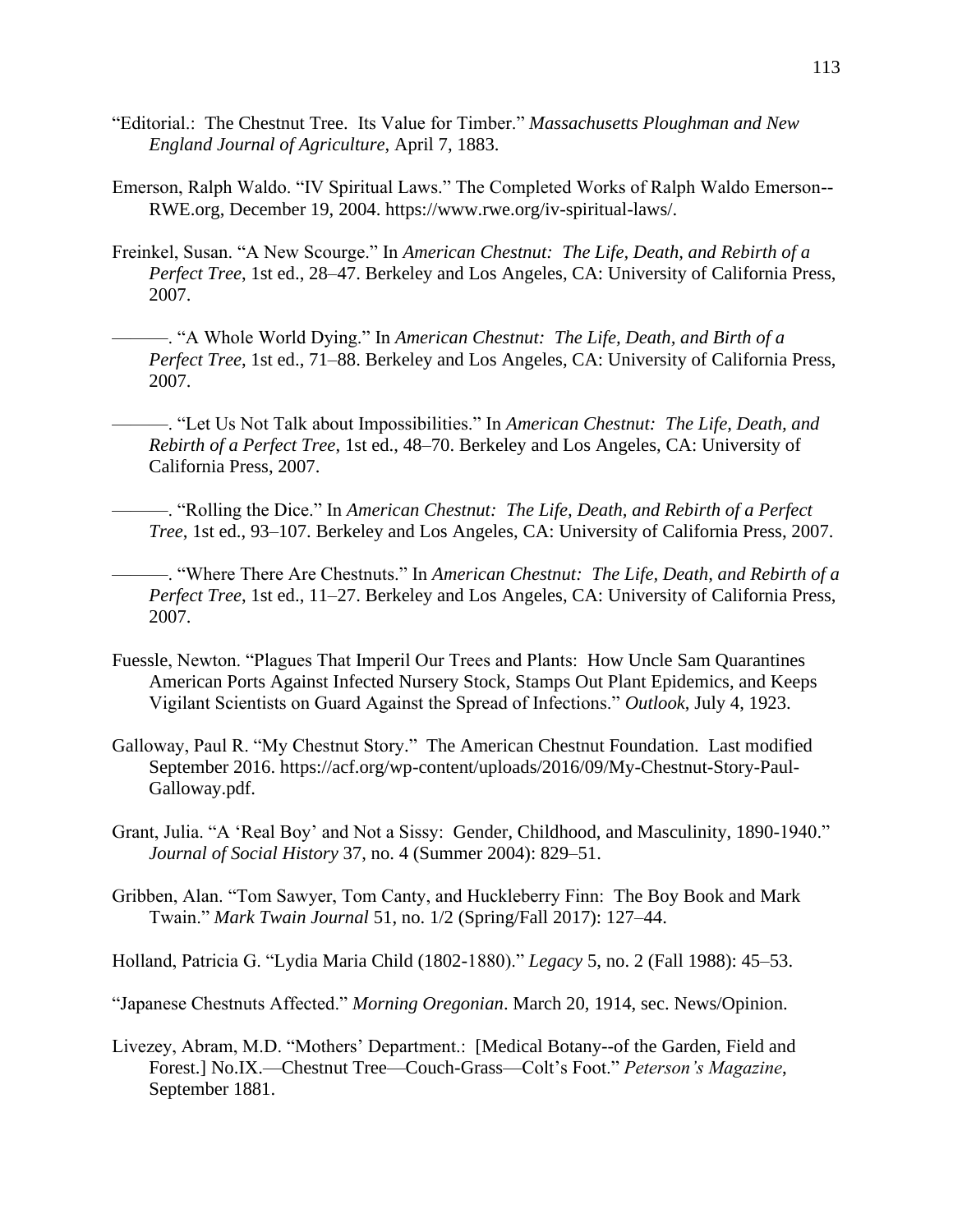- Lunsford, Eddie. "The American Chestnut Blight: An Agent of Biological & Cultural Catastrophe." *The American Biology Teacher* 61, no. 8 (October 1999): 588–93.
- McCullough, Annie Willis. "My Father Planted a Chestnut Tree." *The Youth's Companion*, March 4, 1920.
- Moulton, Cyrus. "Blight-Resistant American Chestnut Trees Grown in Worcester's Green Hill Park Produce 'momentous' Mini-Harvest." telegram.com, October 13, 2018.
- O'Connell, L. "The Legend of the Chestnut Tree: Cowardice Changed to Heroism by a Night Spent in a Grotto." *New York Observer and Chronicle*, August 11, 1910.
- Popkin, Gabriel. "Can Genetic Engineering Bring Back the American Chestnut?" The New York Times Magazine, April 30, 2020. https://www.nytimes.com/2020/04/30/magazine/american-chestnut.html.
- Rice, Marshal S. "The Largest Chestnut Tree." *Zion's Herald and Wesleyan Journal*, December 30, 1857.
- Schenderlein, Anne C. "Americanization before 1941." In *Germany on Their Minds: German Jewish Refugees in the United States and Their Relationships with Germany, 1938-1988*, 22–52. Berghahn Books, 2020.
- Shinozuka, Jeannie N. "Deadly Perils: Japanese Beetles and the Pestilential Immigrant, 1920S-1930S." *American Quarterly* 65, no. 4 (December 2013): 831–52.
- Smith, Jeffrey A. "Sunday Newspapers and Lived Religion in Late Nineteenth-Century America." *Journal of Church and State* 48, no. 1 (Winter 2006): 127–52.
- Southwick, Albert. "Al Southwick: The Chestnut Tree—a Storied Past, Tragic Decline and Hopes for Its Future." telegram.com, October 25, 2018. https://www.telegram.com/opinion/20181025/al-southwick-chestnut-tree---storied-pasttragic-decline-and-hopes-for-its-future.

"Sunday in a Chestnut Tree." *The Youth's Companion*, November 22, 1866.

"The American Chestnut Tree." *The Kansas City Star*. September 20, 1896, sec. News/Opinion.

- "The Chestnut Tree." *Dwights American Magazine, and Family Newspaper, for the Diffusion of Useful Knowledge and Moral and Religious Principles*, August 6, 1847.
- "The Chestnut Tree." *Friends' Intelligencer*, April 13, 1889.

"The Old Chestnut-Tree." *The Youth's Companion*, April 21, 1904.